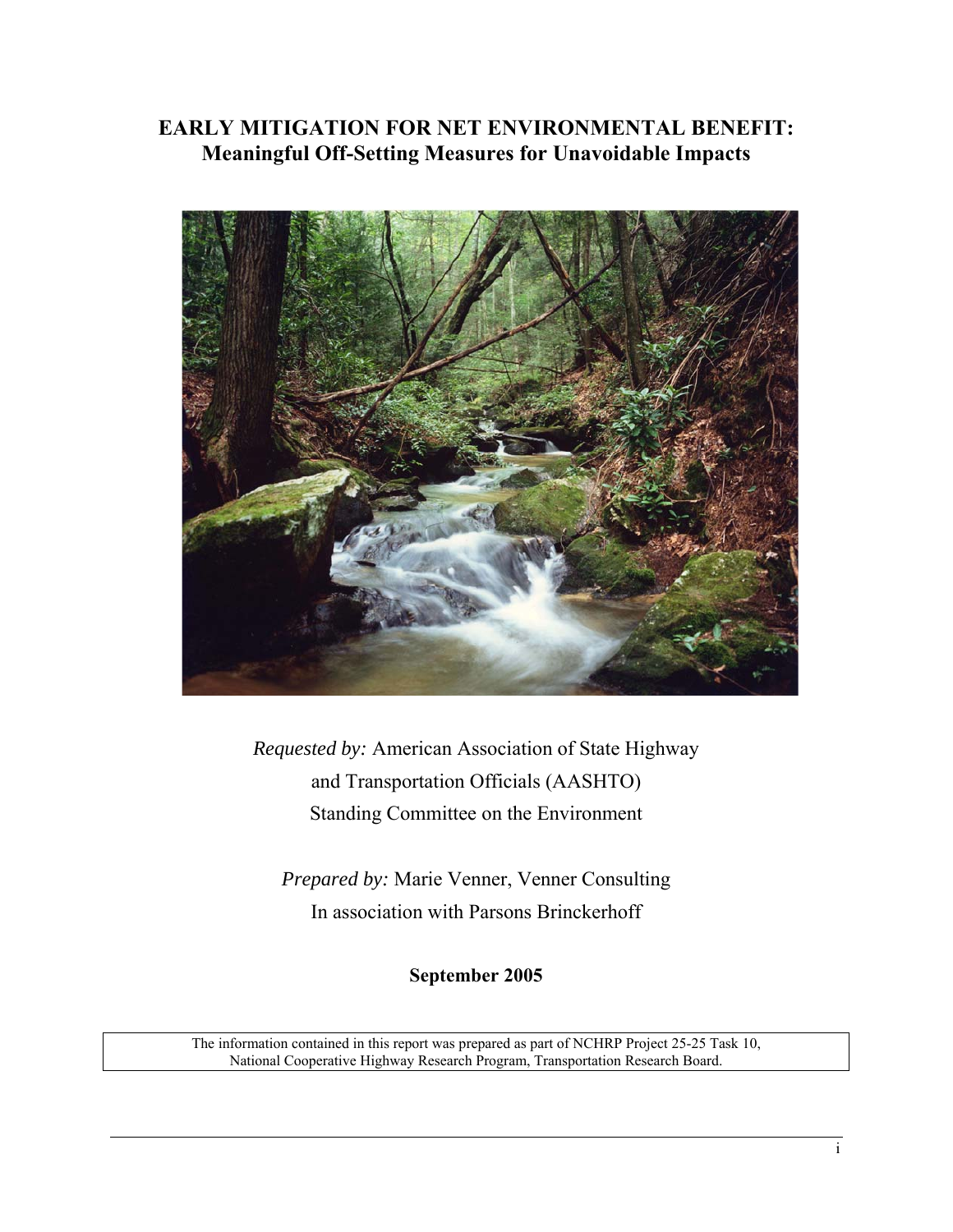## <span id="page-1-0"></span>**ACKNOWLEDGMENTS**

This study was requested by the American Association of State Highway and Transportation Officials (AASHTO), and conducted as part of the National Cooperative Highway Research Program (NCHRP) Project 25-25. The NCHRP is supported by annual voluntary contributions from the state Departments of Transportation. Project 25-25 is intended to fund quick response studies on behalf of the AASHTO Standing Committee on the Environment. The report was prepared by Marie Venner of Venner Consulting, in association with Parsons Brinckerhoff. The work was guided by a task group chaired by Janet D'Ignazio which included Joshua Boan, Bill Gilmore, and Roland Wostl. The project was managed by Christopher Hedges, NCHRP Senior Program Officer.

## **DISCLAIMER**

The opinions and conclusions expressed or implied are those of the research agency that performed the research and are not necessarily those of the Transportation Research Board or its sponsoring agencies. This report has not been reviewed or accepted by the Transportation Research Board Executive Committee or the Governing Board of the National Research Council.

## **ABSTRACT**

The objective of this National Cooperative Highway Research Program (NCHRP) project is to "develop guidance on the development and implementation of successful alternative/early mitigation strategies to address environmental goals." Early mitigation/conservation under Section 404 of the Clean Water Act and Endangered Species Act section  $7(a)(2)$  is proving to be a powerful tool to provide net benefits for the environment and greater predictability in the regulatory process and for conservation outcomes. These partnerships have expedited project approvals and drawn partners together in ways that maximize what each can contribute. Together, agencies and private entities are accomplishing more, with less, than any of the partners could have accomplished separately—a "win-win" model o particular relevance in an era of tighter budgets and increasing attention to stewardship.

This NCHRP report describes advance mitigation or conservation, the limits of standard projectby-project approaches, and common trade-offs with and benefits of pursuing earlier, integrated planning and programmatic conservation or mitigation. It examines the regulatory basis of using and funding advance mitigation/conservation, in transportation law and regulation, and in the Clean Water and Endangered Species Acts and associated guidance, regulations, case law, and ongoing agency activities. Key issues and lessons learned are discussed as well. A more detailed version of the regulatory discussion is provided in Appendix A. To facilitate more conservation and partnerships, Appendix B outlines further communication and action that may be taken with and within resource agencies. Appendix C describes steps to implement advance mitigation and conservation partnerships on a state or local level.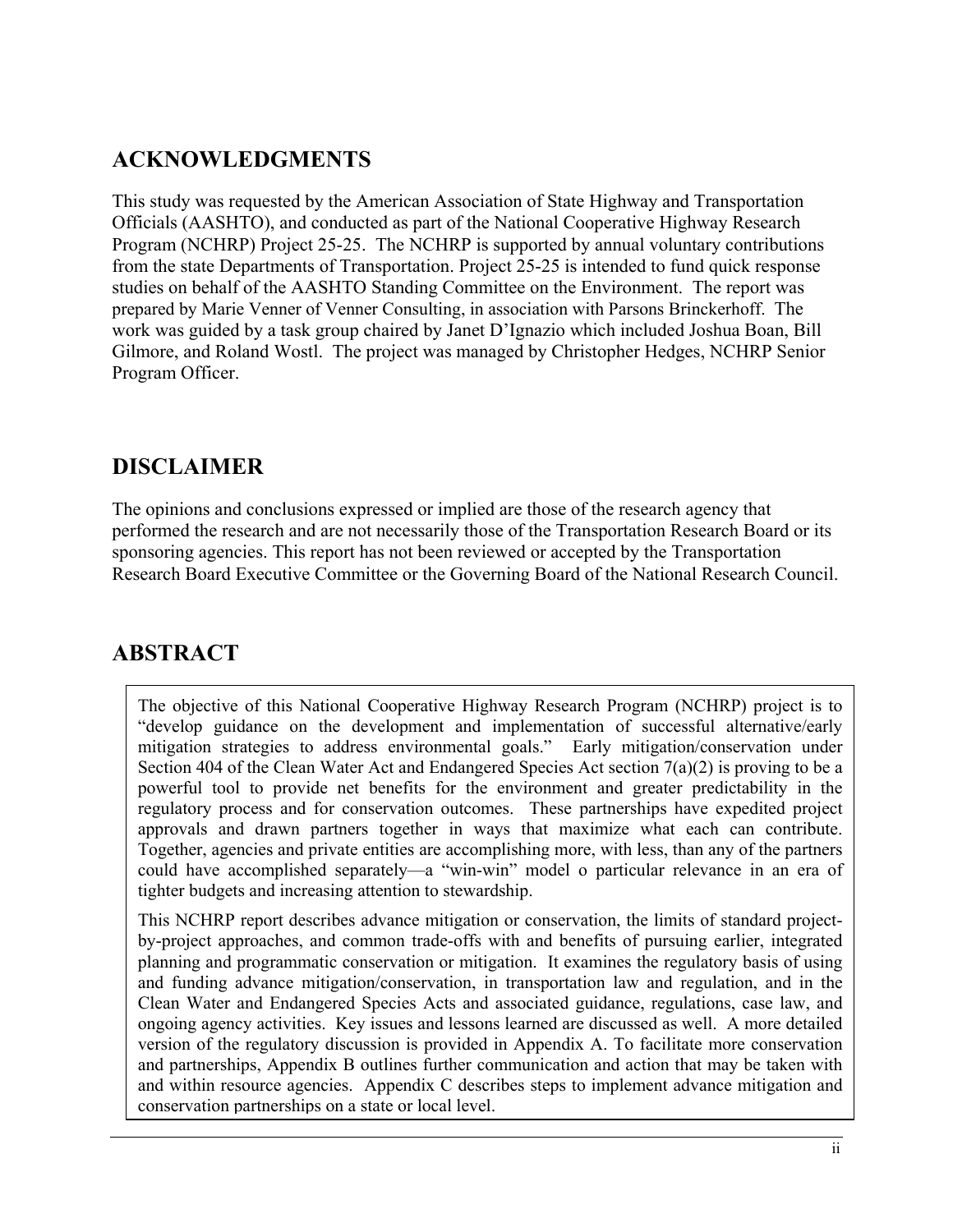## <span id="page-2-0"></span>**Preface**

The objective of this National Cooperative Highway Research Program (NCHRP) project is to "develop guidance on the development and implementation of successful alternative/early mitigation strategies to address environmental goals." While wetland mitigation banking has been well established for over ten years now, conservation banking under the Endangered Species Act is a newer phenomenon, with guidance issued in 2003.

In the approximately 50 interviews conducted in relation to this project, agency professionals (from the U.S. Army Corps of Engineers (Corps), Environmental Protection Agency (EPA), Federal Highway Administration (FHWA), U.S. Fish and Wildlife Service (FWS), state departments of transportation (DOTs), counties, consultants, and metropolitan planning organizations) who are working on advance mitigation initiatives stated that efforts require educating staff at all levels regarding the desirability and benefits of the approach. They further noted that the time-consuming nature of developing such partnerships and lack of familiarity with how it can be done hinder widespread application. Within the FWS in particular, while some regions are forging ahead, working with DOTs to tailor conservation actions and investments to species recovery, other field offices continue to emphasize avoidance and minimization to the exclusion of offsetting measures, under the interpretation that mitigation is not allowed under ESA section 7. Section 7 experts at FWS headquarters are working to provide clarification; since jeopardy means to "appreciably reduce the likelihood of survival and recovery of the species in the wild," agencies may take actions to counter, "off-set," or mitigate those reductions, to improve the likelihood of species recovery.<sup>[1](#page-83-0)</sup> FWS encourages actions and conservation measures with "net benefits" for the species.

Roads and capacity improvements are preventable in rare cases, as the vast majority of the nation's highways are already built; however, as public construction agencies with federal funding and environmental mandates, state DOTs can play an important role in contributing to watershed restoration, species recovery, and the development and conservation of "green infrastructure." As noted in a recent book by the same title, in the future successful land conservation will have to be more proactive and less reactive, more systematic and less haphazard, multifunctional rather than single purpose, large scale rather than small scale, and better integrated with other planning efforts.<sup>[2](#page-83-1)</sup> Stream buffers and natural landcover help ensure water quality and flood storage. Conservation partnerships can help address the habitat loss or degradation that has been a contributing factor in the decline of 85 percent of species listed as threatened or endangered. State resource agencies have already set ambitious conservation goals, to protect biodiversity and natural habitats, determining that 20 to 40 percent of each state's land area requires some level of ecological protection, ideally across a variety of habitats.<sup>[3](#page-83-1)</sup> In the context of satisfying permit requirements under Section 404 of the CWA and consultation under ESA section 7, DOTs can play a positive role in achieving these restoration and recovery objectives and overall "net benefits" for the environment.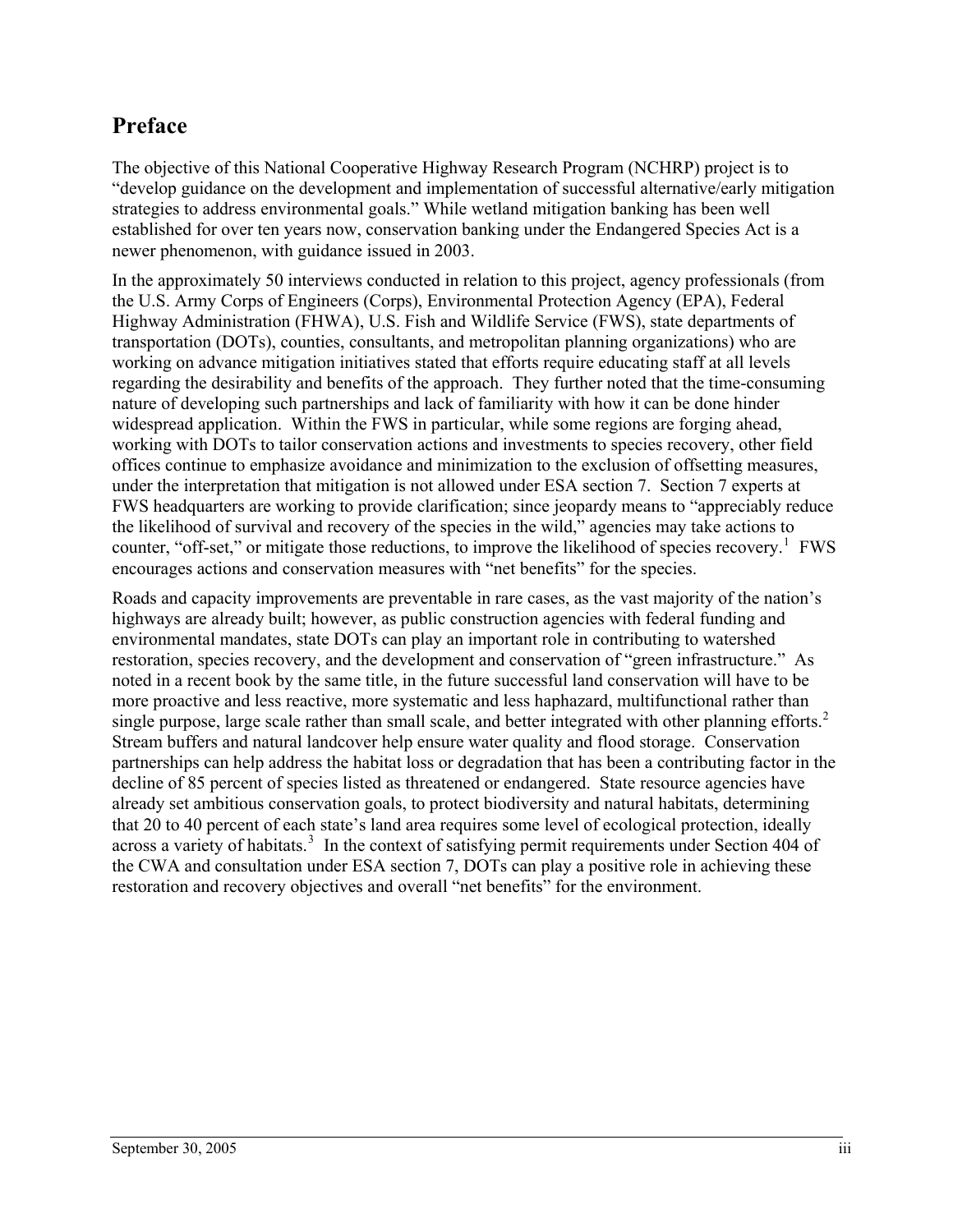# <span id="page-3-0"></span>**Table of Contents**

|              | <b>DISCLAIMER</b>    |                                                                                             |  |  |
|--------------|----------------------|---------------------------------------------------------------------------------------------|--|--|
|              | <b>ABSTRACT</b>      |                                                                                             |  |  |
|              | Preface              |                                                                                             |  |  |
|              |                      |                                                                                             |  |  |
|              |                      |                                                                                             |  |  |
| $\mathbf{1}$ |                      |                                                                                             |  |  |
|              |                      |                                                                                             |  |  |
|              |                      |                                                                                             |  |  |
|              |                      |                                                                                             |  |  |
|              | 1.3.1                |                                                                                             |  |  |
|              | 1.3.2                |                                                                                             |  |  |
|              | 1.3.3                |                                                                                             |  |  |
| $\mathbf{2}$ |                      |                                                                                             |  |  |
|              |                      | 2.1 Ability to Use Transportation Funds for Advance Mitigation and Statewide or Regional    |  |  |
|              |                      |                                                                                             |  |  |
|              | 2.2.1                |                                                                                             |  |  |
|              | 2.2.2                |                                                                                             |  |  |
|              | 2.2.3                | Need for Protection of Priority Mitigation/Conservation Site Before Permit or               |  |  |
|              |                      | 2.3 Regulatory Basis and Key Issues Related to the Endangered Species Act (ESA) 10          |  |  |
|              | 2.3.1                | Pre-Consultation and Programmatic Consultation under ESA Section 7  11                      |  |  |
|              | 2.3.2                |                                                                                             |  |  |
|              | 2.3.3                |                                                                                             |  |  |
| 3            | <b>Conclusion 19</b> |                                                                                             |  |  |
| Appendix A.  |                      | Regulatory Basis and Considerations in Advance Mitigation for CWA Section 404 &             |  |  |
|              |                      |                                                                                             |  |  |
|              |                      |                                                                                             |  |  |
|              |                      | Focus on Ecosystem Conservation, Species Recovery, and Cooperative Conservation Initiatives |  |  |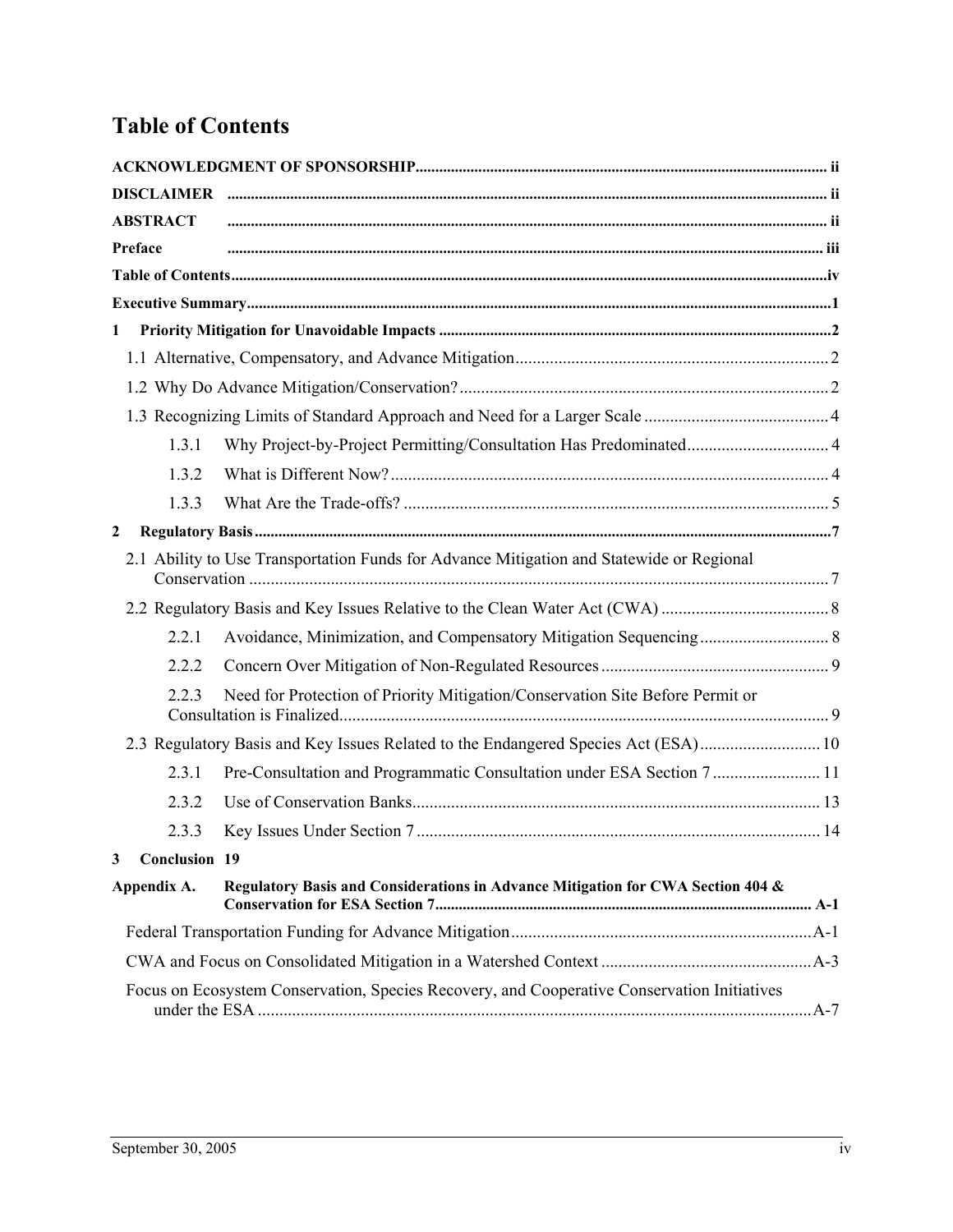| Appendix B.     | <b>Regulatory Agency Communications Opportunities &amp; Strategies —</b>                     |  |
|-----------------|----------------------------------------------------------------------------------------------|--|
| Appendix C.     | Addressing Localized Issues in Collaborative Fashion - An Implementation Plan  C-1           |  |
|                 |                                                                                              |  |
|                 |                                                                                              |  |
|                 | Identify Potential Mitigation Needs Associated with Transportation Improvements              |  |
|                 |                                                                                              |  |
|                 |                                                                                              |  |
|                 |                                                                                              |  |
|                 |                                                                                              |  |
|                 | Identify How Individual Projects Will Be Reviewed and Fit Into the Whole, Ensuring Avoidance |  |
|                 |                                                                                              |  |
|                 |                                                                                              |  |
| <b>Endnotes</b> |                                                                                              |  |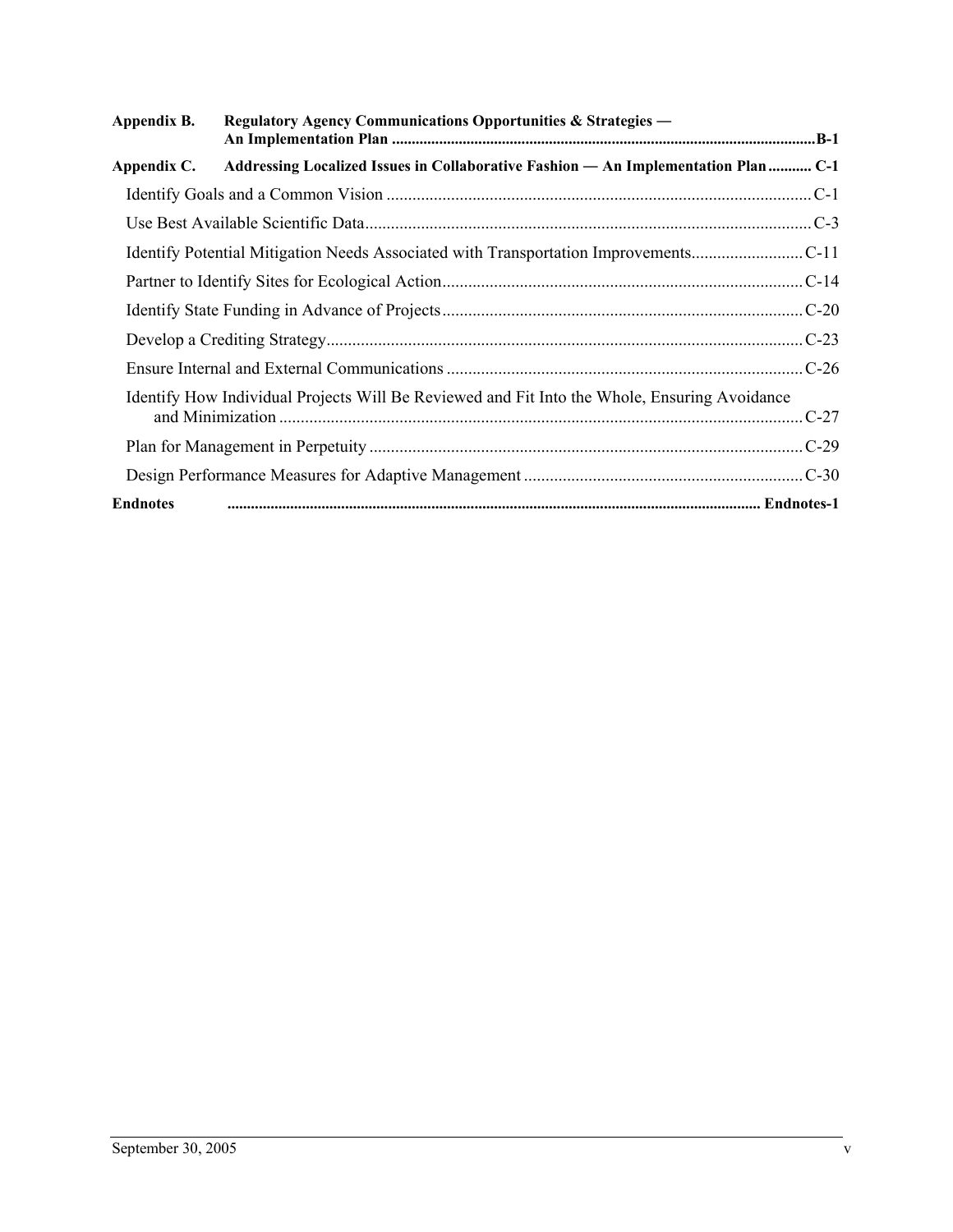## <span id="page-5-0"></span>**Executive Summary**

Early mitigation/conservation under Section 404 of the Clean Water Act and Endangered Species Act section 7(a)(2) is proving to be a powerful tool to provide net benefits for the environment and greater predictability in the regulatory process and for conservation outcomes. These partnerships have expedited project approvals and drawn partners together in ways that maximize what each can contribute. Together, agencies and private entities are accomplishing more, with less, than any of the partners could have accomplished separately—a "win-win" model of particular relevance in an era of tighter budgets and increasing attention to stewardship.

This NCHRP report describes advance mitigation or conservation, the limits of standard project-byproject approaches, and common trade-offs with and benefits of pursuing earlier, integrated planning and programmatic conservation or mitigation. It examines the regulatory basis of using and funding advance mitigation/conservation, in transportation law and regulation, and in the Clean Water and Endangered Species Acts and associated guidance, regulations, case law, and ongoing agency activities. Key issues and lessons learned are discussed as well. A more detailed version of the regulatory discussion is provided in Appendix A. To facilitate more conservation and partnerships, Appendix B outlines further communication and action that may be taken with and within resource agencies. Appendix C describes steps to implement advance mitigation and conservation partnerships on a state or local level.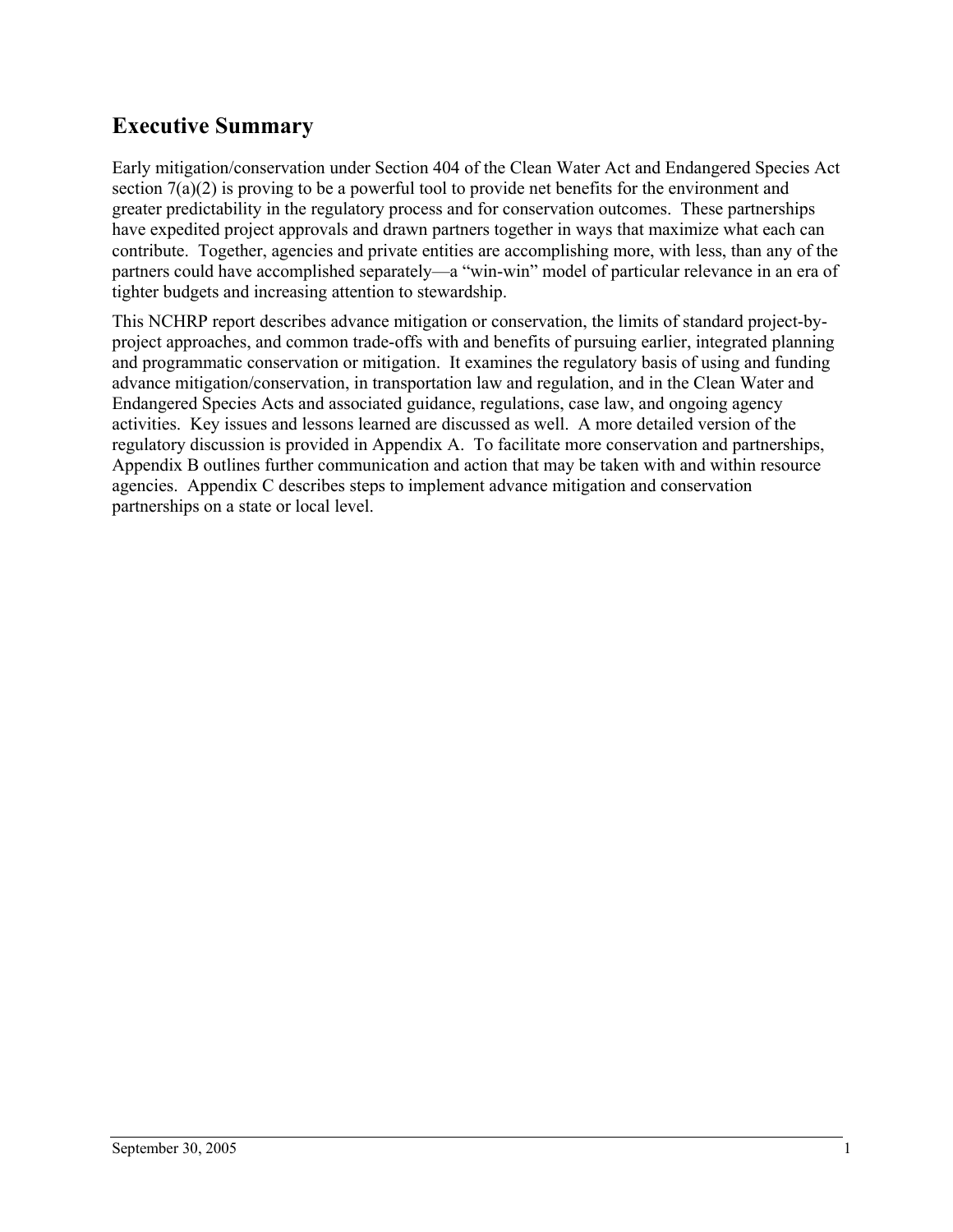## <span id="page-6-0"></span>**1 Priority Mitigation for Unavoidable Impacts**

State departments of transportation (DOTs) have an important role to play in helping achieve public environmental goals. Directing mitigation resources to help achieve ecosystem or watershed restoration and conservation objectives can improve aquatic environments and assist species' viability and recovery―increasing predictability for all concerned and delivering net environmental benefits.

### **1.1 Alternative, Compensatory, and Advance Mitigation**

In the world of environmental impact review of transportation projects, "mitigation" is traditionally understood as a project-specific response to and amelioration of a project's impacts on the environment. "Alternative mitigation" involves departures from the standard approach. "Advance mitigation" – the main focus of this discussion – involves developing compensatory mitigation strategies and mechanisms in advance of project impacts, on the planning rather than project level.

The agencies have different terms for advance or alternative mitigation or conservation. While Section 404 of the Clean Water Act (CWA) speaks directly to mitigation, the federal consultation process under the ESA section 7 references "conservation measures." "Off-setting" measures can be "front-loaded" in FWS terminology and incorporated into the project description, to help achieve "net benefits" from the project for the species in question. This report will use the term "advance mitigation/conservation," or more generally "off-setting measures," to jointly refer to mitigation under Section 404 of the CWA, off-setting conservation measures under ESA section 7, or the potential to accomplish joint priorities in a regional context.

## **1.2 Why Do Advance Mitigation/Conservation?**

Advance mitigation/conservation on a landscape, ecoregional or watershed combines assessment of impacts over broader areas and time periods with conservation or restoration of key areas for enhancing species viability or watershed function. Impact avoidance and minimization are the usual goals of mitigation, but due to the linear nature of transportation-related projects, most improvements occur to existing alignments, and there are limits to what can be achieved through impact avoidance and minimization. In recognition of this and the efficiencies that may result from off-site mitigation, FHWA, the Transportation Equity Act for the 21<sup>st</sup> Century (TEA-21), and the National Wetland Mitigation Action Plan (MAP) encourage banking or advance mitigation approaches. The U.S. Fish and Wildlife Service (FWS) encourages conservation banking, "a broader concept of off-setting adverse impacts or providing net benefits to the species as a whole, rather than individual members of that species" that may target "preservation of existing habitat with long-term conservation value," investment that may offset the loss of isolated and fragmented habitat that, in some cases, may have little long-term value to the species.<sup>[4](#page-83-1)</sup>

FHWA, EPA, and the Corps have interpreted TEA-21's streamlining provisions as calling for "advanced planning of mitigation efforts, allowing for greater flexibility and, in some circumstances, a broader range of options for compensatory mitigation, including mitigation banking… Early coordination and identification of potential mitigation needs can provide highway sponsors and resource managers with the opportunity to integrate mitigation for impacts to aquatic resources with other project and regional mitigation objectives."<sup>[5](#page-83-1)</sup> EPA and the Corps of Engineers have allowed for advance mitigation under Section 404 of the Clean Water Act (CWA) since at least 1990:

In evaluating standard Section 404 permit applications, as a practical matter, information on all facets of a project, including potential mitigation, is typically gathered and reviewed at the same time. The Corps, except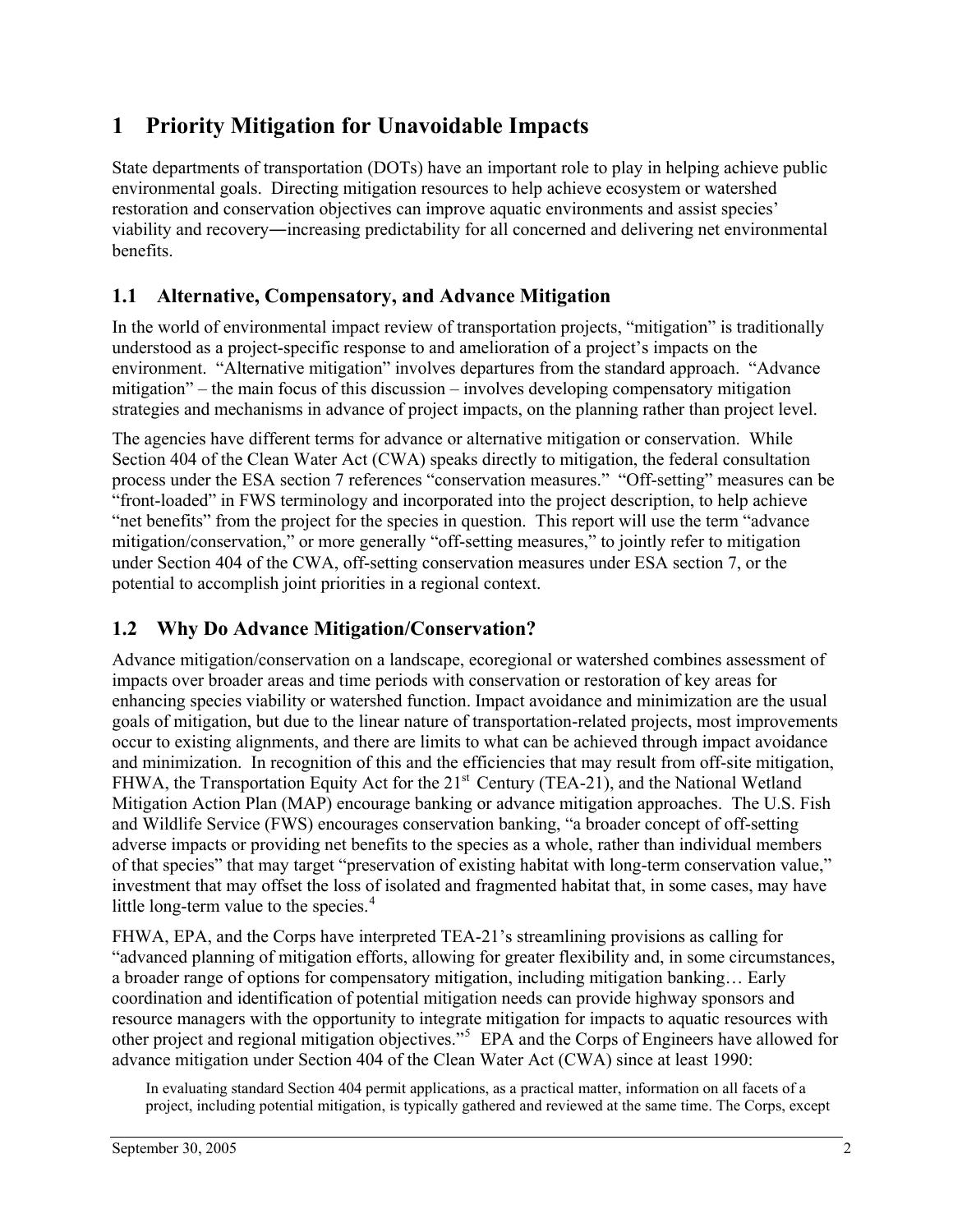as indicated below, first makes a determination that potential impact have been avoided to the maximum extent practicable; remaining unavoidable impacts will then be mitigated to the extent appropriate and practicable by requiring steps to minimize impacts, and, finally, compensate for aquatic resource values. This sequence is considered satisfied where the proposed mitigation is in accordance with specific provisions of a Corps and EPA approved comprehensive plan that ensures compliance with the compensation requirements of the 404(b)(1) Guidelines (examples of such comprehensive plans may include Special Area Management Plans, Advance Identification areas (Section 230.80), and State Coastal Zone Management Plans). It may be appropriate to deviate from the sequence when EPA and the Corps agree the proposed discharge is necessary to avoid environmental harm (e.g. to protect a natural aquatic community from saltwater intrusion, chemical contamination, or other deleterious physical or chemical impacts), or EPA and the Corps agree that the proposed discharge (action as described) *can reasonably be expected to result in environmental gain* or insignificant environmental losses.(emphasis added) $<sup>6</sup>$  $<sup>6</sup>$  $<sup>6</sup>$ </sup>

The watershed, ecoregion, or condition of the species as a whole may benefit from focusing investment where critical needs may be addressed and greater gains achieved. A watershed approach benefits other key wetland functions and values including natural water quality improvement, flood storage, shoreline erosion protection, and opportunities for recreation and aesthetic appreciation.

When agencies come together around the goal of asking, answering, and implementing the question: "what can we do together that would most benefit the resource?" and develop offsetting measures on a programmatic basis, project schedules can be made more predictable and funds directed to on-theground ecosystem restoration and recovery, a win-win result. Advance mitigation has the potential to realize both public conservation objectives and more efficient environmental reviews of transportation projects. These approaches help state and federal transportation and resource agencies:

- ¾ **Address the greatest threats to imperiled species, habitats, and watersheds.** Advance mitigation/conservation may focus on accomplishing meaningful restoration/recovery objectives, beyond those available on a transportation project site. Such focus can maximize the ecological benefit achieved for the investment, partially due to greater areas that may be acquired off the transportation corridor and the synergistic benefits of greater connection to other less disturbed habitats. In the process of taking a landscape or ecosystem-based approach to conservation of regulated resources, the viability of non-listed species and nonjurisdictional wetlands and decrease habitat fragmentation can also be protected and enhanced. Conservation and permanent protection can occur where it otherwise would not.
- ¾ **Improve the temporal and spatial aspects of mitigation and reduce uncertainty regarding effectiveness.** In the past, purchase of mitigation credits before completion of restoration was common and accepted. By siting mitigation according to ecological needs/plans and reducing uncertainty and temporal loss, advance mitigation or conservation may remove risk and lead to reduced mitigation ratios. Consolidating mitigation where it has the greatest chance for success also facilitates management and can enable overall net gain for natural resources.
- ¾ **Save time and money, manage workload, and create predictable project schedules**. Time saved in developing a project from scoping to advertising it for construction reduces costs due to inflation (rising energy costs, labor costs, real estate costs, etc.). In addition, integration of natural resource and transportation planning through advance mitigation/conservation initiatives helps ensure public dollars are well spent and project delays are avoided. More creative and ecologically beneficial off-site mitigation options become possible when a regional approach is taken to mitigation across multiple projects, also streamlining workloads.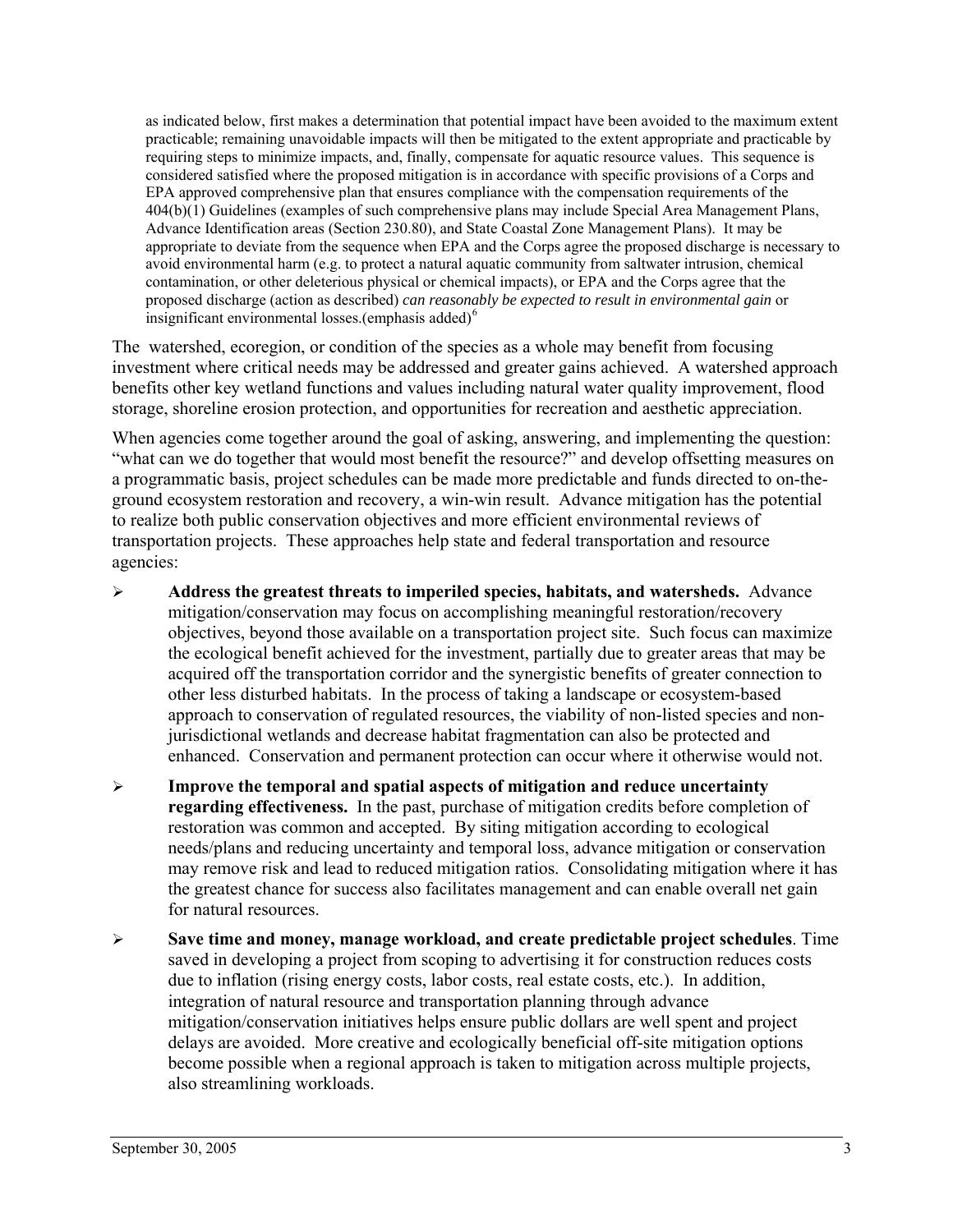### <span id="page-8-0"></span>**1.3 Recognizing Limits of Standard Approach and Need for a Larger Scale**

Our regulations and how we administer them tend toward project-by-project, species-by-species evaluation, which in turn results in small-scale mitigation or none at all. As the Defenders of Wildlife observe in their award-winning guide, *Second Nature*, "a species-by-species approach to conservation is costly, time-consuming and rarely successful."[7](#page-83-1) Project by project, designs are tweaked to minimize impacts and achieve "no effect" or "not likely to adversely affect" determinations.

While individual small habitat parcels and wetlands provide important benefits to species individuals, water quality, filtration, storage and other ecological benefits, a larger focus is essential for restoration of watersheds and ecosystems. Species recovery requires protection of the entire suite of species and the habitats on which they depend. Small, isolated patches of natural area in or near the right-of-way are often more vulnerable and can be degraded over time, reducing viability, increasing stewardship costs, and increasing monitoring costs. While most of the time larger mitigation sites are more ecologically viable, it is important to avoid overlooking valuable small sites. In some cases, particular small sites only available in or adjacent to the ROW are the last remaining populations or otherwise particularly valuable or significant to the whole.

## *1.3.1 Why Project-by-Project Permitting/Consultation Has Predominated*

As one resource agency program leader put it, "most permitting processes are structured around an individual permit. It is difficult to get the agencies to think programmatically and not project specifically." Transportation districts planning on a project by project basis typically have lead times of a few years or less. To move beyond the most familiar approaches to more effective ones, it may be helpful to understand why project-by-project approaches have prevailed in the past.

- $\triangleright$  The CWA and the ESA reference permitting and consulting on projects; however, the action agency can define what that project is and the scale at which it will be presented.
- $\triangleright$  Before the advent of GIS, environmental data were primarily available on a site-specific basis only, as species surveys and wetland delineations were conducted. Limited available data and pre-GIS analysis tools made analysis at larger scales difficult or cost-prohibitive.
- $\triangleright$  Funding for projects has become available on a project by project basis and permitting or consultation begins afterward. As a result, mitigation actions that may result from permitting or consultation may not be built into budget estimates.
- $\triangleright$  Historically, environmental permitting and consultation for DOTs has occurred during project development and environmental and technical staff have often been located and focused there. Resource agencies became accustomed to design-level detail.
- $\triangleright$  Both DOTs and resource agencies became accustomed to making minor adjustments to projects and negotiating the limited choices left at the design stage, rather than devoting some of that time and effort to discovering and implementing partnership opportunities to conserve, recover, and restore species, ecosystems, and watersheds.

#### *1.3.2 What is Different Now?*

Scientifically and within government agencies, awareness has been growing of the need for more integrated, ecosystem approaches. In 1995, the Departments of Defense, Interior, Commerce, Transportation, six other cabinet level Departments, EPA, and CEQ established a policy that "[t]he Federal Government should provide leadership in and cooperate with activities that foster the ecosystem approach to natural resource management, protection, and assistance."<sup>[8](#page-83-1)</sup> An ecosystem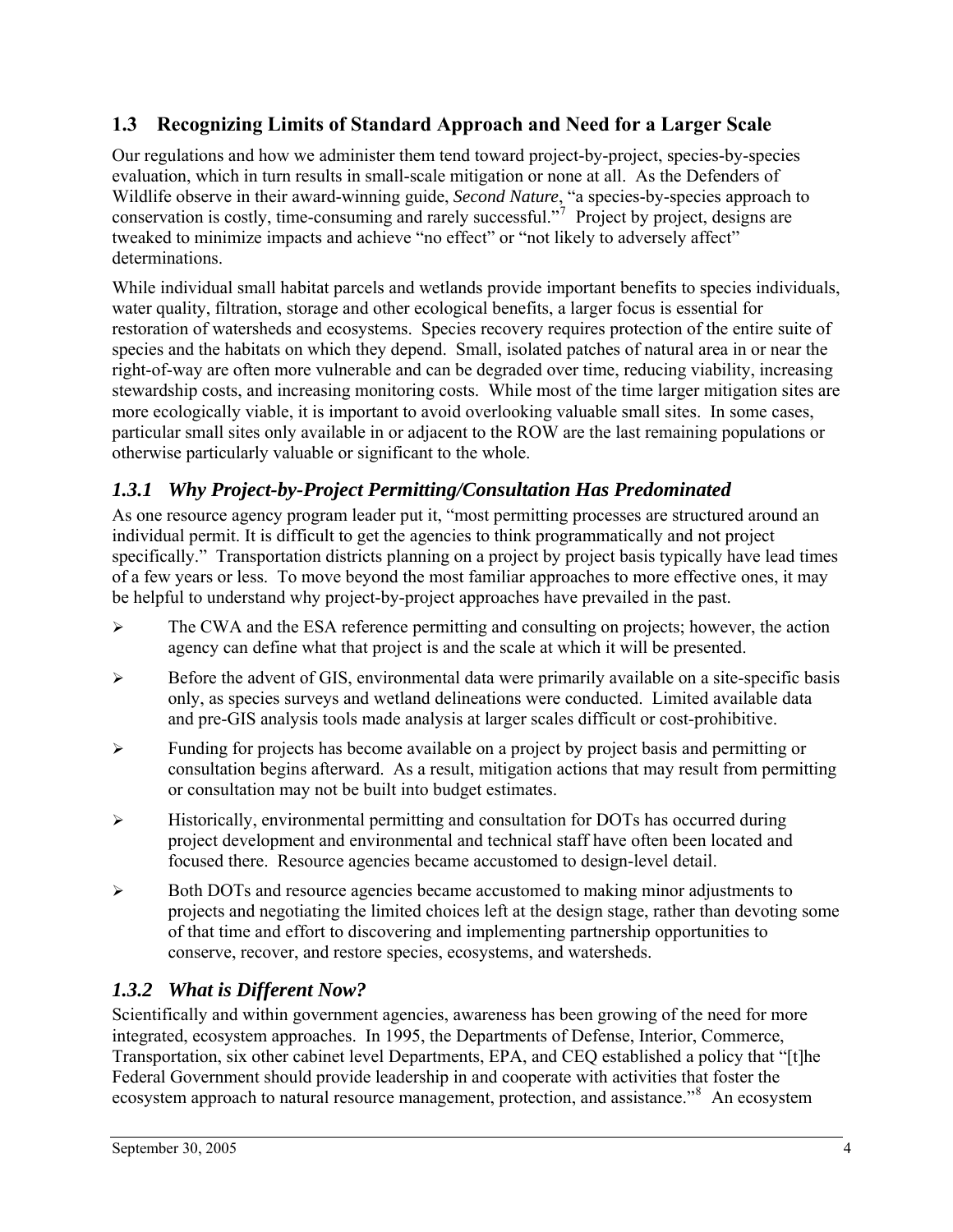<span id="page-9-0"></span>approach is characterized by a primary goal of conserving natural biological diversity and ecosystem integrity, while supporting a sustainable level of human use; development of common goals and management decisions; consideration of the full array of biological and socioeconomic parameters; solutions and management decisions identified for specific geographical areas; and recognition that ecosystems are dynamic and require adaptive management in response to changing biological and societal circumstances. The policy states that "Federal agencies should ensure that they utilize their authorities in a way that facilitates, and does not pose barriers to the ecosystem approach," which emphasized "forming partnerships between Federal, State, and local governments, Indian tribes, landowners, foreign governments, international organizations, and other stakeholders."<sup>[9](#page-83-1)</sup>

Other changes over the past decade, and the past five years in particular, include increased environmental stewardship commitment and capacity at transportation agencies and the dramatic expansion of environmental data, analytical tools, and ecoregional planning efforts. Complementing these are emerging understandings that accomplishment of the remaining objectives of the CWA and ESA will depend on innovative partnerships and re-conceptualization of how existing resources and mitigation expenditures can be focused to accomplish the greatest environmental good.

The 2004 [Presidential Executive Order on Facilitation of Cooperative Conservation](http://www.whitehouse.gov/news/releases/2004/08/20040826-11.html) requires the Departments of the Interior, Agriculture, Commerce, and Defense and the Environmental Protection Agency to implement laws relating to the environment and natural resources in a manner that promotes cooperative conservation. "Cooperative conservation" means actions that relate to the use, enhancement, and enjoyment of natural resources, protection of the environment, or both, and that involve collaborative activity among Federal, State, local, and tribal governments, private for-profit and nonprofit institutions, other nongovernmental entities and individuals.<sup>[10](#page-83-1)</sup> It asks federal agencies to carry out the programs, projects, and activities of the agency that they respectively head that implement laws relating to the environment and natural resources in a manner that: facilitates cooperative conservation; provides that the programs, projects, and activities are consistent with protecting public health and safety; and report annually to the CEQ on implementation actions.

#### *1.3.3 What Are the Trade-offs?*

Conservation is not free. Voluntary partnerships require an investment of time and the availability of conservation or restoration plans or the willingness to develop such plans. Early identification of mitigation needs is necessary. Organizing public investments to substantially contribute to watershed restoration, ecosystem conservation, or species recovery requires a focus on the benefits that can be achieved and a willingness to guide the process to that end. The following tradeoffs may emerge:

- $\triangleright$  More regional scale analysis of impacts vs. dependence on highly detailed project-by-project impact analysis after engineering design.
- ¾ More options and alternatives to address regional needs and environmental opportunities upfront vs. mitigation on the project site only.
- ¾ Resources focused on regional-scale mitigation/conservation actions and development of programmatic standards for projects vs. numerous rounds of negotiation on the project level.
- ¾ Some avoidance and minimization, and most mitigation or off-setting measures in advance, on a plan level with more finely detailed avoidance and minimization afterward, on a project level vs. no advance mitigation, so that *all* avoidance and minimization can be defined before mitigation options are examined and determined.
- $\triangleright$  Generation of net benefits "on the ground" vs. a more elaborate, less predictable Section 404 or ESA section 7 process in project development.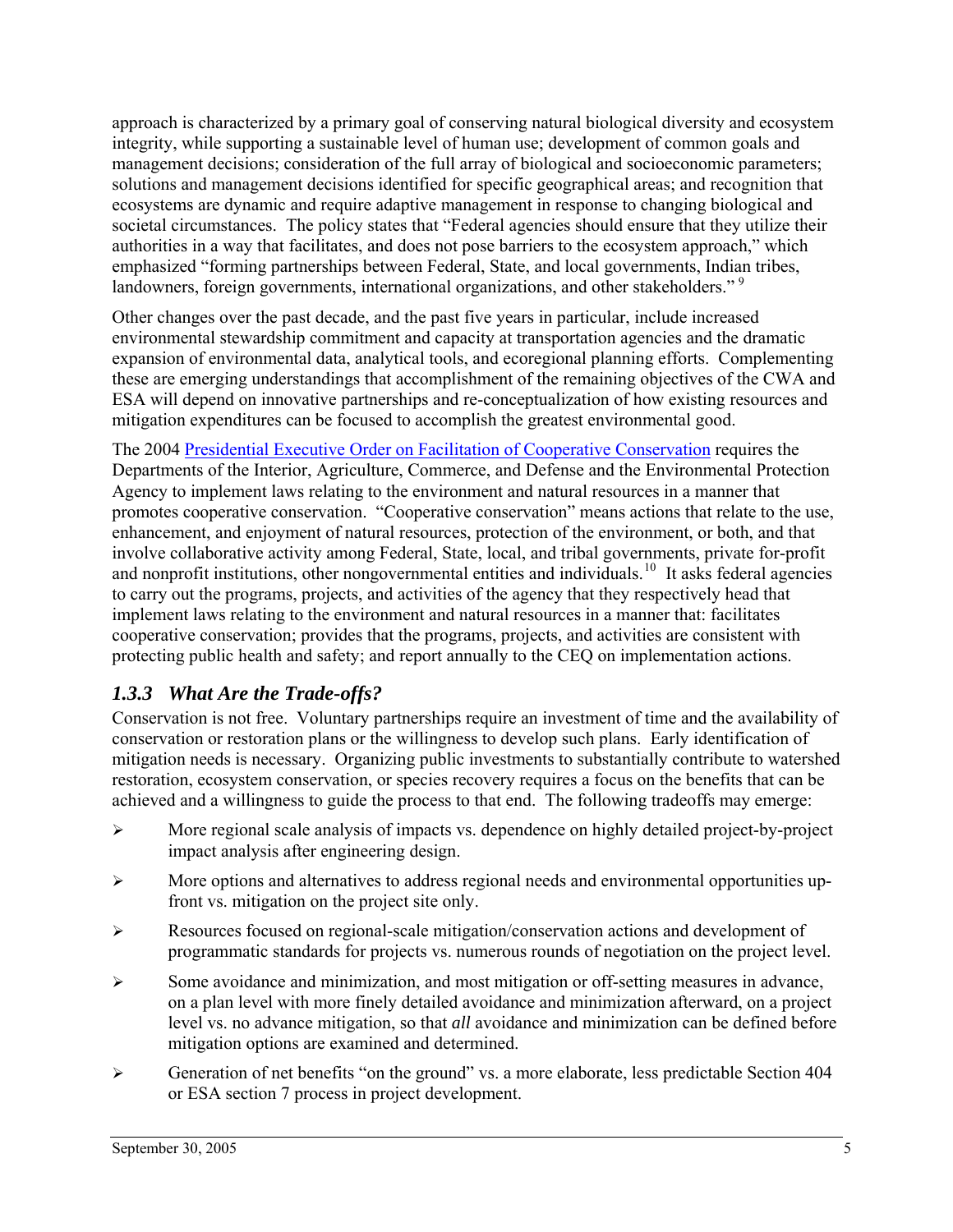As Department of Interior Secretary Gayle Norton has observed, win-win approaches can be crafted, through "communication, consultation and cooperation, all in the service of conservation."<sup>[11](#page-83-1)</sup> Everyone wins, but everyone must contribute:

- $\triangleright$  Regulatory agencies get assurance that avoidance and minimization are occurring to the maximum extent practicable in the planning and design process and that the environment is getting the highest quality, best value mitigation. Locations are chosen for maximal value to the watershed, ecosystem, species viability or recovery, and protection of the targeted resource. Temporal gaps in resource values may be eliminated. More avoidance and minimization options are explored earlier in the process before a project is programmed and budgeted, and the quantity of regulatory review on the project level may be reduced.
- ¾ DOTs get assurances that the Section 404 permitting process or section 7 consultation process can be successfully completed without delaying projects; DOTs make significant investments in watershed restoration and develop projects with conservation measures that will provide net benefits for target species and the ecosystems on which they depend.
- $\triangleright$  Environmental advocacy groups and the public get the assurance that agencies are conforming with existing laws, rules, and regulations while producing better results for the environment. To accomplish this, greater focus is placed on environmental analysis in the planning and programming stage and streamlined processes become the norm in project development/design.

If partners are willing to cooperate many benefits can be achieved:

- ¾ **Large scale conservation and mitigation investments may be considered, and more and higher quality areas can be conserved or restored in the highest priority areas**. Financial resources, planning, and scientific expertise not practicable to many projectspecific compensatory mitigation proposals may be assembled to mitigation planning. Funds go further with the flexibility to consider more options and leverage other partners' contributions.
- ¾ **Greater ecological and financial predictability** can be achieved. As risk is reduced, mitigation ratios may follow.
- ¾ **Process efficiency** may improve with greater predictability in project timelines, the types of on-site measures that will be needed, and the knowledge that off-setting measures can be transferred over time and space. Less administrative work will be required per amount of conserved space. Limited agency resources may be efficiently applied in the review and mitigation quality assurance because of consolidation, thus improving the reliability of efforts to restore, create, or enhance wetlands and other habitats for mitigation purposes.
- ¾ **Net benefit** above a business as usual situation. Infrastructure agencies will gain a greater degree of predictability as to the outcome of regulatory decisions and may implement their work at less expense. Regulatory agencies will experience that habitats are conserved earlier, in better locations, or with greater attention to connectivity. Both parties will be able to defend their actions to other government agencies, their environmental constituents, and the public.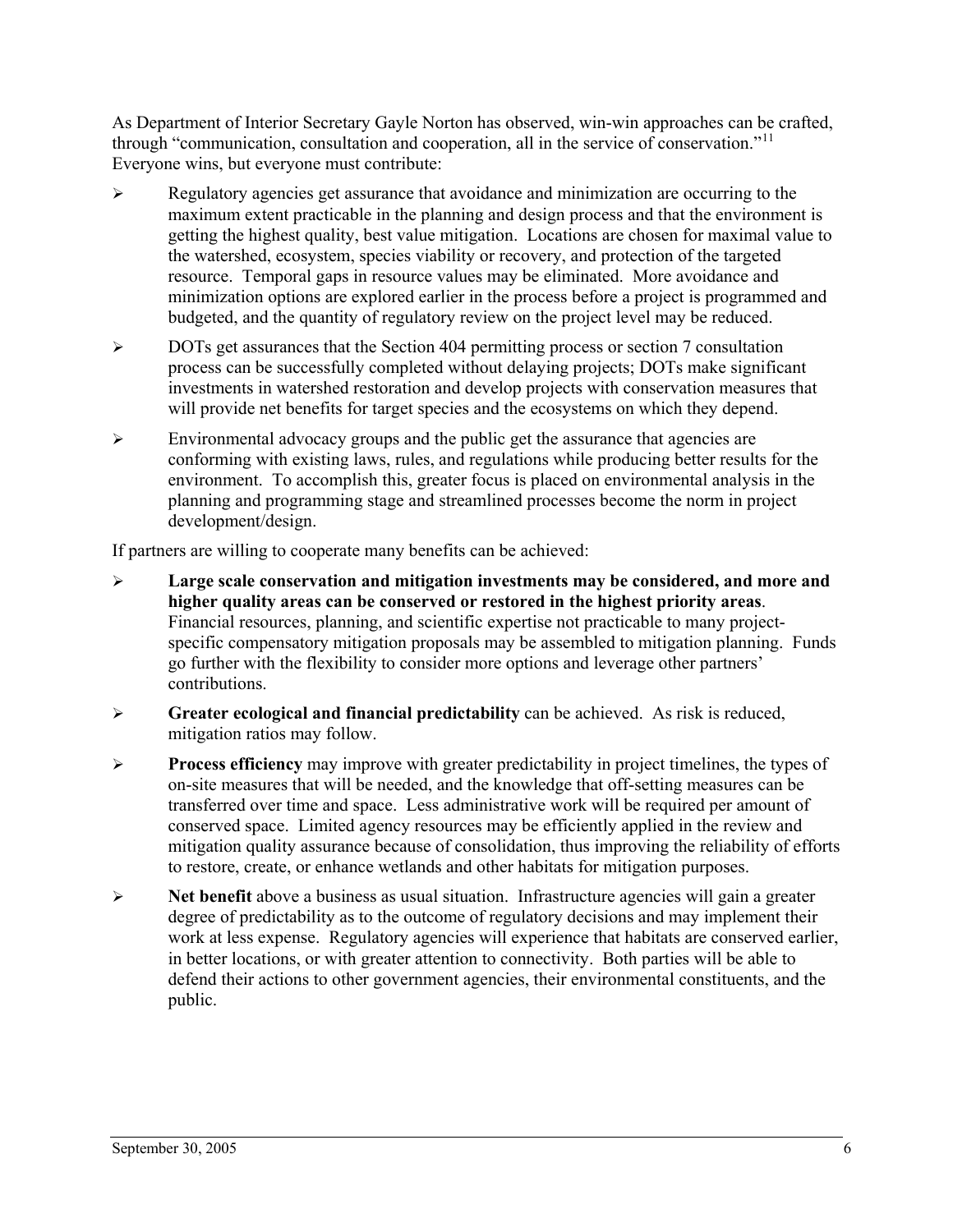## <span id="page-11-0"></span>**2 Regulatory Basis**

Most ecological conservation or wetland mitigation projects are performed to comply with specific conditions of the Clean Water Act of 1972 Section 404 permits, State Section 401 Water Quality Certifications, and state wetland permits. Compliance with the Endangered Species Act of 1973 and related state and tribal regulations frequently requires ecological mitigation to minimize impacts to listed species. Mitigation measures are also developed through the National Environmental Policy Act (NEPA) process to minimize effects on natural resources. Federal Executive Orders and interagency agreements govern federal agencies in their implementation of federal laws, regulations, and guidance.

Substantial support for advance mitigation and cooperative conservation approaches can be found in existing law, regulation, and guidance, in addition to major interagency initiatives. Understanding the flexibility the existing regulations offer to agencies to undertake advance mitigation and other cooperative conservation efforts is a key step in implementing such efforts. While it can be challenging for different agencies with different missions and regulations to reach agreement, agency professionals play important roles in identifying where commonality exists. The legal basis of advance mitigation under the Clean Water Act is reviewed in Appendix A, followed by discussion of similar approaches, off-sets or front-loaded Biological Opinions, under ESA section 7.

#### **2.1 Ability to Use Transportation Funds for Advance Mitigation and Statewide or Regional Conservation**

The ability to use transportation funding for advance mitigation of habitat and wetlands has been continually clarified over the past five to ten years. On March 10, 2005, FHWA reiterated information on the [Federal-aid Eligibility of Wetland and Natural Habitat Mitigation,](http://www.environment.transportation.org/documents/mitigation_guidance.doc) specifically emphasizing that "wetland and natural habitat mitigation measures, such as wetland and habitat banks or statewide and regional conservation measures, are eligible for Federal-aid participation when they are undertaken to create mitigation resources for future transportation projects." These activities are eligible for funding "either concurrent with or in advance of the construction of highway or other transportation projects funded under Title 23, or even in advance of completion of project level environmental reviews" (emphasis retained), under 23 CFR Part 710.513 and 23 CFR Part 777, using either National Highway System or Surface Transportation Program Federal-aid funds.<sup>[12](#page-83-1)</sup> TEA-21 and implementing regulations, outlined as follows, provide other important information on the flexibility of FHWA to participate in various aspects of mitigation for wetlands and natural habitat. In addition to the ability of DOTs to fund mitigation separately from transportation projects, Mitigation planning, design, construction, monitoring, establishment, and acquisition of land or "interests therein" are all eligible for funding.(23 CFR § [777.5](http://www.fhwa.dot.gov/hep/23cfr777.htm#sec.777.5)). Furthermore, funding for long term maintenance can and should be included with investments in mitigation or conservation banks or an In Lieu Fee (ILF) program. DOTs may also acquire lands in cooperation with other parties and may transfer lands to an appropriate resource management agency or third party, providing for "the continued use of the lands for the purpose for which they were acquired".(23 CFR § [777.11\(](http://www.fhwa.dot.gov/hep/23cfr777.htm#sec.777.11)d). FHWA's legal sideboards for this flexibility includes that impacts must result from a Federal-Aid project in order to quality for federal funds and must be considered a "reasonable public expenditure." DOTs also generally avoid acquiring advance mitigation lands by eminent domain and must comply with federal law and State transportation planning processes.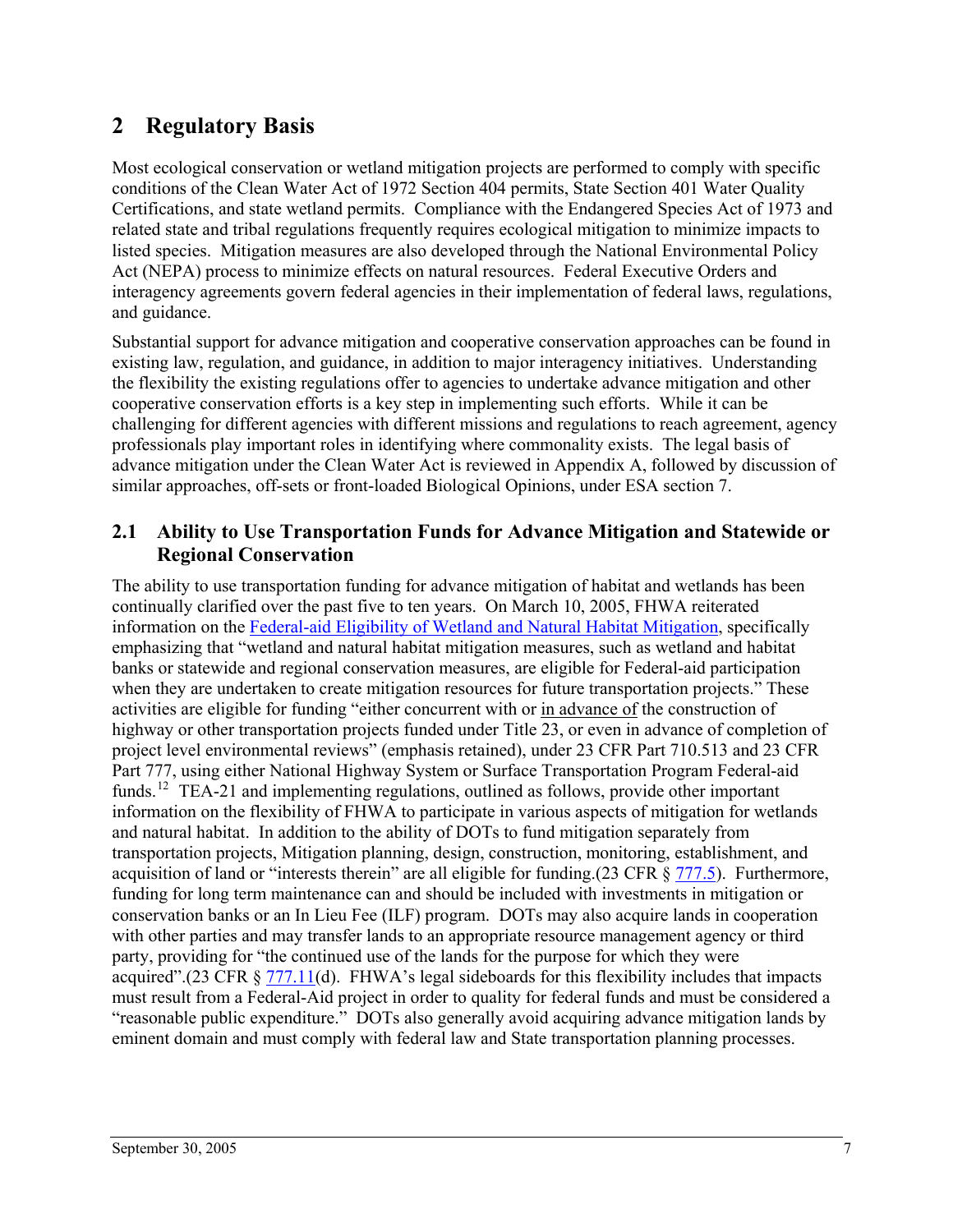#### <span id="page-12-0"></span>**2.2 Regulatory Basis and Key Issues Relative to the Clean Water Act (CWA)**

The regulatory basis for advance mitigation under the Clean Water Act, the established role of mitigation banking, and recent guidance are discussed in Appendix A. As early as 1990 guidance, EPA and the Army "recognized that no net loss of wetlands functions and values may not be achieved in each and every permit action."[13](#page-83-1) Regional mitigation efforts may achieve conservation or replacement of some of these functions and values in advance. In the years since 1990, EPA, the Corps, other federal agencies, and the National Research Council have advocated a watershed approach. Guidance is currently under development that states that "the best tool for planning compensatory mitigation is a holistic watershed plan"[14](#page-83-1) addressing issues of habitat, water quality, hydrology, cumulative impacts, and restoration priorities for a watershed.<sup>[15](#page-83-1)</sup> In the absence of such a plan, the National Research Council and the Corps have said a watershed-based approach to mitigation should be used to develop mitigation proposals. A watershed approach takes into account a wide range of factors such as: site conditions that favor or hinder success; the needs of sensitive species; chronic environmental problems such as flooding or poor water quality; current trends in habitat loss or conversion; current development trends; and the long-term benefits of available options.

According to the 1995 mitigation banking guidance, mitigation banking is particularly helpful and authorized when "on-site compensation is either not practicable or use of a mitigation bank is environmentally preferable to on-site compensation;" it is expected to reduce permit processing times and provide more cost-effective compensatory mitigation opportunities.<sup>[16](#page-83-1)</sup> State-operated ILF programs often guide mitigation investments to the achievement of ecoregional conservation goals and watershed restoration. TEA-21 established a preference for mitigation banking, tempered in guidance by practicability considerations including cost, existing technology, and logistics, in light of overall project purposes." (23 CFR 777.2) Since mitigation banking became common in the 1990s, lessons learned have included: siting according to a watershed plan and actual provision of mitigation in advance, to achieve lower land costs, greater environmental options, and greater predictability regarding mitigation results.

#### *2.2.1 Avoidance, Minimization, and Compensatory Mitigation Sequencing*

The Corps and EPA's 1990 Memo acknowledges that "It may be appropriate to deviate from the sequence when EPA and the Corps agree the proposed discharge is necessary to avoid environmental harm (e.g. to protect a natural aquatic community from saltwater intrusion, chemical contamination, or other deleterious physical or chemical impacts), or EPA and the Corps agree that the proposed discharge (action as described) *can reasonably be expected to result in environmental gain* or insignificant environmental losses.(emphasis added).<sup>[17](#page-83-1)</sup>

States have taken pains to preserve the sequencing process in many advance mitigation efforts. In Washington State and North Carolina's programs, the Corps and EPA always reserve the right to say that use of a bank or advance mitigation is not appropriate in the case at hand. Likewise, [Caltrans-](http://www.fhwa.dot.gov/cadiv/pre/moajoan.htm)[FHWA's MOA on Early Mitigation Planning](http://www.fhwa.dot.gov/cadiv/pre/moajoan.htm) commits that

When an individual transportation project for which a mitigation strategy was developed is undergoing preliminary design and environmental studies, an evaluation will be made to determine if all appropriate avoidance and impact minimization measures have been incorporated. Caltrans will request concurrence from the resource agencies in this evaluation. If concurrence is granted, then the compensation plan as agreed upon in the Agreement of Mitigation Strategy will be the basis for offsetting the remaining unavoidable impacts. This process will be documented in the project Environmental Document.<sup>[18](#page-83-1)</sup>

GIS and commitment tracking systems are enabling DOTs to do more documentation and quantification of how they are avoiding and minimizing, throughout the transportation planning,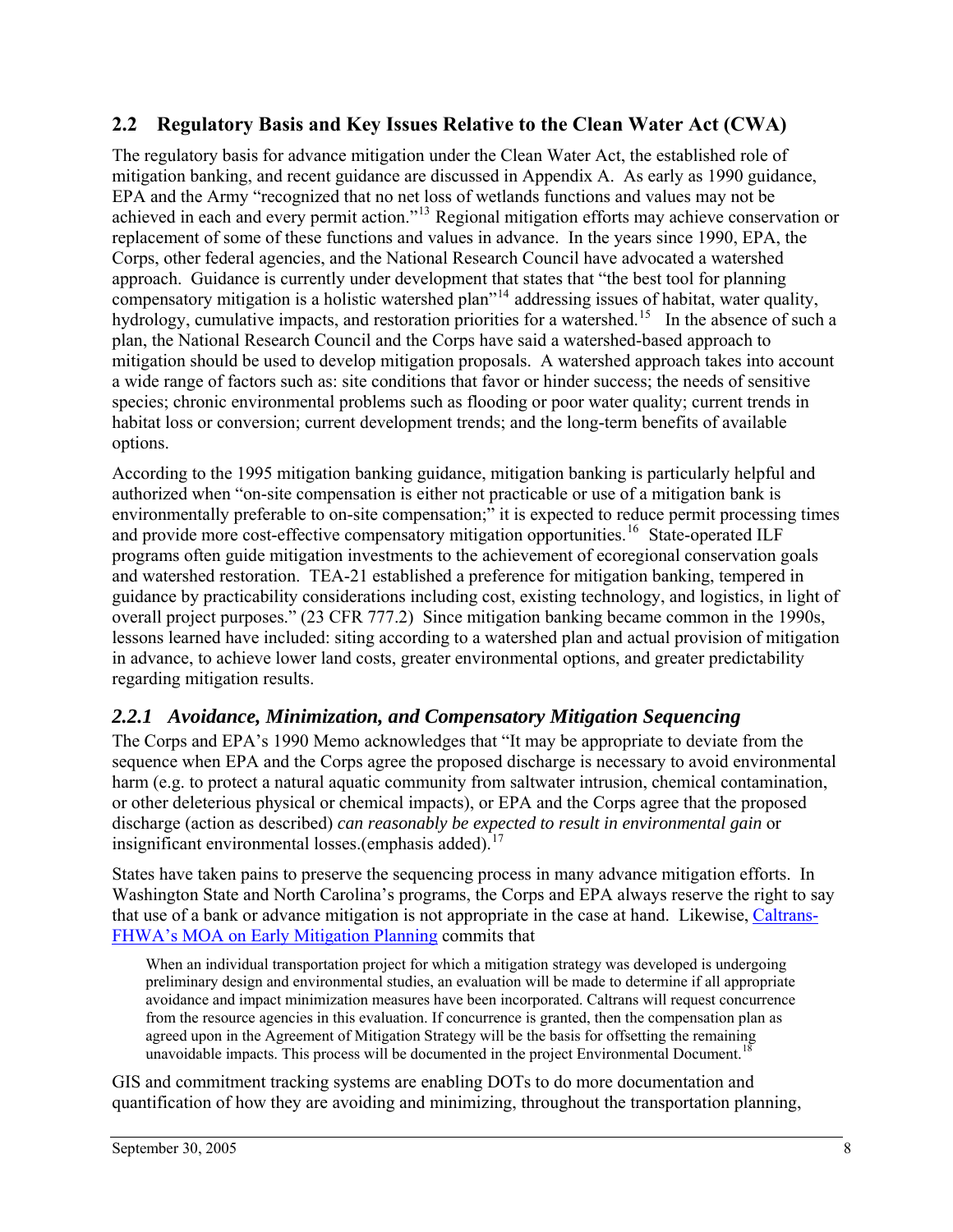<span id="page-13-0"></span>development, design, and construction process. Texas DOT has gone through a process of demonstrating avoidance and minimization on the planning level and NEPA Tier I for the I-69 corridor, to preserve the sequencing process and consider compensatory mitigation opportunities as well. For both ESA and CWA concerns, illustrating how and where avoidance and minimization occur in the process can allay concerns. Developing and applying BMPs or standards to be achieved on a programmatic basis helps achieve avoidance and minimization. Sequencing problems have become a thing of the past in Florida, now that Florida DOT (FDOT) is doing system-wide early analysis; FDOT is doing avoidance, minimization, and conservation throughout the process, estimating impacts and avoiding and minimizing where conflicts are identified, and then fine-tuning and avoiding and minimizing even more in the final design.<sup>[19](#page-83-1)</sup>

Advance mitigation has sometimes meant that credits are not used or needed, a risk that is higher when advance mitigation is funded specific to a project. For example, Michigan DOT contracted with The Nature Conservancy (TNC) to mitigate for Mitchell's satyr butterfly habitat in Blue Creek Fen. MDOT purchased "butterfly mitigation services" in advance at \$2000/acre; however, avoidance measures relocation of the alignment resulted in MDOT not needing or using the mitigation.<sup>[20](#page-83-1)</sup>

## *2.2.2 Concern Over Mitigation of Non-Regulated Resources*

In recent years, federal agencies involved in permitting and consultation regarding natural resources for transportation projects (FHWA, Corps, EPA, FWS, NOAA Fisheries) have devoted increasing attention to avoiding the perception that they may be regulating or requesting mitigation for unregulated resources. Nevertheless, transportation agencies need the regulatory agencies' input to identify measures that will truly off-set impacts and contribute to recovery of regulated resources, as well as other resources when stewardship commitments and partnerships suggest efficiencies to be gained. An ecosystem approach means that unregulated resources will often be protected in the process. Transportation agencies can, with regulatory agency input, include off-setting measures in their proposal or project description. From the regulatory agencies' standpoint then, those activities become an intrinsic part of the proposed action.

For the Corps, additional flexibility may be found in Regulatory Guidance Letter (RGL) 02-2, which states that riparian areas and, under limited circumstances, upland areas (see Federal Mitigation Banking Guidance and Nationwide Permit General Condition 19) may receive credit within a compensatory mitigation project to the degree that the protection and management of such areas is an enhancement of aquatic functions and increases the overall ecological functioning of the mitigation site, or of other aquatic resources within the watershed. The establishment of buffers in riparian and upland areas may be credited as mitigation if the Corps District determines that this is best for the aquatic environment on a watershed basis. In making this determination, the Corps Districts will consider whether the wetlands, streams or other aquatic resources being buffered: 1) perform important physical, chemical, or biological functions, the protection and maintenance of which is important to the region where those aquatic resources are located; and 2) are under demonstrable threat of loss or substantial degradation from human activities that might not otherwise be avoided.<sup>[21](#page-83-1)</sup>

The FWS allows use of Candidate Conservation Agreements (without assurances) and conference reports for Biological Opinions on candidate or proposed species, as long as the central consultation occurs around an already listed species.

## *2.2.3 Need for Protection of Priority Mitigation/Conservation Site Before Permit or Consultation is Finalized*

Often the very highest conservation priority areas face significant and urgent threats from development or destruction; in some cases, such destruction or the loss of the parcel for conservation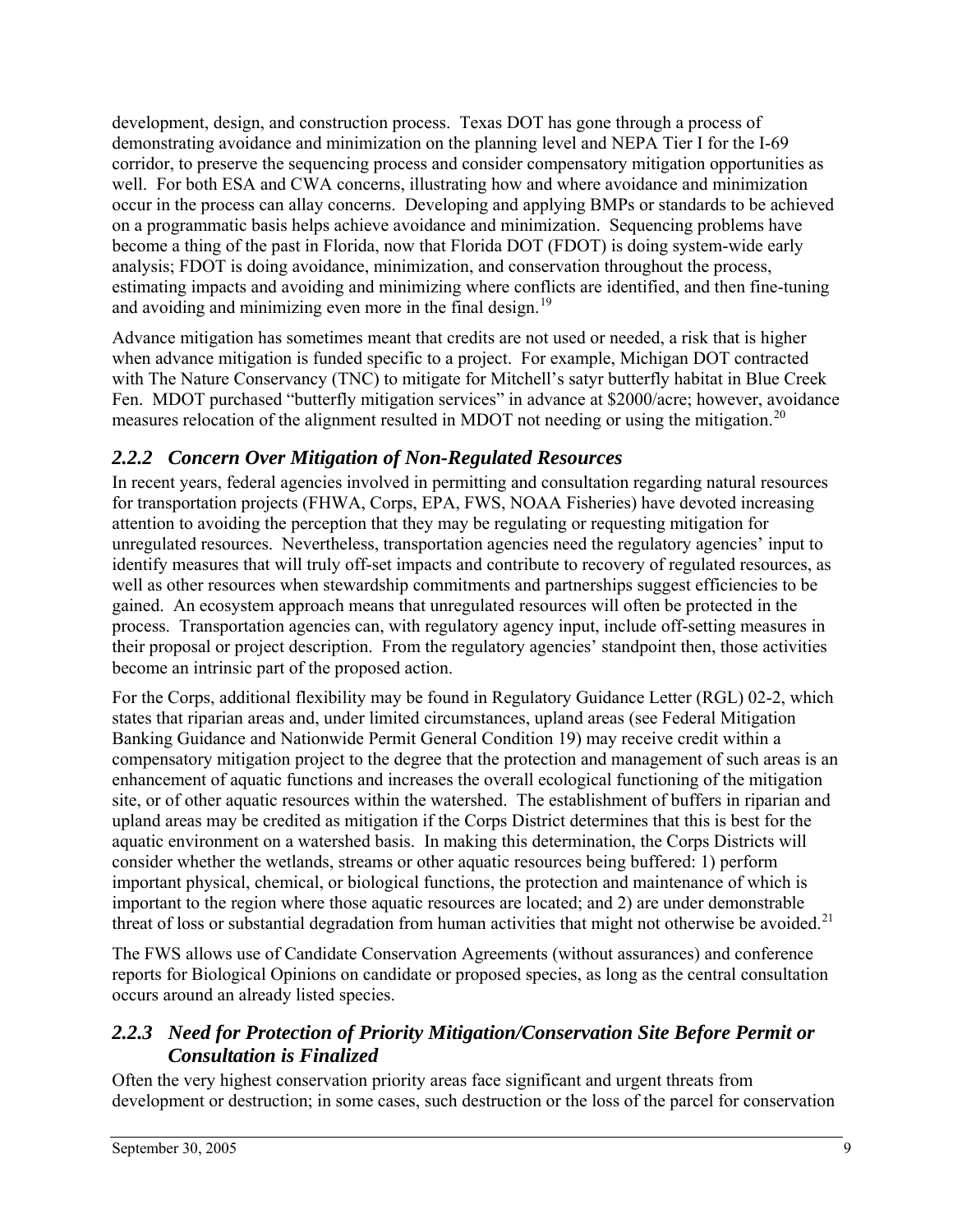<span id="page-14-0"></span>purposes is an immanent threat in the time period before the section 404 permit or the programmatic consultation can be completed. DOTs may not be able to secure the site until the regulatory agency can provide written confirmation on the desirability of the site for its conservation values and, most of all, that the site will qualify as mitigation/off-setting measure for the consultation or permit in question. To address this issue, in California, the federal regulatory agency has provided advance confirmation by letter that the desired parcel has the desired biological values that could offset/mitigate for the project, so the action agency can secure the property. This issue pertains to ESA section 7 as well as Section 404 of the Clean Water Act.

### **2.3 Regulatory Basis and Key Issues Related to the Endangered Species Act (ESA)**

Section 2(b) of the Endangered Species Act states that "[t]he purposes of this Act are to provide a means whereby the ecosystems upon which endangered species and threatened species depend may be conserved, to provide a program for the conservation of such endangered species and threatened species." (16 U.S.C.A. § 1531(b)) First and foremost then, the Act is a means to conserve ecosystems and to provide a program to conserve threatened and endangered species and assist their recovery.<sup>[22](#page-83-1)</sup> (ESA § 3 (3)), 50 CFR § 402.02 (2000).

The FWS and National Oceanic and Atmospheric Administration (NOAA) Fisheries are charged with developing and implementing recovery plans for the conservation and survival of species (ESA § 3 (f)). The ESA defines "conservation" as "the use of all methods and procedures which are necessary to bring any endangered species or threatened species to the point at which the measures provided (by the ESA) are no longer necessary." (16 U.S.C.A. § 1532(3)) "'Recovery' means improvement in the status of listed species to the point at which listing is no longer appropriate under the criteria set out in" the ESA; "[T]he Act defines 'conservation' to mean recovery of the species").(63 FR 9968)

Success in protecting and recovering listed species may be measured by securing viable populations, with adequate habitat and distribution within the context of large-scale conservation plans. If this is done on a biologically-comprehensive basis (all natural community types and all at-risk species) and in accord with emerging principles for the long-term viability of such systems, the endangerment and possible listing of thousands of species may be avoided. <sup>10</sup> The success and efficiency of biodiversity conservation efforts increase greatly as such efforts protect viable communities, habitat, and species while conservation opportunities are available, and if possible, before species become threatened or endangered. DOTs can make contributions to these recovery efforts to off-set for actions that may affect listed species.

Section  $7(a)(2)$  states that each Federal agency shall, in consultation with the Secretary, insure that any action they authorize, fund, or carry out is not likely to *jeopardize the continued existence of a listed species* or *result in the destruction or adverse modification of designated critical habitat*.(50 CFR §402). Section 7 consultations are informed by species recovery plans, or recovery strategies or outlines where plans have not yet been developed or approved. In their 2004 Recovery Planning Guidance, the Services state that "[w]herever possible, recovery plans should focus on the broader view of the species' health, by working to ensure the health of its habitat and ecosystem functions, rather than the narrower view of looking at the species only. As implied in the ESA, conserving the ecosystems upon which a species depends is more likely to ensure that species' longterm viability. In keeping with the ESA's directive, this guidance focuses not only on the listed species themselves but also on restoring their habitats as functioning ecosystems."<sup>[23](#page-83-1)</sup> The Guidance further notes that while single-species recovery plans have been the most common type of plan prepared since the enactment of the ESA, multi-species plans and ecosystem plans have gained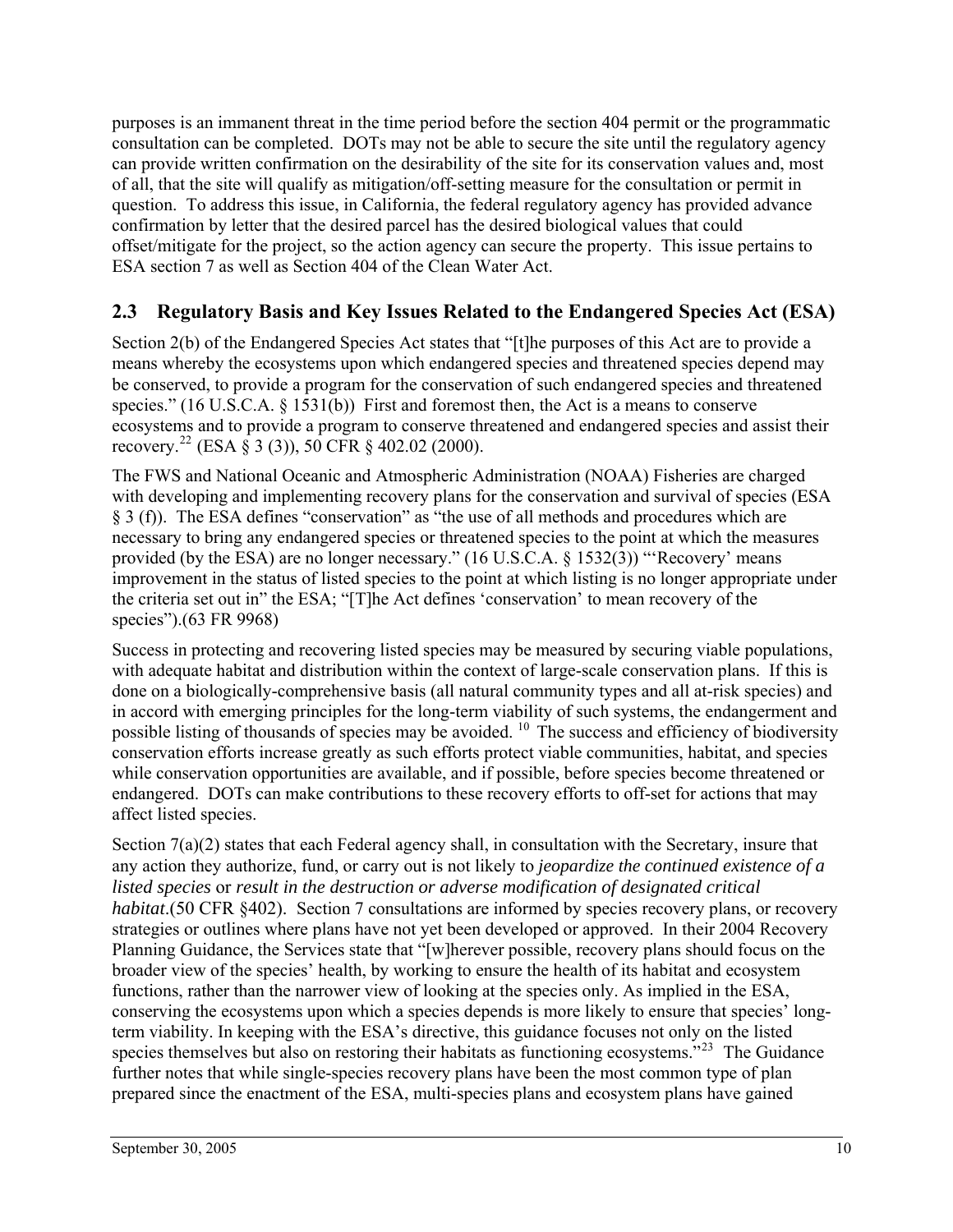<span id="page-15-0"></span>increasing currency since the mid-1990s. The guidance states that "It is important to note that, although the ESA appears to focus on the individual species, subspecies, or distinct population segments, the purposes of the ESA include conserving the ecosystems upon which listed species depend. Recovery plans should aim to address threats by restoring or protecting ecosystem functions or processes whenever and wherever possible (as opposed to actions that require long-term and possibly expensive management programs). This approach is science-based and provides a means for required habitat to be maintained long-term in a dynamic way by natural processes. This broader perspective should be infused into all recovery plans, whether they be for single species (including subspecies and distinct population segments, or multiple species."  $24$ 

Important actions and developments in support of advance, off-site, or flexible mitigation to benefit species recovery via the ESA section 7 consultation process have included the following:

- ¾ A federal interagency steering group on habitat conservation and connectivity ―involving many of the same agencies in the Mitigation Action Plan effort (EPA, Corps, FHWA, FWS, and NOAA Fisheries) and the Forest Service, Bureau of Land Management (BLM), and the National Park Service — began meeting in 2002 and articulated the goals of making decisions using best available data and supporting "flexible mitigation including evaluation of off-site opportunities (watershed- or ecosystem-based, or other) that offer somewhat substantial environmental benefit."<sup>[25](#page-83-1)</sup>
- $\triangleright$  Tiered or plan level consultations have been upheld in recent court decisions. Most recently, an Ohio district court decision found that a programmatic or "tiering" system "is an interpretation of how to go about following the directive of the implementing regulation," of FWS's authority to consult with agencies and issue opinions, that is subject to the agency's discretion and specialization.(*Buckeye Forest Council v. U.S. Forest Service,* 04-259, S.D. Ohio, Western Div.)
- ¾ The [Endangered Species Act Consultation Handbook](http://www.fws.gov/endangered/consultations/s7hndbk/s7hndbk.htm) directly addresses "Flexibility and Innovation," noting that "[t]he section 7 process achieves greatest flexibility when coordination between all involved agencies and non-Federal representatives and the Services begins early…Biologists should be creative in problem solving and look for ways to conserve listed species while still accommodating project goals."<sup>[26](#page-83-1)</sup>

#### *2.3.1 Pre-Consultation and Programmatic Consultation under ESA Section 7*

Perhaps the most effective manner of streamlining the section 7 consultation process is to engage the Service in pre-consultation during the planning phase. During pre-consultation the Service can provide information regarding the species that might be present, the threats and conservation needs of the species within the project area, potential conflicts that may arise, and unique opportunities to further conservation and recovery. Then the Service and project proponents can work together to try and address these potential conflicts before the project design is set, while design flexibility may still exist, and while the maximum set of conservation or mitigation alternatives are available. During this process action agencies have the option of addressing candidate as well as listed species and of seeking programmatic consultation on an ecosystem approach encompassing all species of concern. Closer to the time of project implementation, if the Service reviews the proposed action and finds it to be consistent with the conservation strategy and design standards previously agreed to, a final biological opinion can typically be issued in an expedited manner. FWS, NOAA, and FHWA headquarters staff are developing guidance.

Programmatic consultations address species, habitat, or project needs on a multiple-project scale, often addressing ecosystems rather than individual species. Consultation must address impacts to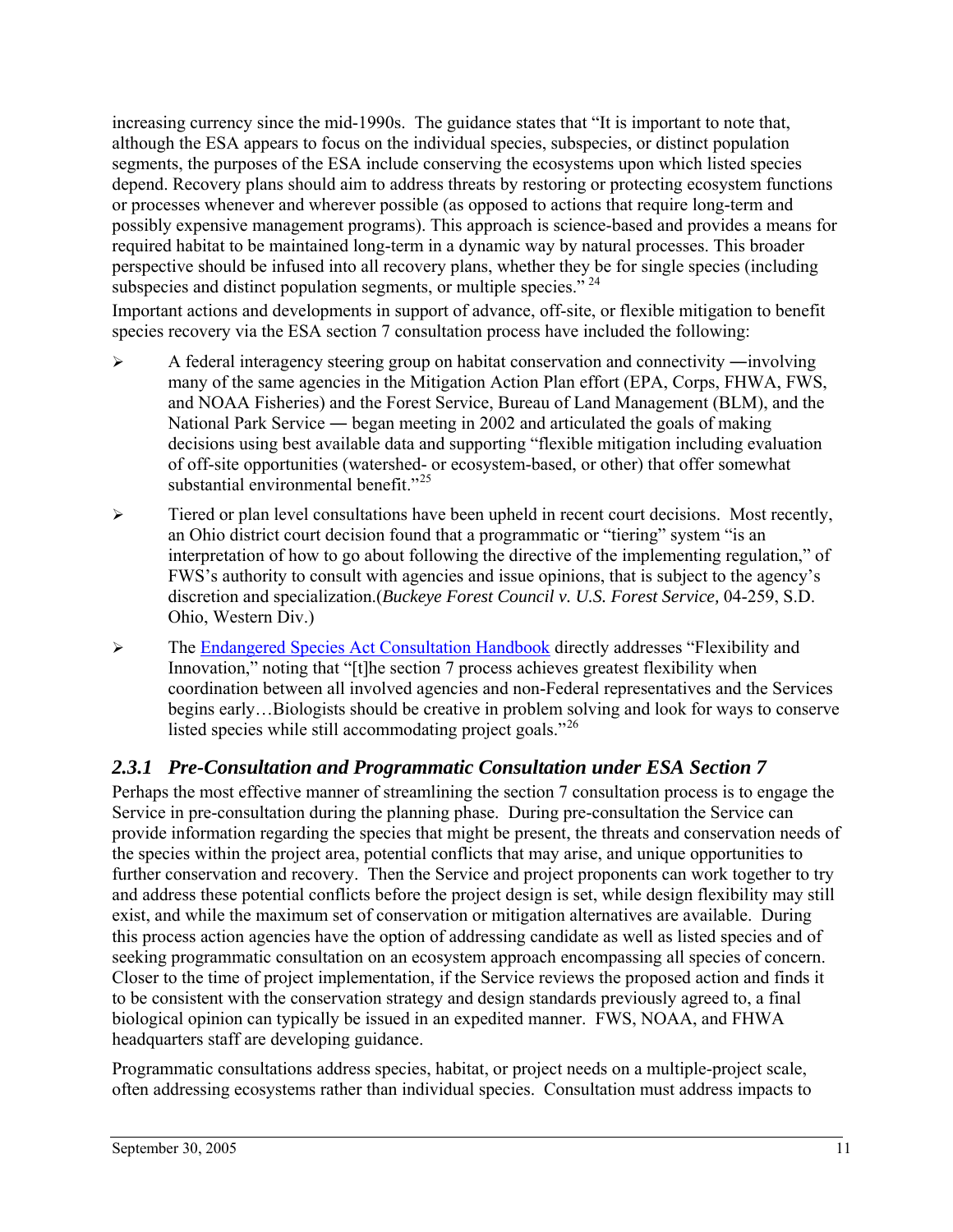species individuals, but impacts can be addressed "by proxy" in terms of "all individuals associated with or dependent upon" particular habitat, with such association explained. By establishing standards, guidelines, or governing criteria to which future actions must adhere, programmatic consultations can lead to more efficient and effective consultation processes and transportation decision making, in the context of a landscape-based, recovery-oriented approach to consideration of projects and impacts. The action agency can broadly define the project to help estimate potential impacts and identify conservation measures earlier in the process. Projects are briefly evaluated for consistency with the programmatic consultation and impacts tracked for updating of debits-credits and species baseline, before being appended to the initial or programmatic consultation. [Programmatic Consultation Guidance](http://www.fws.gov/endangered/consultations/DOT-guidance.html) for transportation was developed in 2000 and more general programmatic guidance is in development. According to that interim guidance:

Programmatic consultation techniques have the greatest potential to increase the efficiency of the section 7 consultation process because much of the effects analysis is completed one time, up front rather than repeatedly each time a new action, or batch of actions, is proposed. By completing this analysis up front in a programmatic consultation document, the anticipated effects of the action agency's future projects can be added into the environmental baseline prior to the project's completion, providing predictability for action agencies as they can be assured that the effects of their future actions have already been broadly accounted for. Thus, all other future section 7 consultations (i.e., those not covered by the programmatic consultation document) will be evaluated within the context of these effects having already been added to the environmental baseline. By completing this analysis up front, the process for completing consultation for future actions proposed under the programmatic consultation can be dramatically shortened.<sup>[27](#page-83-1)</sup>

Federal agencies can consult on designated programs, plans, and strategies, though consultation is optional prior to project development in the transportation process. If future actions are uncertain, the Services must project the potential effects of future actions in order to protect species. Acres of impact are tracked as projects occur, updating the baseline at least annually. Changing information on the status of the species should be updated as well. Related guidance under development advises the consultation partners to develop a "landscape-scale perspective," to facilitate inventory of target resources using existing information and determine the status and trends of target resources and supporting ecosystem values. From this, a conservation strategy may be developed.

As previously noted, the ability of federal agencies to use a tiered, programmatic consultation system to comply with ESA section 7 was upheld recently (*Buckeye Forest Council v. U.S. Forest Service,*  04-259, S.D. Ohio, Western Div., July 20, 2005). The court ruled that "Defendants' use of the tiered consultation system has not impeded their fulfilling all requirements mandated by the ESA and its implementing regulations, and, if anything, has increased defendants' efficiency in fulfilling those requirements." The Court particularly liked the tiered nature of the programmatic consultation with the "upper" tier consultation analyzing landscape-level effects in a more general manner and the action agency returning to the Service as individual projects are developed for the "lower" tier consultation, during which the Service briefly analyzes the specific effects of the projects and provides project-specific incidental take statements.

Recommendations from other cases relevant to programmatic consultations may be summarized as follows: [28](#page-83-1)

- ¾ Provide a rationale for watershed or landscape scale analysis.
- ¾ Aggregate the effects of site-specific actions when considering regional scale plans.
- $\triangleright$  Analyze and verify whether site-specific projects are in fact complying with the Conservation Strategy and that mitigation actually occurs. Assess whether the appropriate elements of the plan's standards and guidelines are being implemented.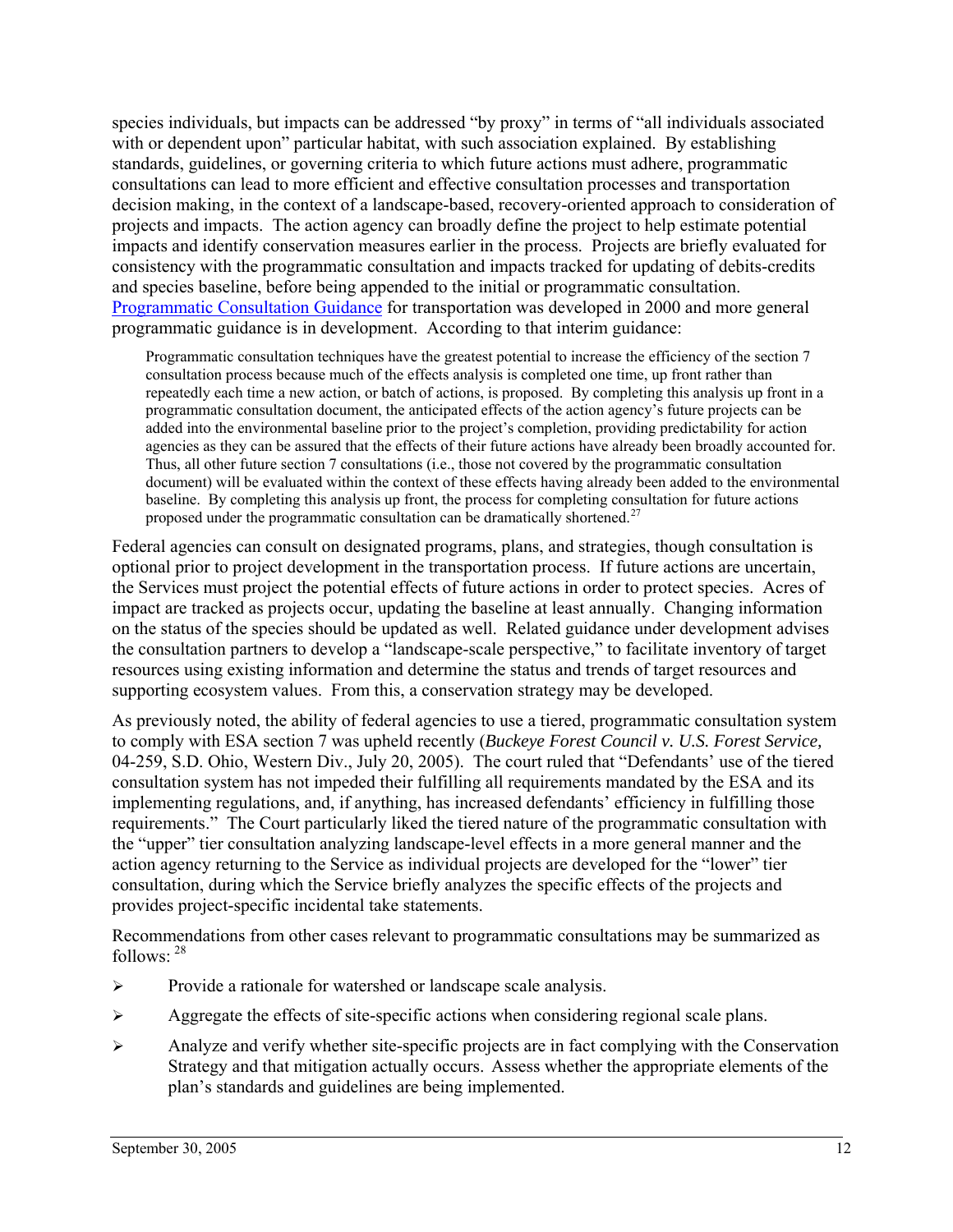- <span id="page-17-0"></span>¾ Explain treatment of short-term effects and their potential to jeopardize listed species.
- ¾ Consider resource conditions immediately post-action, not just 10 years down the road.
- $\triangleright$  Management plans (such as the Northwest Forest Plan and affiliated conservation strategies, in this case) that have already been developed or adopted for the species of concern should not be disregarded, especially where binding standards or guidelines have been developed.
- $\triangleright$  Show consideration of cumulative effects.

#### *2.3.2 Use of Conservation Banks*

With its [Guidance for the Establishment, Use, and Operation of Conservation Banks](http://endangered.fws.gov/policies/conservation-banking.pdf) (68 FR 24753, May 8, 2003), FWS provided yet another tool for pre-consultation and cooperative efforts to assist species recovery. FWS describes a conservation bank as a parcel of land containing natural resource values that are conserved and managed in perpetuity for listed species, and used to offset impacts occurring elsewhere to the same resource values; i.e. in-kind mitigation.<sup>[29](#page-83-1)</sup> Conservation banks enable large, contiguous areas of habitat to be preserved, restored, created, or enhanced to compensate for impacts to species and their habitats.

Conservation banking differs from wetland banking in that the goal is not to replace the functions and values of the habitat, but a broader concept of off-setting adverse impacts or providing net benefits to the species as a whole, rather than focusing on individual members of that species. FWS affirms preservation of existing habitat with long-term conservation value as an appropriate target of conservation banks; such investments can offset the loss of isolated and fragmented habitat that may have little long-term value to the species. Higher credit ratios may be employed where chance of success is less secure; i.e. where relying on creation or significant restoration.

Conservation banking works especially well for wide-ranging species, where impacts may be offset by mitigation over a wide area. The price for bank "credits" typically includes funding for acquisition and long-term natural resource protection and management.

**Protecting Viable Populations, Improving Chances of Success, Reducing Fragmentation**. From the FWS's standpoint, the important point in establishing a conservation bank is to site banks in areas where viable communities can be preserved, where fragmentation of habitat can be reduced, and where management measures can address other threats that a species might encounter, including invasion of non-native species or disruption of natural disturbance regimes. Species recovery plans, state conservation plans, and ecoregional plans developed by third party conservation organizations may contribute goals, objectives, and target conservation areas for conservation banking.

**Greater Efficiency and Predictability, as Desirable Off-Sets Are Secured**. From the FWS's perspective, conservation banking reduces the piecemeal approach to conservation efforts that can result from individual projects by establishing larger reserves and enhancing habitat connectivity. Directing smaller individual mitigation actions into a bank streamlines compliance for the individual permit applicants or project proponents while providing a higher benefit to the target resources. Conservation banking can bring together financial resources, planning, and scientific expertise not practicable for smaller conservation actions. By encouraging collaborative efforts, it becomes possible to take advantage of economies of scale (both financial and biological), funding sources, and management, scientific, and planning resources that are not typically available at the individual project level.

**Crediting and Debiting May Use Acres of Habitat,** i.e. species associations with identified vegetative communities. FWS allows use of habitat acres as an acceptable crediting method for species associated with those vegetative communities, within species' ranges. It is desirable to create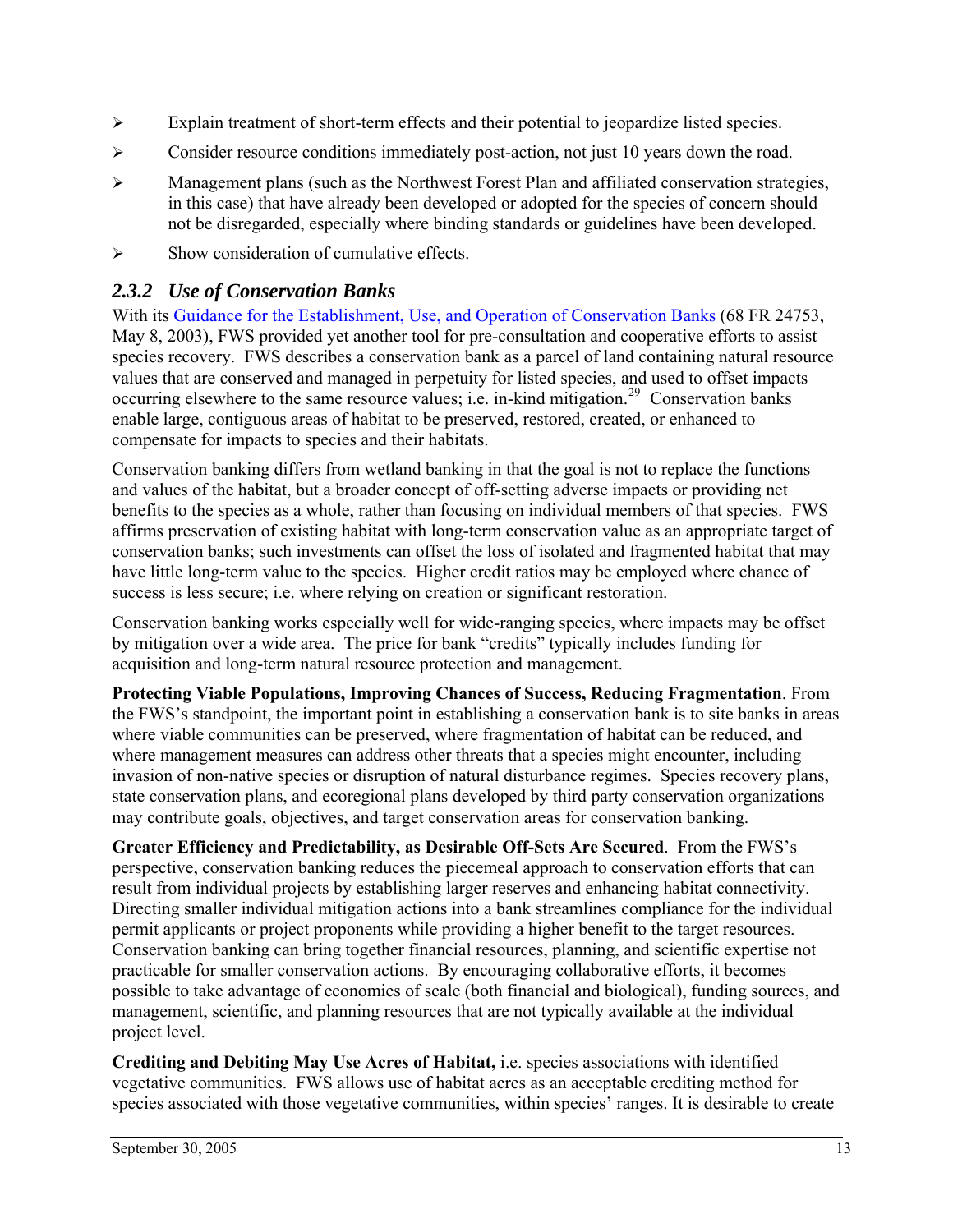<span id="page-18-0"></span>a linkage between habitat acres and individuals where possible; however, if the existing research or science does not allow for this, the phrase "all individuals associated with (insert number of) acres" of a certain type of habitat may be used in the incidental take statement. When DOTs are pursuing streamlining through programmatic approaches and impact assessment based on species "presumed presence" maps, the *Arizona Cattleman's* decision points to the desirability of describing sufficient nexus between the action and impact to the species (i.e. describing how impacts to the species are reasonably likely to occur).

**Layering Credits: Use of Credits for Clean Water Act mitigation.** According to FWS's Conservation Banking Guidance, credits from a conservation bank may be used to compensate for environmental impacts authorized under other programs, such as Clean Water Act Section 404.

#### *2.3.3 Key Issues Under Section 7*

#### **2.3.3.1 Section 7(a)(1) versus 7(a)(2) ― Where Does It Count?**

Section  $7(a)(1)$  requires all Federal agencies to utilize their authorities in furtherance of the purposes of the Act by carrying out programs for the conservation of species listed pursuant to the Act. A common obstacle FWS and transportation agencies encounter is the misunderstanding that  $7(a)(1)$  is mutually exclusive with 7(a)(2), and that a conservation action FHWA or DOT might propose to undertake is fine under  $7(a)(1)$ , but the transportation agency should not expect credit under  $7(a)(2)$ consultation and conservation measures to avoid jeopardizing listed species. DOTs may be legally prevented from expending transportation funds on activities which would not qualify for  $7(a)(2)$ —the primary regulatory mandate for federal agencies under the ESA. A primary criterion and constraint in FHWA/DOT expenditure of transportation funds on mitigation or conservation measures is to satisfy regulatory requirements. Furthermore, recent case law has determined that the action agency's 7(a)(1) activities in the course of fulfilling the action agency's mission are not reviewable. In *Washington Toxics Coalition v. EPA*, (01-132C, W.D. Wa.) the judge refused to accept the plaintiff's allegations that EPA violated ESA section  $7(a)(1)$ . The plaintiffs had wanted EPA to use its pesticide registration program to implement specific protection measures for imperiled species. Judge Coughenour said, "It is not the province of this court to judge the substance of EPA's conservation programs to determine the best way for EPA to promote the conservation of [listed] salmonids. Neither the text of Section  $7(a)(1)$  nor relevant case law provide any appropriate authority or standard for doing so. The record reflects that EPA has used its authority to develop some conservation programs in conjunction with NOAA Fisheries. Agency discretion governs the nature of these programs."[30](#page-83-1)

An answer may be found in recognizing that while  $7(a)(1)$  and  $7(a)(2)$  have different requirements and standards, each can be used to facilitate successful implementation of the other. The Oregon Bridges Programmatic BO, for example, says that the Opinion and Conservation Strategy satisfy the requirements of both. Per the BO:

ODOT will establish a network of habitat management areas distributed across various ecoregions in the state. The network will be used to help fulfill ODOT's obligation to mitigate for unavoidable impacts of various projects and to provide additional stewardship and conservation benefits… Many areas will be established before impacts occur, or before specific transportation projects are even planned, to serve as an advance source of mitigation credits against which future impacts will be charged.<sup>[31](#page-83-1)</sup>

As programmatic approaches to section 7 consultation often entail development of conservation strategies, the strategy or guide may be viewed as a  $7(a)(1)$  activity. In this way, the planning that occurs through  $7(a)(1)$  provides context for implementation of actions through  $7(a)(2)$ . The measures that implement the plan should be considered as offsets to negative impacts from the project that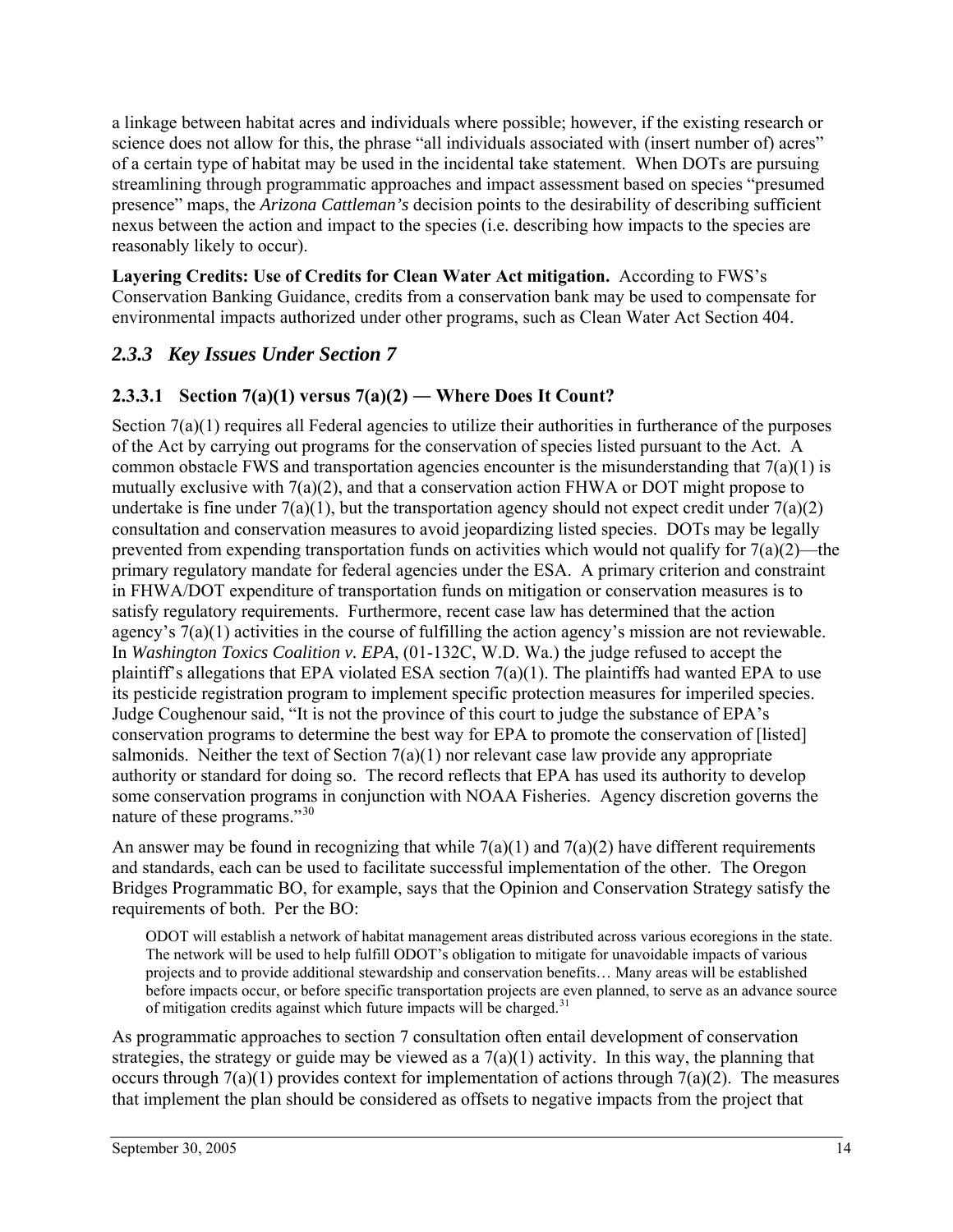might otherwise adversely affect the species and therefore "count" under  $7(a)(2)$ .<sup>[32](#page-83-1)</sup> It is not appropriate to characterize a conservation investment FHWA/DOT desires to do as part of an offsetting measure for project impacts (even assessed at a plan level) as  $7(a)(1)$  alone.

FHWA considers that the following activities contribute to  $7(a)(1)$  objectives: activities that FHWA has undertaken and continues to undertake include training of FHWA, state DOT, and private consultants; promotion of ecosystem conservation initiatives through the agency's Vital Few Goals; and sponsorship of conferences such as the International Conference on Ecology and Transportation (ICOET). FHWA has supported a variety of interagency coordination and training efforts. FHWA will also fund staff at federal resource agencies, if a state DOT chooses, and FHWA has helped fund a variety of innovative conservation and recovery activities.<sup>[33](#page-83-1)</sup>

## **2.3.3.2 Reluctance to Presume Presence**

Transportation agencies are sometimes reluctant to over-estimate potential impacts because, in general, funding must be found for mitigation of such impacts. The transportation planning process in most states is such that funding for mitigation is not specifically planned, outside of the inclusion of project contingency costs. FHWA funding can be read to be restricted to impacts from transportation, though allowable mitigation for historical impacts provides ample wiggle room. Increasingly, transportation agencies are willing to over-estimate impacts if such estimates will add certainty to the project delivery process. The cost of a potential hold-up in a project that is ready to move forward in communities that are clamoring for improvements outweighs the extra costs from over-estimation of needed mitigation, which is at least estimable and reduces uncertainty.

The FWS is reluctant to assume presence and over-estimate impacts, primarily due to the *Arizona Cattle Growers.* However, as the Court identified, the threshold the FWS must clear in terms of evidence of impacts is very low. But the agency must demonstrate that a species is or could be in an area before regulating it and must establish a causal connection between the land use being regulated and harm to the species in question; mere speculation as to the potential for harm is not sufficient (*Arizona Cattle Growers Association v. United States Fish and Wildlife Service*, No. 99-16102, 273 F. 3d 1229 (9th Cir. 2001)). The Court held that FWS would have to demonstrate that a "take" of protected species was "reasonably certain to occur."

It may be important for DOTs, FHWA, and FWS to note that this was a case in which the regulated party objected to the terms of the opinion and broader estimation of potential presence. The opinion protects an applicant who desires such protection from having to prove the negative; i.e. absence of the species. The case may have less bearing on an action agency that voluntarily undertakes to estimate where a species might be "reasonably certain to occur" over some portion of its life cycle, in order to achieve gains for the regulated party, in this case, greater certainty in the project development process and the chance to cooperate with other agencies to achieve recovery objectives. Also, the Ninth Circuit has "recognize [ed] that the Service may be 'required to make projections . . . of the impact of [the agency action] on protected species.' 848 F.2d at 1454, citing *Roosevelt Campobello Int'l Park Comm'n,* 684 F.2d at 1052-55."

## **2.3.3.3 Further Support for a Habitat Approach**

The ESA is concerned with two variables in the context of species preservation, the amount of species and the amount of species habitat. 16 U.S.C.  $\S 1536(a)(2)$ . The test for whether a habitat proxy is permissible is whether it "reasonably ensures" that the proxy results mirror reality.(*Gifford Pinchot Task Force v. United States Fish & Wildlife Service*, 378 F.3d 1059 (9th Cir. 2004)). In the latter, the judge noted that "as 16 U.S.C §1531 et seq., does not prescribe how the jeopardy prong is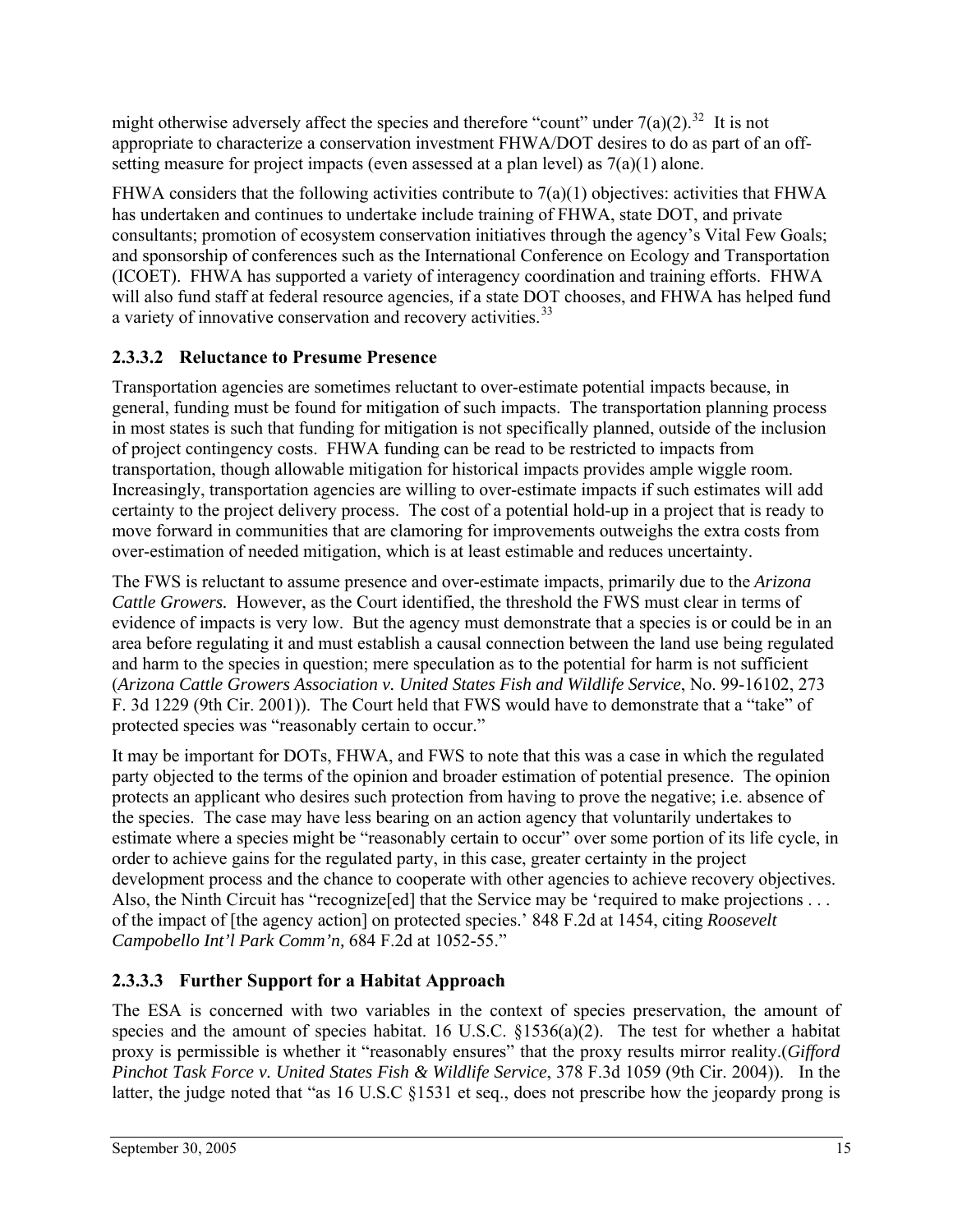to be determined, nor how species populations are to be estimated, it is a permissible interpretation of the statute to rest the jeopardy analysis on a habitat proxy." Likewise, FWS has argued that predicting species jeopardy based on habitat degradation is within the realm of agency discretion, is scientifically sound, and has been approved by this court in other contexts. An agency's scientific methodology is owed substantial deference, *United States v. Alpine Land and Reservoir Co.*, 887 F.2d 207, 213 (9th Cir. 1989), and in the context of deference to scientific methodology, the holding of *Inland Empire Pub. Lands Council v. United States Forest Serv.*, 88 F.3d 754, 761 (9th Cir. 1996), is appropriate, including deference to the agency's expertise in allowing this "proxy on proxy" approach.

The principle of allowing an agency to use proxy modeling to evaluate species population so long as that proxy has a high correlation with the relevant species' population is…applicable in the ESA context. The test for whether the habitat proxy is permissible in this case is whether it "reasonably ensures" that the proxy results mirror reality. *See Idaho Sporting Cong., Inc. v. Rittenhouse*, 305 F.3d 957, 972-73 (9th Cir. 2002) (holding that deference to proxy on proxy approaches is not warranted when the proxy method does not "reasonably ensure" accurate results); *Ariz. Cattle Growers'*, 273 F.3d at 1250 ("The use of ecological conditions as a surrogate for defining the amount or extent of incidental take is reasonable so long as these conditions are linked to the take of a protected species.").  $34$ 

In the *Pinchot* case the court found that the habitat analysis was not a simplistic "x acres = y species individuals" but was strengthened by taking into account the type of land, extent of degradation of the habitat, relationship between different habitats, the species' distribution, and the species' range. The jeopardy analysis also takes into account non-habitat factors, including competition from other species and disease. "This detailed model for owl population is sufficient to ensure that the FWS's habitat proxy reasonably correlates to the actual population of owls...Bearing in mind the deference owed the FWS's scientific judgment, *Alpine Land*, 887 F.2d at 213, we cannot say that use of a habitat proxy was impermissible…Focus on actual species count is an overly narrow interpretation of what is required under the jeopardy prong... Because the ESA does not prescribe how the jeopardy prong is to be determined, nor how species populations are to be estimated, we hold that it is a permissible interpretation of the statute to rest the jeopardy analysis on a habitat proxy." [35](#page-83-1) The court ruled that "[f]urther, if habitat models are sufficiently accurate and are robust, in the sense that the results are accurate in many cases, then the models function as if the FWS were counting" species individuals. [36](#page-83-1)

#### **2.3.3.4 Uncertainty and Insufficient Information**

When developing an effects analysis and associated incidental take statement that includes future actions for which insufficient information is available to make accurate determinations (e.g., when consulting at the plan level and the specific future activities and locations are not yet identified), in the effects analysis the Service must provide the benefit of the doubt to the species and develop reasonable projections of potential conflicts between activities that can occur under the agency's program and the protection of listed species. From this, the Service must estimate the potential effects and derive the anticipated level of incidental take that is likely to occur, corresponding to the maximum level of impacts that may be caused by the action (see *Conner v. Burford*, 848 F.2d 1441, *Silver v. Babbitt, Silver v. Thomas*) or what the Service has called "reasonable worst case assumptions."

The Service allows for the times when "uncertainty regarding the potential effects of future actions developed through implementation of the action agency's program may be so great that it is not possible to accurately project the potential effects that may result. To address these situations the Services should work with the action agency to jointly develop 'assumptions' that will be used to constrain the effects analysis:"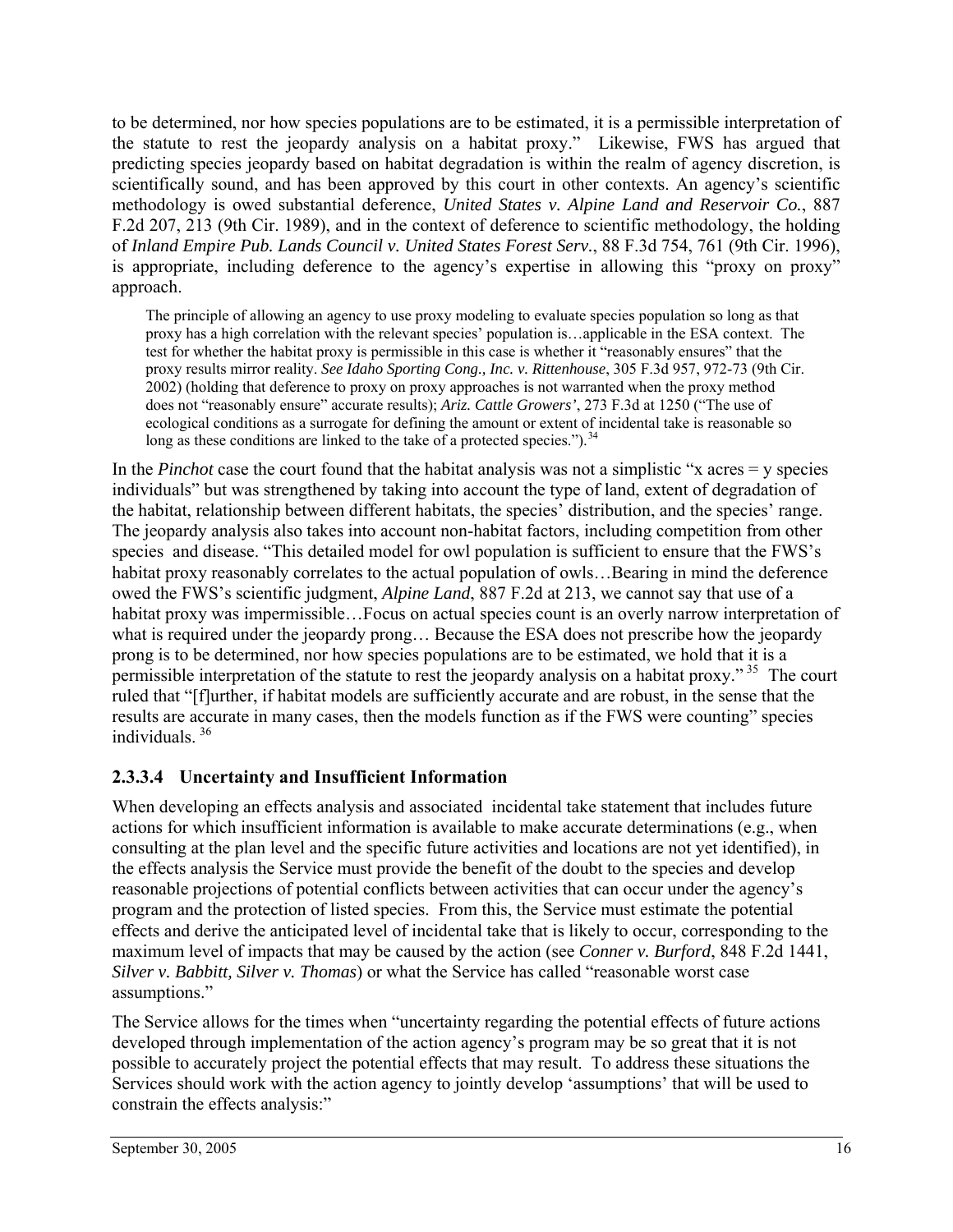Both the action agency and the Services must believe that these assumptions will be met as the proposed program is implemented; failure of one of the assumption may result in effects that were not analyzed in the biological opinion and the need to reinitiate consultation … (l)ike the assumptions themselves, the procedures for monitoring them should be jointly developed and agreed upon. If the monitoring needed to assure the validity of an assumption cannot be agreed upon, then it may not be appropriate to use such assumption. This will depend in part on the sensitivity of the effects analysis to the validity of the assumption. For example, if after further analysis it is determined that failure of an assumption would not change the results of the effects analysis, then the Services should document this analysis to provide justification for not validating the assumption and monitoring would not generally be necessary.<sup>[37](#page-83-1)</sup>

The biological opinion should identify the procedures to be followed if it is found that an assumption has not been met. When completing consultation, the Services must consider the consequences of making incorrect assumptions; if the consequences are sufficient to result in a section  $7(a)(2)$ violation, then the assumption in question must be closely monitored and accompanied by compensatory measures that can be implemented to avoid such violation in the event of the assumptions failure.

In taking a habitat approach and assuming presence of the species, the Services would establish the justification for this assumption in the biological opinion (e.g., the presence of suitable habitat, the proximity of the action area to known species' locations, the history of the species occurring in similar habitats under similar circumstances, etc.). Then the Services would explain the relative value to the conservation of the species of the habitat within the action area as opposed to the individuals utilizing that habitat. The Services would further explain that due to these relative values the effects analysis and resulting determinations would be relatively unchanged if the assumption holds true or not. Finally, the Services could use this analysis to justify not validating the assumption of species presence through surveys.

#### **2.3.3.5 Ensuring Updating of the Species Status and Environmental Baseline**

A biological opinion should address both the jeopardy and critical habitat prongs of ESA section 7 by considering the current status of the species, the environmental baseline, the effects of the proposed action, and the cumulative effects of the proposed action. 16 U.S.C. § 1531 et seq., 50 C.F.R. §  $402.14(g)(2)-(3)$ . Update of the species status and environmental baseline has been described as a potential weakness or "fatal flaw" in programmatic ESA section 7 consultations, where conservation measures are often "front-loaded." Per programmatic section 7 consultation guidance that is under development, as individual projects occur, the biological assessment or biological opinion (BA/BO) should:

incorporate by reference the Status of the Species and Environmental Baseline sections from the programmatic biological opinion and an updated description of the environmental baseline incorporating effects that have occurred within the action area of the program (not simply the area affected by the specific project currently under review), since the last environmental baseline update. These effects include both those from other actions implemented under the action agency's program as well as actions unrelated to the program. In this manner each project-level biological opinion will essentially carry the updated environmental baseline for the action agency's program forward for use by subsequent project-level biological opinions. [38](#page-83-1)

For environmental baseline tracking, the BA/BO should:

Provide a statement regarding the specific project's impacts to the environmental baseline (including a restatement of the amount of take that is anticipated) and a tallying of the overall impacts to the environmental baseline (including the overall amount of take) from all projects implemented under the programmatic consultation to date. The results of this section should be used to assist in creating the environmental baseline section for the next project-level biological opinion.<sup>[39](#page-83-1)</sup>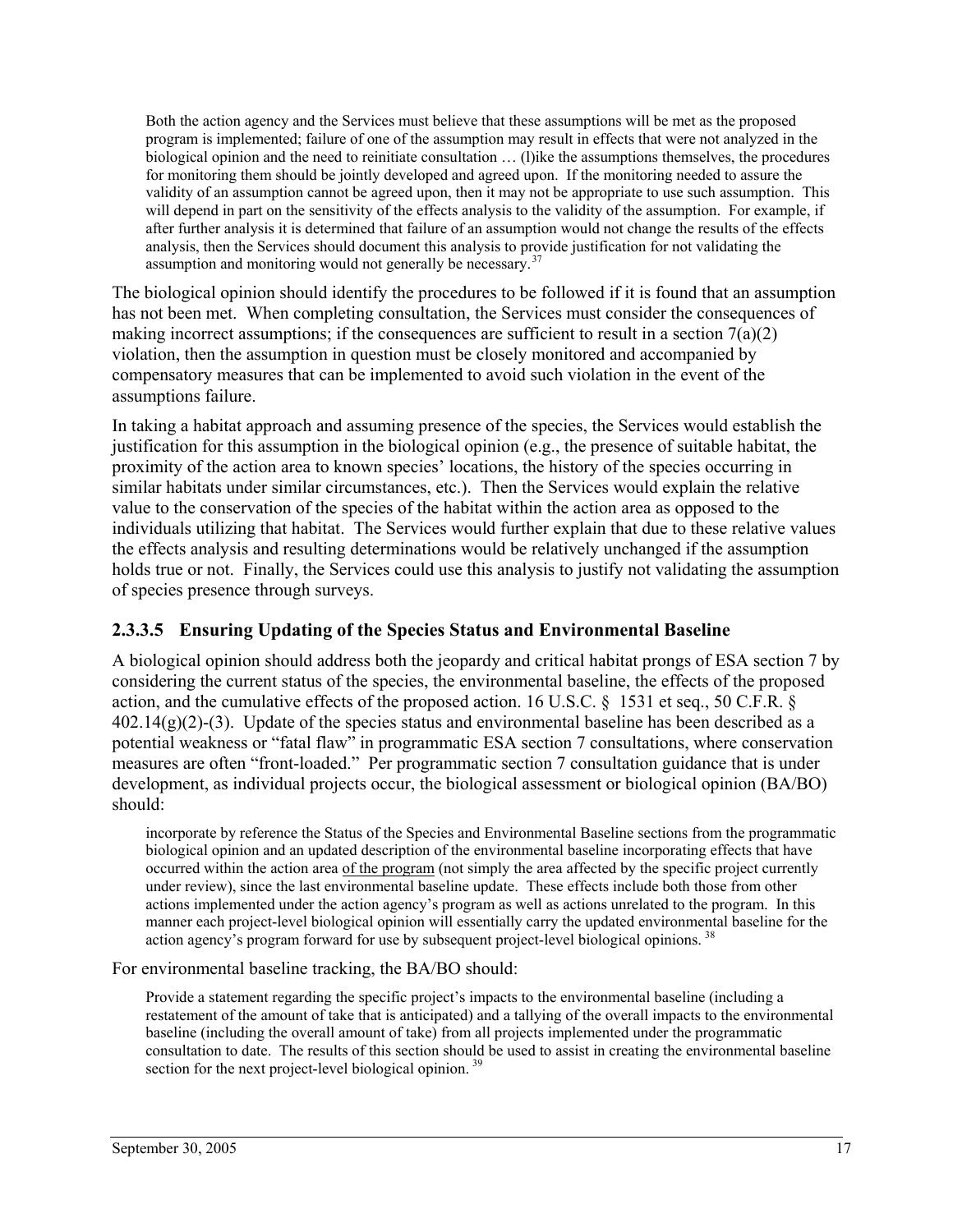To assist in updating cumulative impacts on the species from the changing environment, the Services are working to develop a database of additive consultations and all BOs.

#### **2.3.3.6 Reaching for "Net Benefits"**

The FWS "net benefits" framework as outlined in their Healthy Forest Initiative Guidance offers a way to "ensure that appropriate factors are considered, consultation workloads are efficiently completed, and project implementation is not delayed." The memo advocates adoption of a longterm view when consulting on projects under section 7 of the ESA and acknowledgement that some projects may have short term adverse effects on some listed species. At the same time, the memo states,

some projects, especially those which may be able to incorporate measures to address conservation priorities, present opportunities for significant long term benefits to species and their habitats. Imposing overly cautious restrictions to address short term risks, without adequately assessing the long term net benefits to species, can result in the delay of critical projects. The reluctance to engage in programmatic approaches can also lead to lost opportunities to make important conservation investments or to realize state, federal, and nongovernmental organization conservation goals…Projects with expected net benefits that outweigh short term adverse effects should be expedited in the interest of the conservation or restoration of native ecosystems and the species that inhabit them. The jeopardy analysis for the section 7 consultation should take into account whether the short-term adverse impacts to the individuals are outweighed by the long-term conservation benefits to the species as a whole. $^{40}$  $^{40}$  $^{40}$ 

The Services indicate that the procedures identified "are consistent with the requirements of section  $7(a)(2)$  of the ESA and its implementing regulations at 50 CFR 402."<sup>[41](#page-83-1)</sup> FHWA, Oregon DOT and FWS describe this "net benefits" approach in their Comprehensive Mitigation and Conservation Strategy (CMCS). The CMCS integrates wetlands mitigation with habitat conservation and allows impacts to be evaluated at the ecosystem level with a single accounting system for assigning mitigation credit and debit across all agencies. It establishes a program-level mitigation and conservation approach along with the establishment of specific conservation and mitigation banks that serve regional ecological priorities:

Habitat management areas and actions will be designed to achieve a meaningful net conservation benefit. Actions should be designed and the overall CMCS program should be implemented so that on-ground benefits to species/resources at the program scale provide greater ecological benefit than typical on-site transportation related mitigation efforts... This additional value will come from focusing not only on compensatory mitigation, but also by providing additional benefits in support of species recovery and conservation goals. While all habitat areas or actions developed through the CMCS should result in some increased benefit, the amount and focus of this additional value is not expected to be equally distributed. Some locations and species/resources will benefit more than others. As described above, the greatest benefits should be realized by species/resources most impacted by projects and by those most at-risk within the subject ecoprovince. For these high-priority species or resources, the increment of surplus benefit should be sufficient to advance recovery and conservation goals by providing a meaningful improvement in the size, distribution, and productivity of species populations, or in amount, distribution, and quality of habitats relative to that which existed prior to implementation of included ODOT projects. Net benefits factor into decisionmaking by the Corps of Engineers for Section 404 permits; in deciding whether to issue a Section 404 permit, the Corps evaluates of the probable impacts, including cumulative impacts, of the proposed activity and its intended use on the public interest. The benefits which reasonably may be expected to accrue from the proposal must be balanced against its reasonably foreseeable detriments. The decision whether to authorize a proposal, and if so the conditions under which it will be allowed to occur, are therefore determined by the outcome of the general balancing process.<sup>[42](#page-83-1)</sup>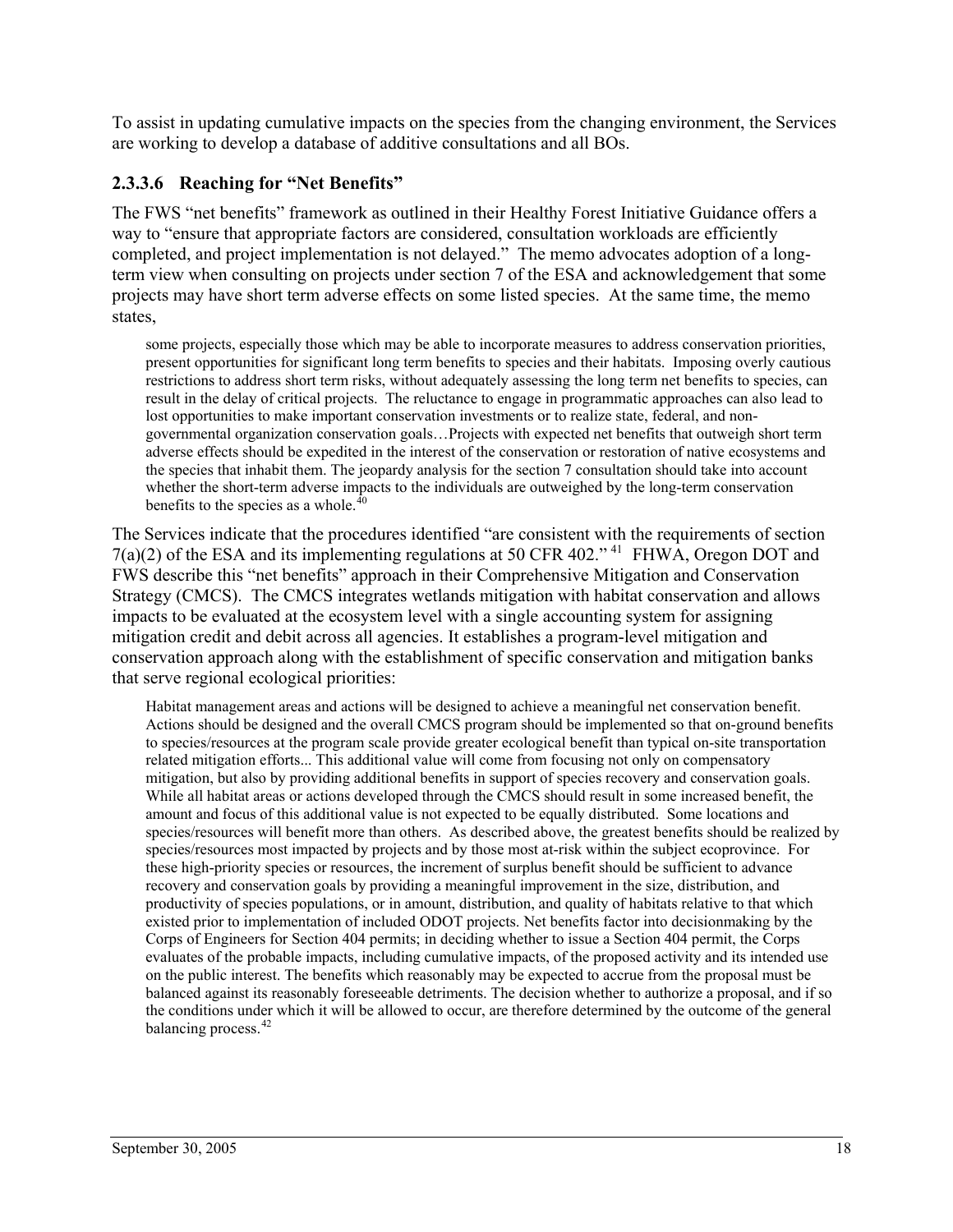## <span id="page-23-0"></span>**3 Conclusion**

Advance mitigation presents a way to achieve the aquatic restoration goals of the CWA, the recovery goals of the ESA, and streamlining goals outlined by TEA-21. The federal agencies involved in administering these laws are moving toward the collaborative process of identification of transportation, mitigation, and resource needs that has been termed "integrated planning."[43](#page-83-1) To support integrated planning and advance mitigation, the Corps, EPA, FHWA, FWS, and NOAA Fisheries have outlined solutions within their own agencies to help bring this approach to ensuring ecologically significant mitigation in the context of an efficient permitting and consultation process: [44](#page-83-1)

- ¾ The Corps is committed to using regulatory flexibility and new information to work cooperatively with agencies to implement more effective approaches to mitigation in a watershed and landscape context. The Corps's new organizational framework facilitates a comprehensive, integrated watershed management approach. The Corps's new enterprise GIS database will provide a unified framework of watershed data and analytic tools that can be accessed by both decision makers and stakeholders. Data will be structured so that they can be used with environmental models, developed by the Corps and others, that predict the impact on the values and functions of the watershed. These tools and procedures will allow the evaluation of alternatives and clarify the trade-offs and balances required among the environment, economy, and social equity.
- ¾ EPA has committed to supporting efforts to establish clear, reasonable performance expectations for all parties involved, and where mitigation is required, working with the lead agency and its partners to identify opportunities to build on existing conservation efforts and establish landscape-level conservation areas with long-term ecological value. The agency is interested in working with other agencies to systematize the regulatory flexibility that is available to achieve the best outcomes for the environment and the most efficient permitting and consultation process.
- ¾ The FWS is using regulatory flexibility to manage wildlife resources on a landscape and population basis, rather than an individual basis. FWS will help develop and draw upon conservation strategies to provide an integrated framework for addressing a host of species and natural resource values, tailored to meet the needs of the region. FWS has volunteered to assist in developing credit and debit systems for non-traditional banks, to help provide incentives to address landscape-scale issues. NOAA Fisheries is committed to identifying areas that have the necessary attributes of ecosystem conservation areas and determine how to place those areas in that role.
- $\triangleright$  FHWA is committed to using regulatory flexibility to move beyond the project-by-project approach. Planning focuses on the entire surface transportation system, rather than single improvements and facilities. A programmatic view of transportation projects or analysis at the plan level can facilitate early identification of areas of greatest environmental concern, for avoidance and minimization, as well as an estimate of potential mitigation needs on a system or regional basis. FHWA is promoting ecosystem and habitat conservation through one of the agency's "Vital Few Goals" and supports a regional approach to mitigation. Partnerships with Non-Governmental Organizations (NGOs) where cash, materials, landowner coordination, and/or land are contributed can serve as part of the required non-Federal match, leveraging available funds.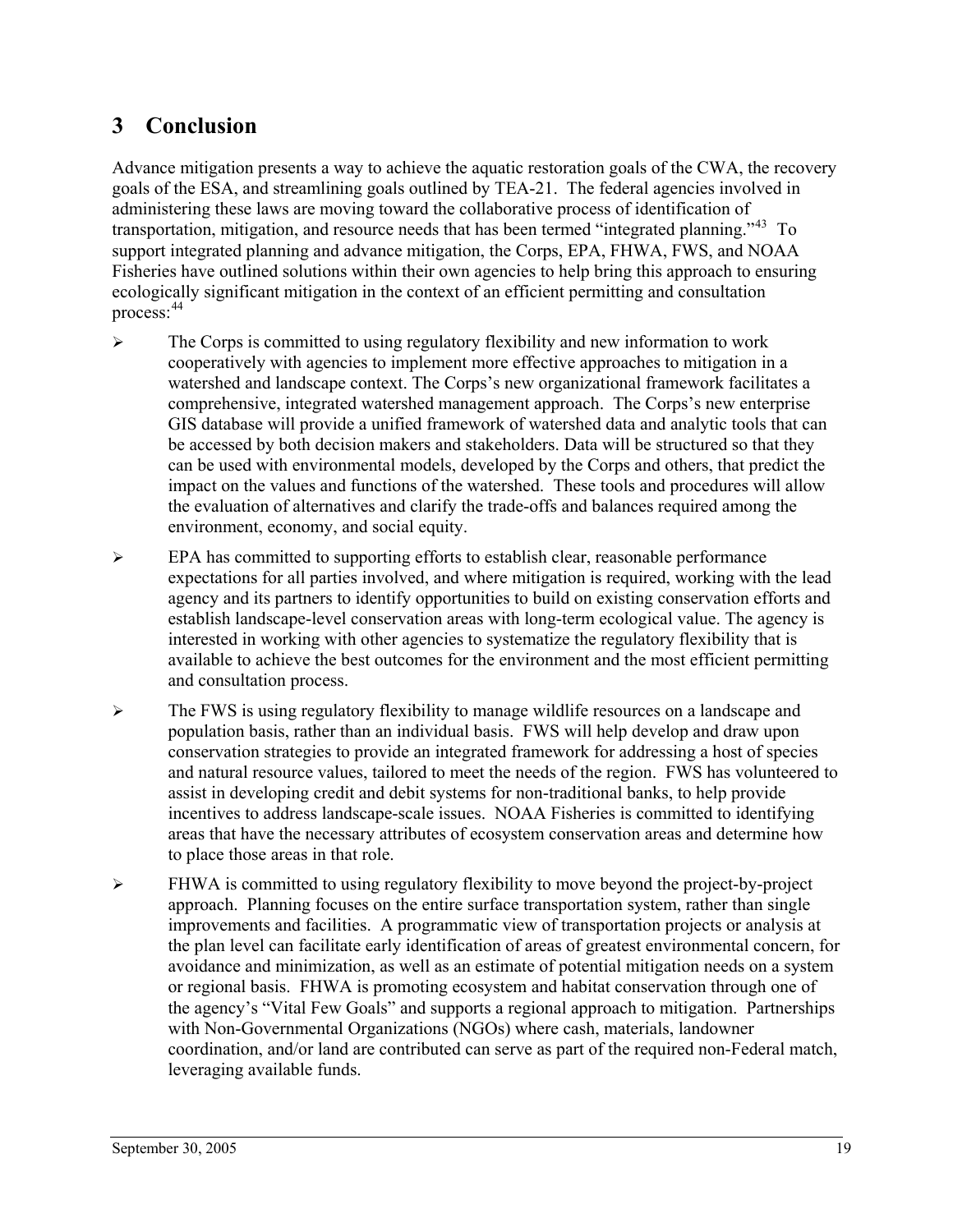With interagency commitment and cooperation, state DOTs can play an important role in helping accomplish regional restoration and recovery objectives, while lowering risk and creating more predictability and a more efficient process for all involved. Communication opportunities and strategies for and with regulatory agencies, to extend early conservation and mitigation partnership opportunities and create incentives within current frameworks, are outlined in Appendix B. Appendix C describes how such partnerships can be implemented on a state and local basis, in collaborative fashion. The steps to do this can occur or be accomplished in a variety of orders; however, the steps reinforce each other and for that reason a number of them should be pursued simultaneously. These steps are:

- $\triangleright$  Identify goals and a common vision of what may be accomplished together, generating net benefits for the environment and meeting the streamlining and stewardship needs of the agencies involved.
- $\triangleright$  Use best available scientific data, to save public resources and act sooner rather than later on opportunities for conservation, restoration, and recovery that may otherwise vanish.
- $\triangleright$  Estimate potential mitigation needs associated with transportation improvements. This planning step is now being undertaken by a number of leading DOTs, who in some cases are being assisted by conservation partners at universities or state Natural Heritage Programs.
- ¾ Identify priority areas for conservation or restoration. Resource agencies and their partners have generated most of the key plans in this area, though environmental screening tools developed by or with DOTs have also been used.
- $\triangleright$  Identify how transportation funds may be used ahead of projects, in keeping with the transportation planning and project development process in the given state. Planning should include management as well as on-the-ground mitigation and conservation investments.
- $\triangleright$  Develop a strategy for providing the DOTs with regulatory credit for conservation and mitigation investments, under ESA section 7(a)(2), Section 404 of the Clean Water Act, and other pertinent sections and environmental laws.
- $\triangleright$  Given advance mitigation and conservation investments, agencies must decide how individual projects will be reviewed and fit into the whole, ensuring continued avoidance and minimization on the project level and adequate streamlining to maintain initial agreements and incentives.
- ¾ Ensure adequate communication with *all* levels of staff who will be involved in implementation of such cooperative conservation efforts, clarifying how new processes may entail change from previous approaches and expectations.
- $\triangleright$  Plan for and design performance measures for doable, adaptive management, in perpetuity.

Early mitigation has proved useful in improving interagency relationships. It is proving to be a powerful tool to expedite project approvals and provide greater predictability to all parties and net benefits to the environment. Early mitigation has also proved useful in improving interagency relationships. For these reasons, it merits strong interagency support and investment. Advance mitigation and conservation investments by transportation agencies, particularly to satisfy Clean Water Act and ESA section 7(a)(2) requirements, represents a classic "win-win" for all concerned.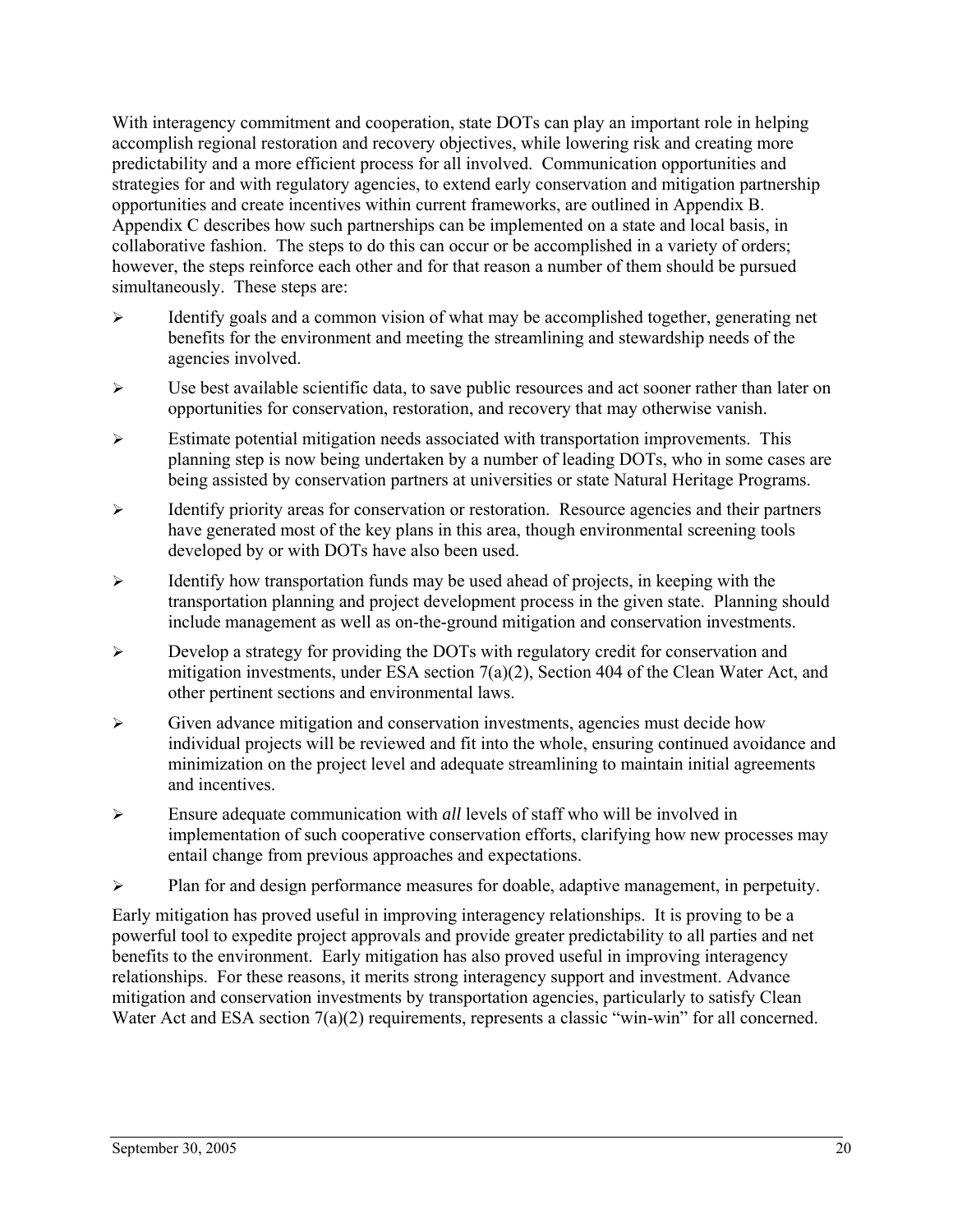## <span id="page-25-0"></span>**Appendix A. Regulatory Basis and Considerations in Advance Mitigation for CWA Section 404 & Conservation for ESA Section 7**

#### **Federal Transportation Funding for Advance Mitigation**

The Intermodal Surface Transportation Efficiency Act (ISTEA), passed in 1991, included a provision that made the costs of banks established as compensatory mitigation for impacts due to federal aid highway projects eligible for federal aid highway funds.<sup>[45](#page-83-2)</sup> Since that time, FHWA has boosted its no net loss of wetlands policy to a program wide goal of 1.5 acres of compensatory mitigation for each acre of impact.<sup>[46](#page-83-2)</sup> According to FHWA's [wetland](http://www.fhwa.dot.gov/environment/perform/wetrpt04.htm) performance reports, the compensatory mitigation ratio averages 2.6:1 between 1996 and 2004, the last year for which compiled data are available.<sup>[47](#page-83-2)</sup>

On March 10, 2005, FHWA reiterated information on the [Federal-aid Eligibility of Wetland and](http://www.environment.transportation.org/documents/mitigation_guidance.doc)  [Natural Habitat Mitigation,](http://www.environment.transportation.org/documents/mitigation_guidance.doc) specifically emphasizing that "wetland and natural habitat mitigation measures, such as wetland and habitat banks or statewide and regional conservation measures, are eligible for Federal-aid participation when they are undertaken to create mitigation resources for future transportation projects." These activities are eligible for funding "either concurrent with or in advance of the construction of highway or other transportation projects funded under Title 23, or even in advance of completion of project level environmental reviews" (emphasis retained), under 23 CFR Part 710.513 and 23 CFR Part 777, using either National Highway System or Surface Transportation Program Federal-aid funds.<sup>[48](#page-83-2)</sup> TEA-21 and implementing regulations, outlined as follows, provide other important information on the flexibility of FHWA to participate in various aspects of mitigation for wetlands and natural habitat.

- ¾ **[TEA-21 \(Public Law 105-178\)](http://www.nrdc.org/legislation/damage/chap4.asp)**, allows advance mitigation investments in state and regional environmental planning, restoration, and conservation efforts: "In accordance with all applicable Federal law (including regulations), participation in natural habitat and wetland mitigation efforts related to projects funded under this title, which may include participation in natural habitat and wetland mitigation banks, contributions to statewide and regional efforts to conserve, restore, enhance, and create natural habitats and wetland, and development of statewide and regional natural habitat and wetland conservation and mitigation plans.(Section 1106; 23 U. S. Code 103 (b) $(6)(M)$ ) FHWA's 2000 guidance on ILF notes that TEA-21 implicitly allows participation with Federal aid funds in ILF programs through the above language.
- ¾ **Mitigation may be funded separately from transportation projects.** FHWA notes that 23 CFR 777.1 was modified in 1996 because "the FHWA believed this provision was unnecessarily restrictive, because under current law Federal-aid funds may be used to improve or restore wetlands affected by past Federal-aid highway projects, even when no current Federal-aid project is taking place in the vicinity." [\(65 FR 82914](http://www.fhwa.dot.gov/environment/fr29de00.pdf))
- ¾ **Mitigation planning, design, construction, monitoring, establishment, and acquisition of land or "interests therein" are all eligible for funding**. 23 CFR § [777.5](http://www.fhwa.dot.gov/hep/23cfr777.htm#sec.777.5) Federal participation: a) Those measures which the FHWA and a State DOT find appropriate and necessary to mitigate adverse environmental impacts to wetlands and natural habitats are eligible for Federal participation where the impacts are the result of projects funded pursuant to title 23, U.S. Code. (b) It is FHWA policy to permit, consistent with the limits set forth in this part, the expenditure of title 23, U.S. Code, funds for activities required for the planning, design, construction, monitoring, and establishment of wetlands and natural habitat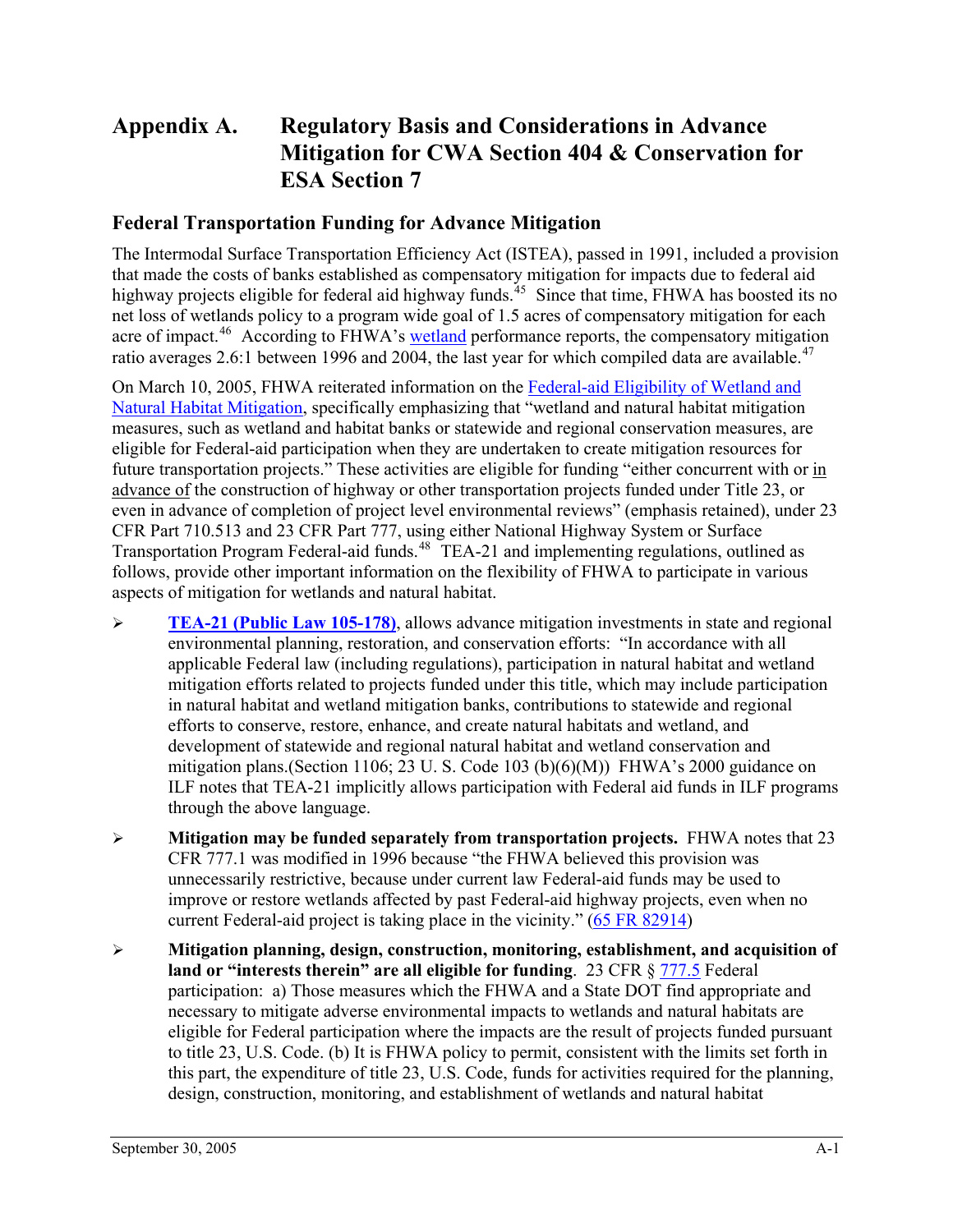mitigation projects, and acquisition of land or interests therein. 777.11(f) reasonable acquisition costs are eligible too.

- ¾ **Mitigation planning, design, construction, monitoring, establishment, and acquisition of land or "interests therein" are all eligible for funding.** 23 CFR § [777.5](http://www.fhwa.dot.gov/hep/23cfr777.htm#sec.777.5) allows funding of "improvements to existing wetlands or natural habitats. Such activities may include, but are not limited to…establishment of natural vegetation, re-contouring of a site, installation or removal of irrigation, drainage, or other water distribution systems, integrated pest management, installation of fencing, monitoring, and other measures to protect, enhance, or restore the wetland or natural habitat character of a site." 23 CFR § [777.11](http://www.fhwa.dot.gov/hep/23cfr777.htm#sec.777.11) (h) says "Certain activities to ensure the viability of compensatory mitigation wetlands or natural habitats during the period of establishment are eligible for Federal-aid participation. These include, but are not limited to, such activities as repair or adjustment of water control structures, pest control, irrigation, fencing modifications, replacement of plantings, and mitigation site monitoring. The establishment period should be specifically determined by the mitigation agreement among the mitigation planners prior to beginning any compensatory mitigation activities.
- ¾ **Funding for long term maintenance can and should be included with investments in mitigation or conservation banks or an ILF**. "To be eligible for participation with Federal aid funds, public interests in properties acquired with participation with Federal aid highway funds for ILF mitigation programs should be sufficient to ensure that the mitigation site is maintained in its intended conditions, that is, as a wetland which will provide the functions and values conditioned by the project permit. This can be accomplished by a restrictive covenant or easement attached to the title of the property if it is to be retained by a private entity, such as an individual, corporation, or non-profit; or by transfer of title in fee to a public agency. Upfront costs associated with easements, covenants, or property transfers are eligible for Federal aid participation, and should encompass activities necessary to ensure that wetland functions are perpetuated and protected at mitigation sites."[49](#page-83-2)
- ¾ **DOTs may acquire lands in cooperation with other parties and may transfer lands to an appropriate resource management agency**. 23 CFR § [777.11\(](http://www.fhwa.dot.gov/hep/23cfr777.htm#sec.777.11)d) "A State DOT may acquire privately owned lands in cooperation with another public agency or third party. Such an arrangement may accomplish greater benefits than would otherwise be accomplished by the individual agency acting alone." (e) "A State DOT may transfer the title to, or enter into an agreement with an appropriate public natural resource management agency to manage lands acquired outside the ROW without requiring a credit to Federal funds. Any such transfer of title or agreement shall require the continued use of the lands for the purpose for which they were acquired" (or else such lands must revert to the DOT).

FHWA operates within important legal sideboards as well, in funding advance mitigation. In particular:

¾ **Impacts must result from a Federal-Aid project and be considered a "reasonable public expenditure."** FHWA's authority for replacement of the loss of wetlands, natural habitat area, or functional capacity resulting from a Federal-aid project is outlined in 23 CFR §777 and considers "reasonable public expenditure, including consideration of the impacts of the action and the benefits of the proposed mitigation measures." Compliance with statutes, Executive Orders, regulations, or policies is an important aspect. Specific aspects of reasonableness outlined in §777.7(a), include: 1) the importance of the impacted natural habitats, 2) the extent of highway impacts as determined through an appropriate,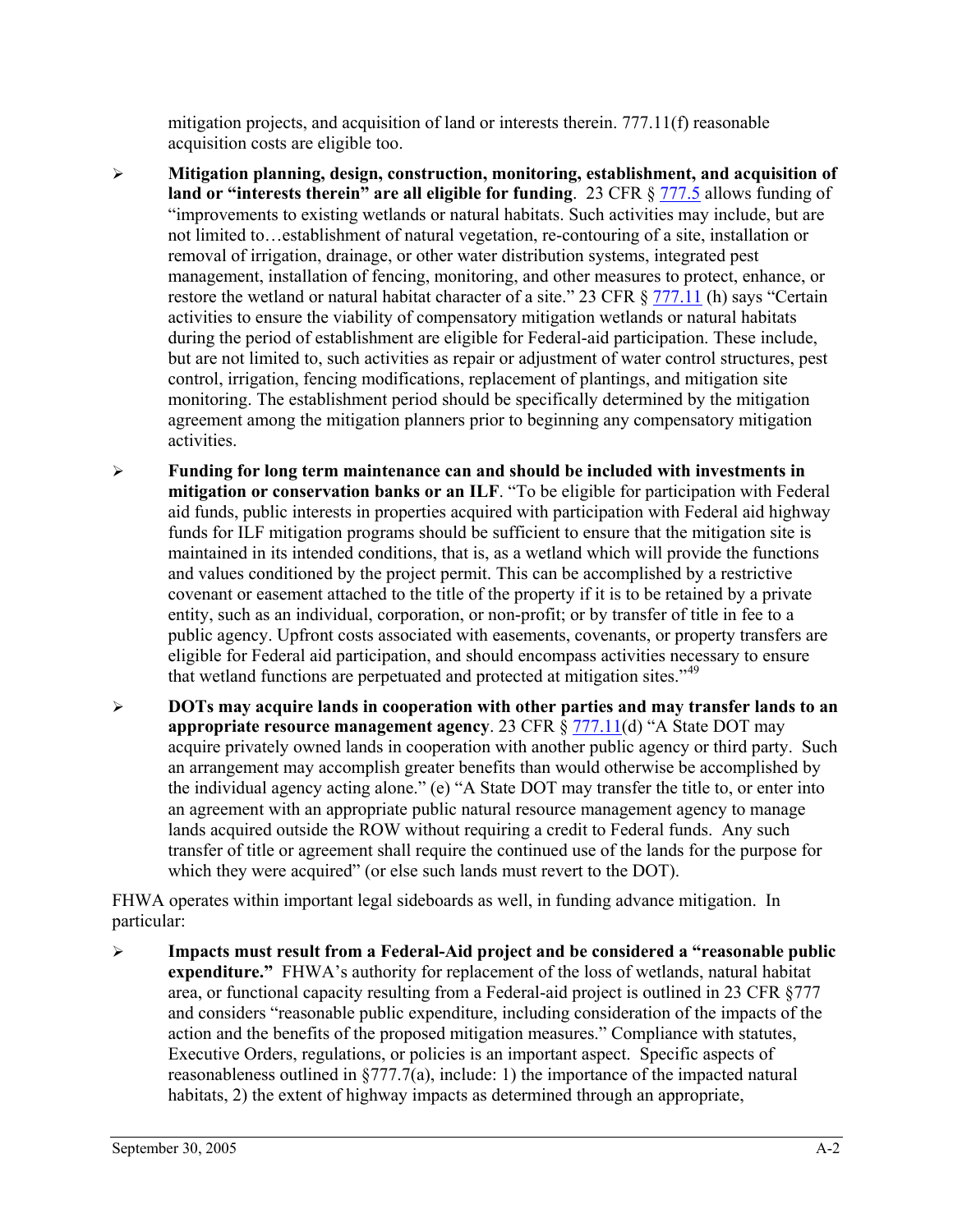<span id="page-27-0"></span>interdisciplinary impact assessment, 3) actions necessary to comply with the CWA, ESA, and other relevant federal statutes, and 4) input from the appropriate resource management agencies through interagency cooperation. The ability of the proposed mitigation to address the impact, whether or not the mitigation is possible and if it is in the best overall public interest are mentioned in 23 USC 109(h). Reasonable Federal Expenditure (Federal-aid participation) is what it would cost to perform project mitigation. According to FHWA's 2000 guidance on use of ILF, "reasonable Federal-aid participation in an ILF program should be determined by comparing the fee with what the cost would be for providing direct compensatory mitigation for specific project impacts permitted under the Section 404 regulatory process. The ILF should reasonably approximate the cost of direct compensatory mitigation that would have been required on the project and be verified by cost estimates from comparable mitigation activities." [50](#page-83-2)

- ¾ **Avoid acquiring advance mitigation lands by eminent domain**. Acquisitions for ecological mitigation or payments for credits in banks or ILF compensatory mitigation programs that acquire property must comply with the Uniform Relocation Assistance and Real Property Acquisition Policies Act of 1970 (Uniform Act) as amended, P.l. 91-646 (42 U. S. C. 4601). If acquisitions are site specific and subject to use of the power of eminent domain, all provisions of the Uniform Act implementing regulations at 49 CFR Part 24 are applicable. If acquisitions are not site specific and eminent domain authority will not be used, the acquisition could be defined as voluntary and only the limited requirement of 49 CFR  $24.101$  (a)(1) and (2) would apply. If tenant occupants would be displaced, relocation assistance provisions would also apply.<sup>[51](#page-83-2)</sup>
- ¾ **Comply with federal law and State transportation planning processes**. TEA-21 states that "contributions in advance of project construction may occur only if the efforts are consistent with all applicable requirements of Federal law (including regulations) and State transportation planning processes.  $52$

While federal regulations allow funding of advance mitigation as a "stand-alone" project in a state's Transportation Improvement Program, states are pursuing other methods as well, described further in Appendix C.

#### **CWA and Focus on Consolidated Mitigation in a Watershed Context**

The objective of the federal Clean Water Act is "to restore and maintain the chemical, physical, and biological integrity of the Nation's waters." (CWA Section 101) As the Army and EPA state in their 1990 [Memo Concerning the Determination of Mitigation under the Clean Water Act Section](http://www.usace.army.mil/inet/functions/cw/cecwo/reg/mitigate.htm)  [404\(b\)\(1\) Guidelines,](http://www.usace.army.mil/inet/functions/cw/cecwo/reg/mitigate.htm) "[t]he Clean Water Act and the Guidelines set forth a goal of restoring and maintaining existing aquatic resources," but "it is recognized that no net loss of wetlands functions and values may not be achieved in each and every permit action."<sup>[53](#page-83-2)</sup> Decades of experience implementing Section 404 have led EPA and the Corps to advocate a [watershed approach](http://www.epa.gov/owow/wetlands/facts/fact26.html). A watershed or landscape approach offers benefits and the ability to assess and deal with functional needs on a larger scale; enabling mitigation to address long-term ecological functioning. While there is a need to replace impacts through in-kind mitigation, and various ways of accomplishing that on a landscape or watershed scale have been developed, a significant National Research Council study stated that a "preference for on-site and in-kind mitigation should not be automatic, but should follow from an analytically based assessment of the wetland needs in the watershed and the potential for the compensatory wetland to persist over time."[54](#page-83-2)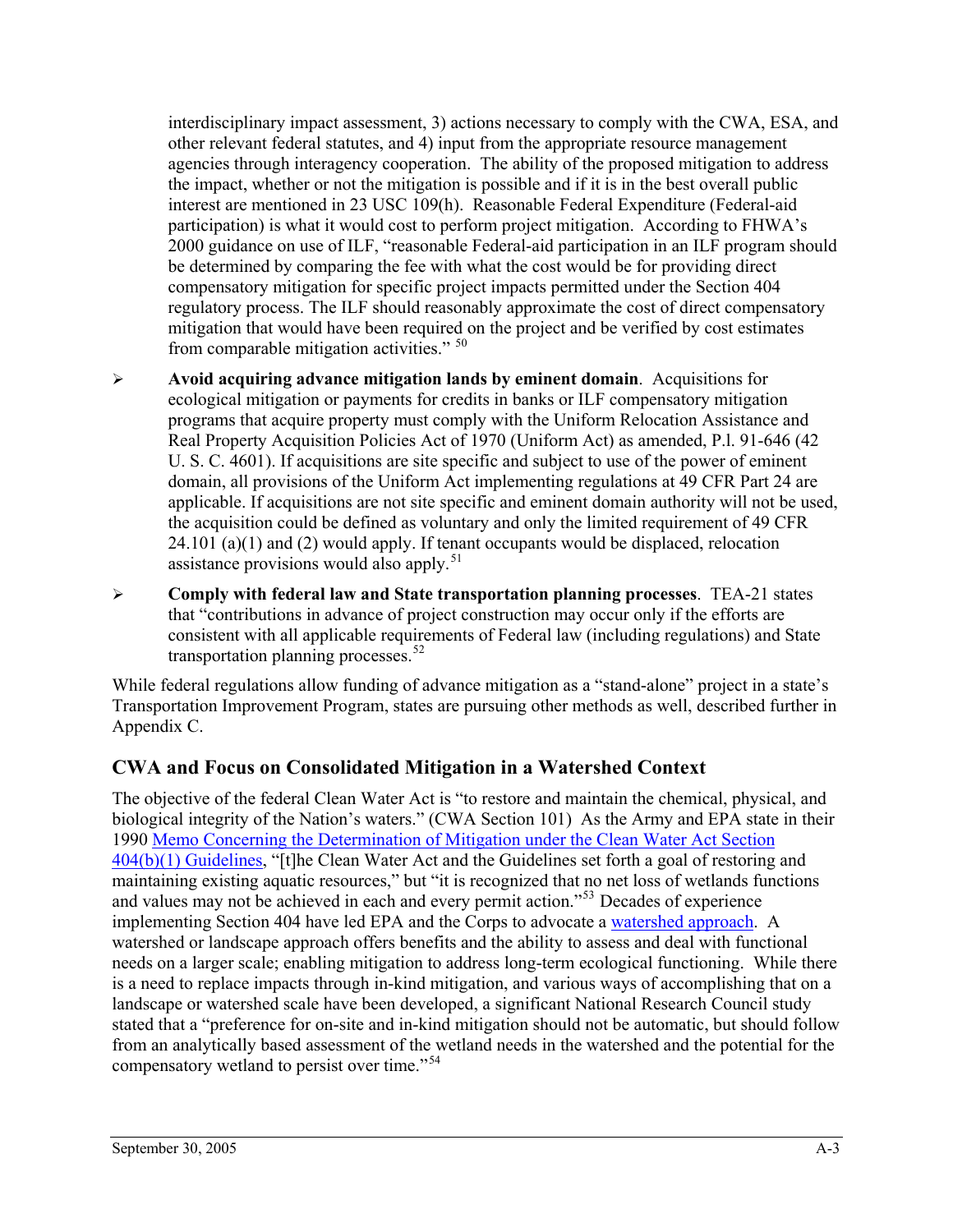Guidance currently under development by the agencies states that "the best tool for planning compensatory mitigation is a holistic watershed plan<sup>[55](#page-83-2)5</sup> incorporating mitigation or restoration priorities.[56](#page-83-2) Holistic watershed plans are those that: 1) have been developed in cooperation with the appropriate Federal and State agencies; 2) consider multiple stakeholder interests and competing land uses; and, 3) address issues of habitat, water quality, hydrology, cumulative impacts, and restoration priorities for a watershed.<sup>[57](#page-83-2)</sup> In the absence of a holistic watershed plan, the National Research Council and the Corps have said a watershed-based approach to mitigation should be used to develop mitigation proposals. Such an approach takes into account a wide range of factors such as: site conditions that favor or hinder success; the needs of sensitive species; chronic environmental problems such as flooding or poor water quality; current trends in habitat loss or conversion; current development trends; and the long-term benefits of available options.

### **Established Role of Mitigation Banking**

Mitigation banking has a solid basis in CWA regulations as interpreted by the Corps and EPA, especially the [1995 Wetland Mitigation Banking Guidance.](http://www.epa.gov/owow/wetlands/guidance/mitbankn.html) TEA-21 supports the concept as well. Mitigation banking involves the restoration, creation, enhancement, and in exceptional circumstances, preservation of wetlands expressly for the purpose of compensating for unavoidable wetland losses. It has been considered beneficial particularly insofar as mitigation is provided in advance of impacts. According to the 1995 guidance, mitigation banking is authorized when "on-site compensation is either not practicable or use of a mitigation bank is environmentally preferable to on-site compensation;" it is expected to reduce permit processing times and provide more cost-effective compensatory mitigation opportunities.<sup>[58](#page-83-2)</sup>

TEA-21 established a preference for mitigation banking. [Implementing guidance](http://www.fhwa.dot.gov/environment/wetland/tea21bnk.htm) for the preference says that to the extent that a mitigation bank will provide suitable compensation for impacts to waters of the U.S. caused by a Federal aid highway project, a bank should be approved for use. In deciding among more than one approved bank "and where other suitable mitigation alternatives have been identified, the FHWA and State DOT will choose among suitable alternatives based on availability and practicability, and will determine whether or not the banking preference has been implemented to the greatest extent practicable in order to establish the eligibility of a project's mitigation costs for federal-aid funding."[59](#page-83-2) Practicability considerations utilized by FHWA include cost, existing technology, and logistics, in light of overall project purposes." (23 CFR 777.2) The Corps and EPA, for Section 404 purposes, define practicability in a similar manner and consider practicability a factor in determining the overall suitability of alternatives and mitigation according to the  $404(b)(1)$ [Guidelines \(40 CFR 230.](http://www.epa.gov/owow/wetlands/pdf/40cfrPart230.pdf)10(a)(2)). Cost and achievable environmental benefit have become key; Washington State (WSDOT), which has used only publicly operated mitigation banks to date, estimated that banks can save 30-80 percent on mitigation project costs― due to economies of scale and the ability to seek creative partnerships ― while accomplishing regional conservation goals.

In lieu fee (ILF) mitigation was established somewhat later than mitigation banking and allows a permittee to provide funds to an ILF sponsor instead of either completing project specific mitigation or purchasing credits from a mitigation bank. State-operated ILF programs are typically used to guide mitigation investments to the achievement of ecoregional conservation goals and watershed restoration. Since 2000, establishment and use of ILF programs has been informed by guidance similar to the 1995 banking guidance, Federal Guidance on the Use of In-Lieu-Fee Arrangements for [Compensatory Mitigation](http://www.epa.gov/owow/wetlands/regs/inlieufee.pdf) (10/00). ILF programs may partner with and draw upon the private sector to provide mitigation in areas with designated needs. For example, Florida DOT provides funding to water management districts on a per acre fee, for unavoidable impacts, established by state legislation. Water management districts conduct water quality and restoration planning within their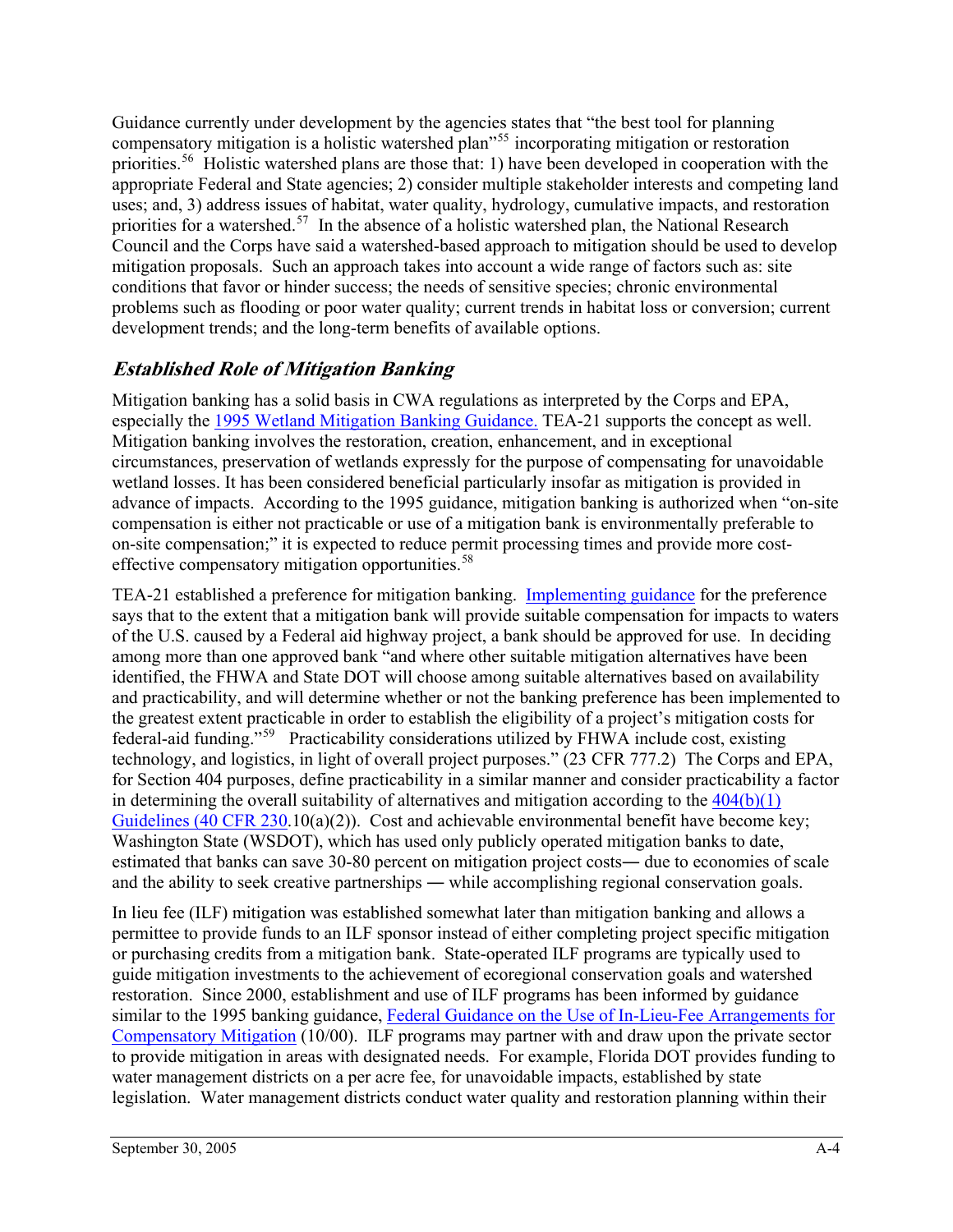districts, identifying preservation as well as restoration needs, which the private sector helps implement. The National Defense Authorization Act of 2004 directs the Corps to promulgate compensatory mitigation regulations ensuring equivalent standards among permittee-sponsored mitigation, ILF, and mitigation banks by the end of the 2005 calendar year.

## **Learning From Experience: Criteria for Advance Mitigation**

The [National Academy of Sciences National Research Council \(NRC\) Wetlands Mitigation](http://www.nap.edu/books/0309074320/html/)  [Effectiveness Study,](http://www.nap.edu/books/0309074320/html/) the Government Accounting Office, and ongoing supporting research by the Environmental Law Institute have identified a number of shortcomings and lessons learned with initial implementation of consolidated mitigation, which current, successful advance mitigation initiatives address.

- ¾ **Location and Consistency with Watershed Plan**. In the past, most mitigation bank locations have been chosen by the bank creator or sponsor for practical purposes; i.e. where wetlands can be restored economically. Despite the support of watershed planning by both the scientific community and regulatory agencies, less than one percent of all wetland banking instruments specifically reference consistency with a watershed management plan.<sup>[60](#page-83-2)</sup> Only two states – Michigan (with its state-administered Section 404 program) and North Carolina – explicitly require in their banking statutes or regulations that mitigation sites be planned in a watershed context. Detailed siting criteria are generally not outlined in the majority of mitigation banking instruments and only ten states have statutes, regulations, or guidelines that outline bank siting criteria. Only 22 percent of all in-lieu-fee program agreements reviewed at that time specified the procedure or plan the sponsor must establish and follow to select mitigation sites.
- ¾ **Shortcomings in delivering promised functions.** Though DOTs performed better than most, wetland creation and restoration projects have fallen short in delivering the desired functions, including replacement of occupied natural habitat and over-reliance on easier to construct wetland types (open water, emergent). The NRC recommended greater attention to siting on a watershed basis, to improve achievement of desired functions and to stem losses of the types of wetlands that historically occurred in the watershed.
- ¾ **Failure to provide mitigation in advance**. Though wetland mitigation banking is defined as mitigation <sup>"i</sup>n advance of development actions,"<sup>[61](#page-83-2)</sup> early credit release is a common occurrence with traditional wetland mitigation banking. The Environmental Law Institute (ELI) found that as many as 92 percent of the nation's banks allow credits to be withdrawn from a mitigation bank in advance of bank maturity. On average, banks allow for the advance debiting of 66 percent of credits prior to attaining final performance criteria and 42 percent of credits prior to achieving any performance criteria. Early ILF programs accumulated funds from impacts before plans could be developed and preservation or restoration implemented.

These program reviews and lessons learned provide indicators or criteria for successful advance mitigation efforts: 1) locate mitigation/conservation according to watershed plans/priorities, 2) increase ecological predictability, success, and delivery of desired functions; 3) provide mitigation/conservation in advance.

To respond to agency regulations, successful approaches to advance mitigation must demonstrate avoidance and minimization, in particular:

 $\triangleright$  Project level practicable alternatives analysis for those with individual permits (40 CFR  $§230.10(a)$ ).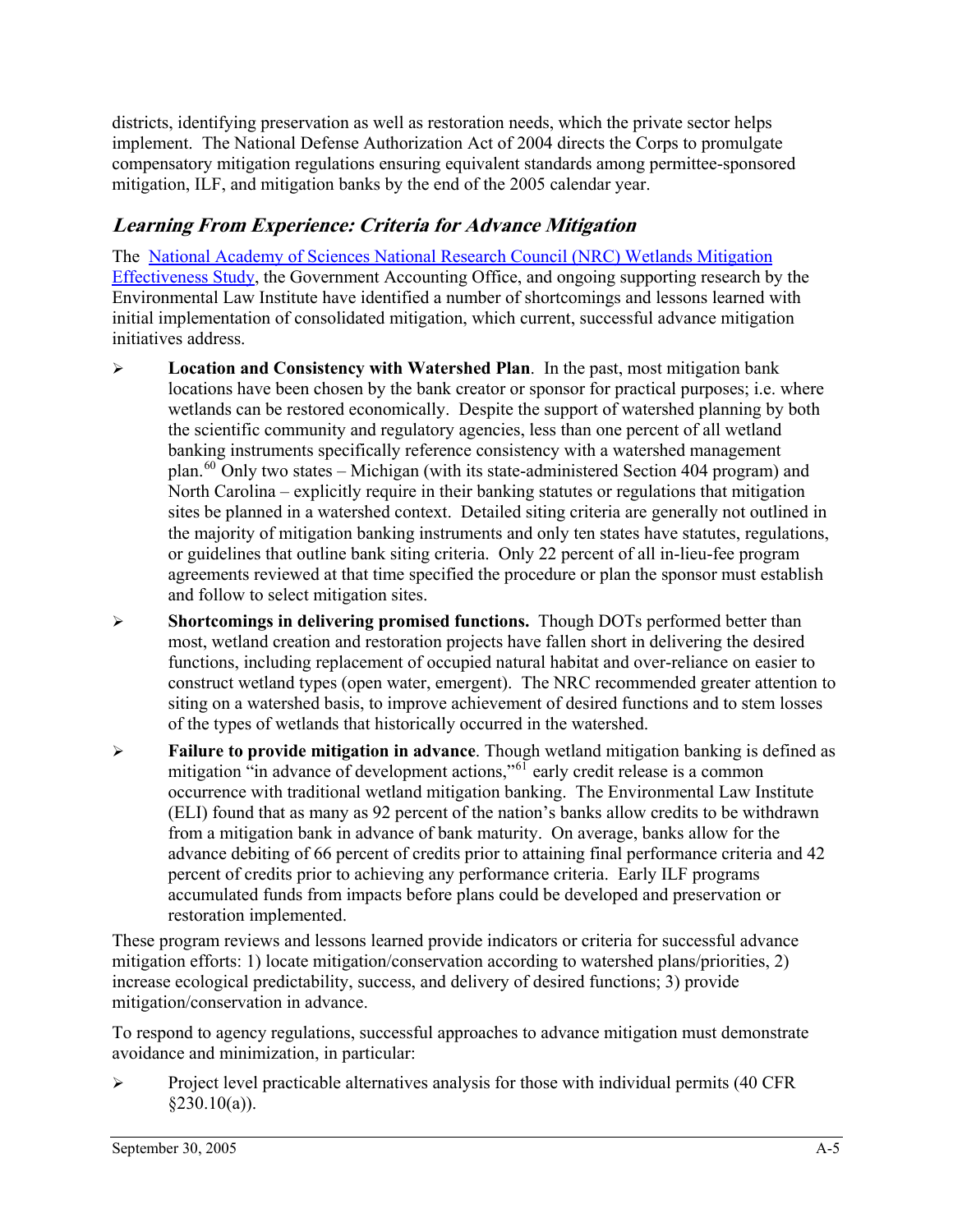$\triangleright$  Avoidance and "appropriate and practicable steps have been taken which will minimize potential adverse impacts of the discharge on the aquatic ecosystem" (40 CFR §230.10(d)).

Greater flexibility exists with permitted impacts that fall under nationwide or other general permits. North Carolina DOT (NCDOT) has effectively dealt with these issues by ensuring project by project reviews for individually permitted actions. The Corps concurs with purpose and need, alternatives, selection of alternatives, and then minimization of impacts and a determination whether on-site mitigation is practicable and environmentally beneficial. North Carolina's Ecosystem Enhancement Program is used for mitigation only after these steps.

## **Recent Guidance, Direction, and Agency Initiatives**

The interagency [National Wetlands Mitigation Action Plan](http://www.epa.gov/owow/wetlands/pdf/map1226withsign.pdf) (MAP) and [EPA/Corps Memo to Field on](http://www.epa.gov/owow/wetlands/pdf/Regas-Riley_memo.pdf)  [Partnership for Watershed Management](http://www.epa.gov/owow/wetlands/pdf/Regas-Riley_memo.pdf) encourage a watershed approach to mitigation, in order to achieve the highest environmental benefits and values. Guidance developed by agencies participating in the MAP answer many of the questions that may be encountered in pursuing larger scale off-site advance mitigation initiatives. Of particular importance are the draft interagency watershed approach guidance, developed in 2004, [guidance on off or on-site, in or out-of-kind](http://www.mitigationactionplan.gov/040407SiteKindGuidance.html)  [compensatory mitigation,](http://www.mitigationactionplan.gov/040407SiteKindGuidance.html) [guidance on the use of preservation as compensatory mitigation,](http://www.mitigationactionplan.gov/Preservation_8-27-04.htm) and [guidance on the use of vegetated buffers as compensatory mitigation,](http://www.mitigationactionplan.gov/Buffer_8-27-04.htm) all in draft form.

Previously, credit could be given to preservation when the preservation was done in conjunction with other forms of mitigation and was demonstrated to augment the restored, created, or enhanced wetland resources; preservation could only be the sole method of mitigation for a given project in "exceptional circumstances."<sup>[62](#page-83-2)</sup> The Corps 2001 and 2002 Regulatory Guidance Letters (RGL) move away from this clear preference, allowing that while "restoration efforts provide the best potential for success in terms of providing functional compensation…each type of mitigation has utility and may be used as compensatory mitigation" and that wetland preservation "may be authorized as the sole basis for generating credits in mitigation projects."[63](#page-83-2)

Preservation has been allowed within ecoregions using larger watersheds or eco- or physiographic regions. Sites must meet high standards for environmental quality and/or contribute to broader environmental goals AND be under "demonstrable threat." Restoration gains are still achieved in the overall program. EEP contracted with the Conservation Trust of North Carolina to work with the 23 land trusts through the state to identify, assess, and document the natural significance of potential sites and to work with landowners to secure conservation easements where applicable. While the High Quality Preservation (HQP) program has now officially ended, there is support to continue this program into the future so long as HQP augments a robust restoration effort. The HQP program goes far beyond traditional preservation in that buffer widths along streams are a minimum of 300 feet wide on each side. This net 600 foot stream buffer is thought to be one of the most powerful tools to address habitat protection and continuity in the state. To day, NCDOT and EEP have protected 133 miles of stream in some of the state's most sensitive ecosystems. In addition, the HQP program has added some tracts of land to the state parks system and Wildlife Resource Commission management areas. The program has been a step toward comprehensive management and protection of North Carolina's natural resources.<sup>[64](#page-83-2)</sup>

EPA's Office of Water noted that conservation of wetlands, improved monitoring, and restoring impaired watersheds will continue to be a focus.[65](#page-83-2)Likewise, Mark Sudol, Chief of the U.S. Army Corps of Engineers regulatory branch described the agency's move "toward more ecologically driven" mitigation: "We want to move faster on using a watershed basis for mitigation. We want to look at mitigation from a watershed perspective; where does the mitigation make the most sense?" <sup>[66](#page-83-2)</sup>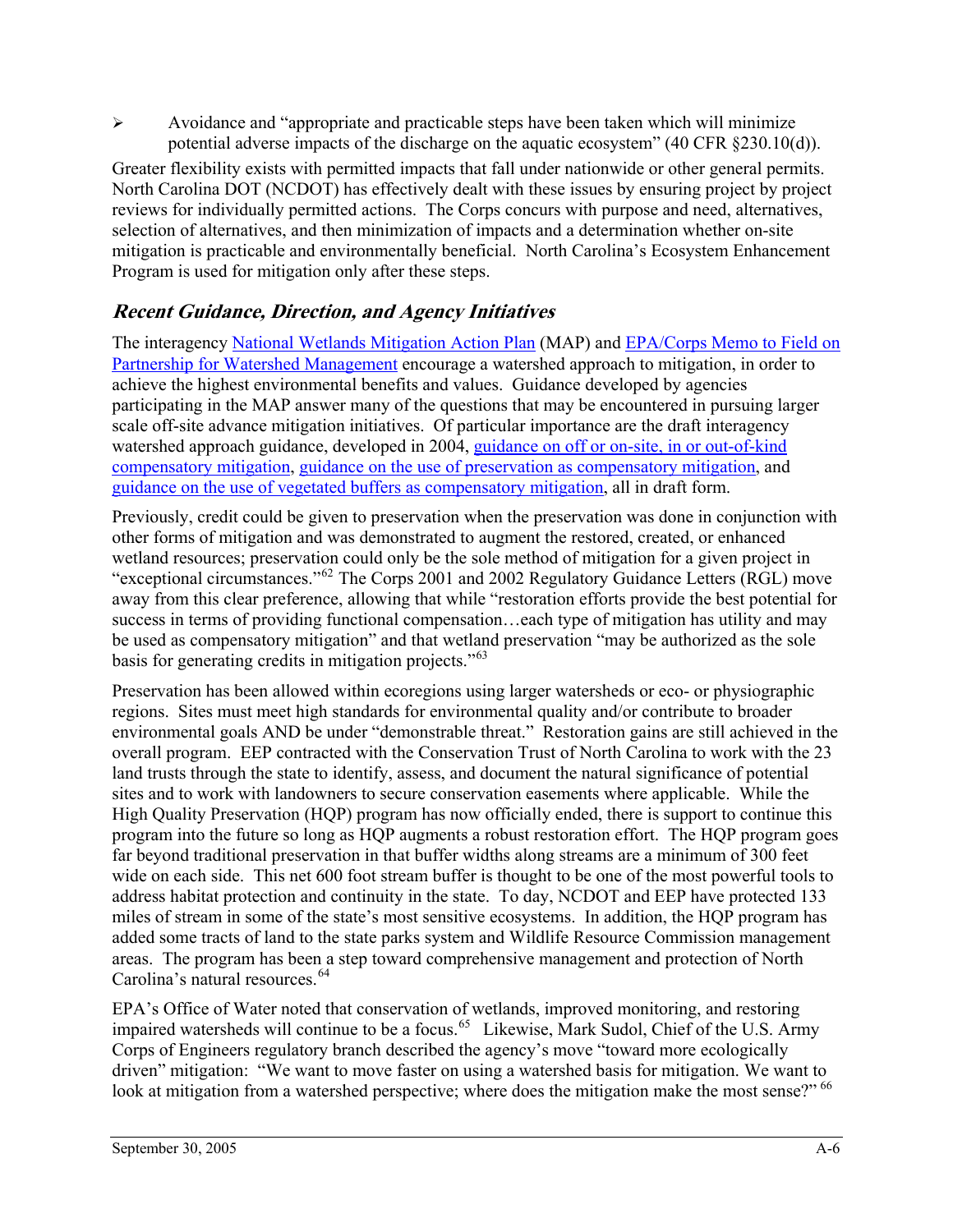<span id="page-31-0"></span>Current Federal initiatives call for a wide range of restoration actions, including improving or restoring 25,000 miles of stream corridor; achieving a net increase of 100,000 acres of wetlands each year; and establishing two million miles of conservation buffers.<sup>[67](#page-83-2)</sup>

The Corps and EPA are currently drafting the compensatory mitigation regulations called for in the National Defense Authorization Act of 2004 and plan to release the proposed regulations in the Federal Register for public comment in late 2005.

#### **Focus on Ecosystem Conservation, Species Recovery, and Cooperative Conservation Initiatives under the ESA**

Ecosystem conservation and recovery of species, such that listing is no longer necessary, are primary goals of the federal Endangered Species Act (ESA). As described in section 2(b), "The purposes of this Act are to provide a means whereby the ecosystems upon which endangered species and threatened species depend may be conserved, to provide a program for the conservation of such endangered species and threatened species." (16 U.S.C.A. § 1531(b)) First and foremost then, the Act is a means to conserve ecosystems and to provide a program to conserve threatened and endangered species and assist their recovery.<sup>[68](#page-83-2)</sup> (ESA § 3 (3)), 50 CFR § 402.02 (2000)

FWS and National Oceanic and Atmospheric Administration (NOAA) Fisheries are charged with developing and implementing recovery plans for the conservation and survival of species (ESA § 3 (f)). The ESA defines "conservation" as "the use of all methods and procedures which are necessary to bring any endangered species or threatened species to the point at which the measures provided (by the ESA) are no longer necessary." (16 U.S.C.A. § 1532(3)) "'Recovery' means improvement in the status of listed species to the point at which listing is no longer appropriate under the criteria set out in" the ESA; "[T]he Act defines 'conservation' to mean recovery of the species").(63 FR 9968) The ESA and its implementing agencies, FWS and NOAA Fisheries, "encourage the States and other interested parties, through Federal financial assistance and a system of incentives, to develop and maintain conservation programs… to better safeguard, for the benefit of all citizens, the Nation's heritage in fish, wildlife, and plants." (Section  $2(a)(5)$ ).

Success in protecting and recovering listed species may be measured by securing viable populations, with adequate habitat and distribution within the context of large-scale conservation plans. If this is done on a biologically-comprehensive basis (all natural community types and all at-risk species) and in accord with emerging principles for the long-term viability of such systems, the endangerment and possible listing of thousands of species may be avoided. 10 The success and efficiency of biodiversity conservation efforts increase greatly as such efforts protect viable communities, habitat, and species while conservation opportunities are available, and if possible, before species become threatened or endangered. DOTs can make contributions to these recovery efforts to off-set for actions that may affect listed species.

## **Interagency Steering Group on Habitat Conservation & Connectivity**

A federal interagency steering group on habitat conservation and connectivity ―involving many of the same agencies in the Mitigation Action Plan effort (EPA, Corps, FHWA, FWS, and NOAA Fisheries) and the Forest Service, Bureau of Land Management (BLM), and the National Park Service — began meeting in 2002 and articulated the following goals:  $69$ 

 $\triangleright$  Achieve sound, focused expenditure of public funds. Focus CWA Section 404 mitigation and ESA Section 7 conservation measures where they will contribute the most to the resource (priorities in watershed, ecoregion, or state).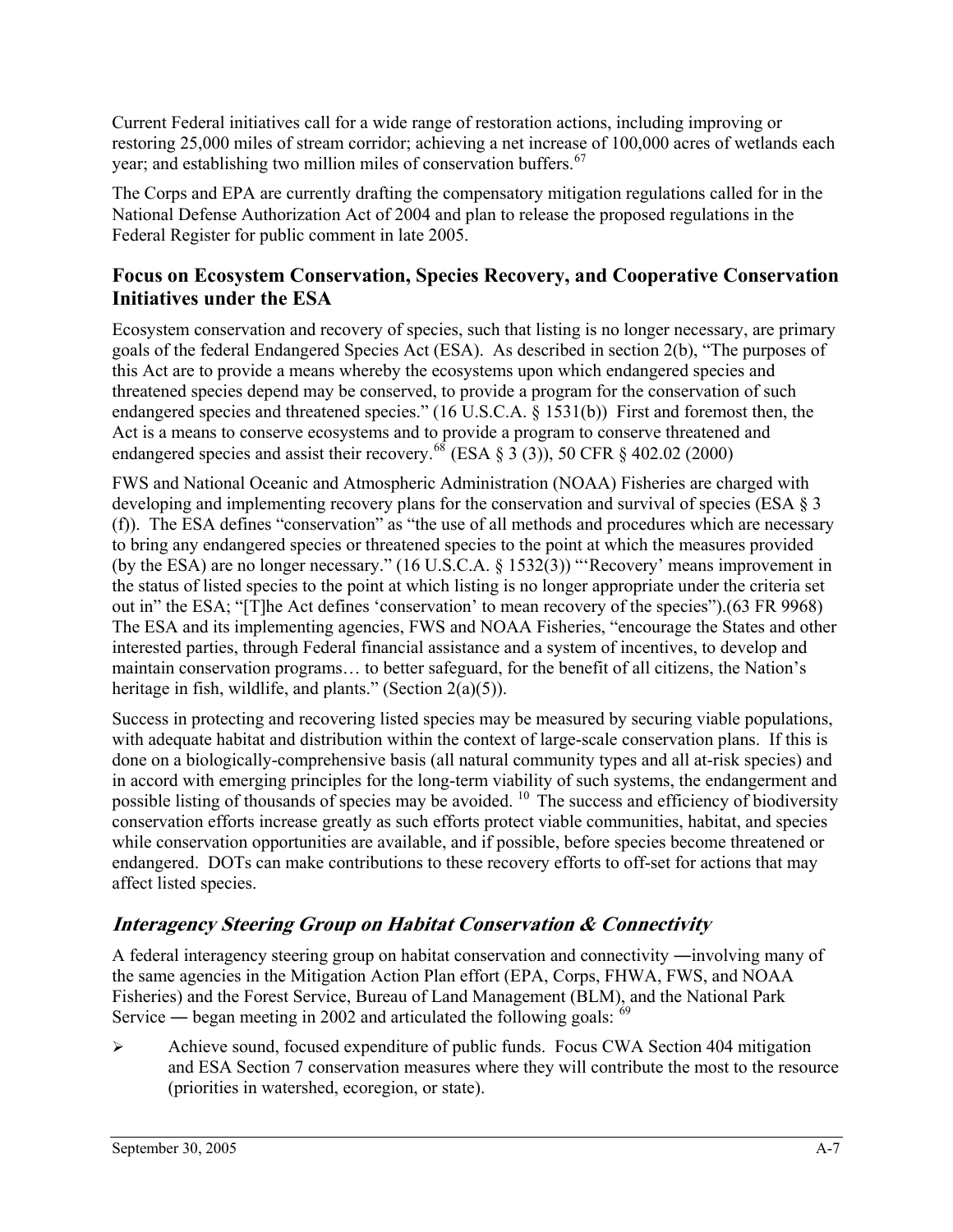- $\triangleright$  Identify efficient and effective methods and approaches that are accepted and encouraged by our respective agencies for the conservation of wildlife and habitat while increasing predictability in the development of infrastructure improvements for the public. Enhance and sustain fish and wildlife habitats and ecosystems, accomplish significant habitat preservation and connectivity improvements, and make a contribution to natural resource functionality and recovery while increasing procedural efficiency.
- $\triangleright$  Increase interagency collaboration and illustrate efficient and effective partnerships, practices, and processes that can be utilized to achieve more sustainable, environmentallysensitive infrastructure and land management. Base decisions on ecological principles within the current working environment (economic, political and land use) while being open to opportunities.
- $\triangleright$  Gain support by agency actions when needed, both to effect change and make decisions that are consistent with laws and regulation.
- $\triangleright$  Make decisions using best available data.
- $\triangleright$  Support flexible mitigation including evaluation of off-site opportunities (watershed- or ecosystem-based, or other) that offer somewhat substantial environmental benefit.

The team is developing a guidebook to be issued in 2005. The approaches outlined are compatible with those outlined in this document and with numerous state transportation agency, AASHTO, and FHWA initiatives to steward public resources and the environment.

### **Flexibility, Innovation, and an Ecosystem Approach**

According to section 7(a)(2) of the ESA, for any federal action that may affect a threatened or endangered species (or its habitat), the agency contemplating the action (the action agency) must consult with FWS or NOAA to ensure that the federal action is not likely to jeopardize "the continued existence of" an endangered or threatened species and that the federal action will not result in the "destruction or adverse modification" of the designated critical habitat of the listed species.<sup>[70](#page-83-2)</sup> Those consultations are known as "Section 7" consultations. A recent Ohio district court decision found that the programmatic or "tiering" system " used by FWS is an interpretation of how to go about following the directive of the implementing regulation," of FWS's authority to consult with agencies and issue biological opinions, regarding actions subject to the agency's discretion and specialization.(*Buckeye Forest Council v. U.S. Forest Service,* 04-259, S.D. Ohio, Western Div.).

The [Endangered Species Act Consultation Handbook](http://www.fws.gov/endangered/consultations/s7hndbk/s7hndbk.htm) directly addresses "Flexibility and Innovation," noting that "[t]he section 7 process achieves greatest flexibility when coordination between all involved agencies and non-Federal representatives and the Services begins early…Biologists should be creative in problem solving and look for ways to conserve listed species while still accommodating project goals."[71](#page-83-2) The handbook addresses shortening timeframes, noting that the Services have been implementing measures to streamline consultation and that "biologists for the Services are encouraged to review examples of these streamlined consultations and to look for ways to incorporate streamlining techniques into other consultation procedures."<sup>[72](#page-83-2)</sup>

Section 7 consultations are informed by species recovery plans, or recovery strategies or outlines where plans have not yet been developed or approved. In their 2004 Recovery Planning Guidance, the Services state that "[w]herever possible, recovery plans should focus on the broader view of the species' health, by working to ensure the health of its habitat and ecosystem functions, rather than the narrower view of looking at the species only. As implied in the ESA, conserving the ecosystems upon which a species depends is more likely to ensure that species' long-term viability. In keeping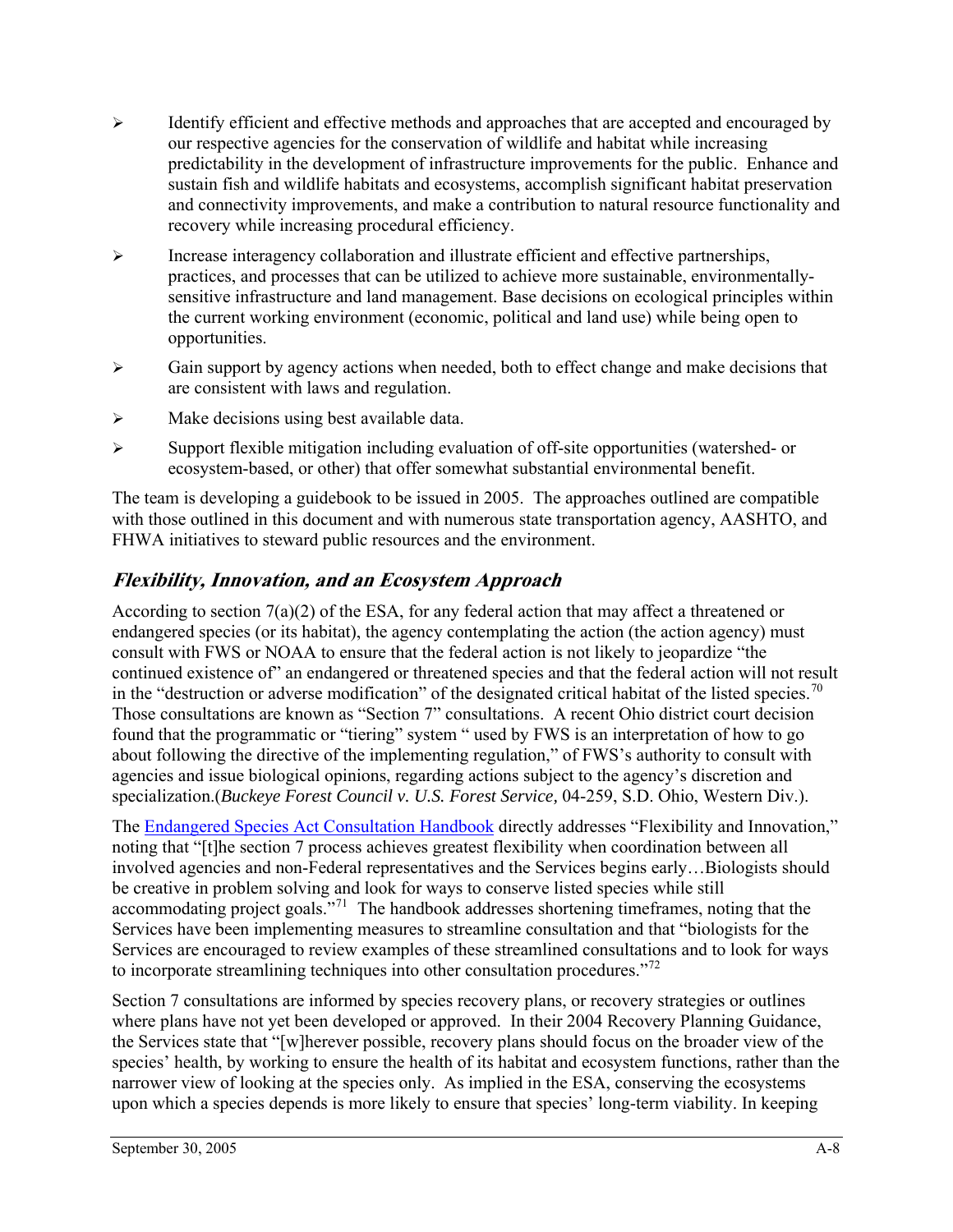with the ESA's directive, this guidance focuses not only on the listed species themselves but also on restoring their habitats as functioning ecosystems."<sup>[73](#page-83-2)</sup> The Guidance further notes that while singlespecies recovery plans have been the most common type of plan prepared since the enactment of the ESA, multi-species plans and ecosystem plans have gained increasing currency since the mid-1990s. The guidance states that "It is important to note that, although the ESA appears to focus on the individual species, subspecies, or distinct population segments, the purposes of the ESA include conserving the ecosystems upon which listed species depend. Recovery plans should aim to address threats by restoring or protecting ecosystem functions or processes whenever and wherever possible (as opposed to actions that require long-term and possibly expensive management programs). This approach is science-based and provides a means for required habitat to be maintained long-term in a dynamic way by natural processes. This broader perspective should be infused into all recovery plans, whether they be for single species or multiple species." [74](#page-83-2)

### **Pre-Consultation under ESA Section 7**

Perhaps the most effective manner of streamlining the section 7 consultation process is to engage the Service in pre-consultation during the planning phase. During pre-consultation the Service can provide information regarding the species that might be present, the threats and conservation needs of the species within the project area, potential conflicts that may arise, and unique opportunities to further conservation and recovery. Then the Service and project proponents can work together to try and address these potential conflicts before the project design is set, while design flexibility may still exist, and while the maximum set of conservation or mitigation alternatives are available. During this process action agencies have the option of addressing candidate as well as listed species and of seeking programmatic consultation on an ecosystem approach encompassing all species of concern. Closer to the time of project implementation, if the Service reviews the proposed action and finds it to be consistent with the conservation strategy and design standards previously agreed to, a final biological opinion can typically be issued in an expedited manner.

## **Programmatic Section 7 Consultation**

Programmatic consultations address species, habitat, or project needs on a multiple-project scale, often addressing ecosystems as well as individual species. Consultation must, in the end, address impacts to species individuals, but impacts can be addressed "by proxy" in terms of "all individuals associated with or dependent upon" a particular habitat area, with such association explained. (See sections 3.5 - 3.7).

Court cases over the past several years have upheld FWS's ability to conduct programmatic or "tiered" consultations.[75](#page-83-2) Agencies can use programmatic consultations to evaluate the potential of future actions to affect ESA-listed species or designated critical habitat. By establishing standards, guidelines, or governing criteria to which future actions must adhere, programmatic consultations can lead to more efficient and effective consultation processes and transportation decisionmaking, in the context of a landscape-based, recovery-oriented approach to consideration of projects and impacts. During completion of the "first tier" consultation the action agency can broadly define the project to help estimate potential impacts and identify conservation measures earlier in the process. During the "second tier" consultation individual projects are briefly evaluated for consistency with the programmatic consultation and impacts tracked for updating of debits-credits and species baseline, before being added to the initial or programmatic consultation. Updated [Programmatic Consultation](http://www.fws.gov/endangered/consultations/DOT-guidance.html)  [Guidance](http://www.fws.gov/endangered/consultations/DOT-guidance.html) for transportation as well as more general programmatic guidance is in development. According to the FWS' interim guidance: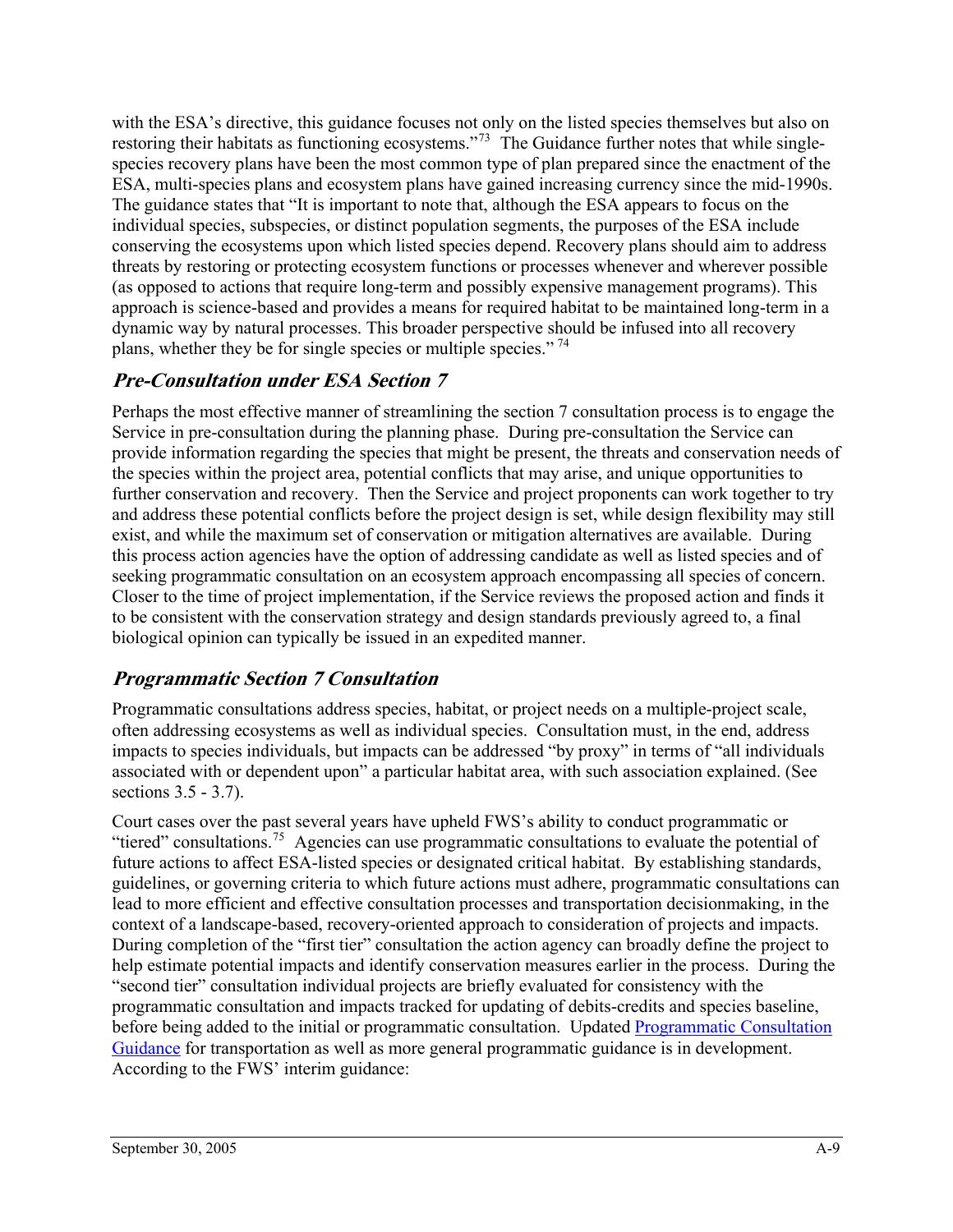Programmatic consultation techniques have the greatest potential to increase the efficiency of the section 7 consultation process because much of the effects analysis is completed one time, up front rather than repeatedly each time a new action, or batch of actions, is proposed. By completing this analysis up front in a programmatic consultation document, the anticipated effects of the action agency's future projects can be added into the environmental baseline prior to the project's completion, providing predictability for action agencies as they can be assured that the effects of their future actions have already been broadly accounted for. Thus, all other future section 7 consultations (i.e., those not covered by the programmatic consultation document) will be evaluated within the context of these effects having already been added to the environmental baseline. By completing this analysis up front, the process for completing consultation for future actions proposed under the programmatic consultation can be dramatically shortened.<sup>[76](#page-83-2)</sup>

Federal agencies can consult on designated programs, plans, and strategies, though consultation is optional prior to project development in the transportation process. If future actions are uncertain, the Services must project the potential effects of future actions in order to protect species. Acres, or some other measure, of impact are tracked as projects occur, updating the baseline as appropriate. Changing information on the status of the species should be updated as well. Related guidance under development advises the consultation partners to develop a "landscape-scale perspective," to facilitate inventory of target resources using existing information and determine the status and trends of target resources and supporting ecosystem values. From this, a conservation strategy may be developed. Such a strategy enables more efficient and effective identification of fatal flaws, conservation needs, and partnership opportunities.

### **Lessons Learned from Case Law on Programmatic Section 7 Consultations**

The "Rothstein Decisions" in the Ninth Circuit between 1998 and 2001 helped to set legal sidebars for programmatic consultations. The cases involved public land (National Forests) managed for natural resource values under the Northwest Forest Plan, and reviewed timber-cutting activities that constituted the primary and largest threat to the threatened and endangered species in question. Though the high standards that resulted may pertain in part to this situation and context, Judge Rothstein's decisions created a benchmark for all federal agencies with regard to programmatic section 7 consultations; recommendations from those cases relevant to programmatic consultations may be summarized as follows: [77](#page-83-2)

- ¾ Provide a rationale for watershed or landscape scale analysis.
- $\triangleright$  Aggregate the effects of site-specific actions when considering regional scale plans.
- $\triangleright$  Analyze and verify whether site-specific projects are in fact complying with the Conservation Strategy and that mitigation actually occurs. Assess whether the appropriate elements of the plan's standards and guidelines are being implemented.
- ¾ Explain treatment of short-term effects and their potential to jeopardize listed species.
- $\triangleright$  Consider resource conditions immediately post-action, not just 10 years down the road.
- $\triangleright$  Management plans (such as the Northwest Forest Plan and affiliated conservation strategies, in this case) that have already been developed or adopted for the species of concern should not be disregarded, especially where binding standards or guidelines have been developed.
- $\triangleright$  Show consideration of cumulative effects.

The ability of federal agencies to use a tiered, programmatic consultation system to comply with ESA section 7 was upheld recently (*Buckeye Forest Council v. U.S. Forest Service,* 04-259, S.D. Ohio, Western Div., July 20, 2005). The court ruled that "Defendants' [FWS] use of the tiered consultation system has not impeded their fulfilling all requirements mandated by the ESA and its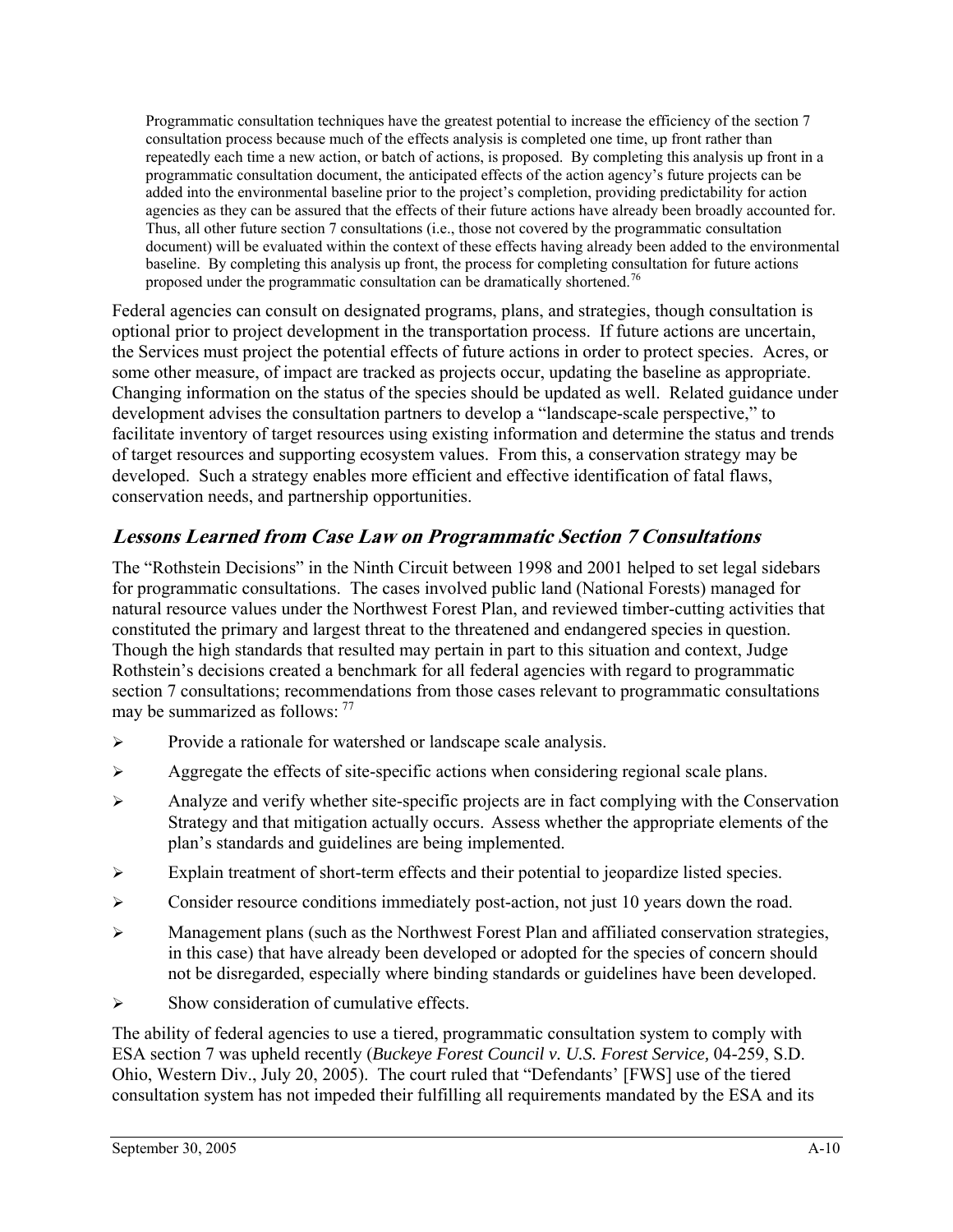implementing regulations, and, if anything, has increased defendants' efficiency in fulfilling those requirements."

### **Conservation Banking**

With its [Guidance for the Establishment, Use, and Operation of Conservation Banks](http://endangered.fws.gov/policies/conservation-banking.pdf) (68 FR 24753, May 8, 2003), FWS provided yet another tool for pre-consultation and cooperative efforts to assist species recovery. FWS describes a conservation bank as a parcel of land containing natural resource values that are conserved and managed in perpetuity for listed species, and used to offset impacts occurring elsewhere to the same resource values; i.e. in-kind mitigation.<sup>[78](#page-83-2)</sup> Conservation banks enable large, contiguous areas of habitat to be preserved, restored, created, or enhanced to compensate for impacts to species and their habitats. Conservation banking differs from wetland banking in that the goal is not to replace the functions and values of the habitat, but a broader concept of off-setting adverse impacts or providing net benefits to the species as a whole, rather than individual members of that species. FWS affirms preservation of existing habitat with long-term conservation value as an appropriate target of conservation banks; such investments can offset the loss of isolated and fragmented habitat that may have little long-term value to the species. Higher credit ratios may be employed where chance of success is less secure; i.e. where relying on creation or significant restoration. Conservation banking works especially well for wide-ranging species, where impacts may be off-set by mitigation over a wide area. The price for bank "credits" typically includes funding for acquisition and long-term natural resource protection and management.

**Protecting Viable Populations, Improving Chances of Success, Reducing Fragmentation**. From the FWS's standpoint, the important point in establishing a conservation bank is to site banks in areas where viable communities can be preserved, where fragmentation of habitat can be reduced, and where management measures can address other threats that a species might encounter, including invasion of non-native species or disruption of natural disturbance regimes. Species recovery plans, state conservation plans, and ecoregional plans developed by third party conservation organizations may contribute goals, objectives, and target conservation areas for conservation banking.

**Greater Efficiency and Predictability, as Desirable Off-Sets Are Secured**. From the FWS's perspective, conservation banking reduces the piecemeal approach to conservation efforts that can result from individual projects by establishing larger reserves and enhancing habitat connectivity. Directing smaller individual mitigation actions into a bank streamlines compliance for the individual permit applicants or project proponents while providing a higher benefit to the target resources. Conservation banking can bring together financial resources, planning, and scientific expertise not practicable for smaller conservation actions. By encouraging collaborative efforts, it becomes possible to take advantage of economies of scale (both financial and biological), funding sources, and management, scientific, and planning resources that are not typically available at the individual project level. From the perspective of state transportation agencies, increased predictability in the ESA section 7 processes project delivery is a primary incentive to develop or participate in conservation banks. Off-site conservation may offer the possibility for greater environmental benefit. Many DOTs welcome the opportunity to partner with others and contribute to large-scale conservation that may substantially enhance ecosystem conservation or species recovery.

**Crediting and Debiting May Use Acres of Habitat,** i.e. species associations with identified vegetative communities. FWS allows use of habitat acres as an acceptable crediting method for species associated with those vegetative communities, within species' ranges. This approach is supported by *NWF v. Babbitt*, the court rejected plaintiff's arguments that the Plan was obliged to "estimate the number of individual members of a species within the Permit area" and "then estimate the number of members of the species that will be taken," saying there is "no authority for this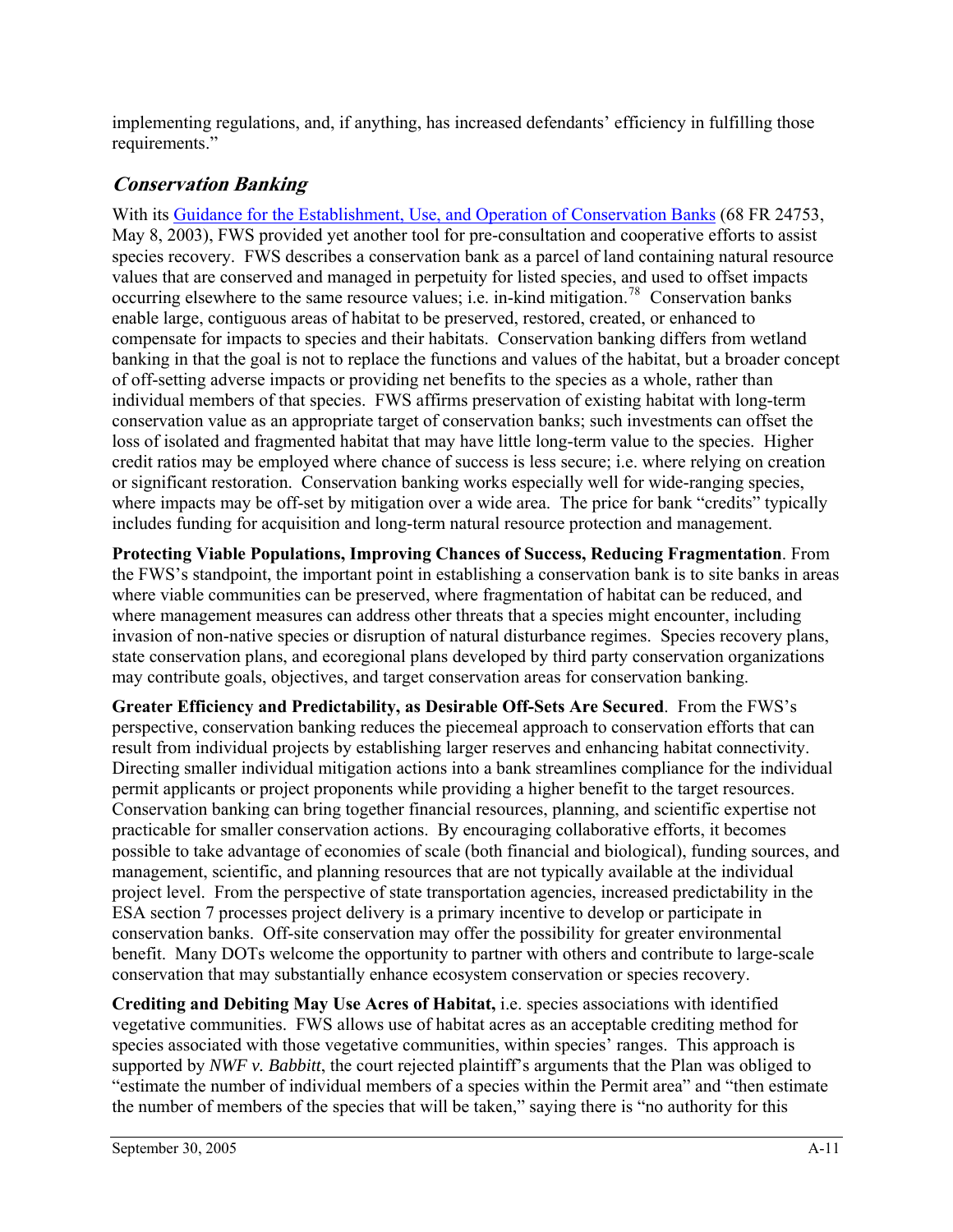interpretation of the ESA." The Biological Assessment (2002) and Biological Opinion (2003) for Colorado DOT's (CDOT) shortgrass prairie conservation initiative and Caltrans' multi-species programmatic consultation for the kit fox and other species (2004) use acres of habitat type, as does the [Programmatic BO for the Oregon Bridges](http://www.odotbridgesee.org/media/biological_opinion.pdf). It is desirable to create a linkage between habitat acres and individuals where possible; however, if the existing research or science does not allow for this, the phrase "all individuals associated with (insert number of) acres" of a certain type of habitat may be used in the incidental take statement. When DOTs are pursuing streamlining through programmatic approaches and impact assessment based on species "presumed presence" maps, the *Arizona Cattleman's* decision points to the desirability of describing sufficient nexus between the action and impact to the species (i.e. describing how impacts to the species are reasonably likely to occur).

**Layering Credits: Use of Credits for Clean Water Act mitigation.** According to FWS's Conservation Banking Guidance, credits from a conservation bank may be used to compensate for environmental impacts authorized under other programs, such as Clean Water Act Section 404.

Credits from a conservation bank may also be used to compensate for environmental impacts authorized under other programs (e.g., State or local regulatory programs, transportation projects, NEPA or State equivalent). In no case may the same credits be used to compensate for more than one activity; however, the same credits may be used to compensate for an activity that requires authorization under more than one program. In other words, once a credit is sold to offset an adverse impact that same credit cannot be sold again.<sup>7</sup>

If impacts occur to the same acre, with multiple species or resource values, resources that provide similar cross-cutting values elsewhere might be conserved at one location – so that multiple acres in multiple locations are not required for a unitary impact.

In some instances a bank may contain habitat that is suitable for multiple listed species. When this occurs, it is important to establish how the credits will be divided. For instance, once a project buys a credit for one species, that credit cannot be sold again for another species. If the proposed project impacts multiple species and the bank contains the same multiple species, then the credits can be sold for in-kind replacement. As a general rule, overlapping multiple species credits can overlap for a single project, but not multiple projects. <sup>[80](#page-83-0)</sup>

## **Habitat Conservation Plans (HCPs) and Candidate Conservation Agreements with Assurances (CCAAs)**

Habitat Conservation Plans (HCPs) and Candidate Conservation Agreements with Assurances (CCAAs) can be used in conjunction with individual or programmatic section 7 consultations; however, as a regulatory vehicle, HCPs and CCAAs are for state, local, and private entities and not federal-aid actions. Federal and state transportation agencies can help implement the conservation agenda outlined in an HCP, as part of off-setting measures for federal-aid projects subject to section 7 consultation; the existence of an HCP can greatly facilitate advance or programmatic conservation measures. Nevada, Wisconsin, and California provide good examples where the DOT is contributing to implementation of an HCP and receiving coverage under section 10 for state actions or section 7 for federal actions, if combined with a consultation. CCAAs are subject to a strict beginning baseline, below which losses cannot occur, one reason this vehicle is not recommended approach for transportation projects. FHWA and DOTs have the option to include candidate species as well as listed species in a programmatic section 7 consultation. DOTs are also encouraged to contact the Services early for technical assistance, for early coordination.

## **A Net Benefits Approach?**

In addition to serving as an important factor in developing and utilizing conservation banks, FWS and NOAA Fisheries set a precedent for [Evaluating Net Benefits](http://www.fws.gov/endangered/consultations/healthy_forest.pdf) in a 2003 guidance memo for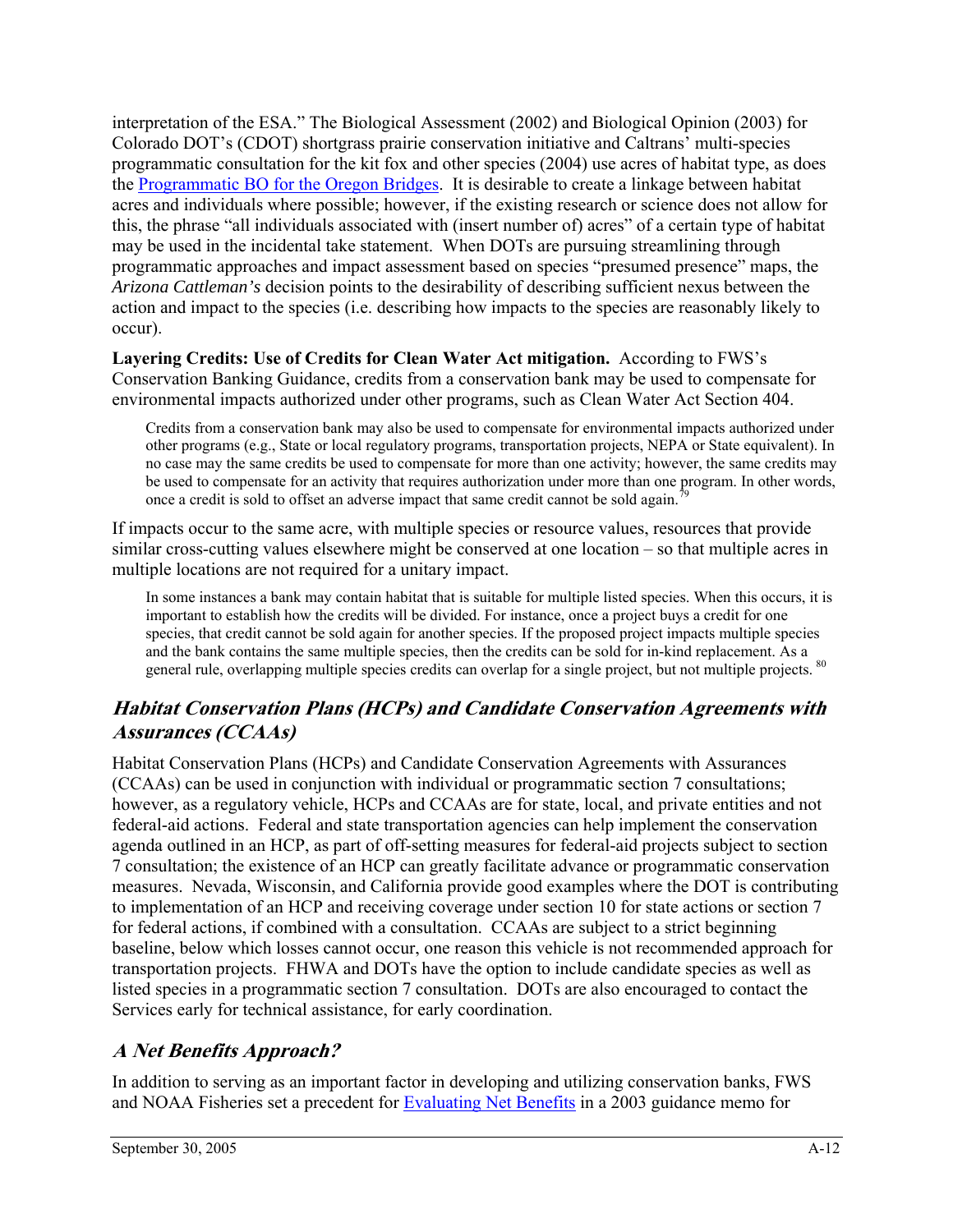section 7 consultations with the U.S. Forest Service regarding hazardous fuel treatment projects. In the memo, the Services indicate that the procedures identified "are consistent with the requirements of section 7(a)(2) of the ESA and its implementing regulations at 50 CFR 402." The framework offers a way to "ensure that appropriate factors are considered, consultation workloads are efficiently completed, and project implementation is not delayed." The memo advocates adoption of a longterm view when consulting on projects under section 7 of the ESA and acknowledgement that some projects may have short term adverse effects on some listed species. At the same time, the memo states,

some projects, especially those which may be able to incorporate measures to address conservation priorities, present opportunities for significant long term benefits to species and their habitats. Imposing overly cautious restrictions to address short term risks, without adequately assessing the long term net benefits to species, can result in the delay of critical projects. The reluctance to engage in programmatic approaches can also lead to lost opportunities to make important conservation investments or to realize state, federal, and nongovernmental organization conservation goals…Projects with expected net benefits that outweigh short term adverse effects should be expedited in the interest of the conservation or restoration of native ecosystems and the species that inhabit them. The jeopardy analysis for the section 7 consultation should take into account whether the short-term adverse impacts to the individuals are outweighed by the long-term conservation benefits to the species as a whole.<sup>8</sup>

FHWA, Oregon DOT and FWS describe this net benefits approach in their Comprehensive Mitigation and Conservation Strategy (CMCS). The CMCS integrates wetlands mitigation with habitat conservation and allows impacts to be evaluated at the ecosystem level with a single accounting system for assigning mitigation credit and debit across all agencies. It establishes a program-level mitigation and conservation approach along with the establishment of specific conservation and mitigation banks that serve regional ecological priorities:

Habitat management areas and actions will be designed to achieve a meaningful net conservation benefit. Actions should be designed and the overall CMCS program should be implemented so that on-ground benefits to species/resources at the program scale provide greater ecological benefit than typical on-site transportation related mitigation efforts... This additional value will come from focusing not only on compensatory mitigation, but also by providing additional benefits in support of species recovery and conservation goals. While all habitat areas or actions developed through the CMCS should result in some increased benefit, the amount and focus of this additional value is not expected to be equally distributed. Some locations and species/resources will benefit more than others. As described above, the greatest benefits should be realized by species/resources most impacted by projects and by those most at-risk within the subject eco-province. For these high-priority species or resources, the increment of surplus benefit should be sufficient to advance recovery and conservation goals by providing a meaningful improvement in the size, distribution, and productivity of species populations, or in amount, distribution, and quality of habitats relative to that which existed prior to implementation of included ODOT projects. Net benefits factor into decision making by the Corps of Engineers for Section 404 permits; in deciding whether to issue a Section 404 permit, the Corps evaluates of the probable impacts, including cumulative impacts, of the proposed activity and its intended use on the public interest. The benefits which reasonably may be expected to accrue from the proposal must be balanced against its reasonably foreseeable detriments. The decision whether to authorize a proposal, and if so the conditions under which it will be allowed to occur, are therefore determined by the outcome of the general balancing process.<sup>[82](#page-83-0)</sup>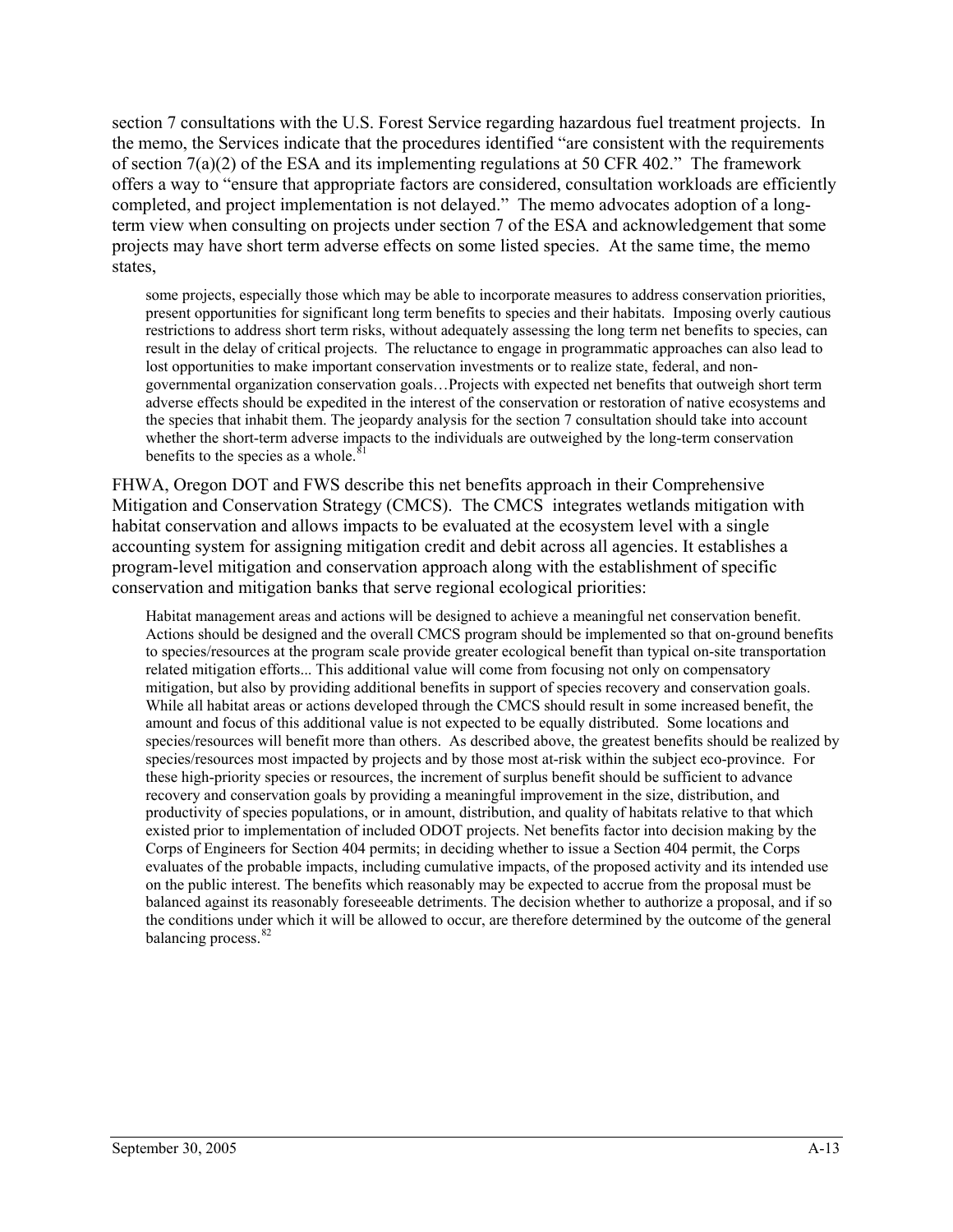# **Appendix B. Regulatory Agency Communications Opportunities & Strategies ― An Implementation Plan**

## **Clarify Legal Interpretations and Regulatory Flexibility**

- $\triangleright$  Consult with headquarters staff and solicitors, if necessary to confirm and refine guidance.
- ¾ Identify areas of greatest confusion in the field and where guidance/clarification should be issued.
- ¾ Ensure that NMBA-driven wetland mitigation banking "standardization" guidance does not curb or shut off innovative agency and NGO partnerships and watershed/landscape-level restoration approaches.
- $\triangleright$  Increase awareness of linkage between recovery planning and project review/consultation under ESA section 7. Increase emphasis on ecosystem approach and the desirability of offsetting measures and partnerships/contributions to recovery through a "net benefits" approach to section 7 consultation.
- $\triangleright$  Explicitly identify opportunities for partnerships, where Districts, Field Offices, or Agencies should look for them, and how to appropriately link existing regulatory processes, where such linkage may help leverage these opportunities (e.g. satisfy regulatory requirements while helping implement partnership efforts that leverage the contributions of all parties). Showcase examples of linkage, partnerships, and environmental and streamlining benefits.
- ¾ Issue needed guidance and follow up with support/orientation from headquarters and Regions. Clarify expectations.
- ¾ Address fear and hesitancy in head-on fashion.

## **Utilize Existing Communications Channels**

- $\triangleright$  Present information regarding the concepts contained in this report to FWS Assistant Regional Directors for Ecological Services. Region 4 may be a good lead for this presentation.
- ¾ Discuss and coordinate programmatic, advance mitigation approaches, and goals in conference calls with Field Office Ecological Services Supervisors. Specify mitigation within the context of a species or ecosystem "conservation strategy".
- ¾ Work with NCTC trainers to review existing course and identify how material could be efficiently incorporated. If the basic section 7 training course is the only one that most FWS field office staff receive, should it be incorporated there? Are there other opportunities for advanced training in programmatic approaches, for more expansive coverage? Are increased NCTC offerings, e.g., Green Infrastructure course, reaching field office staff who focus on section 7 consultations?

## **Increase Familiarity with Successful Approaches and Provide Technical Support**

- ¾ Develop examples of watershed approaches such as NC EEP and SAMPs for incorporation in Corps regulatory training.
- ¾ Promote more widespread development of SAMPs and use of tools developed by the Corps.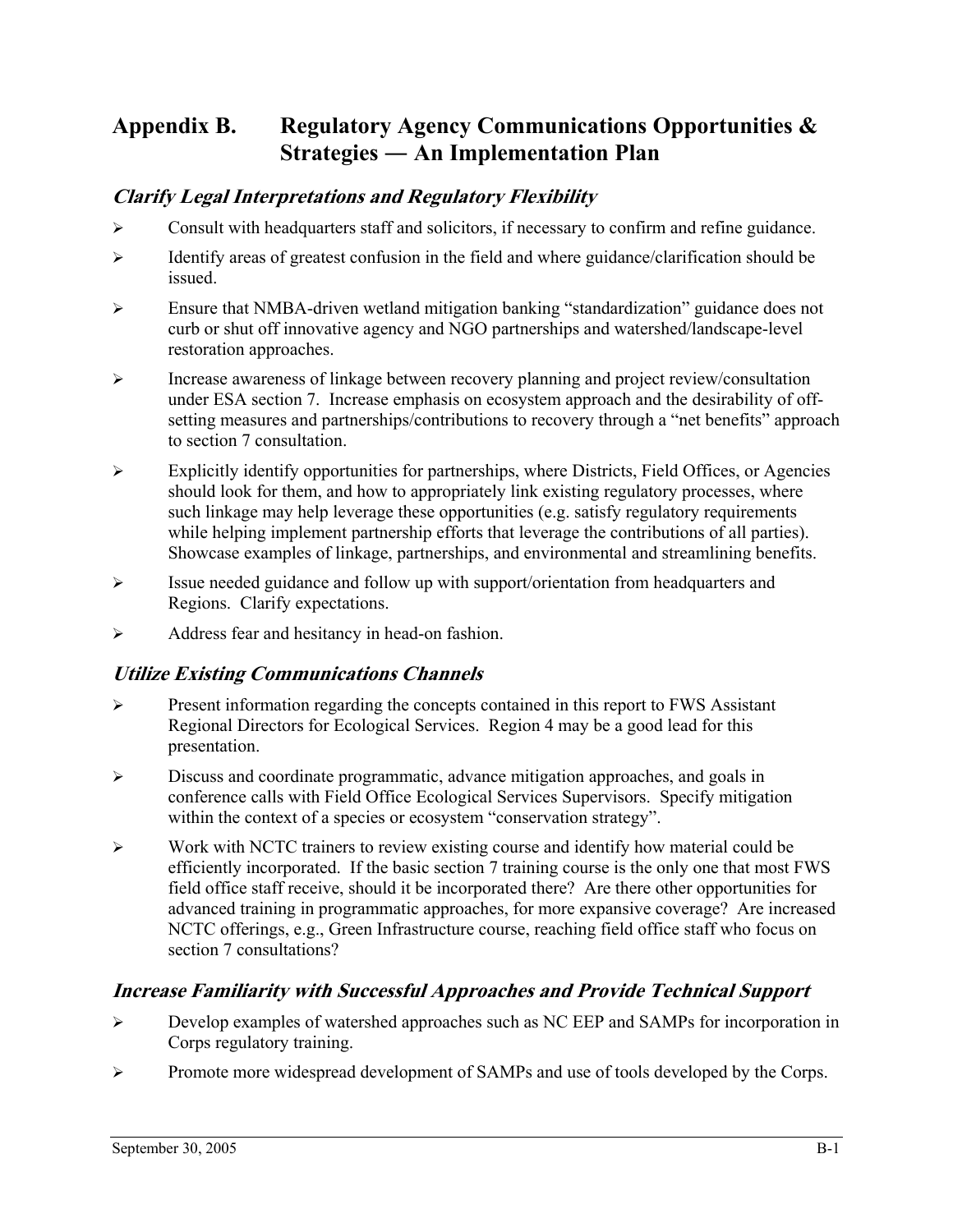- $\triangleright$  Identify programmatic consultation-advance conservation success stories, for use in FWS and NOAA Fisheries NCTC training programs and in other outreach materials and opportunities (to be identified).
- $\triangleright$  Identify multi-species and ecosystem recovery plans that have been developed.
- ¾ Post or link to this information where it can be used by DOT and Service Section 7 Biologists and stakeholders who seek to partner on cooperative conservation initiatives
- ¾ Identify cadre of FWS, Corps, and DOT staff who have helped design and implement programmatic, advance mitigation/conservation approaches.
- ¾ Introduce cadre to Districts, Field Offices, and Regions.
- $\triangleright$  Identify and develop technical assistance resources which can be distributed.
- ¾ Develop a library of agreements and key elements.
- $\triangleright$  Develop templates as appropriate.
- ¾ Develop and exchange workable performance measurement methodologies, for adaptive management in perpetuity.
- ¾ Encourage creativity. Try to start by focusing on end results rather than on how to accomplish them.

### **Leverage Existing Data and Conservation Plans**

- $\triangleright$  Identify what "recovery outlines" have been developed for which species, when full recovery plan is not available.
- $\triangleright$  Develop systems for sharing this information with other agency partners who might implement recovery actions.
- $\triangleright$  Continue to develop tools to implement the National Vegetation Classification standard, in the Service.
- $\triangleright$  Work with FHWA to attain funding for nationwide species range maps for all listed and candidate species, modeled from vegetational associations and refined with expert input, as needed. NatureServe and a consortium of Natural Heritage Programs estimate this would take only a year or two, and a couple million dollars, yet this information would greatly facilitate section 7 consultations and projection of potential impacts. In conjunction with natural community.
- ¾ Explore the extent to which existing, ecoregional conservation plans produced through a scientific, multi-agency planning process with species experts in university and nonuniversity settings may be used as official FWS/NOAA Fisheries Recovery Plans (multispecies or ecosystem).
	- o Identify pros and cons of utilizing existing plans.
	- o Assess gaps and needed actions to potentially fill such gaps (both for sufficiently similar planning processes and for individual plans, which the Services might tap
- ¾ Where information is lacking, consider adaptive management approaches with measurable success criteria and appropriate monitoring.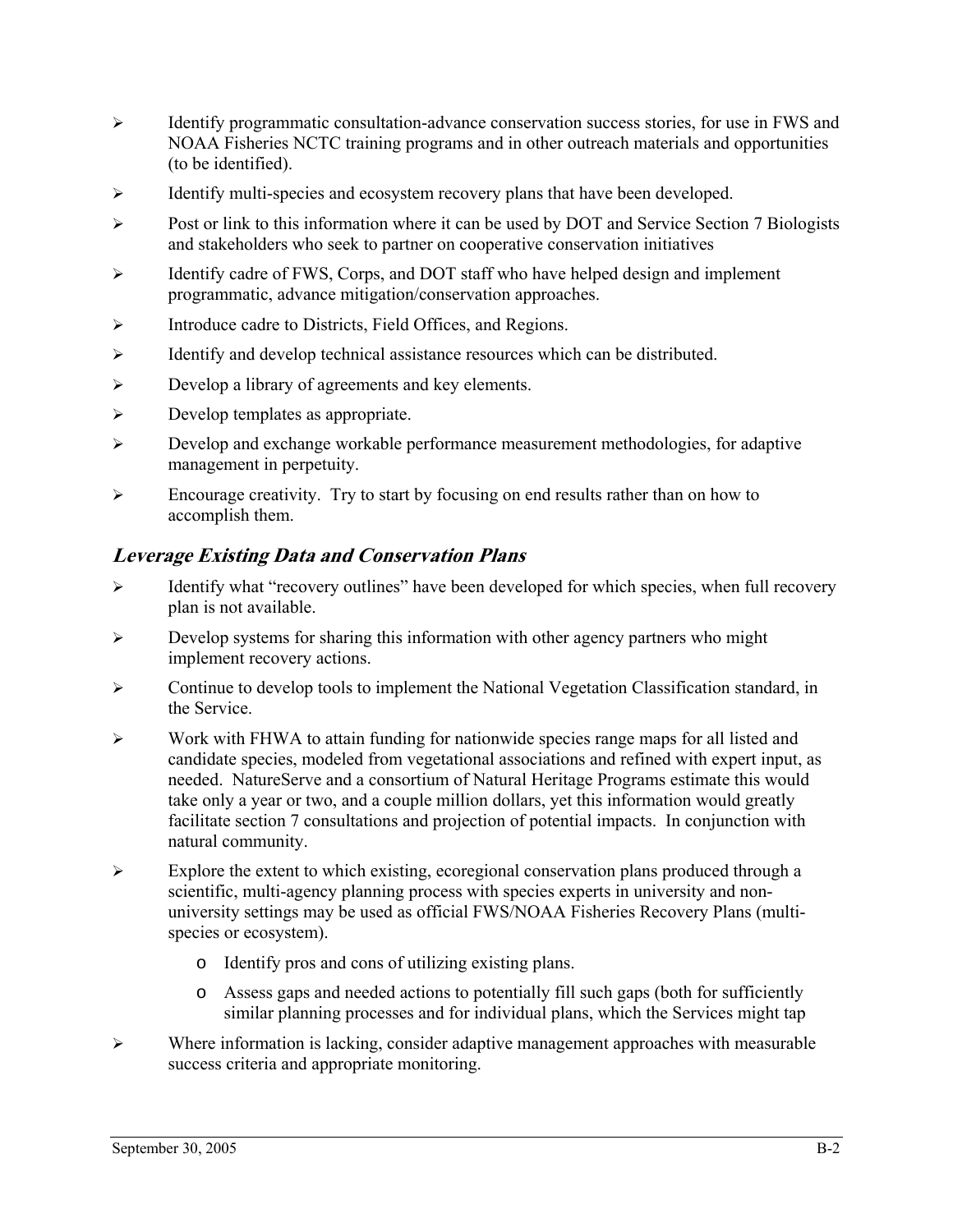# **Appendix C. Addressing Localized Issues in Collaborative Fashion ― An Implementation Plan**

The steps outlined in this implementation plan may proceed simultaneously or in different orders. Some advance mitigation/ conservation initiatives may start with identification of mitigation needs; others may start with existing watershed or ecoregional plans and opportunistic site identification.

Still others start with an urgent need to develop a streamlined process that will create efficiencies with everyone's workloads. Each step is important to resolve; lack of resolution could prevent an advance mitigation/ conservation effort from moving forward. Hence, these steps often proceed simultaneously and reinforce each other as they are completed.

Decisions on how individual projects within the programmatic section 7 or watershed approach to Section 404 permitting will be handled are often left until later in the process, after the agencies attain agreement on vision and worthwhile tradeoffs to achieve substantially more environmental value in a more efficient fashion, while satisfying existing regulation. An initial and consistent focus on the positive, what the agencies may be able to accomplish working together to maximally draw on what each can contribute to on-the-ground restoration and recovery priorities, can help pull a team through the steps of working out the details of how that can be achieved.

### **Identify Goals and a Common Vision**

#### **Make the time and assemble the decisionmakers**. As a resource agency leader of cooperative conservation efforts said, "we need to get people to the table." Despite how pressed everyone is for time and that integrated resource and transportation mitigation planning are not mandated, if participants can come to the table,

### **Learning From Successful Conservation Partnerships…**

Articulating shared goals also enables groups to realize their interdependence. The effort of creating joint mission or vision statements encouraged groups to begin attacking a common problem rather than continuing to attack each other. Such statements can lead participants to imagine solutions to shared problems. In the process, they develop a sense of accomplishment and start to build relationships and faith that the group can work together. Critical to an individual's ability to adopt a problemsolving mindset, however, is the commitment of agency leaders who provide flexibility, support, and follow-through for the collaborative effort. Another way to promote a problem-solving mindset is by pursuing a process of mutual learning—in other words, sharing expertise, acquiring new information, and realizing that creative solutions are to be found by combining the perspectives of many rather than accepting the conclusions of one. In a number of cases, groups engaged in joint research and fact finding to work through differences. Building personal relationships among partners also helps create a shared sense of ownership of the problem. Ownership is important because people take care of and remain committed to what they own. Critical to a sense of ownership was early and substantial involvement.

Individuals involved in successful collaborative processes were entrepreneurial. They established relationships, secured resources and institutional support, marketed the effort, and pushed for effective implementation. They took advantage of opportunities for collaboration and instead of being constrained by existing procedures, they were persistent in their search for solutions. They took a chance on a different course of action and found it worth the risk. Often, a small set of dedicated, energetic individuals catalyze an activity and drive it forward in an entrepreneurial way.

How do you promote entrepreneurial behavior? On an agency level, incentives and reward systems need to support well-intended, creative approaches to problem solving. Leaders who focus on objectives, not procedures, and who evaluate performance in terms of how well progress towards these objectives is being achieved, tend to foster more creative, solution-oriented behavior by their employees. Similarly, budget systems that allow flexibility in the way that funds are made available across program lines and budget cycles are critical to allowing entrepreneurial behavior. Individuals foster entrepreneurial attitudes through a contagious combination of hopefulness and persistence. Individuals who adopted an entrepreneurial approach also looked for "seams in the bureaucratic wall."

From our perspective, the reason to develop collaborative partnerships is to improve the state of the environment. The acid test is whether these approaches promote conservation objectives in the long-run when measured against the baseline of what would realistically have happened otherwise. Our research on collaborative processes indicates that they are achieving ecological results while also improving community-level communication and cooperation. Steven L. Yaffee and Julia M. Wondolleck, "Criteria for Effective Habitat Incentive Programs," *Conservation in Practice*, Spring 2000.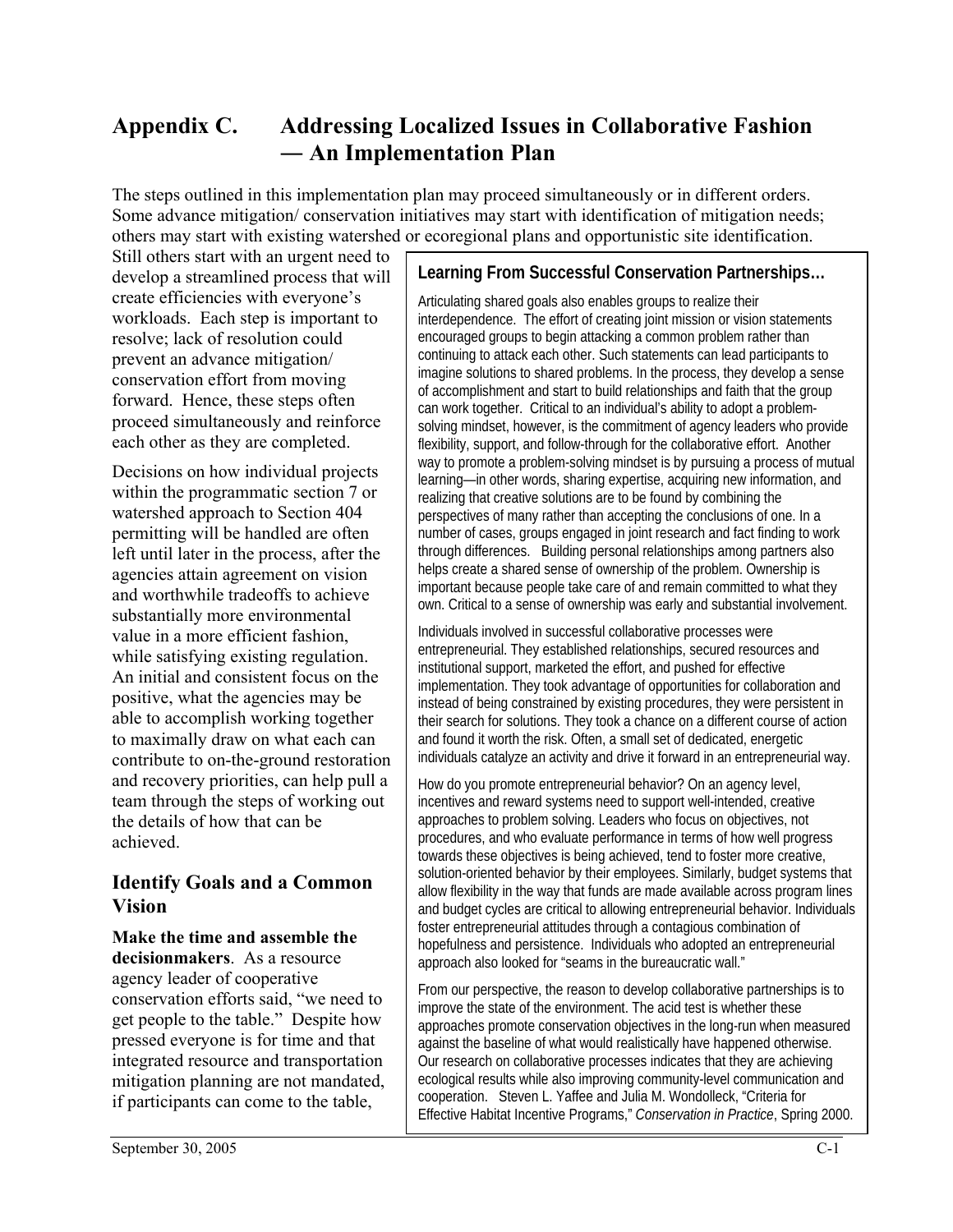realize what common goals they do have, and identify what they might be able to do together, "once involved, it is very rewarding." DOT funded positions have assisted some resource agencies in finding the time, apart from project review, to invest in creating a more efficient process, with greater benefit for the environment.

In their report on the Texas Ecosystem Banking Workshop, the facilitators noted: "The composition of this (working) group is critical. It should include agency representatives who have the authority to negotiate on behalf of their agencies and who are open-minded, able to think creatively about what can be done within the context of their respective regulations, and committed to finding solutions that work for all agencies. <sup>[83](#page-83-0)</sup>

**Identify interests that must be satisfied in order to participate.** Organizations or groups that operate under high levels of stress or conflict or understand their missions as mutually exclusive

often operate with competitive norms and beliefs, which can even create power struggles and act to undermine their endeavors. $84$  This all changes when we work together to identify goals and seek the means to accomplish common, mutually beneficial objectives. $85$  Developing a mutually established vision entails understanding each agency's needs and what each can bring to the table to accomplish mutual interests. Example interests that may be brought to the table by partnering agencies include:

 $\triangleright$  Ensure wetland mitigation contributes to important watershed conservation objectives identified through a public and/or scientific process and conservation investments make a tangible contribution to species protection and recovery.

#### **Oregon Mitigation and Conservation Strategy Vision Statement**

The goals of the mitigation/ conservation program are to facilitate ODOT's desire to achieve positive environmental stewardship, regulatory streamlining, and maximum benefit per unit cost by focusing stewardship and mitigation/ conservation efforts toward ecologically meaningful results. The program will use strategic, geographically based approaches to help reduce ecosystem services losses, and will focus on restoration of properly functioning conditions where appropriate.

- $\triangleright$  Ensure protection in perpetuity.
- ¾ Generate greater environmental and process predictability through early consultation/permitting with mitigation-off-setting measures implemented in advance.
- $\triangleright$  Ensure that the agencies are not put in a position of requiring or appearing to require compensatory mitigation for non-regulated functions or resources.
- $\triangleright$  Take advantage of the ecosystem opportunities available on a large-scale site, matching ecosystem -level impacts with ecosystem-level mitigation and leveraging credits for compensation for regulated impacts to regulated resources in order to protect non-regulated resources.
- ¾ Utilize credit systems that avoid unnecessary complexity yet connect impacts to offsets or mitigated resources. To reduce workloads, all parties have an interest in providing clear and reasonably simple methods for usage, payment, and assigning values in the bank and linking those values with project impacts.
- $\triangleright$  Track long-term ecological functioning with measures, practical for use over the long-term.
- $\triangleright$  Enable recognition of additional value to different agencies/programs for separate functions on the same parcel, while ensuring that credit is not given twice for the same function on the same parcel to two different agencies/programs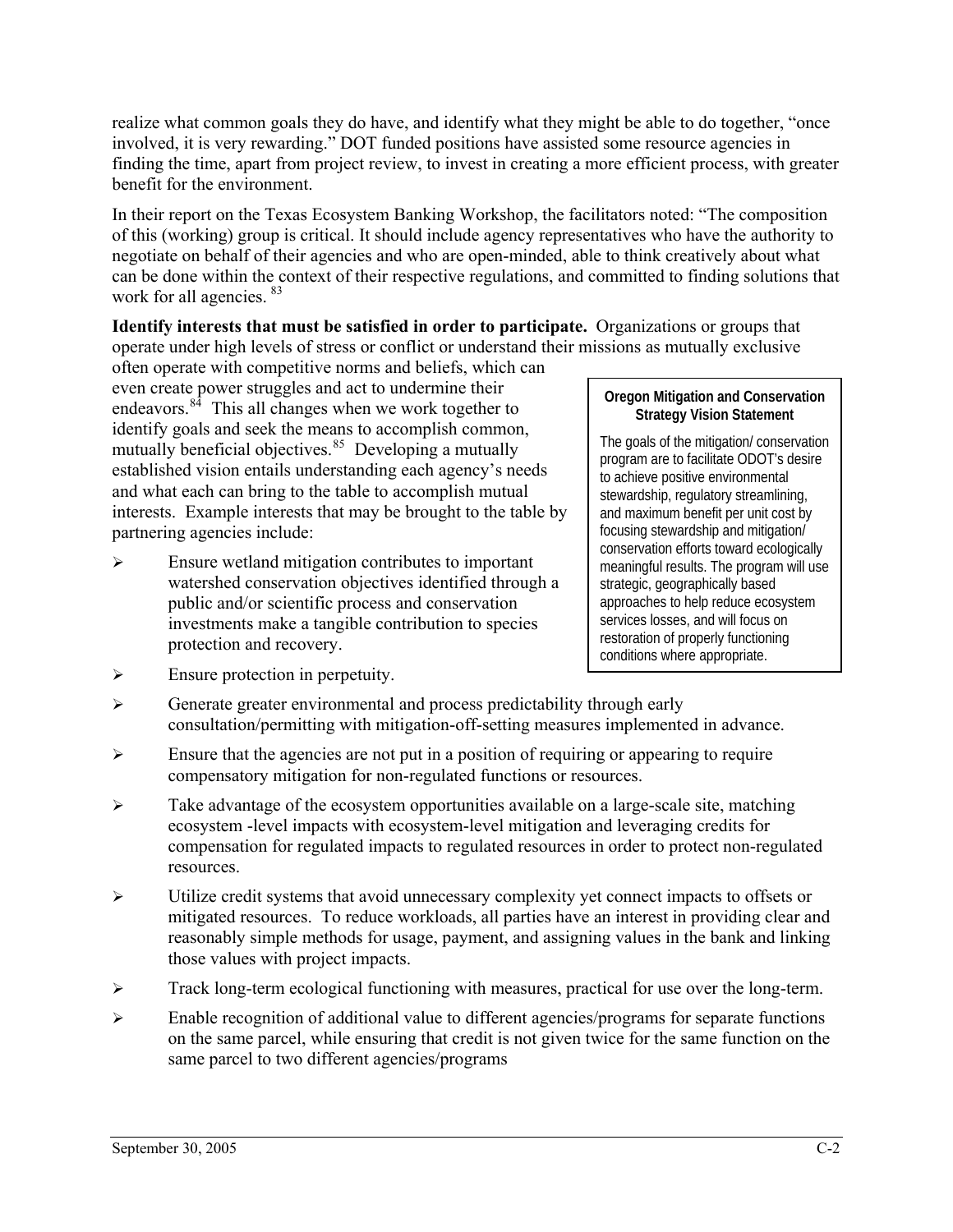One advance mitigation architect commented, "All participating agencies need to benefit in some way…It's entirely feasible to create incentives for agencies to participate if the conservation plan is aligned with their respective missions, if it doesn't cost anything, and if they don't have to give up anything. But whoever pays for the actual development of the plan and its implementation" has to benefit.<sup>[86](#page-83-0)</sup>

**Come together around a cooperative vision, of benefit to the resource and a more efficient process**. Federal and state agencies in Florida felt they achieved a 100 percent increase in efficiency, with 50 percent less effort.<sup>[87](#page-83-0)</sup> Questions to ask in developing a common vision and goals may include:

- $\triangleright$  What are some of the highest priority conservation, restoration, or connectivity needs in a given state, watershed, or region?
- ¾ Can impacts to resources be anticipated and environmental investments justified such that those investments and partnerships to address key species, ecosystem, or watershed needs can be undertaken now?
- $\triangleright$  Will up front mitigation on a watershed, population, or ecoregional scale help achieve important environmental objectives and add predictability to the infrastructure decisionmaking and development process?

Once a cooperative vision is established, partners can feed cooperation and maximize certainty and trust by:

- $\triangleright$  Giving partners the benefit of the doubt; provide openings to accomplish more than has ever been accomplished previously.
- $\triangleright$  Developing implementing agreements to clarify roles, relationships (including what is and isn't done by each), responsibilities (i.e. who is going to do what within various parameters), and results (products and measures of success).

## **Use Best Available Scientific Data**

A great deal of GIS data is available, particularly on vegetational communities, from which species associations may be estimated, and with expert assistance in some cases, species' ranges established. While data of increasing quality and coverage is coming on-line (sources of such will be discussed in the next section), existing data nevertheless frequently provides less information than is desired.

Neither the ESA nor governing regulations define the term "best scientific and commercial data available;" however, a recent [Endangered Species Act Legal Analysis](http://www.fhwa.dot.gov/environment/ecosystems/esalegalemail.htm) issued by FHWA and the FWS states that the plain meaning of the term and the modifying word "available" are important: "[t]hat is, this phrase does not say to make, create or formulate the best scientific and commercial data; it states to use what is available," an interpretation which is supported by case law.<sup>[88](#page-83-0)</sup>

In *Building Industry Ass'n of Superior Cal. v. Norton*, 247 F.3d 1241 (D.C. Cir. 2001), the court decided "the Appellants misread §1533(b)(1)(A): the Service must utilize the "best scientific ... data available," **not the best scientific data possible**." The Service may not base its (decisions) on speculation or surmise or disregard superior data, cf. *Bennett v. Spear*, 520 U.S. 154, 176, (1997) (Emphasis added); *City of Las Vegas v. Lujan*, 891 F.2d 927, 933 (D.C.Cir.1 989), but absent superior data and appellants point to none occasional imperfections do not violate  $\S$  1533(b) (1)(A)." 'Id. at 1246.

Other courts have followed this lead. In Southwest Center for *Biological Diversity v. Norton*, 2002 WL 1733618 (D. D.C. 2002), the court said "Another implication of 'best scientific data available' requirement is that the USFWS must rely on even inconclusive or uncertain information if that is what is available at the time..."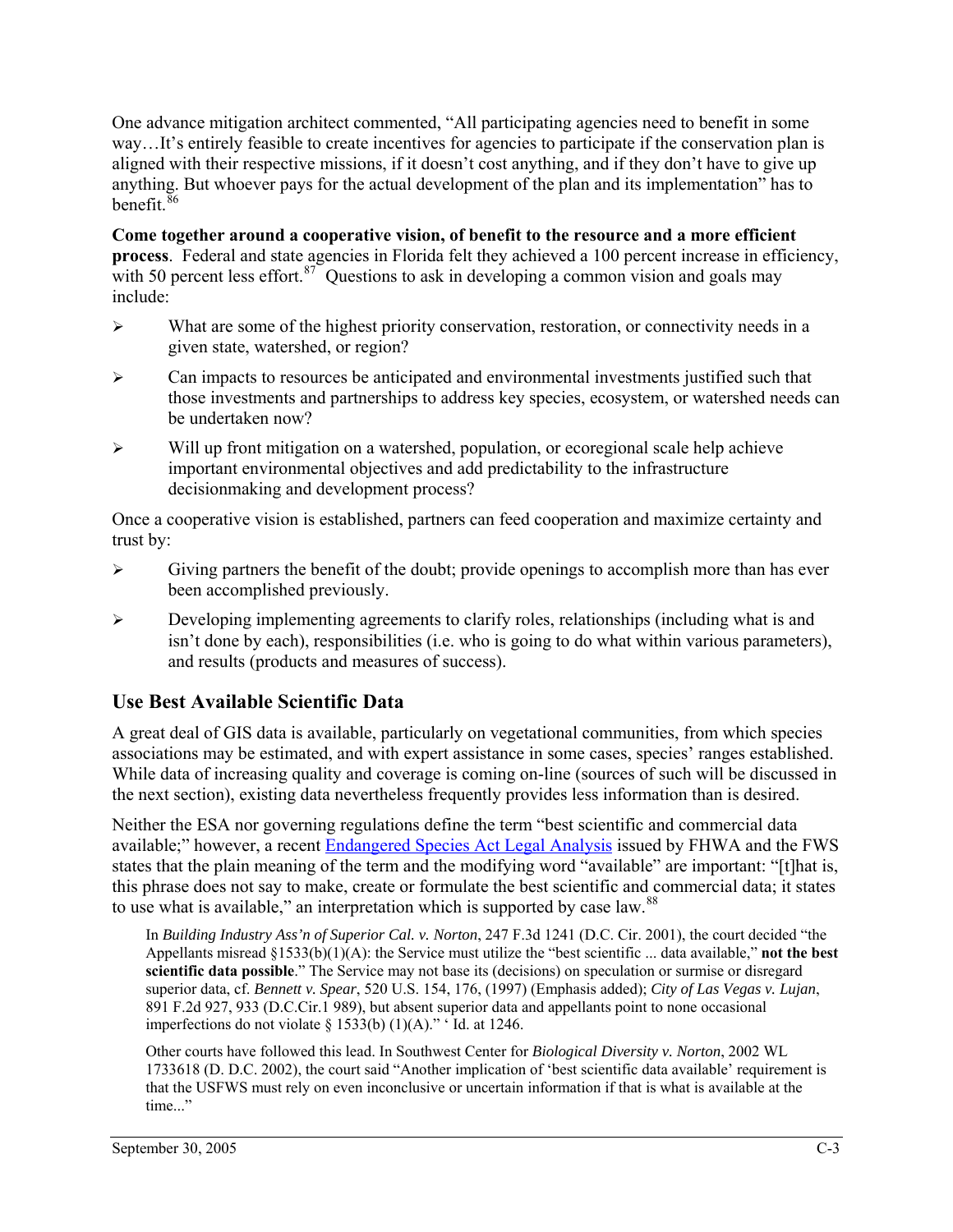Stated another way, there is no requirement under the duty to use the *best scientific and commercial data available* to conduct new research . Southwest Center for Biological Diversity Babbitt, 215 F.3d 58, 60 (D.C. Cir 2000); *American Wildlands v. Norton*, 193 F.Supp. 2d 244, 251 (D. D.C. 2002). Nor does the term mean a scientific certainty. *Center for Biological Diversity v. Lohn*, 296 F.Supp. 2d 1223 (W.D. Wash. 2003).

Further, if a Federal action agency relies on "weak data" from the Services' biological opinion to support its duty to insure its actions will not cause jeopardy, it will not fail if there is no other data to challenge it. *Resources Ltd. v. Robertson*, 35 F.3d at 304; *Pyramid Lake Paiute Tribe of Indians v. U.S. Dept: of Navy*, 898 F.2d at 1415; *Greenpeace Action v. Franklin*, 14 F.3d 1324, 1335 (9th Cir. 1993).

In sum…the duty to use the *best scientific and commercial data available* does not mean doing new research, nor reaching scientific certainty. Even if there is only limited or weak data available, an action agency can still proceed to use it if it is the "*best scientific and commercial data available*"

Once consultation has been initiated, "The Service's request for additional data is not to be construed as the Service's opinion that the Federal agency has failed to satisfy the information standard of section  $7(a)(2)$  of the Act. If no extension of formal consultation is agreed to, the Director will issue a 'biological opinion using the best scientific and commercial data available." 50 CFR § 402.14(f)

"The Service agrees that assessments should be as complete and thorough as possible, but declines to impose strict minimum standards that all biological assessments must satisfy. . . Therefore, a new paragraph (f) [50 CFR § 402.12(f)] only contains suggestions of what a Federal agency may include in a biological assessment… Basically, the assessment serves as an analytical instrument and can be used by the Federal agency 'to build its case' as to whether a particular action is likely to adversely affect a listed species or its critical habitat." 51 Fed. Reg. 19947 (June 3, 1986)

When developing an effects analysis and associated incidental take statement that includes future actions for which insufficient information is available to make accurate determinations (e.g., when consulting at the plan level and the specific future activities and locations are not yet identified), in the effects analysis the Service must provide the benefit of the doubt to the species and develop reasonable projections of potential conflicts between activities that can occur under the agency's program and the protection of listed species. From this, the Service must estimate the potential effects and derive the anticipated level of incidental take that is likely to occur. These estimated levels of effects should correspond to the maximum level of impacts that may be caused by the action (see *Conner v. Burford*, 848 F.2d 1441, *Silver v. Babbitt, Silver v. Thomas*).

Leaders of advance mitigation efforts have reported that using available datasets and informing partners about the levels of what can be accomplished with existing data often lays the groundwork for greater enthusiasm for and understanding of the planning effort and its purposes, with ensuing interest in filling in data gaps. Use of best available data allows the team to reach conclusions and move the project forward in a timely fashion that can contribute greatly to the momentum and practicability of the advance conservation/recovery project for all parties.

While all consultations and permitting actions use best available data, many recent advance mitigation/conservation efforts are notable for what they accomplish using planning level maps and information. In addition to the efforts discussed in this document, the programmatic approach used for Clark County, Nevada and 1,100 miles of rights-of-way (ROW), and an estimated 14,700 acres of material sites, and over half of the state for Nevada DOT is notable. The 30 year multi-species habitat conservation plan (MSHCP) covers the Desert Tortoise, 78 non-listed species, and another 154 non-listed species on secondary lists that may be added later. The impact analysis and plan development made use of "best available data," as allowed, rather than requiring additional surveys or estimating numbers of take of individual species. The potential for incidental take of each species was estimated as the proportion of the known population, range, or potential habitat for the species within areas unmanaged for natural resources (UMAs)—including highway ROW—although it was not expected that all of these areas would be affected.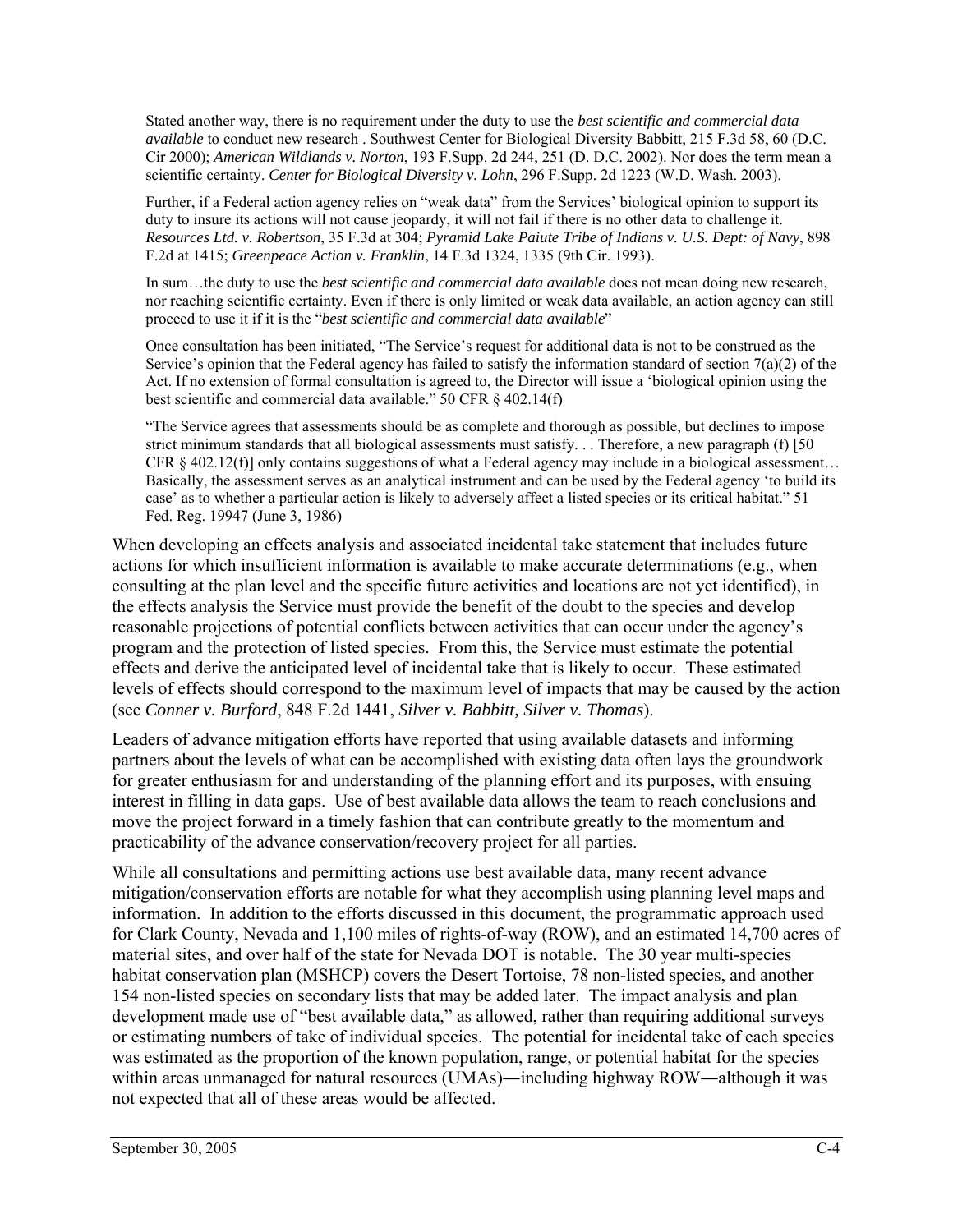## **Identifying Sources of Best Available Data and Existing Data Sets**

DOTs and resource agencies have used existing data sets to precede with programmatic advance mitigation efforts in multiple states. DOTs and partners can access knowledge about natural resource restoration and conservation needs and priorities:

- ¾ *Ecoregionally* from Conservation Plans developed by non-governmental organizations operating in multiple states, such as The Nature Conservancy. TNC's plans are developed with broad input from agency environmental professionals and university researchers. DOTs and partners may convene such expert groups to guide decisionmaking on a corridor level or statewide.
- ¾ *Statewide* from Natural Heritage Program datasets for occurrences of rare species or from State Wildlife Conservation Plans being developed by state Departments of Natural Resources (DNRs).
- ¾ *Locally* from wildlife management professionals, conservation groups, watershed plans, and local or regional planners.

Once environmental data is developed, means must be found to maintain and distribute the data, if it is to be used in ongoing fashion.

[NatureServe](http://www.natureserve.org/) maintains data on plants and animals collected by State Natural Heritage Programs (NHPs). NatureServe's biodiversity data model reflects a set of inventory and data management standards and protocols referred to as the [natural heritage methodology](http://www.natureserve.org/prodServices/heritagemethodology.jsp). The GIS data and software utilized by the programs includes geo-referenced element-occurrences, with location and bounds of a species population or community stand, sites of ecological, scientific, or conservation interest, and areas under protective management. NHPs offer assistance to DOTs in developing landscape-scale analysis and mapping, classifying habitats, performing rapid ecological assessments, and assessing viability of species and populations.

Vegetational classifications are the basis for most species associations and prediction of potential habitat. The [U.S. National Vegetation Classification](http://www.natureserve.org/library/seeingforest.pdf), a component of the International Classification, was developed by The Nature Conservancy and NatureServe in collaboration with partners from the academic, conservation, and government sectors. FWS has adopted its use, by [memo from the](http://www.fws.gov/data/dirfin.txt)  [Director](http://www.fws.gov/data/dirfin.txt). On the agency's website, FWS states:

The usefulness of a standard method for classifying and mapping vegetation has been apparent to natural resource agencies for some time. The problem has been to agree on a standard in as diverse an area as vegetation in the United States. The National Wetland Inventory maps form the wetland vegetation standard, and have been a model for a terrestrial standard. The classification is performed in layers; both land forms and vegetation are used. The National Vegetation Classification System (NVCS) was circulated for review by the Federal Geographic Data Committee. This standard has been tested by the National Biological Survey, the National Park Service, and the U. S. Fish and Wildlife Service (FWS) at various locations. It was originally proposed by UNESCO, has been adopted and updated by the Nature Conservancy, and is being used in the GAP program.

While some states have made huge investments in environmental GIS systems, Gap Analysis [Programs](http://www.gap.uidaho.edu/) (GAP) in each state have created GIS databases on vegetation, species, land ownership and management. Coverage is now available for 40 states and datasets are being improved all the time. In 2004, GAP program staff met with FWS to incorporate improvements to maximize use of the data and analyses for purposes of administering the ESA and project ranges of listed species.<sup>[89](#page-83-0)</sup> U.S. Geological Service (USGS) also has a [Land Cover Characterization Program](http://landcover.usgs.gov/index.asp), a consortium of federal agencies that developed and have updated a comprehensive land cover database for the nation called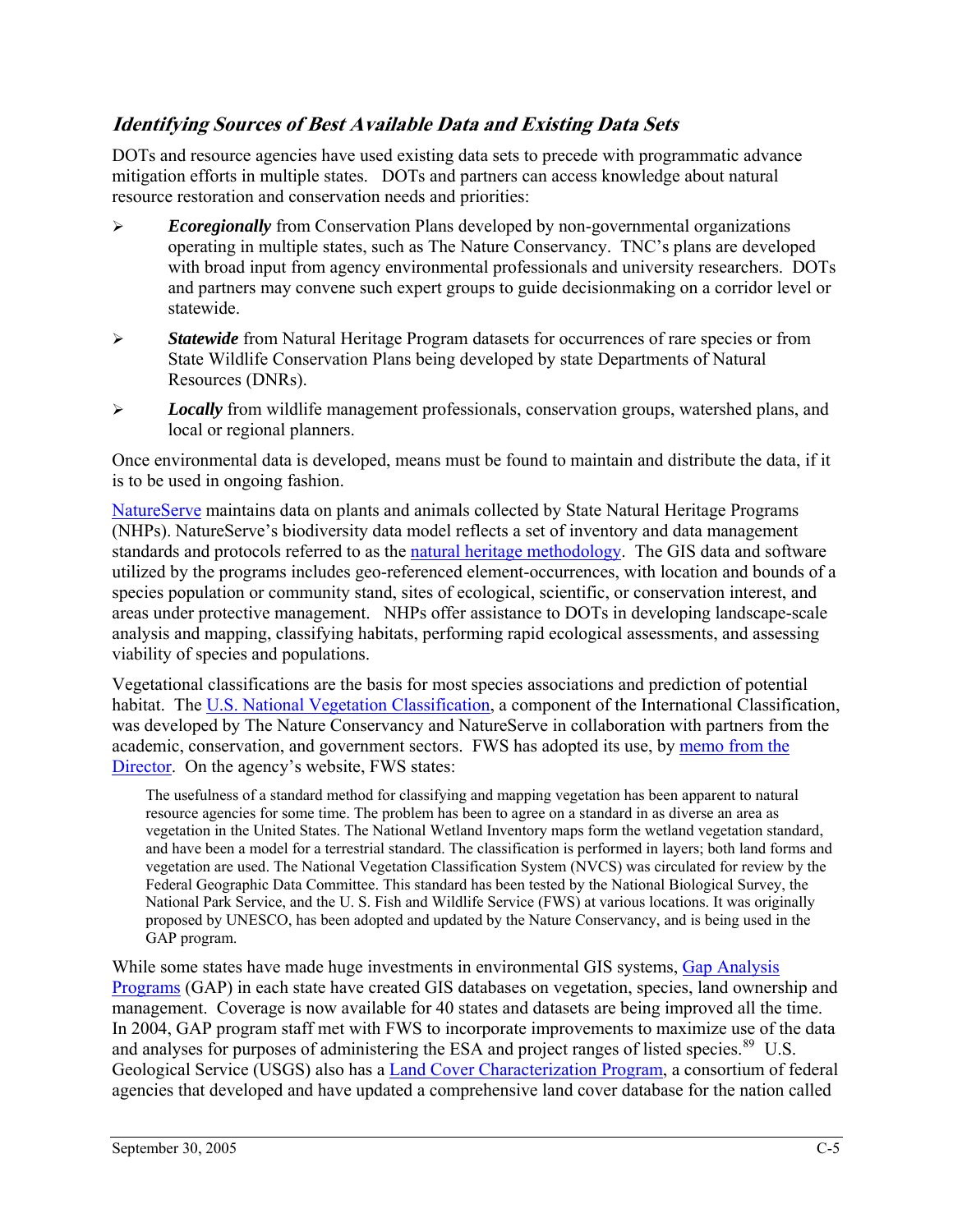[NLCD 2001](http://landcover.usgs.gov/natlandcover_2000.asp). [The National Biological Information Infrastructure](http://www.nbii.gov/) (NBII) is a broad, collaborative program providing increased access to data and information on the nation's biological resources. Regional nodes are in place for ten area of the United States. New USGS GIS tools, such as GEODE, allow real-time updating of land use changes.

According to NatureServe, whose member NHPs update and continue to refine the data on vegetational communities, the Biotics 4 system offers "the first such consistent classification on a scale fine enough to be useful for the conservation of specific sites" and now includes more than 4,500 vegetation types. NatureServe is building on this work by developing an ecological systems classification, useful for:

- $\triangleright$  Determining which community types are intrinsically rare or have been severely degraded by human activities.
- ¾ Identifying the best remaining occurrences of natural communities across their geographic ranges.
- ¾ Conservation planning at multiple scales—local, regional, ecoregional.
- $\triangleright$  Mapping parks and natural areas in order to manage them more wisely.
- ¾ Predicting species occurrences across entire ranges.

Access to site-specific information is regulated by the state NHPs. NatureServe Vista software is a [decision-support system](http://www.natureserve.org/prodServices/vista.jsp) for integrating biodiversity information into development and conservation planning. It can be used to identify the most ecologically sensitive areas that should be conserved, and those places where development presents fewer conflicts. It can then be used to assess the positive or negative implications for the environment of alternative land-use scenarios or highway alternatives. Vista may provide data for direct discussion and decisionmaking or for data input to transportation corridor route optimization and scenario planning tools, such as Quantm, used on portions of the I-69 corridor through several states. [CAPS,](http://www.umass.edu/landeco/research/caps/caps.html) a computer software program developed by the University of Massachusetts, is designed to assess the biodiversity value of every location based on natural community-specific models, and prioritize lands for conservation action based on their assessed biodiversity value in combination with other data relevant to their prioritization. The tool has been used to evaluate the indirect impacts of proposed highway projects on habitat and biodiversity value for aquatic and wetland communities within the context of other development in the area.

# **Supplementing Best Available Data With Expert Input, in Efficient Fashion**

Expert teams can be used to leverage the best available data in a local area or ecoregion. The Forest Service and TNC have each developed rapid consultation formats where the sponsor assembles best available data for efficient analysis by teams of experts. States also incorporate consultation with experts to analyze existing data and use professional best judgment to answer key questions for programmatic, advance mitigation approaches. These may include:

- ¾ Assessment of species range based on vegetational communities
- $\triangleright$  Identification of wildlife crossing sites
- ¾ Identifying good sites for conservation or restoration.

For example, as part of [CDOT's Shortgrass Prairie Initiative](http://environment.transportation.org/documents/stewardship/CO_Shortgrass_Prairie.htm), experts were shown maps from GIS analyses of existing data and assisted in establishing current range, potential for impact, risk to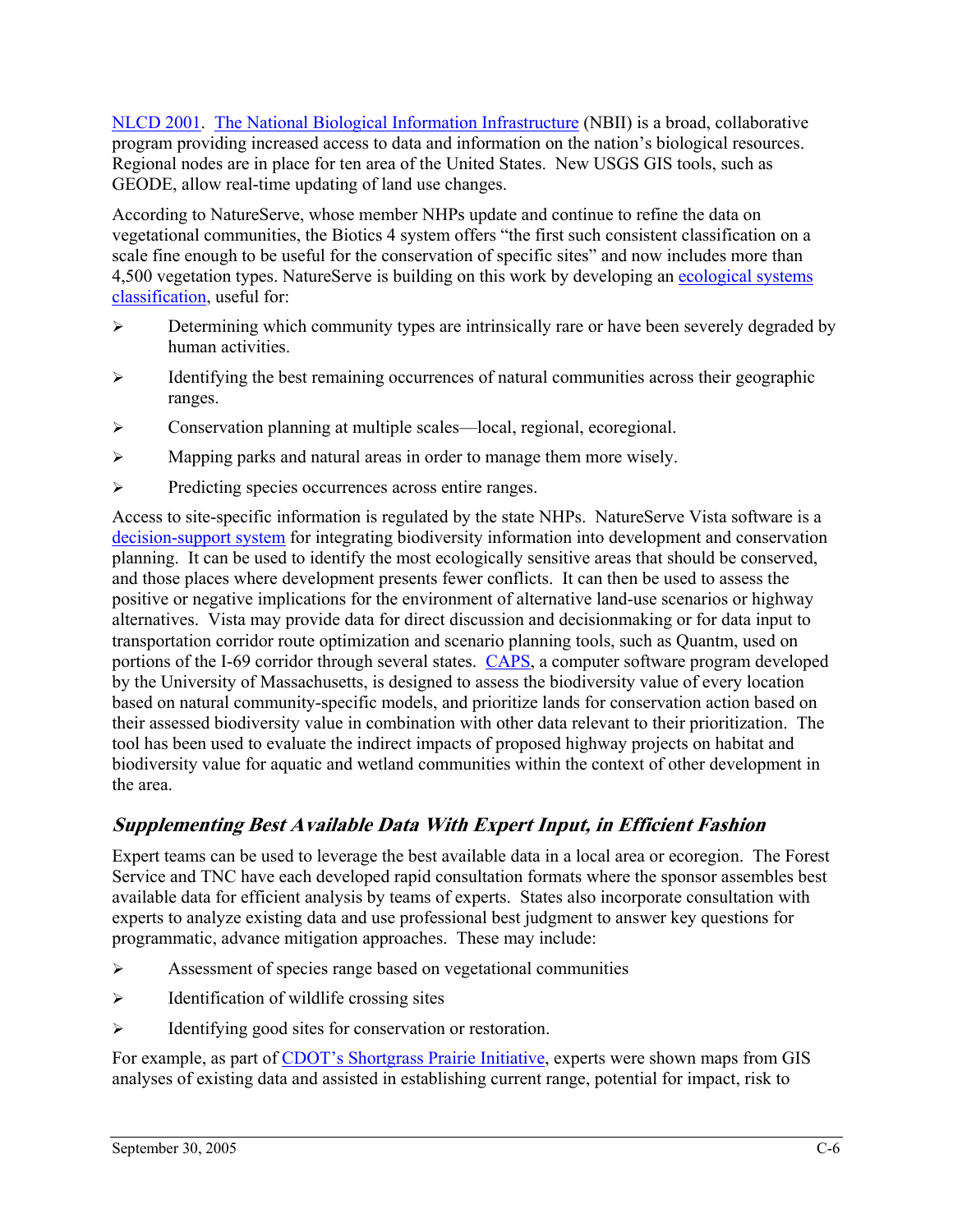species over time, and what actions would most benefit the species in question. Experts met in taxonomic groups to consider the following questions pertaining to at-risk target species:

- ¾ How much of the habitat affinity types are likely or known to be occupied by the species? Would we expect that this percentage would change over time? Experts assisted in estimating species ranges, if needed, based on vegetational associations and their knowledge based on research and field work.
- ¾ Would the range of project types under consideration be likely to impact the species? To what extent could that impact be predicted?
- $\triangleright$  What is the sensitivity/severity of impact?
- $\triangleright$  How severe is the impact?
- ¾ Can impacts be replaced or reversed?
- ¾ Would species specialists rather see mitigation on-site or off-site? What is going to create the best scenario down the road to minimize or preclude listing?
- $\triangleright$  Could greater species viability be achieved with focused conservation investments?
- ¾ Are there priority conservation areas where viability would be more guaranteed?

## **Using Existing Regional Ecosystem Conservation Plans**

The fastest and often the most scientifically valid way to identify answers to mitigation/conservation siting questions is often to identify and examine existing natural resource conservation or restoration plans. While FWS and NOAA Fisheries are required to develop recovery plans for listed species, much remaining regional planning is voluntary or occurs per state law. In a few states, watershed restoration planning is performed systematically, on a statewide basis. Special Area Management Plans (SAMPs) may be developed by the Corps in areas of special environmental sensitivity under intense development pressure. In other cases, local governments or water management districts may perform some watershed or green infrastructure planning. Given the lack of regulatory mandates for natural resource planning, in the past a significant portion of conservation planning has been formed by non-profit, non-governmental conservation entities. However, increasing availability of GIS data, advocacy by environmental organization, and established conservation planning processes have facilitated greater assumption of responsibility by state resource agencies. Watershed restoration or species recovery plans may constitute the first and best source of information. SAMPs and recovery plans are developed by regulatory agencies and thus have their buy-in from the start.

## **Federally Developed and Approved Resource Plans**

**Special Area Management Plans** are a comprehensive aquatic resource plans to achieve a balance between aquatic resource protection and reasonable economic development, with the explicit goal of guiding the 404 permitting program. The two main goals of the SAMP process are to establish a watershed-wide aquatic resource reserve program, and to minimize individual and cumulative impacts of future projects in these watersheds. The SAMP process allows the Corps to take into account indirect and cumulative effects on aquatic resources in a way not possible on a project-byproject basis, in order to identify priority areas for preservation and potential restoration, and determine the least environmentally damaging locations, in advance, for proposed projects. The Corps has developed sophisticated planning level wetland delineation and landscape level functional assessment tools, which are described in more detail in the section on "Developing a Crediting Process."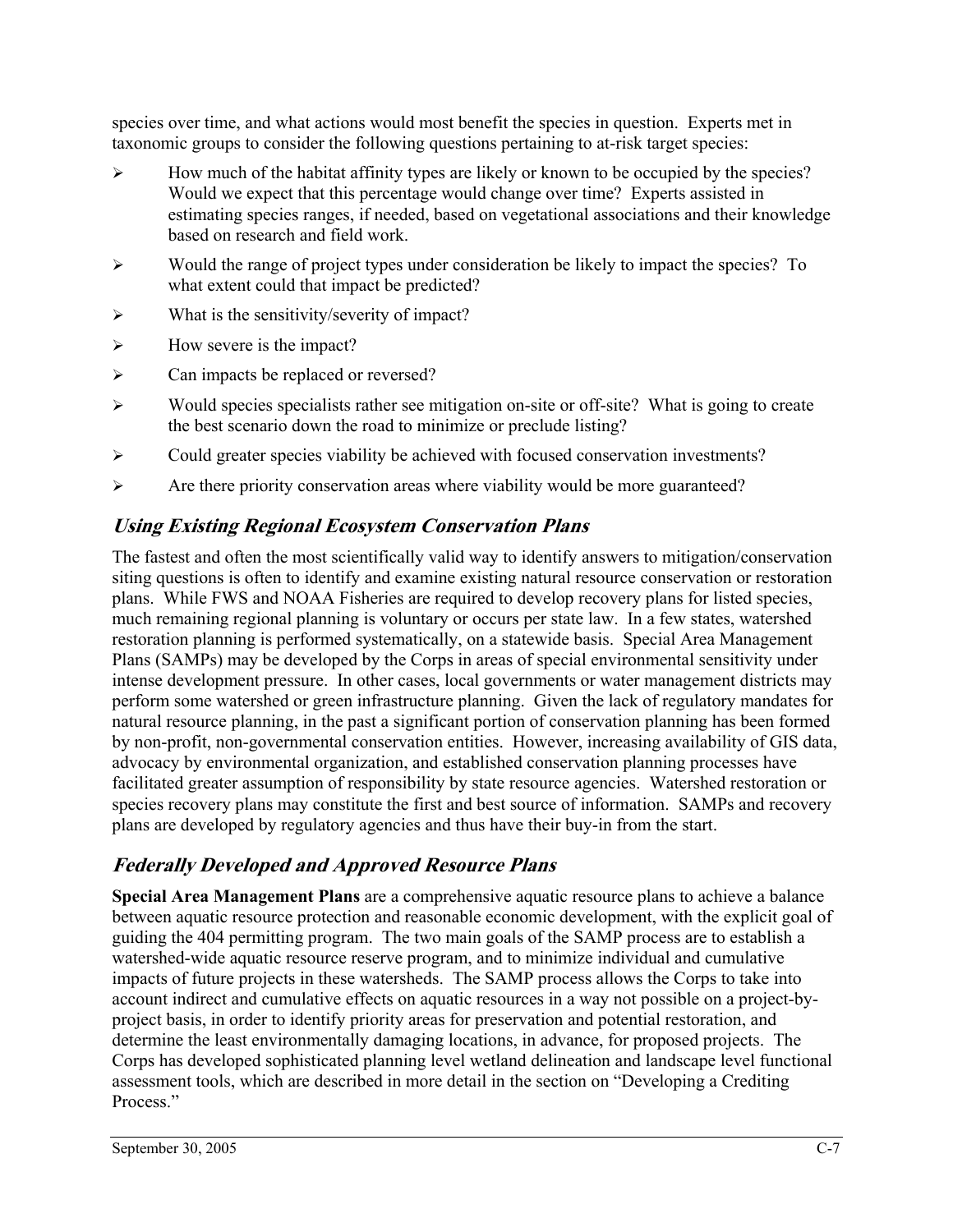**Recovery plans** are developed by NOAA Fisheries or the U.S. Fish and Wildlife Service, for listed species. As habitat loss and degradation are large factors in species' declines, habitat conservation in areas that contribute to the long-term sustainability of viable populations often emerges as a high priority action item in recovery plans. Even when recovery plans have not been developed, FWS and NOAA Fisheries have less formal recovery strategies or recovery outlines that can be shared and/or requested by other agencies; one of their main functions is to guide section 7 consultations.  $\frac{90}{90}$  $\frac{90}{90}$  $\frac{90}{90}$ 

In general, recovery plans will address the following questions, which may subsequently assist in identifying areas for mitigation/recovery investments. Interim recovery planning guidance includes these questions as "prompts" in developing a recovery plan.<sup>[91](#page-83-0)</sup>

#### *Biological Assessment*

- $\triangleright$  How many extant populations appear viable?
- $\triangleright$  What intrinsic biological factors are limiting to the species recovery?
- $\triangleright$  Is habitat quantity or quality a limiting factor?
- $\triangleright$  Is available habitat at carrying capacity? Can potential habitat be identified?
- ¾ Is much known about the species' response to management interventions?
- $\triangleright$  What is the appropriate scale for evaluating and managing species? (e.g., species, population, management unit?)

#### *Threats Assessment*

- ¾ What threats require the most immediate response?
- ¾ What threats are most intransigent?
- ¾ Do individual factors have potential for causing further declines or preventing recovery?
- ¾ Are some threats, such as climate change or acidification of streams/lakes, beyond the scope of a single-species recovery effort?
- ¾ Which threats are rangewide and which are local?
- $\triangleright$  If threats to habitat are a key listing factor, what are the opportunities for protection?
- ¾ Overall, to what extent can the threats facing the species be reduced or eliminated?

#### *Conservation Assessment*

- ¾ Has any recovery-related research been conducted?
- ¾ To what degree have key populations and their habitat been protected?
- ¾ Is management of the species and/or its habitat underway? What management measures have been effectively employed for the species?
- $\blacktriangleright$  Have any conservation measures pursuant to section 7 or 10 been identified?

#### *Recovery Vision*

- ¾ Does recovery mean that there can be fewer than the number of currently known populations if the remaining populations are fully protected and managed?
- ¾ Does recovery include expanding the current range of the species? Increasing the number of populations?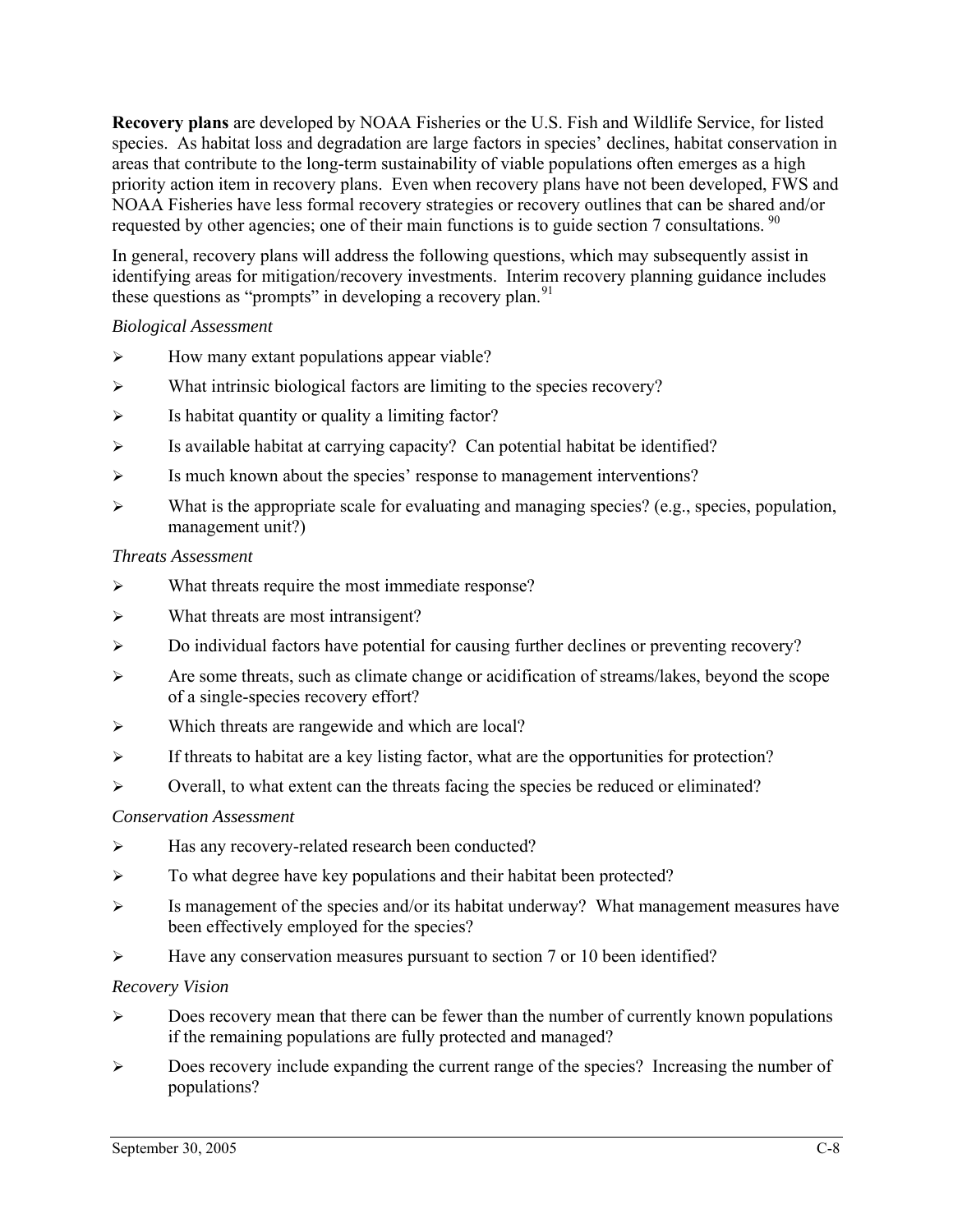- $\triangleright$  Does recovery mean the species will live in a threat-free environment, and if not, which threats must be eliminated and which reduced to achieve recovery?
- $\triangleright$  How much protection, of what types, will be necessary to ensure the species long-term viability after delisting?

#### *Action Plan*

- $\triangleright$  What actions will advance recovery toward the vision?
- $\triangleright$  What actions should begin immediately?
- $\triangleright$  What actions can the Service initiate?
- $\triangleright$  How can it be ensured that section 7 or 10 determinations will not preclude recovery options for the species?
- ¾ For multi-species or ecosystem plans, how will each species fit into the larger strategy, and what actions are needed for individual species?
- ¾ What actions will address the ESA mandate to conserve the ecosystems upon which species depend?
- ¾ What actions are needed to gain and maintain stakeholder support?

As "the preliminary recovery strategy involves preliminary decisionmaking on a regionwide basis," it constitutes "a valid biological context for making critical habitat and ESA section 7 and 10 determinations," and includes a vision for recovery – that vision and the resulting action plan can guide section 7 off-setting actions for conservation/recovery of the species.<sup>[92](#page-83-0)</sup>

The most recent recovery guidance developed by the Services (though only formally issued by NOAA Fisheries thus far, in October 2004), also allows adoption of other existing plans, such as those developed by states or non-governmental conservation organizations; the Services may supplement such guidance by developing any sections that are missing, to bring the conservation/recovery plan up to Service standards. With that said, recommendations in the guidance to improve Service recovery plans track closely with elements already required in the ecoregional conservation plans of The Nature Conservancy (TNC); a 2002 Society of Conservation Biology Study of FWS Recovery Plans praised more frequent use of "scientific tools, such as population viability analysis, adaptive management, and meta-population analysis" and a primary area identified as needing further improvement was explicitly addressing and monitoring threats. TNC's plans and conservation site/portfolio monitoring take this approach. Recovery plans should be used to guide the development of conservation actions that can be incorporated into project designs in an effort to off-set adverse effects.

## **State, Local, and NGO-Developed Restoration/Conservation Plans**

**[The Nature Conservancy](http://nature.org/)** (TNC) has been developing ecoregional conservation plans throughout the U.S. since the late 1990s. Some examples include the [Wyoming Basins ecoregional plan](http://www.conserveonline.org/2003/10/c/THE_PLAN), the [Osage Plains/Flint Hills Prairie ecoregional plan,](http://www.conserveonline.org/2000/12/b/final_plan) and the [Cumberlands and Southern Ridge and](http://www.conserveonline.org/2004/01/w/en/CSRVPlan.pdf)  [Valley ecoregional plan.](http://www.conserveonline.org/2004/01/w/en/CSRVPlan.pdf) The [Southeastern Ecological Framework Project](http://www.geoplan.ufl.edu/epa/index.html) identifies ecologically significant areas and connectivity across eight southeastern states (Florida, Kentucky, Tennessee, North Carolina, South Carolina, Georgia, Alabama, and Mississippi.) TNC plans, which draw on data maintained by state Natural Heritage Programs and a consultation process with agency staff and other experts in all taxonomic groups, provide a basis for state planning and partnerships with others, both in development and implementation. State DOTs and DNRs have utilized TNC and NHP plans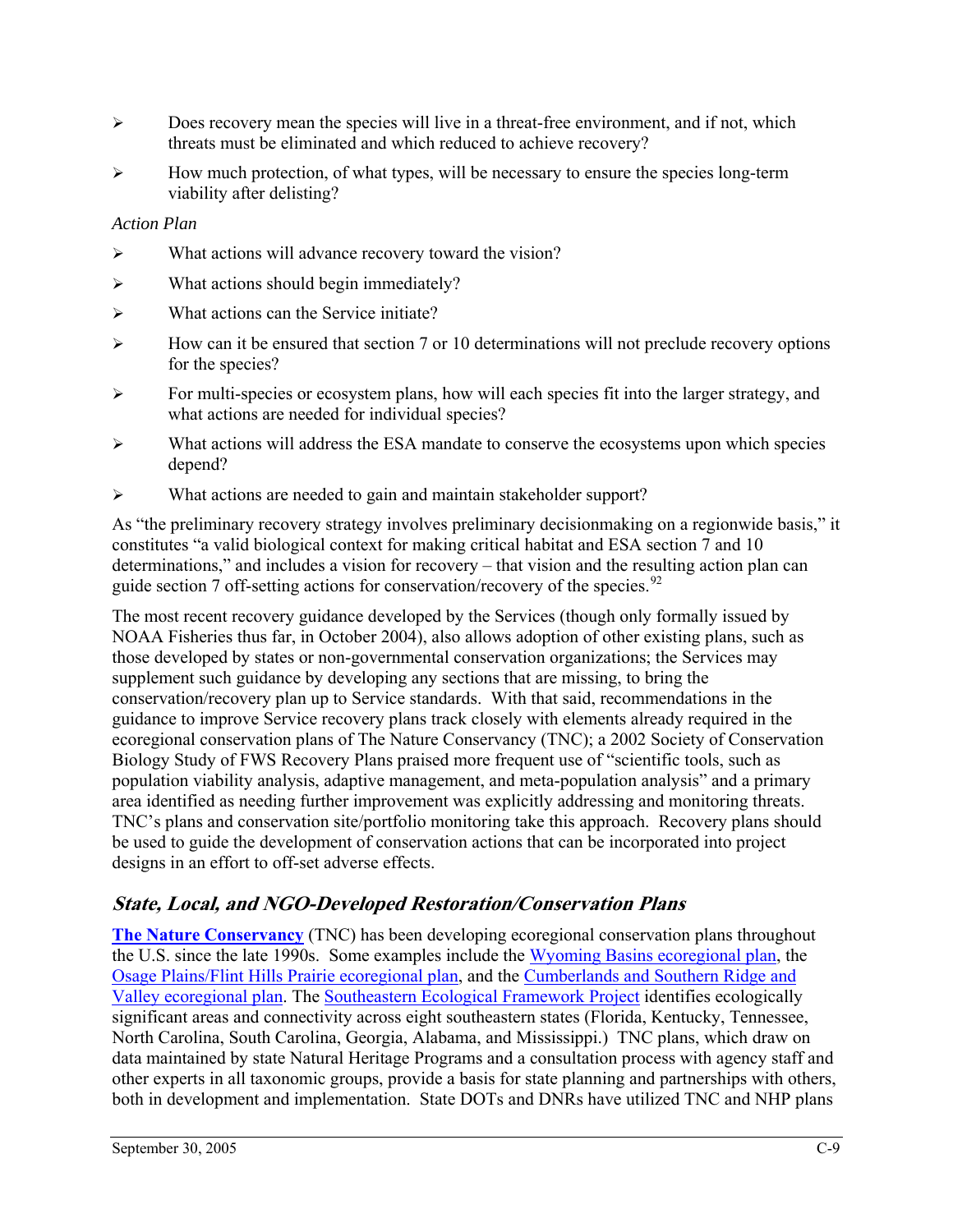and analyses as part of state efforts to identify ecological "hotspots" and target mitigation/conservation investments.

**[GreenPrint](http://www.esri.com/news/arcnews/fall04articles/king-county.html) plans** developed in conjunction with the Trust for Public Lands are being used by state DOTs. The Maryland State Highway Administration (SHA) is working with local jurisdictions and watershed groups around the state to realize watershed goals and restore stream segments, and contribute to the state's green infrastructure at the same time. Maryland has two million acres of ecologically significant land that has not been developed, of which almost three-quarters are unprotected. [Maryland's GreenPrint program](http://www.dnr.state.md.us/greenways/greenprint/) conducts planning to preserve the state's remaining natural resources and to create an extensive, intertwined network of conservation lands. SHA's planning, environmental, and design staff are able to reference GreenPrint databases and watershed plans in avoiding, minimizing, and mitigating for unavoidable impacts from transportation.

In order to ensure that states are making strategic investment decisions and working effectively to prevent additional species from becoming endangered, Congress mandated that each state prepare a **[Comprehensive Wildlife Conservation Strategy](http://www.biodiversitypartners.org/bioplanning/wildlifestrategies.shtml)** by October 2005. Of particular interest to transportation agencies, the plans will include the "distribution and abundance of wildlife species" and "descriptions of locations and relative condition of key habitats and community types," with areas prioritized for conservation throughout the state. Transportation agencies will be able to draw upon GIS coverage in the planning stage. Information on the [status of and contacts for conservation](http://www.teaming.com/cwcs_state_sites.htm)  [planning efforts in all 50 states](http://www.teaming.com/cwcs_state_sites.htm) is available on-line and is a good source of conservation action areas for target species and ecosystems. Such plans supplement the services' recovery plans for listed species and recovery outlines (available to other agencies when recovery plans have not yet been developed.)

**Regional conservation plans** proactively identify conservation of areas large enough to include whole communities of plants and animals in properly functioning ecosystems. Increasingly, conservation plans are being developed on a metro regional basis. Examples include the [Sonoran](http://www.co.pima.az.us/cmo/sdcp/)  [Desert Conservation Plan](http://www.co.pima.az.us/cmo/sdcp/) for Pima County, Arizona, Portland Metro's [Fish and Wildlife Habitat](http://www.metro-region.org/pssp.cfm?progservID=9)  [Protection Plan,](http://www.metro-region.org/pssp.cfm?progservID=9) and the Regional Environmental Mitigation Plan for Sarasota County, Florida. The Chicago Wilderness' [Biodiversity Recovery Plan](http://www.chicagowilderness.org/) guides restoration and management of natural systems in the Chicago region. Habitat Conservation Plans may be developed on a municipal or regional basis, and DOTs may contribute to their implementation.

A number of local watershed conservation groups are using the Center for Watershed Protection's Rapid Watershed Planning approach, based on visual assessment methods, and Rapid Stream Assessment Technique (RSAT), incorporating chemical, physical and biological indicators in order to assess stream corridor health. Specifically, RSAT looks at channel stability, channel scouring/deposition, physical instream habitat, water quality, riparian habitat conditions and biological indicators (macroinvertebrates).

## **Improving Biological Information Management and Decision Support By Accessing Existing Site Analyses**

Whereas past on-site survey information has been collected by the DOTs (or other agencies), too often the information is in filing cabinets. All agencies can benefit from more systematic ways to record and share the information, that are easier to use and build upon, and less vulnerable to institutional loss of memory through retirement or turnover. The following efforts are underway in various agencies, and may be drawn upon by others:

 $\triangleright$  The interagency Mitigation Action Plan includes an effort to compile and disseminate information on existing mitigation tracking databases. The Federal Interagency Mitigation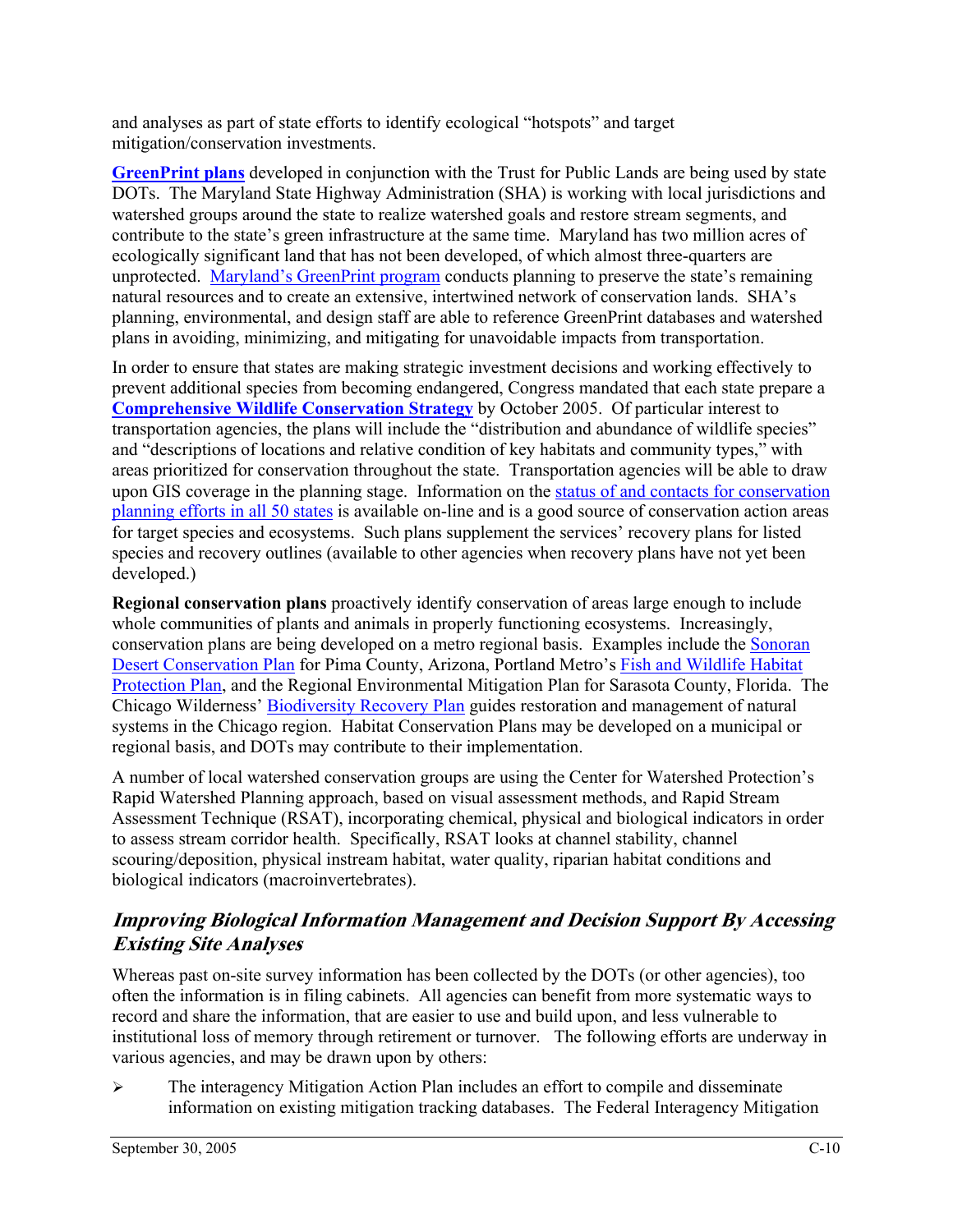Workgroup is partnering with the Association of State Wetland Managers (ASWM) to develop an [inventory of state wetland permit tracking databases and state wetland GIS data](http://www.aswm.org/swp/statemainpage9.htm). An automated information system to collect information on the Section 404 regulatory program is being deployed this year in [certain Corps districts](http://www.mitigationactionplan.gov/ORMdistricts.html) and can track regulatory actions, acres of impact by wetland type, and mitigation type and acreages. The system has a basic built-in GIS and will support a more sophisticated GIS and the exchange of information among regulatory agencies, states, the public and others. Over the long term, implementation will provide the capability to track wetland and mitigation trends and will also support a watershed-based approach for the review of regulatory actions.

- $\triangleright$  FWS has developed a database structure for existing BOs, to help assess cumulative impacts to species' baselines, but the agency currently lacks the manpower to have the data entered.
- ¾ Some DOTs are improving their internal environmental information management and decision support capabilities. For example, Caltrans is implementing a document tracking system that is anticipated to include existing biological reports, scanned and geo-referenced to enhance access.

### **Identify Potential Mitigation Needs Associated with Transportation Improvements**

Avoiding impacts and estimating potential unavoidable impacts entails identifying where planned projects are (or the existing alignment is) in relation to areas of high ecological importance and identifying the adverse environmental implications and potential solutions as early as practical. It may involve presuming presence of species that may be impacted through habitat loss or otherwise, and making an estimate of potential impacts to all natural resources, so that the widest set of mitigation options may be considered, including opportunities to leverage investment and address multiple species, ecosystem, and watershed needs.

DOTs are pursuing a variety of different approaches to estimating impacts and tabulating mitigation needs. Primarily impacts are assessed by overlaying a highway corridor (using the highway right-ofway or a buffered highway alignment) with vegetational communities and making species' associations. GAP and other landcover, vegetative base maps have been useful in developing the National Wetlands Inventory and watershed restoration plans.

**DOT-Provided.** Examples of four general types of DOT estimating approaches are provided here, programmatic GIS overlay, NEPA Tier I GIS analyses, financially-based projections, and an iterative process.

*North Carolina DOT* provides EEP an annual Project Impact Report of all anticipated wetland, buffer and stream impacts by year for seven years into the future for each 8-digit watershed and according to TIP project number and/or NCDOT Division operations impacts by year. For anticipated wetland impacts, the units are acres of riverine, non-riverine and coastal marsh; for buffers, the units are square feet; and for streams the units are linear feet. No further wetland type assessment is used or required. Quarterly updates are submitted throughout the year. NCDOT's initial forecasts are made from vegetation and landcover data layers; when more detailed information is available from technical reports in NEPA documents that data over-rides; by the minimization stage, approved permit drawings are available. Thus far, NCDOT's estimates have been 25-30 percent over actual impacts, in part due to further project-specific avoidance and minimization; NCDOT avoids and minimizes to the maximum extent practicable before NCDOT is permitted to go to EEP to mitigate for unavoidable impacts. In accordance with DOT-DENR's [Memorandum of](http://www.nceep.net/images/2004%20two-party%20MOA.pdf)  [Agreement](http://www.nceep.net/images/2004%20two-party%20MOA.pdf), EEP is responsible for forecasting the amount of compensatory mitigation required to satisfy the annual certified impacts. Based upon the goal of providing a 2:1 ratio of restoration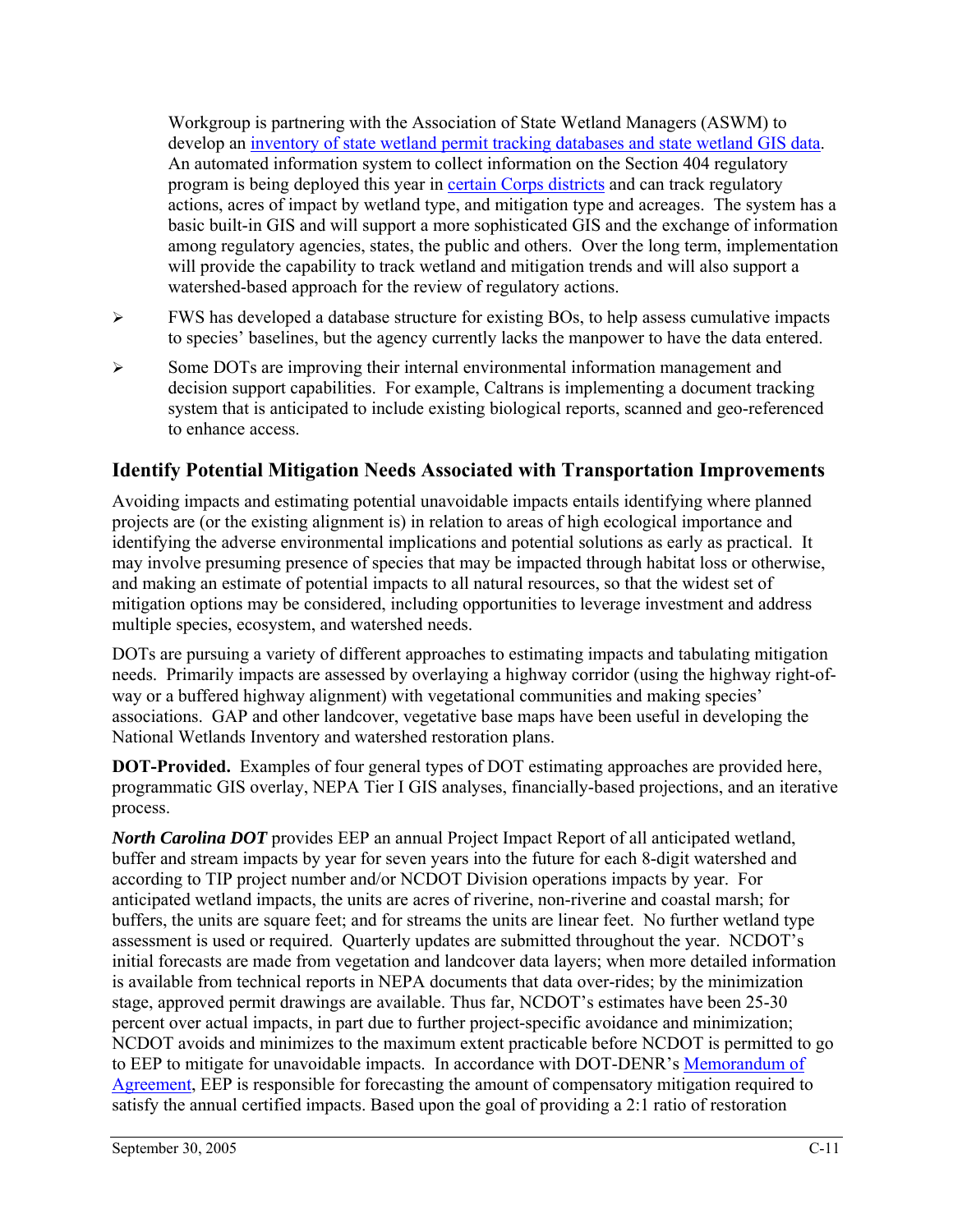mitigation to impacts, EEP determines the amount of restoration mitigation that it must obtain by doubling the impacts and grouping them by geographical area. The timing for implementing the mitigation is detailed in Section X of the Tri-Party [Memorandum of Agreement](http://www.nceep.net/images/Final%20MOA.pdf) entered into by NCDENR, NCDOT and Corps in 2003.

*Maryland State Highway Administration (MDSHA), Texas DOT (TxDOT), Wisconsin DOT, and Indiana DOT (INDOT)* are among the states who have used GIS overlays as part of a Tier I NEPA analysis to identify environmental hotspots for avoidance and minimization and estimate mitigation needs over a long corridor. TxDOT used an existing EPA model that draws upon commonly available environmental data and gives ranking for land cover diversity, rarity, and ecological sustainability. These three summary layers may be further combined to give a composite analysis of ecological "importance," helping to avoid critical areas and providing estimate of potential mitigation needs. Advance mitigation options are being explored. Wisconsin DOT's Tier I analysis estimated environmental impacts and identified bank sites for 475 acres of compensatory mitigation. Indiana DOT's Goose Pond mitigation site will serve as advance mitigation for the I-69 corridor.

*Oregon DOT* made mitigation estimates for the next twenty years off of estimates from past year's expenditures and an estimation of future transportation demand, based on urban areas and population growth. ODOT staff estimated the likely proportion of projected STIP project cost that is attributable to internal mitigation planning and design efforts for ODOT FTEs. Past region budget activity codes relevant to potential mitigation site work (i.e., wetland delineation reports, preliminary wetland mitigation plans, etc.) were evaluated. Where larger categories existed, estimates of a general percentage of the activity code were made. In regard to the bridge program, ODOT looked at a dozen bridge projects, located in rural areas, and estimated mitigation need based on the effects considered appropriate for programmatic wetland permitting. Oregon DOT's financially based estimate of potential mitigation needs came to approximately \$22 million (for 3 of 5 ODOT Regions) for the 20-year period.

*Colorado DOT* 's Environmental Planning Manager describes an iterative process of mitigation needs and conservation site identification: "these processes are somewhat interactive - site surveys may inform population estimates which may inform modeling which may require site specific surveys which require a willing property owner..."<sup>[93](#page-83-0)</sup> Advance mitigation efforts have employed expert workshops, population modeling, ecosystem and habitat quality modeling and assessments, and site surveys, and have been open to early identification of mitigation opportunities. With regard to wetlands, CDOT assesses function in relation to watershed needs and matches impacts with opportunities.

**Partnership with State Natural Heritage Program**. The Colorado Natural Heritage Program estimated the impacts from CDOT's entire transportation program, over a 20 year period, on the eastern shortgrass prairie. CDOT's 20-year plan anticipated safety, reconstruction, capacity, and other transportation improvements for 22 percent of the highway network in Colorado's central shortgrass prairie based on funding. Overlay projects were identified as having minimal impacts. New alignments were precluded, because the analysis and estimated mitigation area was based on a buffer of vegetation types around existing roads. As any new alignments would occur in unknown territory, by definition the analysis was not able to accommodate these.

Over a hundred potentially declining species were considered for inclusion in the impact analysis, a list that was narrowed based on potential for impact by CDOT transportation projects, maintenance actions, and bridge replacements and potential for the species in question to be listed as threatened or endangered under the Federal Endangered Species Act. The initial list of species was developed and reviewed by the Director of Conservation for The Nature Conservancy of Colorado, Colorado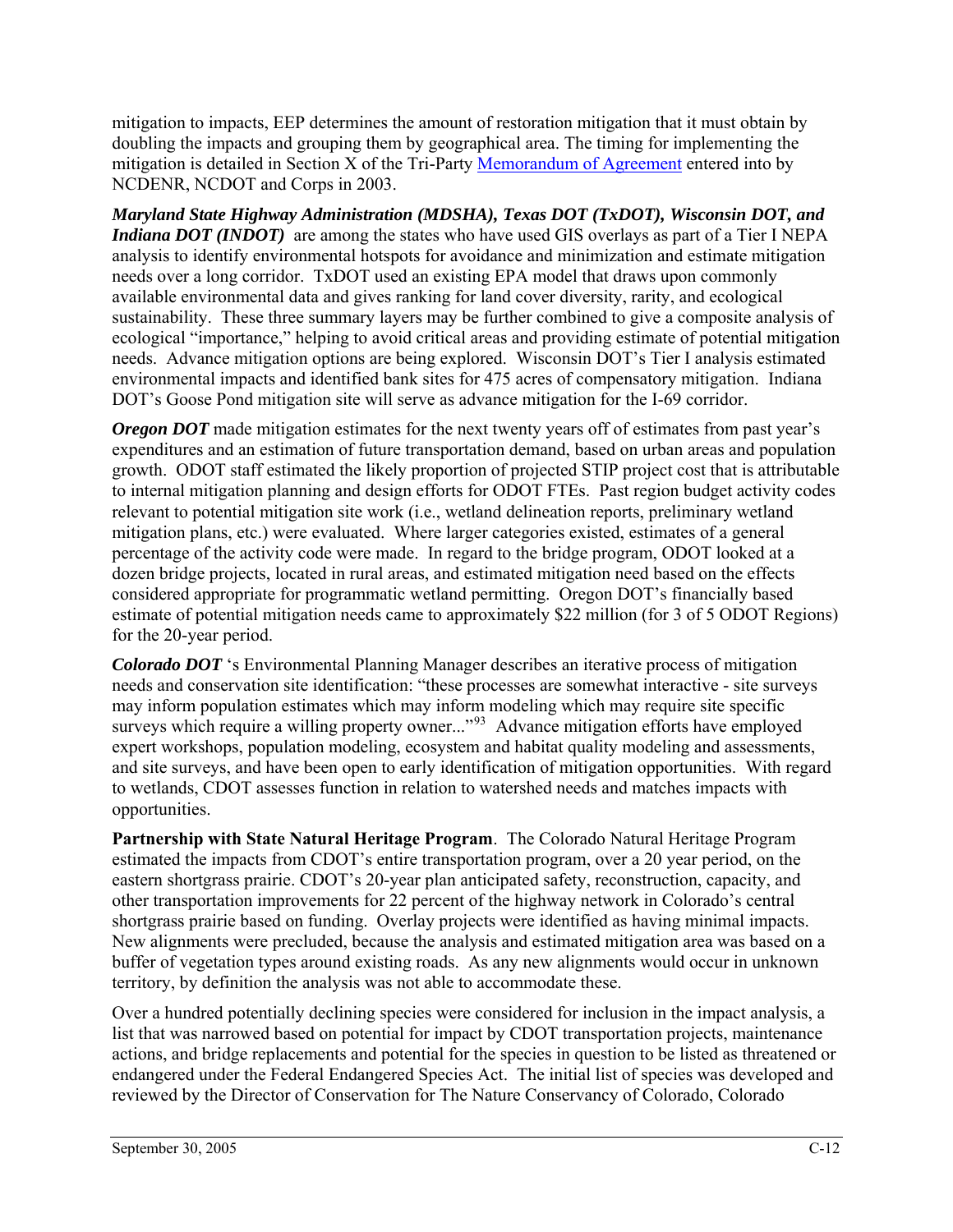Natural Heritage Program (CNHP) biologists, the FWS Colorado Division Manager, and the Colorado Division of Wildlife's Endangered Species Manager. After all existing information was collected and assembled in a geographic information system, CDOT and CNHP met with the top bird, mammal, amphibian, reptile, plant, invertebrate, and fish experts in the state, individually and in groups to gather input.

There were two primary components to the impact analysis: 1) identification of range and distribution and 2) calculation of impacted acres based on defined impact zones. If a species was known to utilize a given vegetative community for any part of its life cycle, the species was presumed present with potential for impact. The impact assessment treated all highway ROW as habitat, regardless of quality or presence of individual species in any particular place, and irrespective of current maintenance practices such as mowing and spraying which degrade the habitat.

According to interagency discussion and decision to use best available data, the analysis was conducted using existing GIS data only, supplemented with consultation with widely recognized experts in each taxonomic group (herpetiles, birds, fish, mammals, invertebrates, and plants) on range and distribution for each species. Current understanding of range and distribution was mapped as "assumed presence." Experts provided guidance and direction on the types of impacts that might be expected from routine highway maintenance and reconstruction on the existing network. This guidance was used to conservatively estimate "impact zones," or spatial representations of assumed impact that can be used to calculate total impacted acres of habitat for each species.

The parties realized that in many cases, most of the "impacted" area—which consisted of the entire ROW—would not be permanently impacted by the CDOT/FHWA action, and in the case of less impactful projects, might not even be affected. Thus the allowed 1:1 mitigation was de facto much higher; very small permanent habitat losses are compensated by very large scale preservation of functioning ecosystems.

**University Partnership.** Caltrans recently contracted with UC-Davis to develop integrated mitigation need summaries by region, over a ten year time horizon. The project will investigate a variety of past Caltrans mitigation projects to summarize outcomes and compare to costs. Approximately 30 upcoming Minor to Capital projects in each district will be analyzed as well. The analysis will include projects from all 12 Caltrans districts from at least the past 10 years. The effort will identify existing programmatic agreements and mitigation/conservation banks available to Caltrans and work with and make improvements to Caltrans' existing BioMitigation (Access 97) database. UC-Davis will develop long-range (10-year) plans for biological needs for each district. This could include studying a pilot highway corridor to determine mitigation needs based upon ultimate build out. Estimates on the cost-benefit of cost-benefit of potential land cover and habitat classification data development will be developed.

**Partnership with Regional Planning Organization**. The TRANSNET ballot measure for the San Diego Region Impacts estimated mitigation needs from improvement of various transportation corridors, based on vegetation associations with species. Estimated acreages were then associated with general cost values based on whether the area was coastal or inland, wetland or upland. Using mitigation ratios from Habitat Conservation Plans that have been previously developed in the region, ratios varied from 1:1 to 5:1. Several routes are in extremely sensitive areas already set aside as reserves; there the projects are charged with generating a net biological benefit, which partners have agreed will be accomplished by substantial off-site conservation investments and construction of crossings, to ensure the highway does not preclude habitat linkage.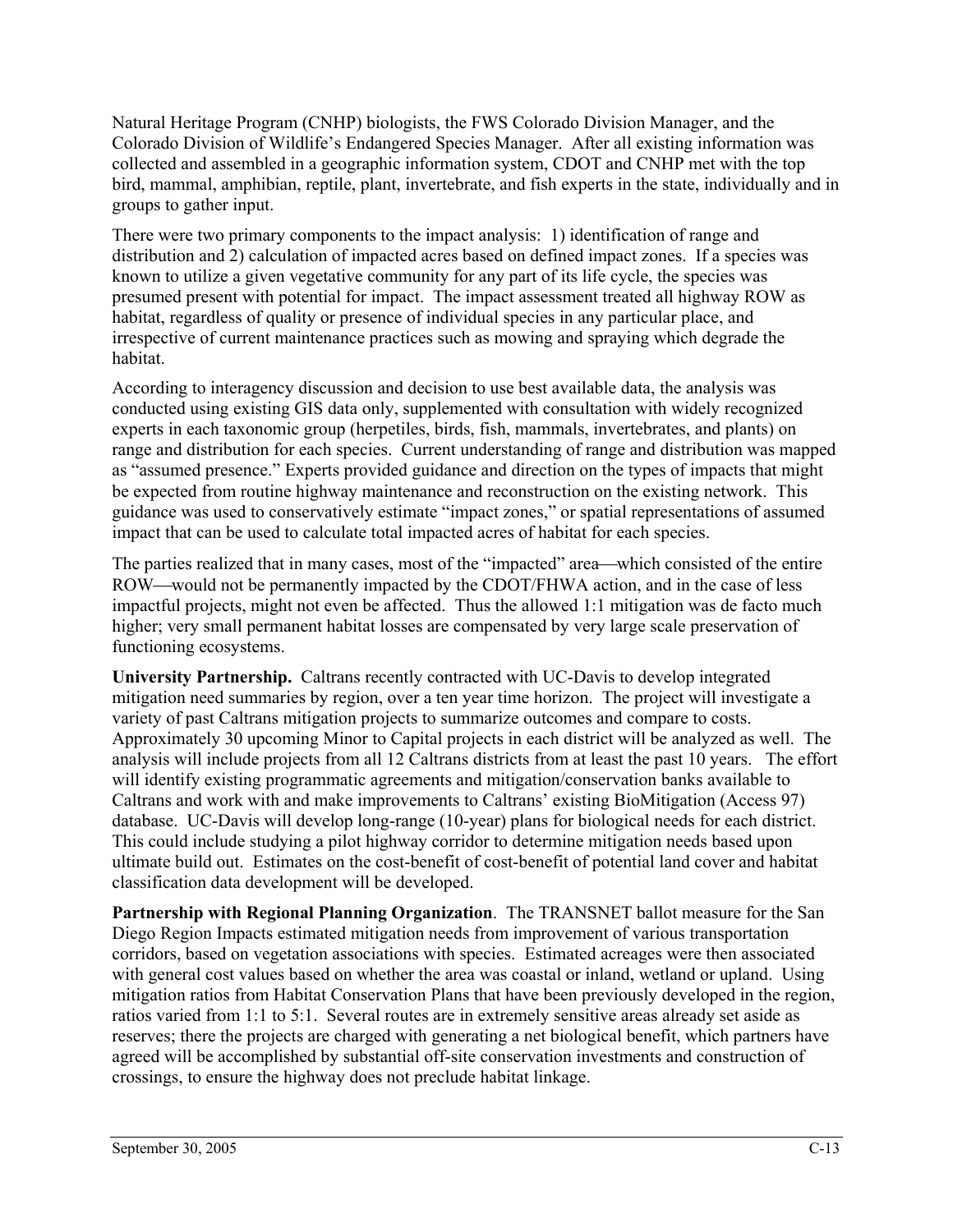The Sarasota County, Florida Regional Environmental Mitigation Program used GIS overlays of wetlands, vegetational communities, and species range mapping to estimate impacts within expected ROW of projected roadway projects, based on a 20-year projection of State and County projects in Sarasota County. Widening of existing alignments are a primary portion of the program, and thus the projected need for land acquisition and mitigation credit was considered "fairly accurate." FDOT projects are expected to use and reimburse the mitigation bank.

## **Partner to Identify Sites for Ecological Action**

Mitigation/conservation site identification efforts by DOTs generally include a review of banks available in the needed areas, at the outset of the analysis. However, cost is a practicability consideration. Especially when existing mitigation banks are not available, adequate, or costeffective, DOTs investigate potential restoration or conservation sites in partnership with other agencies and conservation organizations.

To supplement and guide use of watershed plans, the Corps, EPA, and partner agencies have been developing guidance on siting according to a watershed approach. Already developed are [guidance](http://www.mitigationactionplan.gov/040407SiteKindGuidance.html)  [on off- or on-site, in or out-of-kind compensatory mitigation](http://www.mitigationactionplan.gov/040407SiteKindGuidance.html), [guidance on the use of preservation as](http://www.mitigationactionplan.gov/Preservation_8-27-04.htm)  [compensatory mitigation,](http://www.mitigationactionplan.gov/Preservation_8-27-04.htm) and [guidance on the use of vegetated buffers as compensatory mitigation.](http://www.mitigationactionplan.gov/Buffer_8-27-04.htm) Given the increased flexibility to utilize preservation, the resource agencies have directed: <sup>[94](#page-83-0)</sup>

- $\triangleright$  The preserved component should be selected after consideration of watershed objectives, as well as current and future watershed activity.
- $\triangleright$  Where possible, preservation efforts should also target lands that coincide with governmental or non-profit land acquisition and conservation programs.
- $\triangleright$  Where possible, preservation projects should attempt to protect lands in or adjacent to areas of national, state, or regional ecological significance in order to build on large contiguous land areas.
- $\triangleright$  Where possible, preserved lands should provide connectivity to other systems and take advantage of refuges, buffers, green spaces, and other preserved elements of the landscape.
- ¾ Preservation may provide a suitable mitigation option when the lands to be preserved are considered to be difficult to acquire parcels and would not likely be preserved by federal, state or local acquisition programs. An example of a difficult to acquire parcel may include coastal wetlands or other parcels in rapidly developing areas where the price of the land may inhibit future acquisition.
- $\triangleright$  Preservation parcels should be permanently protected with appropriate real estate instruments (e.g., conservation easements, deed restrictions, transfers of title to Federal or state resource agencies or non-profit conservation organizations) and include assurances that the supporting hydrology will also be protected in perpetuity.  $95$

DOTs have contributed to watershed planning in states such as Virginia and Washington for many years. Preservation partnerships have conserved some of the most difficult to protect and difficult to restore wetland types. Georgia DOT and Mississippi, for example, saved bottomland hardwood forests from imminent logging threats. In Georgia, the protected sites were conveyed to the Altamaha Bioreserve. In Mississippi, MDOT's purchase of a large contiguous block of bottomland hardwood forest in the Pascagoula River watershed extended a state wildlife management area and the Sandhill Crane National Wildlife Refuge, providing a vital link in what will be a 47,000 acre public lands corridor along the largest dam-free and unchannelized watershed in the lower 48 states,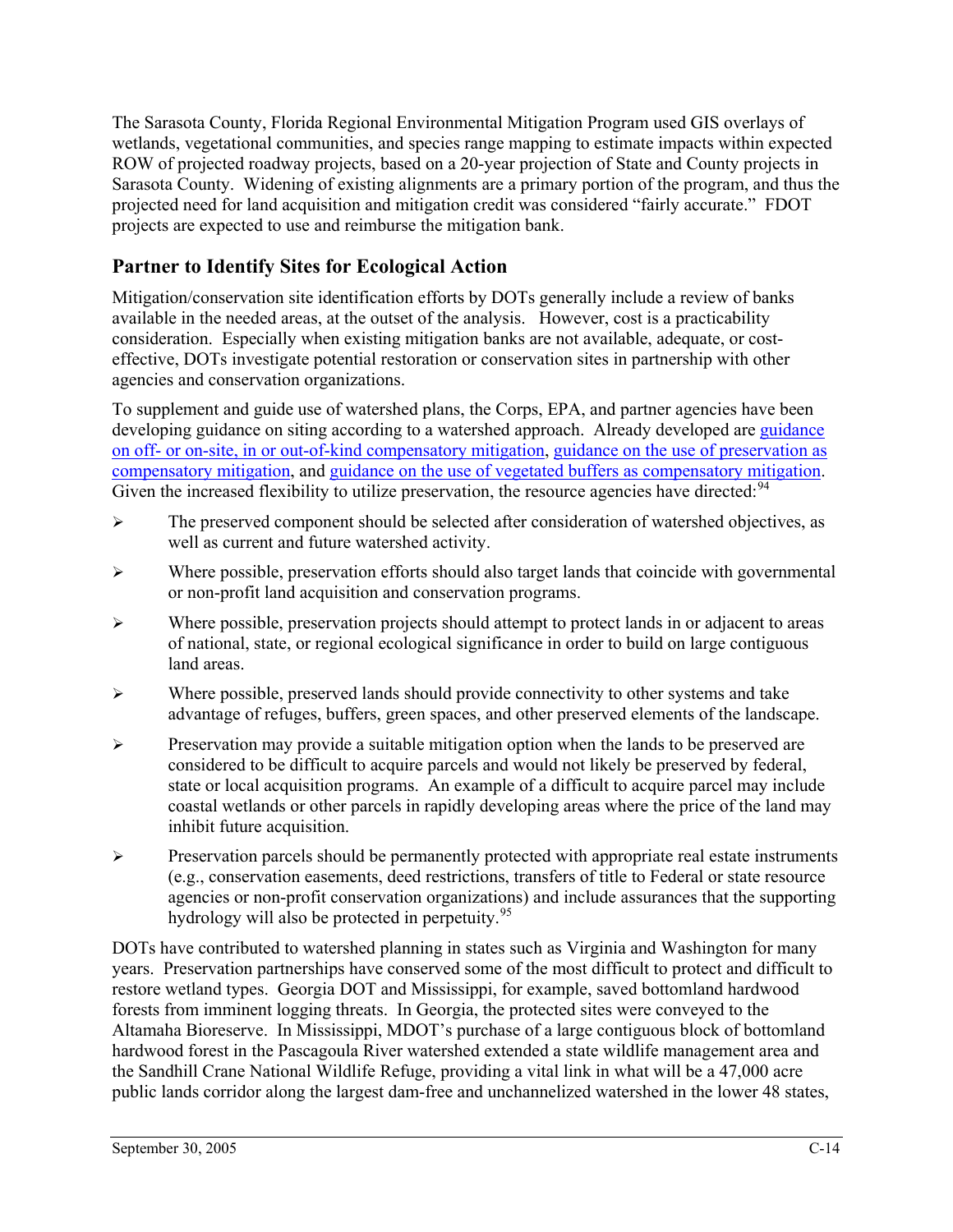protecting rare habitats and plants in the process. Wetland mitigation credits were acquired at \$2400/acre, with management in perpetuity.  $96$ 

From FWS's standpoint, the important point in establishing a conservation bank is to site banks in areas where viable communities can be preserved, where fragmentation of habitat can be reduced, and where management measures can address other threats that a species might encounter, including invasion of non-native species or disruption of natural disturbance regimes.  $\frac{97}{7}$  $\frac{97}{7}$  $\frac{97}{7}$  Considerations may include location, adjacent existing and future land uses, habitat quality, and current species use of the area. [98](#page-83-0) In general conservation biology principles suggest that conserving large, unfragmented habitat blocks is desirable to reduce the edge effect in a reserve network and to help maintain viable populations. A conservation bank could be large enough to maintain a viable population within its boundaries or be situated in a strategic location that would add to an already established conservation area, or connect two priority areas.<sup>[99](#page-83-0)</sup>

State DOTs are now contributing to and developing sophisticated tools for conservation site identification, or partnering with other conservation entities that develop and implement these approaches. For wildlife conservation and joint wetlands-wildlife efforts, the following tools and approaches to identification of priority mitigation/conservation areas have been utilized:

**Florida's Ecological Network/Greenways Plan and FDOT's Environmental Screening Tool.** A decade ago, the state of Florida compiled a statewide plan which identified lands that must be conserved in order to sustain declining wildlife species and natural communities. The report, *Closing the Gaps in Florida's Wildlife Habitat Conservation System*, assessed the status of species and habitat comprising Florida's biodiversity. The project mapped two categories of strategic land: areas that were already under some form of conservation protection (20 percent of the state's area), and areas that needed additional protection (an additional 13 percent). The first statewide conservation program of its kind, *Closing the Gaps* built upon a sophisticated process with a strong scientific approach. Notably, it included the assembly and analysis of numerous data sets and assessments of focal species and population viability. Florida DOT helped support the development of the extensive wildlife occurrence and habitat geographic information system database, which is used in roadway alignment analysis and impact assessment. *Closing the Gaps* has played a key role in guiding land acquisition decisions, and since publication in 1994, the state has acquired 20 percent of the previously unprotected strategic habitat areas.

Currently, analysis of ecological connectivity and identify areas with priority conservation/landscape linkage significance is conducted through the Florida Game and Fresh Water Fish Commission and the Florida's Greenways program. The objective of the statewide greenways program is to establish an ecological network of green infrastructure to reduce wildlife mortality and restore connectivity to the landscape by restoring natural processes as they originally occurred across the landscape (e.g., wildlife movement and migration, flood, and fire). The proposed network includes habitats for target species, priority ecological communities, wetlands, roadless areas, floodplains, and important aquatic systems. The Florida Greenways Ecological Network includes half of the state's land area, with half of that land already in pubic ownership.<sup>[100](#page-83-0)</sup>

As part of FDOT's DOT's updated environmental policy, approved in February 2002, the agency committed to cooperate in the state's Greenways Program of land acquisition and management through identification and prioritization of important habitat connections. Where alternative mitigation strategies permit, FDOT will support land acquisition activities to help achieve this ecological infrastructure, and will utilize methods to preserve, enhance, and protect trees and other vegetation as valuable natural resources consistent with ecosystem management principles. FDOT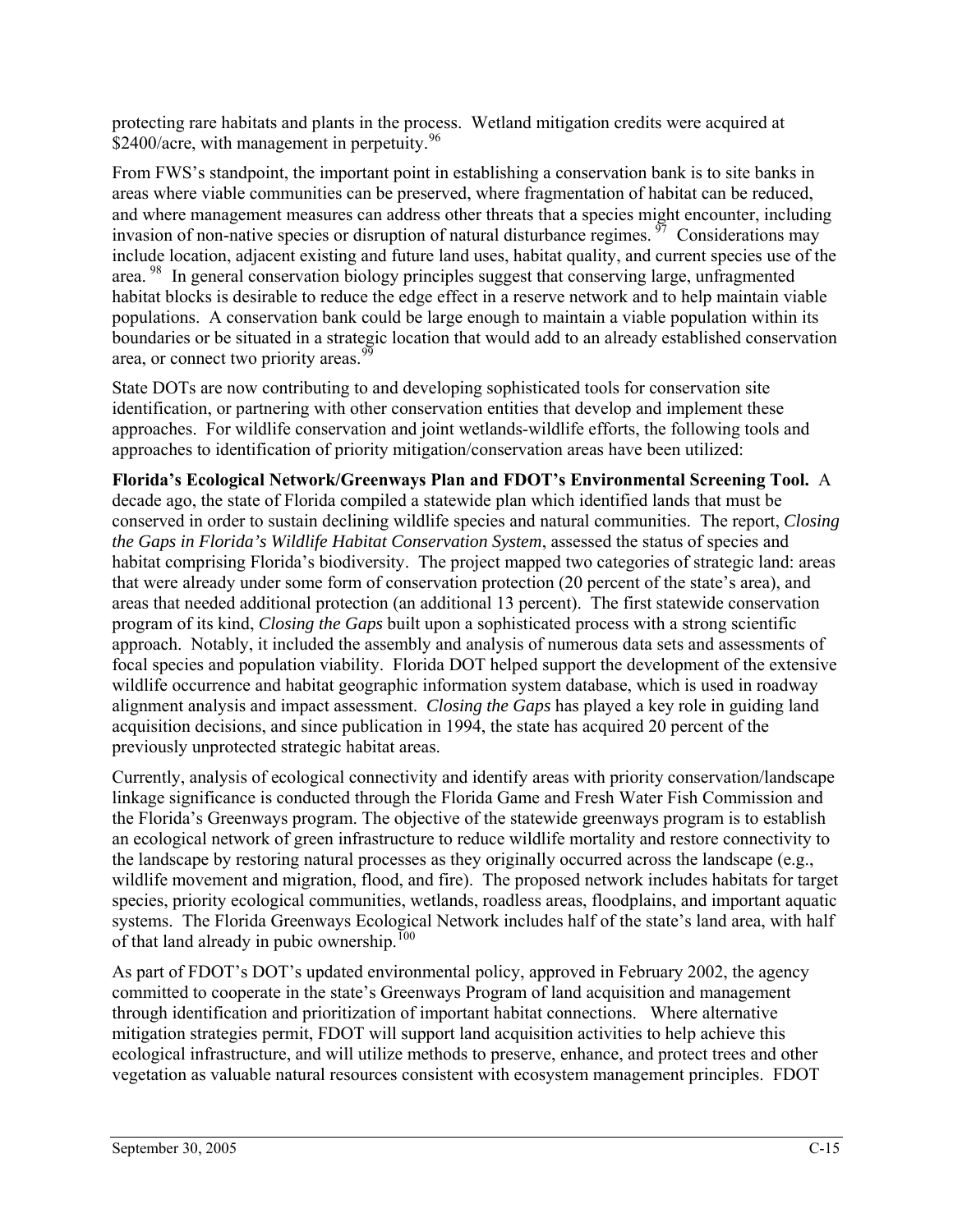designs habitat mitigation to be assumed by the Florida Game Commission or the Department of Environmental Protection, which has prioritized conservation lands for protection.

The Florida Greenways Commission Ecological Network is also being used in some metro regional partnerships in conservation site identification. As part of their Regional Ecological Mitigation Plan, Sarasota County developed a mitigation model that ranked undeveloped sites across the county based on suitability for wetland creation/enhancement mitigation, regional significance for wildlife, water quality improvement potential, cost per acre, recreational opportunities, proximity to wetlands/waterways, suitability of soil types, and connectivity to greenways and wildlife corridors in the state.

Advance mitigation is increasingly a component of the state's Efficient Transportation Decision Making (ETDM) process as well. While the Environmental Screening Tool was designed for ETDM and to be applied to major projects, some FDOT districts are beginning to use the tool to identify mitigation needs and potential conservation sites in advance. Wetland restoration site identification and wetland mitigation are handled on an ILF basis through the state's water management districts, which develop and implement watershed management plans, and contract and manage restoration activities.

**Oregon DOT's Ecoprovince Priorities and Site Selection Tool.** In developing its statewide advance mitigation program and estimated transportation program needs over the next 20 years, Oregon DOT has pursued a functional replacement methodology. To maximize the benefit obtained from regional banking projects, the Oregon Mitigation and Conservation Bank Review Team (MCBRT) focused its efforts on regional trends as they pertain to wildlife species, wildlife-habitat types, wildlife functions, and land use activities. Using this trend information, a list of Ecoprovince Priorities was developed for each region of the state (determined upon the grouping of hydrologic units at the 3-digit Hydrologic Unit Code (HUC or basin level). A key element in the analysis was identification of native habitats that have experienced the greatest change or loss over time and identification of focal habitats required to support listed or other species of concern, for each ecoprovince.

Oregon DOT's Comprehensive Mitigation and Conservation Strategy (CMCS) integrates wetlands mitigation with habitat conservation and allows impacts to be evaluated at the ecosystem level and uses a single accounting system for assigning mitigation credit and debit across all agencies. Habitat management areas and actions will be designed to provide meaningful benefits to species and resources affected by projects:

- ¾ Landscape-level analyses will be used to identify locations (both at the site scale and watershed scale) where greatest benefits would be realized, to concentrate establishment of habitat management areas and actions in those locations, and to set action priorities.
- ¾ Benefits will be commensurate with the impacts from included projects and focus on "inkind" compensation. However, there will be some accommodation of tradeoffs in light of opportunities to achieve higher-priority conservation objectives. These tradeoffs and opportunities will be identified through use of the CMCS methodology, consultation with the Services and other CMCS stakeholders, consideration of conservation objectives contained in recovery plans and other formal conservation strategies, and in accordance with applicable policies and regulations. In general, the greatest benefits will be realized by species/resources most impacted by projects (in terms of amount and/or significance of impact) and by those most "at-risk" within the subject ecoregion.
- ¾ To accommodate risk of failure associated with some habitat projects and in recognition of the long periods of time sometimes necessary for successful habitat projects to provide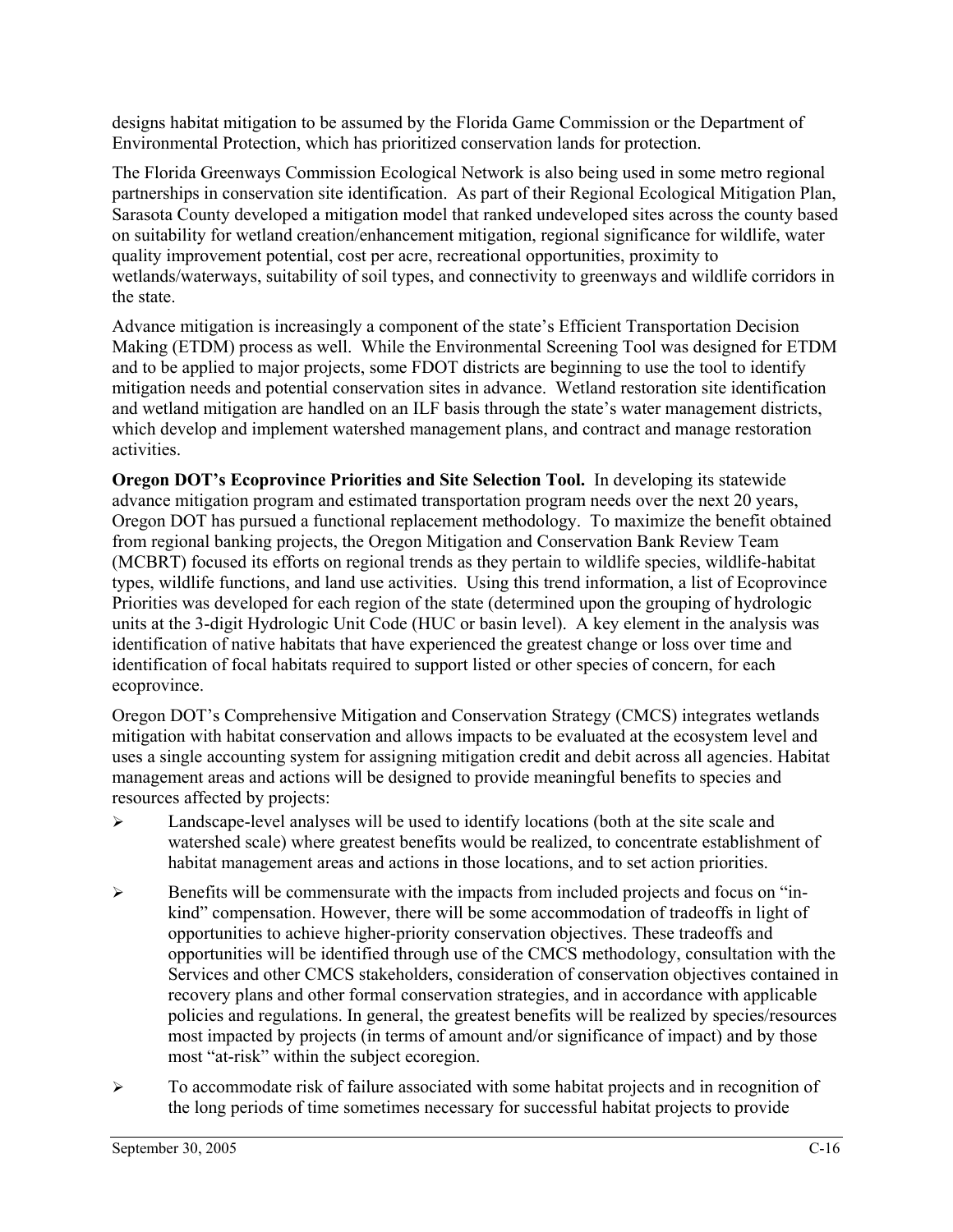desired function or conditions, ODOT may apply correction factors or ratios to the compensation targets for included projects, as necessary.

- $\triangleright$  For conservation, ODOT will focus on selecting larger, contiguous blocks of habitat, and habitat that is already highly functional or with the greatest potential to be quickly and successfully restored or enhanced. Selected areas will be located and buffered such that desired functions and values are not likely to be significantly reduced by the direct or indirect impacts of management on the adjacent/proximal landscape. Adjacent/proximal land use and land management will be accounted for in the assessment of functional site value.
- ¾ Habitat management areas will be secured and protected on a permanent basis, using the legal and procedural tools best suited to doing so. State or Federal ownership of title, and permanent easements and title restrictions will be preferred. Strategies and assurances related to the funding and feasibility of long-term management and maintenance will also be provided.

Oregon DOT developed a functional profile for each ecoprovince, identifying the functions performed by species in the ecoprovince and how those functions have changed over time, including redundancy and functional performance that has been lost, and hence resilience or sustainability. Ecoprovince Priorities provided a means to capture regional ecological conditions and needs during bank site selection, design, and management process, driven by the desire to understand how bankspecific actions contribute and fit within a landscape context. The ecoprovince priorities were developed to better inform decisions regarding out of kind, off-site mitigation and provide guidelines to improve the mitigation/conservation bank site selection, planning, design, and management process. In the event that bank-specific circumstances or agency needs are in conflict with the Ecoprovince Priorities, bank-specific concerns are resolved by the interagency review team and elevated if necessary.

ODOT's Site Selection Tool (SST) is a sequential, procedural tool with four objectives: 1) to guide the consistent collection of appropriate data when researching potential banking sites, 2) to facilitate documentation of the site selection process, 3) to inform decision-making regarding the final selection of regional mitigation/conservation bank sites, and 4) to help the resource agencies verify that siting decisions support agency mitigation and conservation policies. The SST is separated into four components.

- ¾ Analysis of a site's baseline conditions, including the current and historic biotic, abiotic, legal, and land use conditions of the property as well as surrounding sites.
- ¾ Analysis of the site's mitigation/conservation potential (i.e., specific mitigation/conservation opportunities available). This potential is analyzed and summarized by category (e.g., aquatic, wetland, etc.).
- $\triangleright$  Comparison of the mitigation/conservation opportunities presented at the site with Ecoprovince Priorities.
- ¾ Summary of the first three components and scores each of their primary characteristics. The output of this component is a numeric score that can be used to compare the subject site relative to other potential sites.

General categories addressed and scored in the SST include: 1) Mitigation/Conservation Opportunities, 2) Long-term Viability and Maintenance, 3) Opportunities for Public Involvement, 4) Environmental Uplift Potential, 5) Conservation/Preservation Potential, and 6) Compatibility with Ecoprovince Priorities. These are assigned a numeric score based on a "yes", "no", or "maybe"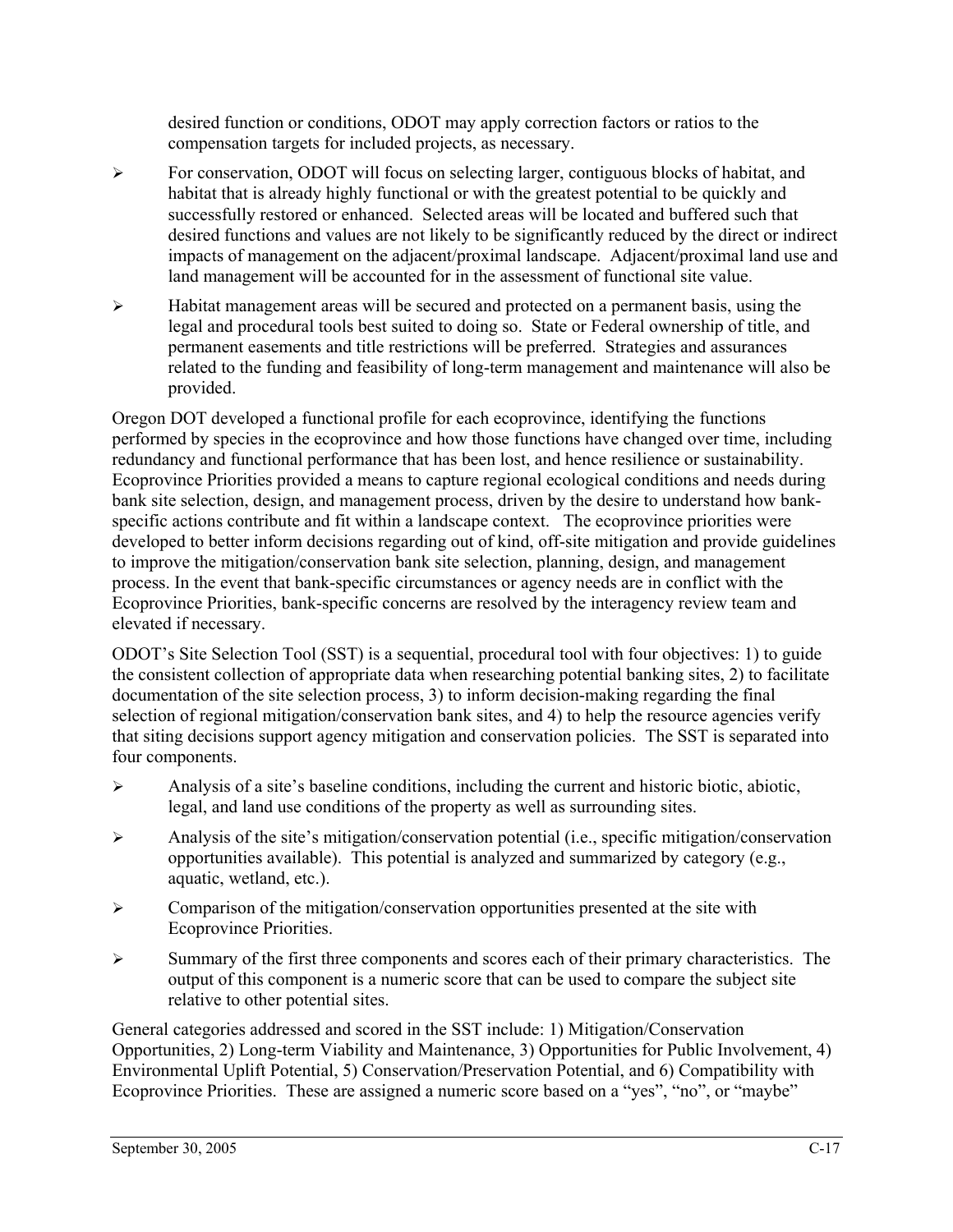answer, based on an assessment of whether desired functionality could be provided at a site. The category scores are summed and "weighted" on a scale of 0 to 1. The method can be used for selecting sites for an individual species as well as sites that have the potential to service many species, wildlife-habitat types, and/or wetland types.

#### **North Carolina DOT funded and co-developed the Ecosystem Enhancement Program (EEP)** to

site and implement mitigation needs that NCDOT has, after project level avoidance and minimization. EEP was located at the state Department of Environment and Natural Resources, where it was integrated with the state's watershed restoration program and basinwide planning. The EEP evaluates a variety of data and information on water quality and habitat conditions in each river basin to select Targeted Local 14-digit Watersheds where there are significant stressors, needs, and/or opportunities for restoration, enhancement, or preservation projects.

*Water Quality Problems and Land Cover*: EEP targets watersheds with existing and potential water quality problems resulting from nonpoint source pollution. To make this determination, use support ratings, the 303(d) list, and water quality Basinwide Assessment reports are considered. EEP uses land cover data to evaluate riparian buffer condition to assess breaks to water quality and habitat degradation. Resource values considered in targeting local watersheds include public water supply, shellfish areas, outstanding or high quality resource waters, aquatic natural heritage elements, and regulated trout waters. As water quality studies suggest that heavily forested watersheds regulate stormwater runoff, thereby reducing the likelihood for severe streambank erosion, nutrient runoff and sediment pollution, EEP uses the percentage of cleared land in a watershed as an indicator of restoration need and opportunity.

*Watershed Approach and Partnership Opportunities:*North Carolina's watershed approach advocates concentrating multiple water quality projects in one relatively small watershed to yield a greater cumulative benefit to water quality. EEP aims to tie wetland and stream restoration projects with other efforts such as agricultural best management practices (BMPs), stormwater controls, and riparian buffer preservation to restore or improve entire watershed functions, not just streams and wetlands. For this reason, EEP targets areas with existing watershed planning or protection initiatives already underway and assesses the potential for partnership opportunities at the local watershed scale. EEP reviews existing or planned Clean Water Management Trust Fund and Section 319 projects, and considers if a municipality is located in the watershed, as cities are considered to often own good sites for watershed improvement projects but lack the technical expertise and the resources to implement the projects. In addition, many cities are subject to Phase I or Phase II Stormwater Regulations and gather monitoring information that is useful in designing and measuring the long term benefits of restoration efforts.

*Local Resource Professional (RP) Comments/Recommendations:* The comments and recommendations of local resource agency professionals including staff with Soil & Water Conservation districts, the Natural Resources Conservation Service (NRCS), municipal planning and stormwater departments, NCDENR regional staff (e.g., Wildlife Resources Commission), and local/regional Land Trusts are considered heavily in the selection of Targeted Local Watersheds. Local resource professionals often have specific and up-to-date information regarding the condition of local streams, wetlands and riparian buffers. Furthermore, local RPs may be involved in local water resource protection initiatives (and the acquisition of funding for such projects) that provide good partnership opportunities for EEP restoration projects and/or Local Watershed Planning initiatives.

*High Quality Preservation (HQP)*. To facilitate EEP's "in-ground-prior-to-impact" goal during the two year transition period at the inception of the program, the EEP framers agreed that the use of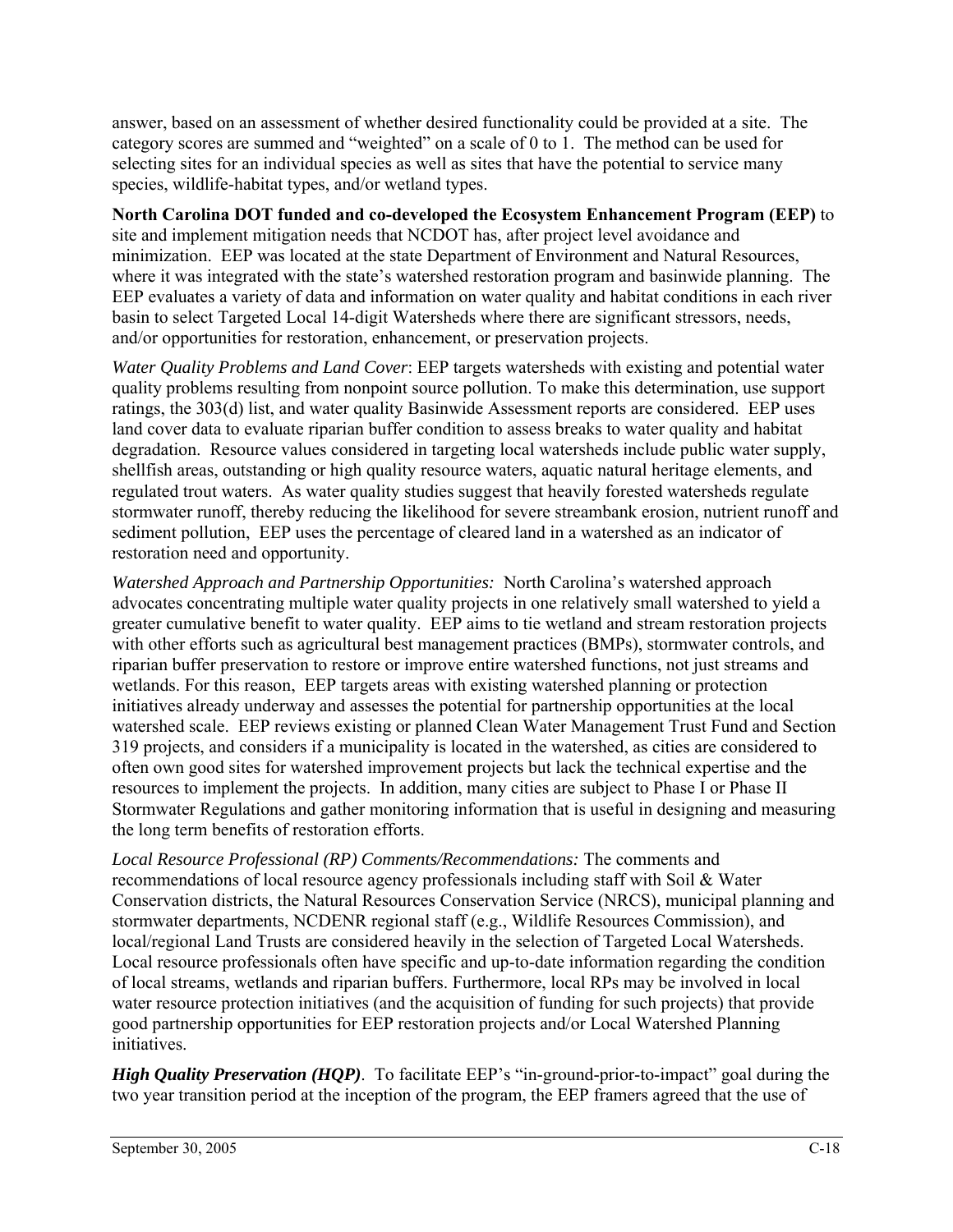high-quality preservation, if properly controlled and managed, could be used to complement a 1:1 restoration program, where restoration could be completed after the two year transition. Strict criteria require that any site under consideration meet high standards for environmental quality, and/or contribute to broader environmental goals, and be under "demonstrable threat." A minimum restoration provision of 1:1 is required to augment HQP acquisitions; however, the restoration can be delayed until the end of the two-year transition period. The provisions of the MOA also broaden the applicability of preservation credits to eco-regions, eight environmentally cohesive regions throughout North Carolina. This facilitates the purchase of larger and more environmentally important tracts of land that meet the criteria.

DENR established a partnership with the Conservation Trust of North Carolina (CTNC) to serve as the program manager for the preservation program. CTNC works with North Carolina's 23 land trusts to identify, assess, and document the natural significance of potential sites and to work with land owners to secure conservation easements where applicable. In this capacity CTNC locates sites, makes land owner contact, develops initial agreements, at times finds supplemental funding, prepares site documentation, and provides the information to an EEP program contract manager. The actual land acquisitions budget for the preservation program is \$121 million for a three-year period. Continuation of the HQP program will be subject to negotiation after the transition period.

**WSDOT's advance mitigation process, called early environmental investment (EEI)**, is a corridor-wide process to identify, rank, select, design, and permit environmental investment opportunities to improve aquatic resources, fish, wetlands, water quality, and floodplains. WSDOT's **watershed characterization efforts** for mitigation site identification have identified thresholds in impervious surface area, from land cover data. The findings have emerged from WSDOT's broad analysis of mitigation sighting potential, aimed at making a tangible contribution to watershed restoration. To assist this effort, WSDOT is developing landscape-based approaches and tools to systematically examine ecosystem functions and identify core problems leading to degradation of water quality, increased peak flows, declining base flows, and the loss of anadromous fish habitat. Initial indications from WSDOT's analysis suggest that restoration activities may generate the most benefit and have the greatest chance for success in watersheds with less than 20 percent impervious surface area that are still need in of restoration.

On the watershed scale, WSDOT determines off-site mitigation needs, characteristics of the predevelopment landscape, current land use and future build-out, and the condition, location, and extent of aquatic and terrestrial resources and supporting ecological processes. WSDOT then identifies target areas for mitigation at multiple spatial scales. Within each spatial scale, WSDOT identifies the ecological processes necessary for and capable of mitigating project impacts. To qualify as environmentally desirable off-site mitigation, the potential mitigation site and local ecosystem processes must meet targeted threshold criteria, indicating high potential to maintain ecological functions over the long term. The process identifies priority recovery areas for each targeted resource (fish and wildlife, water quality, riparian, and wetland) and then identifies opportunities and priority areas for multi-objective mitigation. Land uses that alter or decrease the success of ecological processes that mitigation would seek to restore or enhance are a primary screen, prior to a comparative environmental cost-benefit analysis of candidate mitigation sites. From this, WSDOT is able to develop a defensible priority list of sites capable of mitigating project impacts and maximizing environmental investment.

**WSDOT connectivity assessment**. Building on research for the Snoqualmie Pass wilderness area, WSDOT and the Forest Service expanded a habitat connectivity model to examine over 125,000 square miles in Washington and adjacent portions of Idaho, and defined and linked important habitat factors (model parameters) for four endangered, threatened, or sensitive large carnivores: the gray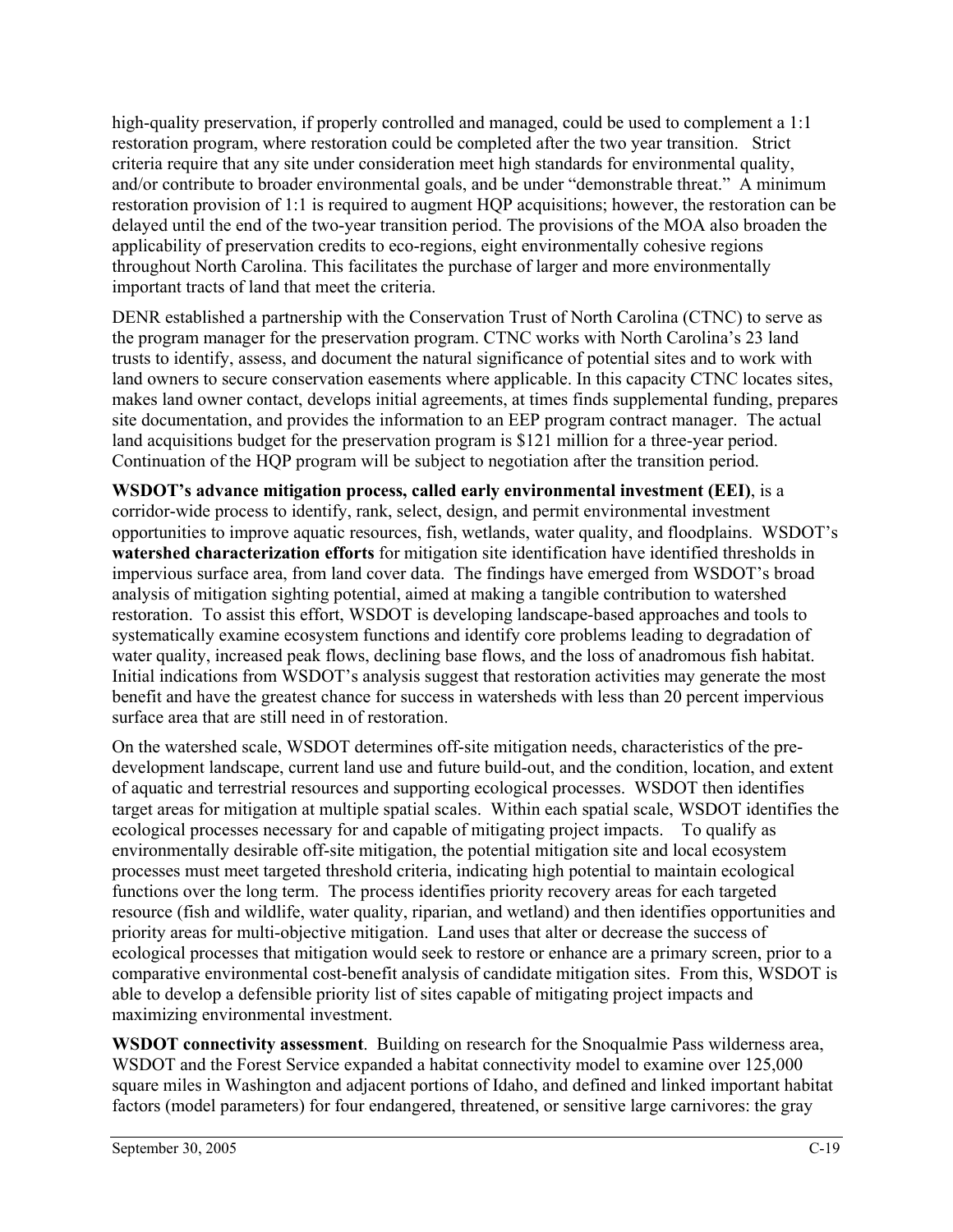wolf, wolverine, lynx and grizzly bear. It is expected that the habitat connectivity patterns identified for these species will be important for a wide variety of other species as well. The study looked at needed linkages between large roadless areas and areas designated in recovery or management plans for these four species. Forest cover and human disturbance were found to be particularly important to animals in the selection of their dispersal routes. Based on land cover, road density, human population density, and topography, the study identified six concentrations of large carnivore habitat and highlighted four landscape linkage areas of potential importance for large carnivores, including three in Washington State, 11 miles on Snoqualmie Pass (WA), 141 miles in the Okanogan Valley (WA and BC), and 82 miles in the Upper Columbia River area. These results are being used to identify priorities for regional conservation planning and connectivity improvements.

**Colorado DOT's wildlife linkage assessment** involved partnerships with The Nature Conservancy, Colorado State University, and the Southern Rockies Ecosystem Project (SERP) to identify, prioritize, and gain resource agency approval of wildlife linkages for easy adoption into future transportation projects and the state's TIP. SREP identified both functioning and degraded wildlife corridors that are vital to wildlife populations, and evaluated the characteristics and existing conditions of each identified linkage. A second analysis layered spatial data about physical characteristics (e.g., topography, rivers and streams) with information about wildlife habitat preferences and movement patterns, to model landscape areas key to wildlife movement. Top priority areas for connectivity improvements via transportation projects are being identified.

**Clark County, Nevada's Desert Tortoise Multi-Species HCP** criteria for identification of priority acquisition areas included biodiversity and presence of rare species, potential for effective management and protection of ecosystem processes, quality/intactness of remaining habitat, linkage/adjacency to other areas protected or managed for conservation, size, and low presence of non-native and invasive species. Conservation areas were further sited in areas to that could be practically managed for natural resource values.

**Caltrans' has identified an individual in each District** that will be aware of mitigation needs and opportunities and provide a connection with others in and outside the agency.

## **Identify State Funding in Advance of Projects**

Traditionally, mitigation costs have been incorporated into construction projects or the construction contingency. Identifying and drawing upon funding in advance requires estimation of mitigation needs first, and then mobilizing funding to address those estimates and opportunities. In North Carolina and Oregon, the states' advance mitigation initiatives were the first comprehensive look at the overall cost of transportation project mitigation.

As discussed in the section of this report on Federal Transportation Funding, mitigation may be funded as a stand-alone project, a separate "Mitigation Project" purchase, or by purchasing environmental resources (mitigation credits) sufficient to offset future needs by a DOT through an advanced project mitigation planning or needs estimation process. Prior federal approval is necessary for the stand-alone "mitigation project," and upon approval of FHWA, the DOT may proceed with the project, purchase and/or development of environmental resources (mitigation credits). This alternative enables the DOT to immediately seek federal reimbursement upon completion and not have to wait for reimbursement from projects as they came online.

The same can be accomplished with state funds, either by providing an annual lump sum allocation or line item for implementation of mitigation projects, to be reimbursed from future STIP and Operations projects as need is identified through preliminary environmental and design work. As precise mitigation needs are identified and choices made, regarding on or off-site mitigation, the user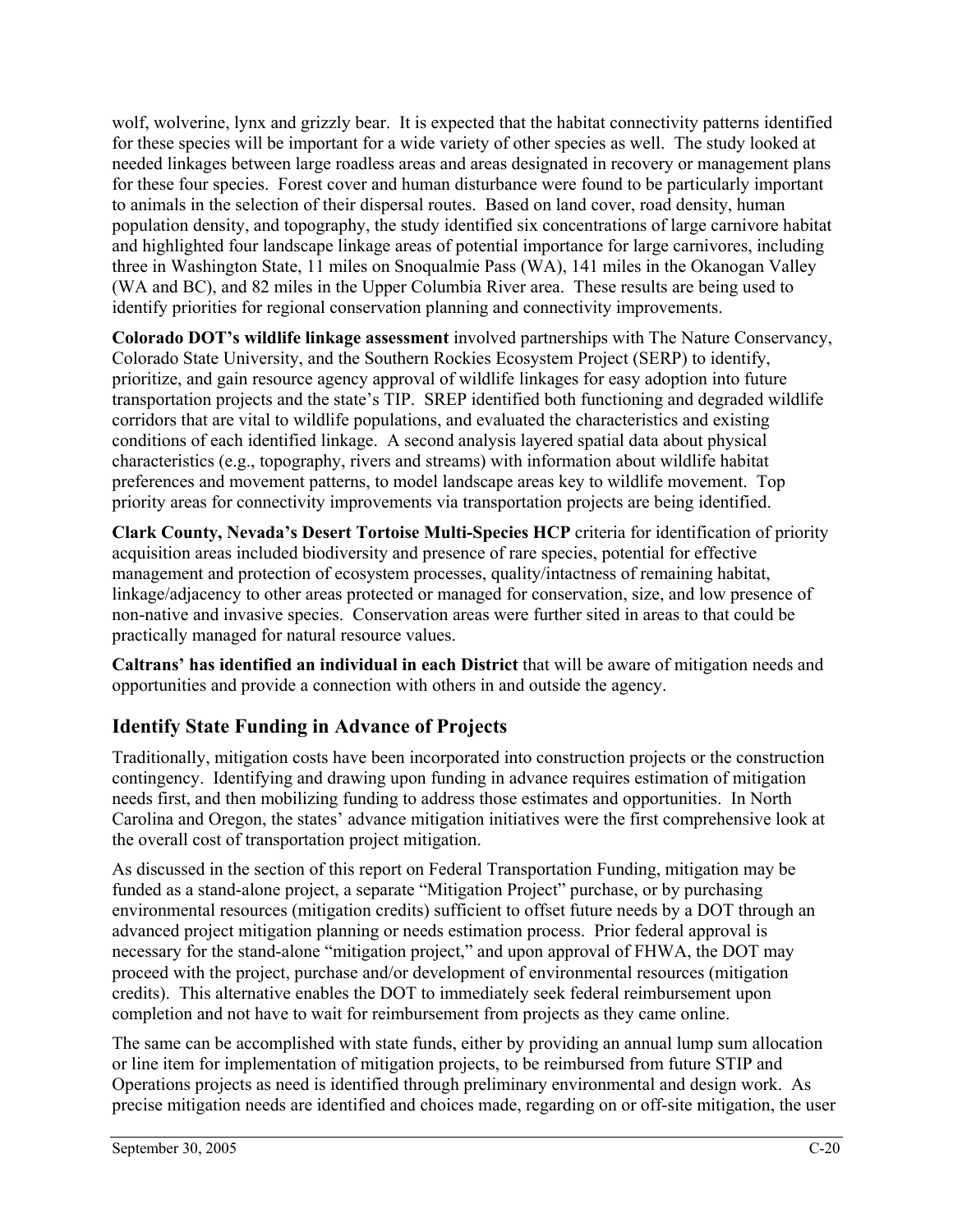project would purchase or be charged for any required mitigation, that would be satisfied by all or a portion of the "Mitigation Project." The amount to be charged to each user project in direct proportion to required mitigation and the cost of the "Mitigation Project." Such approaches are sometimes called "revolving funds" because of funds are spent and then reimbursed later. A drawback of this approach is large mitigation efforts can deplete the fund for some time, especially if mitigation is implemented far in advance of projects, and reimbursement does not occur for many years. Federal reimbursement may occur, as appropriate, only on a project-by-project basis, and only when that project comes on line and if federal reimbursement is requested.

## **State Revolving Loan Funds and Dedicated Line Items for Advance Mitigation**

A number of state DOTs have convinced their legislatures or senior administrators to fund advance mitigation revolving loan funds or annual line items for early mitigation by making the case that failure to meet environmental obligations and project-specific regulatory requirements in a timely manner results in project delays, increased costs (construction penalties and economic loss), greater regulatory scrutiny of future projects, and assessment of greater mitigation ratios resulting in higher costs. Solutions that maximize environmental returns while minimizing capital investment steward both types of public resources. Some of the methods used include the following:

- $\triangleright$  FDOT maintains a line item of \$5 million annually for advance or non-project specific implementation of environmental priorities. Previously FDOT allocated state funds for development of the Platte Branch multi-species conservation bank, which has been reimbursed by projects as credits were used. FDOT, through a fee/acre process authorized by the state legislature, advances funds to Water Management Districts across the state for design and implementation of wetland mitigation on a watershed basis. The current fee rate is close to \$92,000/acre. Significant portions of the latter program are accomplished through private, for-profit wetland mitigation bankers.
- ¾ WSDOT: The Washington State Legislature established an Advanced Environmental Mitigation Revolving Account (AEMRA) for WSDOT to do advanced mitigation efforts such as mitigation banking. This fund allows WSDOT to pay for the development of banks in advance of highway construction project money that will not be available for several years. As transportation projects within the bank service area go through permitting and identify their need for mitigation, WSDOT Regions can debit mitigation credits from the bank. As bank credits are debited, project money is used to reimburse the AEMRA account. The fund is mostly depleted at the current time.<sup> $101$ </sup>
- $\triangleright$  CDOT set up a \$5 million revolving fund for advance mitigation, enabling stand-alone mitigation projects to be funded in advance and reimbursed by projects as those occur. The fund is mostly depleted at the current time.
- $\triangleright$  ODOT is looking at identifying funds allocated to each project for environmental compliance and accessing that upfront. Two million dollars in seed money has been set aside for a statewide banking program with an estimated \$22 million in needs over 20 years (6-8 sites).<sup>[102](#page-83-0)</sup> ODOT plans to use state funds, reimbursed by Federal aid projects as credits are purchased (i.e. a revolving fund).
- ¾ NCDOT provided start-up funds for the EEP and watershed planning (\$9.5 million) and now funds advance mitigation on an annual basis, based on projected mitigation needs. Restoration assets in the program now include 780,000 ft of stream restoration, 2240 acres of riparian wetlands, 6380 acres of non-riparian wetlands. NCDOT protected 121 miles of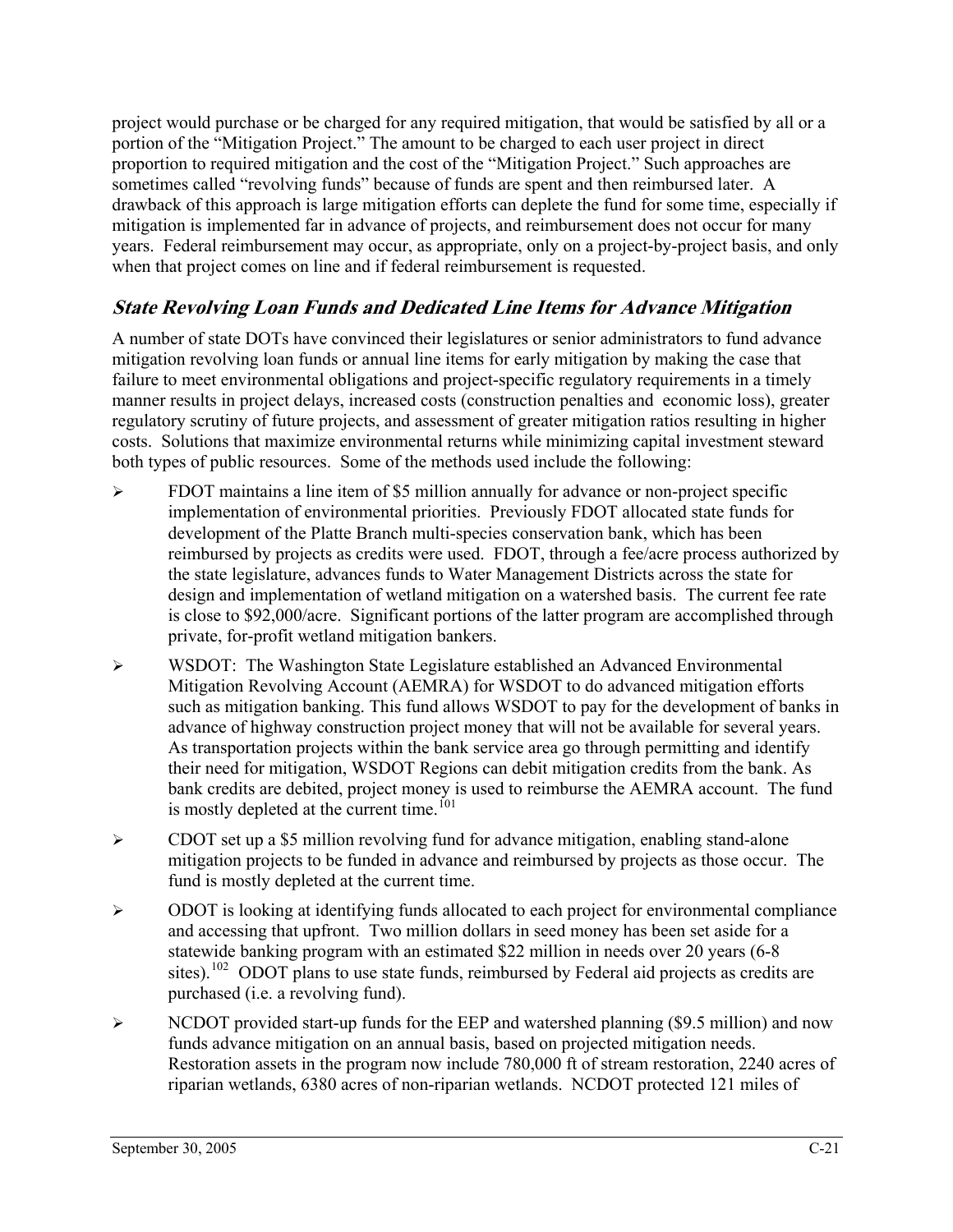stream buffers and 6985 acres of wetlands, and helped purchase over 24,000 acres overall. Mitigation costs are running at 2.5 to 2.8 percent of construction costs.<sup>[103](#page-83-0)</sup>

## **Early Release of Right-of-Way Funds**

Caltrans allows right-of-way capital funding to be advanced before the Project Approval/ Environmental Document milestone for key components such as strategic land acquisition and mitigation bank credit purchases. Advance funding may cover development of mitigation, property acquisition, and similar activities. This process allows both pre-project funding for the mitigation of impacts caused by individual transportation projects and a mechanism to fund "mitigation-only" projects that can provide mitigation for multiple projects. Caltrans intends this funding flexibility to maximize environmental benefits by taking advantage of time-sensitive opportunities, volume purchasing power, careful planning, and reduced capital costs. While it offers less flexibility than the previously described approaches and higher administrative costs, it has the advantage of requiring less project lead time, less coordination with FHWA to implement, and fewer funding approvals, because funds are still specific to programmed projects, just released earlier than otherwise would be the case. The approach still offers greater opportunity to perform advance mitigation and achieve the attendant benefits<sup>[104](#page-83-0)</sup>

Caltrans has commissioned project specific mitigation needs assessments (what, when, where) with capital costs (acquisition, permits, endowments) for all programmed projects, summarized by District. The identified mitigation-related expenditures needed prior to Project Approval and the Environmental Document are included as a line item of the annual ROW capital allocation needs for pre-project funding and mitigation-only projects during the subsequent fiscal year. Fund reserve availability by program affects opportunities to fund new mitigation-only projects. ROW capital costs that are potentially eligible for mitigation include:

- ¾ Capital and Support Costs for Purchase of Mitigation Bank Credits
- ¾ Capital and Support Costs for Purchase and Holding of Properties
- ¾ Capital and Support Costs for Conservation Elements
- ¾ Capital and Support Costs for Purchase Options and Stewardship (Endowment) Funds
- ¾ Capital and Support Costs for Purchase and Improvement of Lands for Mitigation-Only Projects, where a separate Environmental Document and Banking Agreement apply.

Capital outlay support costs necessary to implement planned early mitigation acquisition must be included in annual work plan estimates in order to receive resources to do the job. Headquarters Environmental and ROW Division Chiefs review and approve early mitigation on specific and mitigation-only projects identified in the Mitigation Needs Summary submittal, based on the following factors, subject to the strength of the justification and available funding:

- $\triangleright$  Satisfaction of Mitigation Needs Summary (MNS) needs (e.g., 75 percent of a particular resource)
- ¾ Strength of resource agency agreements, permits, and support
- ¾ Benefit of mitigation and advancing related transportation projects
- $\triangleright$  Strategic opportunities and partnerships
- $\triangleright$  Strength of community support and context sensitivity
- $\triangleright$  Savings and efficiencies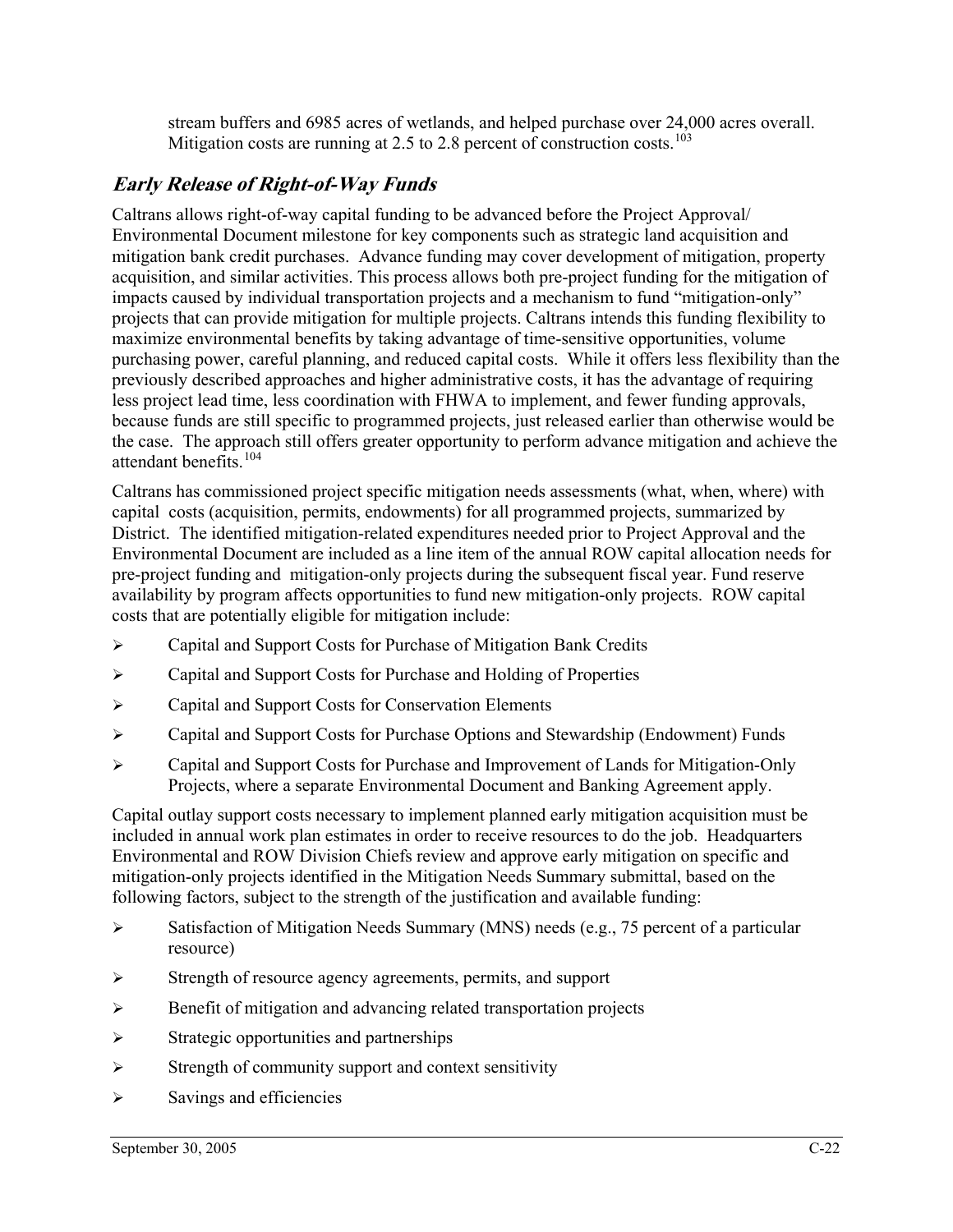- $\triangleright$  Compliance with all environmental laws, regulations, and policies
- ¾ Availability of Environmental Document approval
- ¾ Preservation of project alternatives
- ¾ Revocable commitment of resources, if needed
- $\triangleright$  Willingness of the seller

Caltrans will be advancing ROW funds for five upcoming interchange improvements on Interstate 10 that impact sand dune habitat that houses two listed species of concern - the Coachella Valley fringetoed lizard and milk vetch. The advance mitigation strategy will be carried out as each project goes through the environmental process; pre-approval will facilitate more rapid implementation. FWS is issuing a Programmatic Biological Opinion for the first project; later projects will be appended. Participating agencies are preparing a draft cooperative agreement and will begin acquiring land approximately 1,800 acres in target lands from willing sellers as soon as each project completes its environmental document.

## **Other Financial Tools**

Grant Anticipation Revenue Vehicles (GARVEE) allow states to borrow against future Federal-aid funding, to pay for projects. States may repay GARVEE with Federal-aid dollars, over a longer period, allowing investments to be made earlier than the state might otherwise afford them. State Infrastructure Banks (SIB) offer low-cost financing, backed by the state, for up to 35 years. It is not known whether these tools have been employed by state DOTs to cover the costs of advance mitigation.

## **Develop a Crediting Strategy**

Credits have been most often allocated on a (ratio of a) per acre basis for wetlands. The "Federal Guidance for the Establishment, Use and Operation of Mitigation Banks," provides the following guidance on the procedures used to establish credits and debits at bank sites:

Credits and debits are the terms used to designate the units of trade (i.e., currency) in mitigation banking. Credits represent the accrual or attainment of aquatic functions at a bank; debits represent the loss of aquatic functions at an impact or project site. Credits are debited from a bank when they are used to offset aquatic resource impacts (e.g. for the purpose of satisfying Section 10/404 permit or FSA requirements)….An appropriate functional assessment methodology (e.g., Habitat Evaluation Procedures, hydrogeomorphic approach to wetlands functional assessment, other regional assessment methodology) acceptable to all signatories should be used to assess wetland and/or other aquatic resource restoration, creation and enhancement activities within a mitigation bank, and to quantify the amount of available credits. The range of functions to be assessed will depend upon the assessment methodology identified in the banking instrument. The same methodology should be used to assess both credits and debits. If an appropriate functional assessment methodology is impractical to employ, acreage may be used as a surrogate for measuring function. Regardless of the method employed, the number of credits should reflect the difference between site conditions under the with-and without-bank scenarios.<sup>[105](#page-83-0)</sup>

The Corp's most recent guidance on the use of functions as a currency to calculate debits and credits for compensatory mitigation is contained in RGL 02-02:

Army regulations require appropriate and practicable compensatory mitigation to replace functional losses to aquatic resources, including wetlands. Districts will determine what level of mitigation is "appropriate" based upon the functions lost or adversely affected as a result of impacts to aquatic resources….The Corps has traditionally used acres as the standard measure for determining impacts and required mitigation for wetlands and other aquatic resources, primarily because useful functional assessment methods were not available. However, Districts are encouraged to increase their reliance on functional assessment methods. Districts will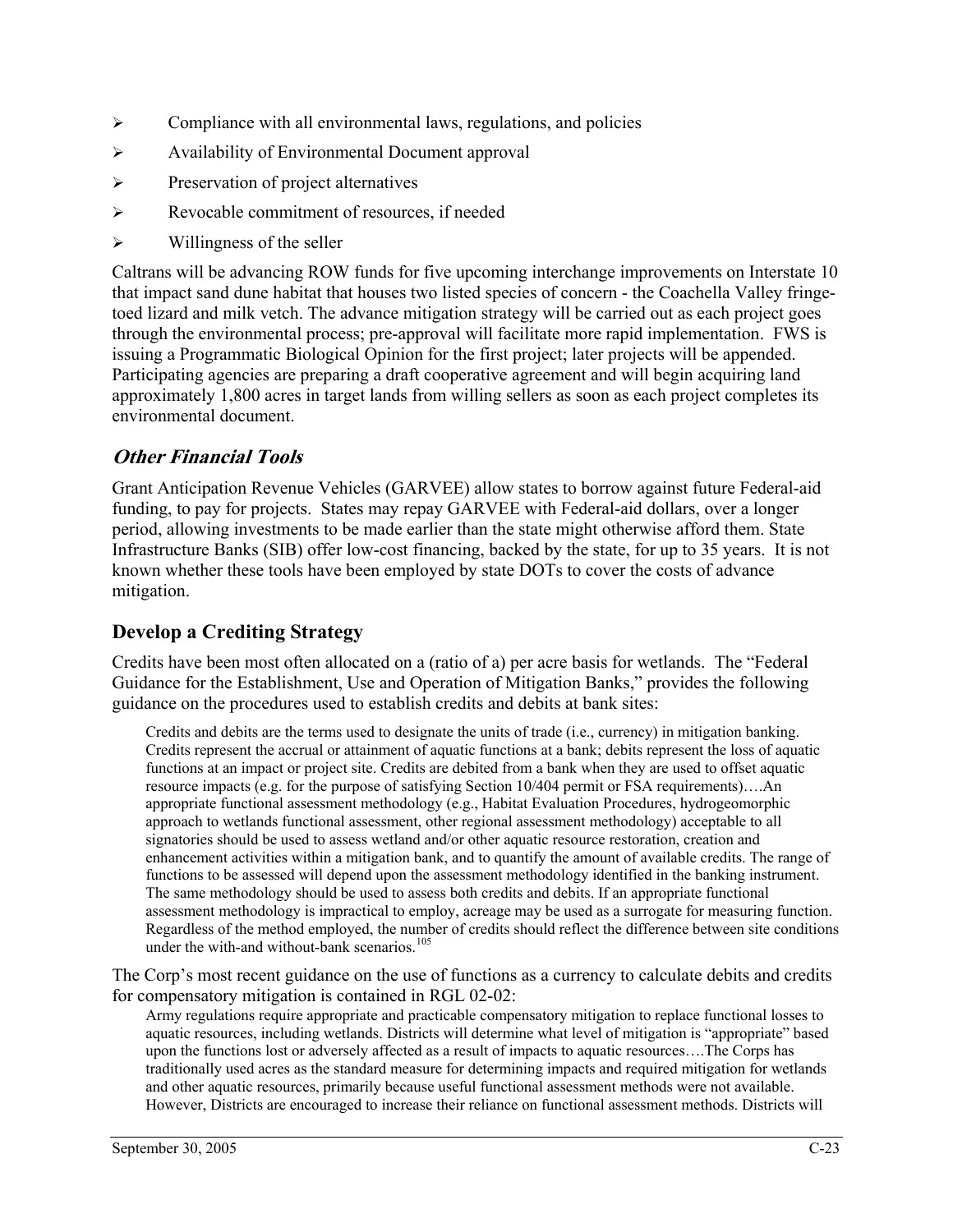determine, on a case-by-case basis, whether to use a functional assessment or acreage surrogates for determining mitigation and for describing authorized impacts. Districts will use the same approach to determine losses (debits) and gains (credits) in terms of amounts, types, and location(s) for describing both impacts and compensatory mitigation.<sup>[106](#page-83-0)</sup>

Increasingly habitat acres are being used to account for species impacts as well. Crediting on a habitat basis facilitates attention to ecosystem processes and functioning that benefits both target resources and other non-regulated resources. In providing a biological opinion on listed species, FWS must justify the case that habitat may serve as an indicator for the species (e.g., the presence of suitable habitat, the proximity of the action area to known species' locations, the history of the species occurring in similar habitats under similar circumstances, etc.). FWS may then explain the relative value to the conservation of the species of the habitat within the action area, as opposed to the individuals utilizing that habitat, in assessing the species likelihood of survival and recovery of the species in the wild and actions that may diminish or enhance the chances for species recovery. <sup>[107](#page-83-0)</sup>

In general, FWS lists the following factors for potential consideration in determining credit values: habitat quality, habitat quantity, species covered, conservation benefits (including contribution to regional conservation efforts), property location and configuration, and available or prospective resource values.<sup>[108](#page-83-0)</sup> The credit system must match the system for bank debits (e.g. both in acres or both in breeding pairs). Mitigation ratios may be design for the particular impact and impact assessment method, based on qualitative factors such as the scale of impact or quality of habitat, but quality of habitat need not always be assessed. The Natomas Basin Habitat Conservation Plan and the legal decision on it, *NWF v. Babbitt*, are significant for programmatic approaches and the crediting strategy it employs. The HCP covers the 53,000-acre basin in and near Sacramento and permitted up to 17,000 acres of habitat destruction with a mitigation fee. The mitigation fee funds the Natomas Basin Conservancy to buy a half-acre of habitat for every acre developed, regardless of quality. In defending the plan and crediting strategy, FWS called it an "innovative and biologically sound approach to species and habitat conservation at a regional, ecosystem level."<sup>[109](#page-83-0)</sup> The court found that the ½:1 mitigation ratio was reasonable, though weakened in this case by failure to identify specific reserve parcels in advance―a weakness that DOT advance mitigation efforts rectify. The judge viewed the "uniform treatment" of essentially "treating all Basin lands as fungible, as equally valuable habitat" as a "strength" in that "mitigation fees are to be collected on all acreage and are used to set aside 0.5 acres of habitat land for each 1.0 acres of gross development that occurs."<sup>[110](#page-83-0)</sup> The court upheld the "assuming presence approach" and confirmed that the plan "overprotects by assuming that any acre lost to development is potential habitat."<sup>[111](#page-83-0)</sup> Likewise, mowed or otherwise degraded or impacted habitat in existing DOT ROW has been considered "unmanaged" for natural resource values (Nevada DOT-Clark County MSHCP) and estimates of impacts and mitigation have occurred (CDOT Shortgrass Prairie Initiative) without assessing quality of the habitat.

The primary, most common method of accounting continues to be acres of wetland or habitat type, the latter within species' range; most of the examples cited in this report use this approach. Though this section will briefly review some cutting edge functional assessment approaches that are under development, accounting in acres remains an important method of ensuring that a baseline level of environmental mitigation occurs. Additional goals, requirements, or evaluation criteria may be layered on top as needed.

 $\triangleright$  NC EEP accounts for acres of freshwater and coastal wetlands and riverine and non-riverine wetlands. The Corps-NCDOT-DENR's tri-party MOA acknowledges the goal of moving to a functional replacement system for mitigation, and provides a mechanism to transition the MOA to functional replacement accounting if and when a scientifically acceptable method is developed by the three agencies. Although initially emphasized, the functional assessment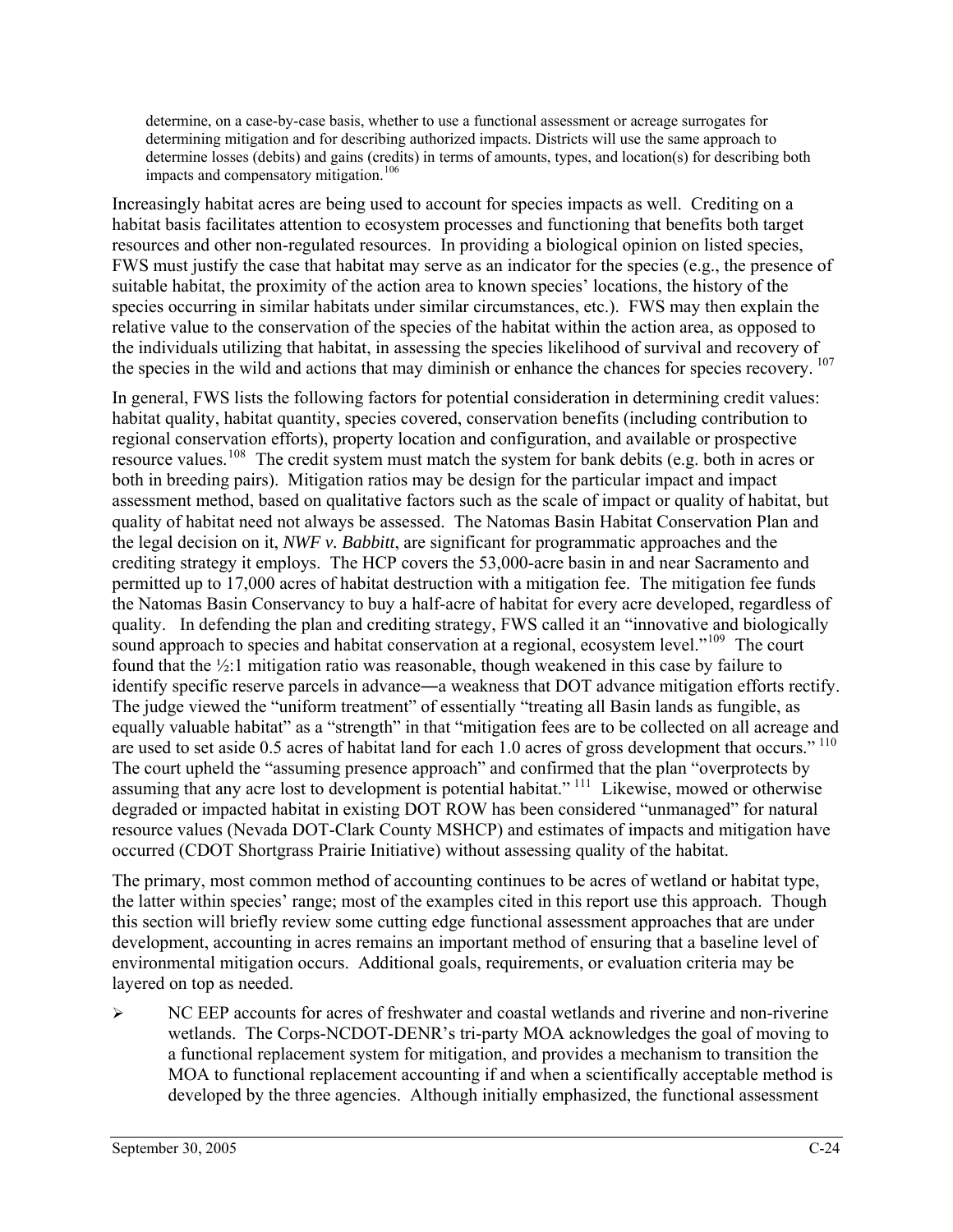approach is now on the slow track, as the partner agencies have agreed on the benefits of the simpler, acre-based approach.

- $\triangleright$  The Corps is experimenting with new landscape level functional assessment tools, for SAMP development. The Corps' Waterways Experiment Station (WES) and the Cold Regions Research and Engineering Laboratory (CRREL), as experts in aquatic resource delineation and wetland functional assessment, have developed a tool to conduct a high precision, planning level wetland delineation (i.e., the identification of aquatic resources) and a landscape level functional assessment (i.e., the characterization of aquatic resources). The tool has been used to assess aquatic resources within large watersheds (over 200 square miles). Using the tool, the Corps has been able to assess hydrologic integrity, water quality integrity, and habitat integrity. Hydrologic integrity refers to the frequency, magnitude, and location of stream water flow and the interaction of the stream with the floodplains ― all on the plan level. Water quality integrity refers to the processing of nutrients and sediments within streams. Habitat integrity refers to the quality and quantity of habitat necessary to support functioning riparian systems.
- ¾ Oregon DOT's functional assessment determines Habitat Value credits for wetlands and species based, in part, upon acreage. However, in addition to acreage, other values related to habitats, species, and functions are used to derive the Habitat Value number. ODOT's functional assessment approach relies on Key Ecological Functions (KEFs), as a key component of successful ecosystem-based management.
- ¾ Oregon DOT's functional assessment determines Habitat Value credits for wetlands and species based, in part, upon acreage. However, in addition to acreage, other values related to habitats, species, and functions are used to derive the Habitat Value number. ODOT's functional assessment approach relies on Key Ecological Functions (KEFs), as a key component of successful ecosystem-based management.

Using species and habitat data, ODOT developed historic and current functional profiles for each Ecoprovince to assess how functions have changed over time. The Ecoprovince functional profile allows for a review of the functional roles played by all species thought to occur within the Ecoprovince. This understanding makes it possible to consider how species' functions contribute to performing ecological functions across a broader, Ecoprovince scale. This information is used to help determine if the focal species play functional roles not generally performed by other species, thus indicating the potential need for species and habitat protection. Changes (lower functioning or fewer redundancies in functions performed) from pre-development conditions were identified and tallied, based on habitat and species changes.

Key Management Activities which affect such functioning were also identified, to determine how to best understand and address potential needs associated with habitat forming processes and assess issues relevant to species recovery. In light of this, each Ecoprovince has a list of land use and land management activities that have the potential to negatively affect species, habitats, and habitat forming processes. This assists in designing conservation areas/regional banks to help offset regional trends. Some of the land use and land management activities that have significantly impacted species, habitats, habitat forming processes, and the potential for species recovery include, but are not limited to: human development, agriculture, grazing, fire suppression, timber harvesting, coastal development, and fragmentation of land ownership.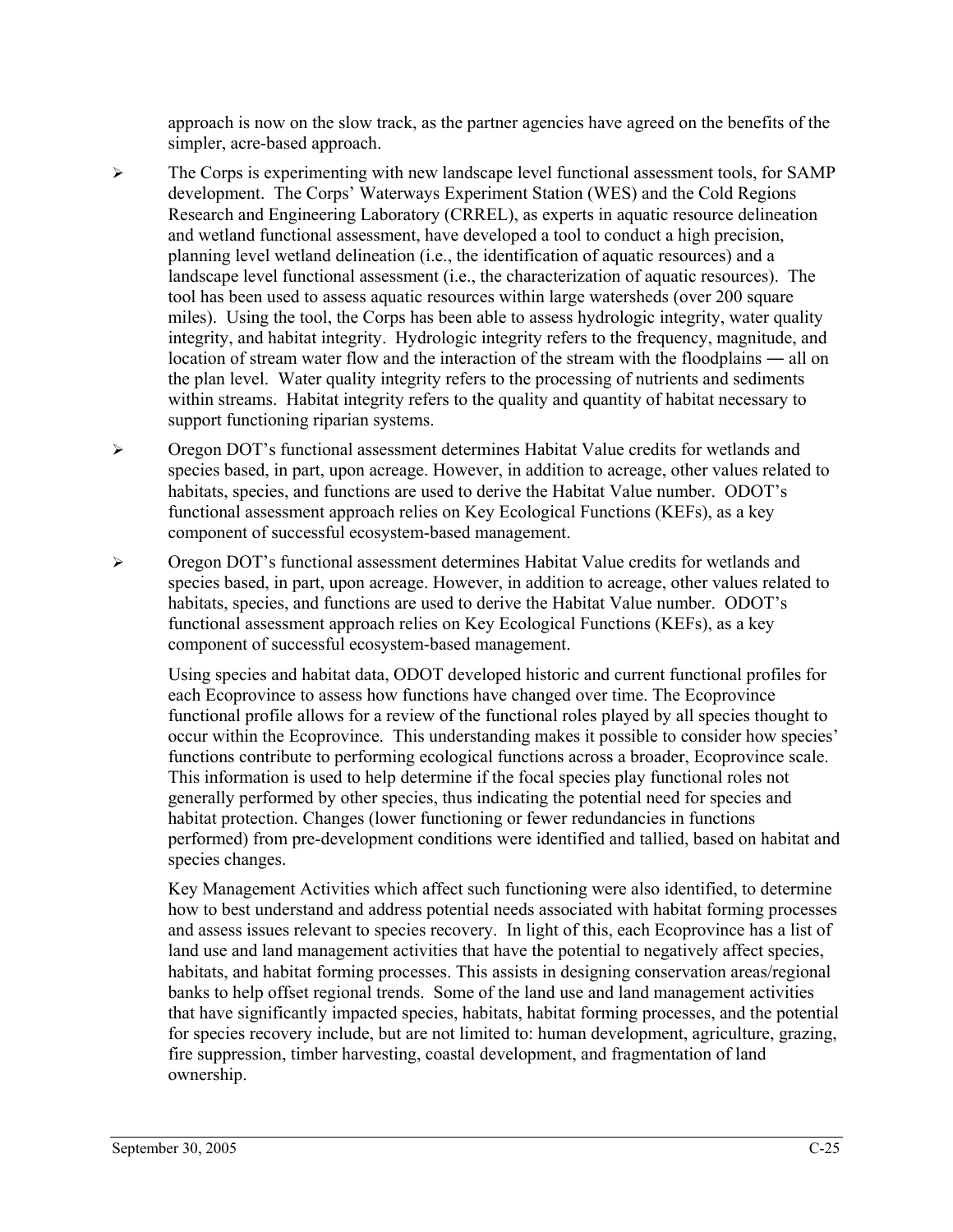ODOT has adopted backstops that track impacts in an acreage-based or species specific fashion. Using the backstops, ODOT will be able to show that it meets all of the same requirements as any other entity regulated by the Corps. If, through the Program review and agency reporting process, it is determined that the Program is falling short of no net loss obligations, adjustments to the accounting system will be made and ODOT is committed to performing the mitigation necessary to achieve the ledger balance and ensure regulatory compliance.

### **Ensure Internal and External Communications**

**Interagency understandings.** Interagency understandings may be formalized in Memoranda of Agreement or Understanding, when their scope exceeds that which would occur in a programmatic consultation or a banking instrument. [CDOT's Shortgrass Prairie Initiative MOA](http://environment.fhwa.dot.gov/strmlng/comoa.htm) records the roles of the partners and the general approach the agencies agreed to take. Caltrans' [Memorandum of](http://www.fhwa.dot.gov/cadiv/pre/moajoan.htm)  [Agreement for Early Mitigation Planning for Transportation Improvements](http://www.fhwa.dot.gov/cadiv/pre/moajoan.htm) outlines a long-range strategic planning process to improve early coordination and "obtain better results from funds spent for the compensation and enhancement of biological resources." The purpose of the agreement is described as to:

establish a process for identification and evaluation of valuable natural resource and habitats at the earliest stages of transportation improvement planning, and provide a framework to implement coordinated mitigation planning at the beginning of the project development process leading to an Agreement on Mitigation Strategy for guidance during project design. It will facilitate compliance with state and federal environmental regulations and requirements established for the protection of biological resources, but does not replace review of the action at the appropriate time as required by environmental laws or regulations, or assure permit issuance and project endorsement. Early coordination will mean more efficient and effective planning, a high degree of cooperation among involved agencies and successful resolution of conflicts. Some of the advantages of early coordination and mitigation planning for impacts to biological resources will be: 1) increased opportunities to avoid adverse impacts to natural resources; 2) the opportunity to provide "in place" and functioning compensation and eliminate the lag time between loss and replacement of resource values; 3) the opportunity to integrate the mitigation into regional environmental goals and preservation objectives; 4) the establishment of more efficient and effective monitoring and evaluation procedures; 5) the ability to provide the greatest resource benefit for the expenditure of mitigation funds; 6) swift utilization of the diminishing opportunities for habitat conservation and preservation; and 7) the reduction in the potential for delays in project approval due to mitigation concurrence and permit processing.<sup>[112](#page-83-0)</sup>

Resource agencies committed to early participation and identification of priority resources. Caltrans committed to develop early mitigation strategies, to be used only after a determination that "all appropriate avoidance and minimization measures have been incorporated."[113](#page-83-0)

NC EEP's DOT-DENR [Memorandum of Agreement](http://www.nceep.net/images/2004%20two-party%20MOA.pdf) and Tri-Party [Memorandum of Agreement](http://www.nceep.net/images/Final%20MOA.pdf) outline the critical details agreed to by all parties, and provided sufficient detail in short format to begin restructuring staff responsibilities at three agencies.

**Internal communications**. Agency leaders on a staff and executive level play key roles in identifying and knowledgeably speaking about the benefits of both the approach, economically, environmentally, and in terms of freeing and making more efficient use of staff time.

Agency leaders can help avoid deterioration of the agreement by spelling out implications of the intended approach and clarifying that ongoing adjustment and flexibility will be required. Executive managers at the three agencies behind North Carolina's EEP (Corps, NCDENR, NCDOT) realized that:

after stating the priorities and overarching objectives, they stopped short of setting standards for success and products required within the respective organizations. There was a basic assumption that middle management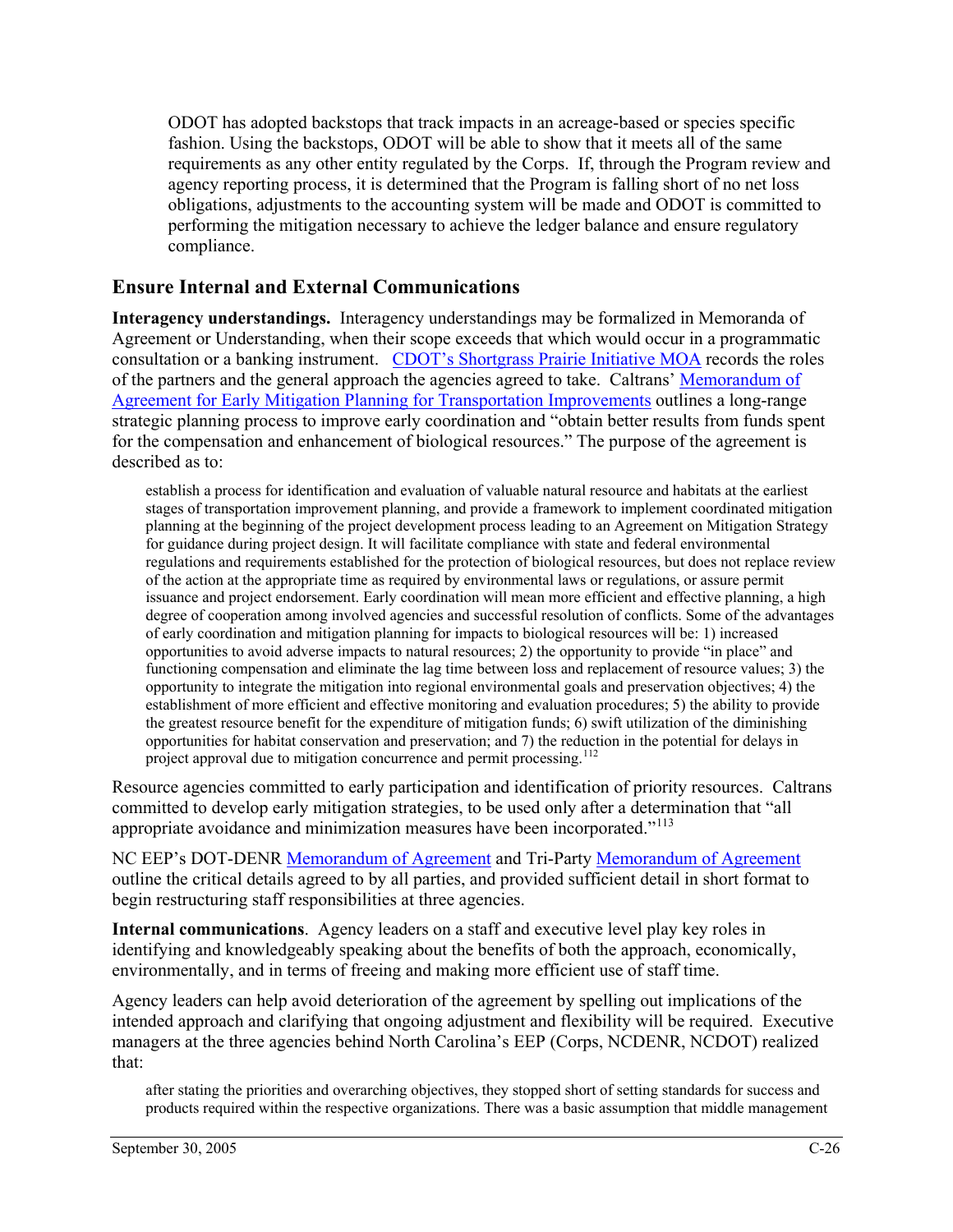would ensure the implementation. However, interactions between the executive and middle management levels were not sufficient for such a large change. Although, the concept was explained to all, the implications were not. In retrospect, this led to the EEP being viewed by the (DOT-DENR) workforce as an additional requirement and not as a systemic change. The Corps did not anticipate fully the impacts of the EEP on its regulatory procedures. For example, the Corps discovered late in the process that it needed to develop clearer legal positions on crediting and preservation. Furthermore, the Corps continued to function from the conventional project-by-project view, while simultaneously supporting the ecosystem/watershed-focused system, without defining internally how to meet requirements for permitting and accounting for credits during EEP implementation. This resulted in a disconnect of the fundamental rules that should be applied. To date, development of the new rules is ongoing. $114$ 

Implications of the change may include the trade-offs that are being made and how the new process is different, how future permitting and consultations within the programmatic approach will be handled, and how all of this affects individual agencies, professionals, and their responsibilities.

An advance mitigation program leader, now at a resource agency, stated: "a program of this type will succeed only if all agencies agree that this is a better way of doing business and that each agency plays a role in helping it succeed. This means that everyone may have to change some of their processes and address their regulatory issues in different ways…such a change requires the highest level of participation and commitment. This means that Secretary and policy level individuals must participate." In his opinion, "this can not be done at the practitioner level because most of those individuals are programmed toward their respective policies and procedures."

Systems should be developed for providing continuous updates/communication to all levels of staff affected by the change, at the agencies involved.

**External communications.** Communication with external stakeholders helps maintain accountability and credibility with diverse constituencies. External stakeholders include landowners, private for-profit bankers, and environmental organizations. The sponsors of North Carolina's EEP felt the need to establish external communications with stakeholders, and thus, after consultation with his partners, the secretary of NCDENR established a liaison council for EEP.

The council membership represents the widely diverse interests that need to understand and support EEP to assure its longevity. Current members represent land trusts, private engineering and biological firms, mitigation bankers, the Environmental Defense Fund, the Southern Environmental Law Center, North Carolinians for Business Commerce and Industry, and the Road Builders Industry. The primary purpose of the council is to provide a forum to share information about EEP and to identify issues and concerns that may affect EEP before they become "problems." For example, the liaison council provided valuable feedback on the draft MOA prior to the formal USACE public notification process.

CDOT's Shortgrass Prairie Initiative reached out to environmental organizations through steering committee members and through presentations to a statewide Environmental Roundtable. In person meetings were held with county commissions in agricultural communities, where resistance to any government ownership or management was high.

## **Identify How Individual Projects Will Be Reviewed and Fit Into the Whole, Ensuring Avoidance and Minimization**

Identification of how individual projects will be reviewed and fit into the programmatic approach often represents a more difficult part of the negotiation, because it may present a departure from how individuals and agencies normally review projects. While staff may save significant time and see efficiency increases (FWS estimated a 100 percent increase in productivity, with only half the staff time needed to focus on former project tasks in Florida),<sup>[115](#page-83-0)</sup> any change in their duties or scope of responsibility can raise concerns, which take time to address and resolve, in the form of interagency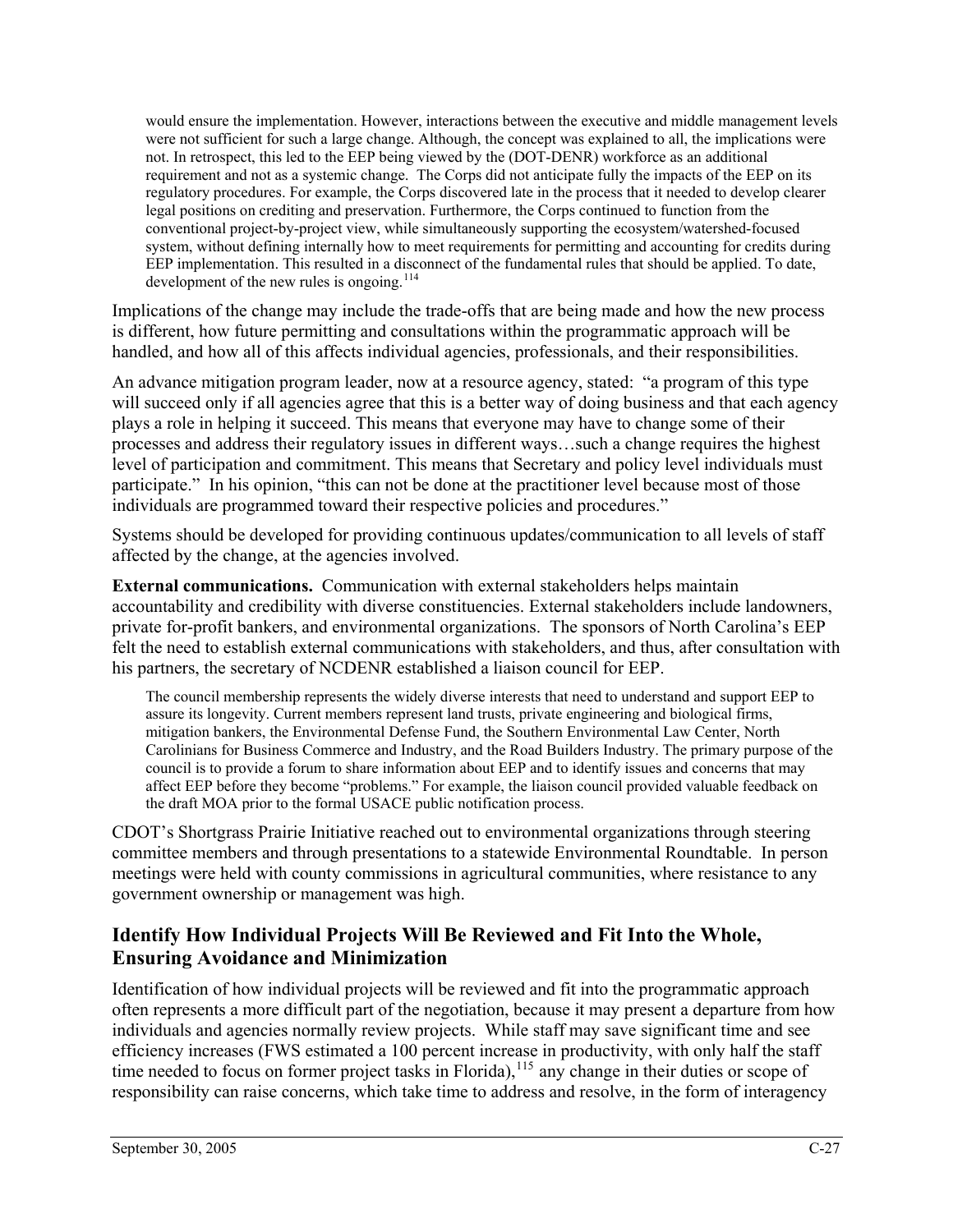agreements. Such agreements try to create a streamlined approach for project-by-project review and greatly reduce or virtually eliminate the negotiation which otherwise occurs at that stage. However, remember that such agreements cannot be used to change statutory or regulatory requirements.

Under the CWA Section 404 program, individual permits require project review by the Corps. The Corps decides whether to issue an individual permit based on an evaluation of the probable impacts, including cumulative impacts, of the proposed activity. According to Corps regulations, permits should not be issued for activities which will create "significant" degradation of the waters of the U.S. or have "significantly adverse effects on wetlands values". However, the CWA provides no clear definition of "significant."[116](#page-83-0) The evaluation process for an individual permit is based on guidelines established under Section 404(b)(1) CWA and on the "public interest review" procedures. Public interest review involves a broad qualitative evaluation of a project's benefits and detriments. Corps regulations identify twenty-one factors which are relevant to permit review: conservation, economics, aesthetics, general environmental concerns, wetlands, historic properties, fish and wildlife values, flood hazards, floodplain values, land use, navigation, shore erosion and accretion, recreation, water supply and conservation, water quality, energy needs, safety, food and fiber production, mineral needs, consideration of property ownership, and the general needs and welfare of the people. The Section 404(b)(1) guidelines, which prohibit a discharge of fill if there is a less environmentally damaging alternative that is still practicable, are often considered the driving force in the Corps permit process.<sup>[117](#page-83-0)</sup> Practicability is determined based on technological, economic, social, and logistic considerations. If a proposed project has greater than significant impacts, attempts must be made to avoid and minimize impacts. Impacts, which cannot be avoided, must be mitigated to a level where the net impacts to waters of the U.S. are not significant.

On projects requiring an individual Section 404 permit, state DOTs continue to conduct a project-byproject reviews, though in the case of NCDOT's process, for example, after avoidance and minimization, the decision to choose off-site mitigation is reduced to a "yes-no" decision; i.e. partial on-site mitigation does not occur. If the permitting agencies determine that on-site mitigation opportunities (in or adjacent to the right-of-way, in conjunction with construction activities) are both practicable and environmentally preferable to existing mitigation available through the EEP program, the permit will be conditioned to require such on-site mitigation; however, the permitting agencies have agreed not to delay the issuance of a permit or certification for a NCDOT project due to such on-site mitigation requirements.

For ESA section 7, each action that may directly or indirectly affect listed species or designated critical habitat (in this case, either adoption of the plan or implementation of any specific project under that plan) must have the appropriate Endangered Species Act effects analysis and associated documentation. In other words, any action that is determined "may affect, but is not likely to adversely affect" a listed species or designated critical habitat must have a written concurrence from the Service, while any action that is determined to be "likely to adversely affect" listed resources must have a complete biological opinion (including an incidental take statement, where appropriate) (*Conner v. Burford*, 848 F.2d 1441 (9th Cir. 1988), *Conner v. Burford*, 605 F.Supp. 107 (D.Mont.1985), *Silver v. Babbitt, Silver v. Thomas*,). This is understood to be a "second tier" to the Biological Opinion, though such an opinion, confirming that the project fits within the scope of the original programmatic consultation, may be as brief as a page or two.

For ESA section 7, site-specific BOs may be "appended" to a programmatic consultation to complete a 7 consultation. The degree of project-by-project review that is retained continues to be negotiated separately for each programmatic or advance mitigation approach; for Section 404, the more timeworn paths of mitigation banks and ILF programs, and established individual permitting requirements, leave less in question. DOT biologists and natural resource program managers who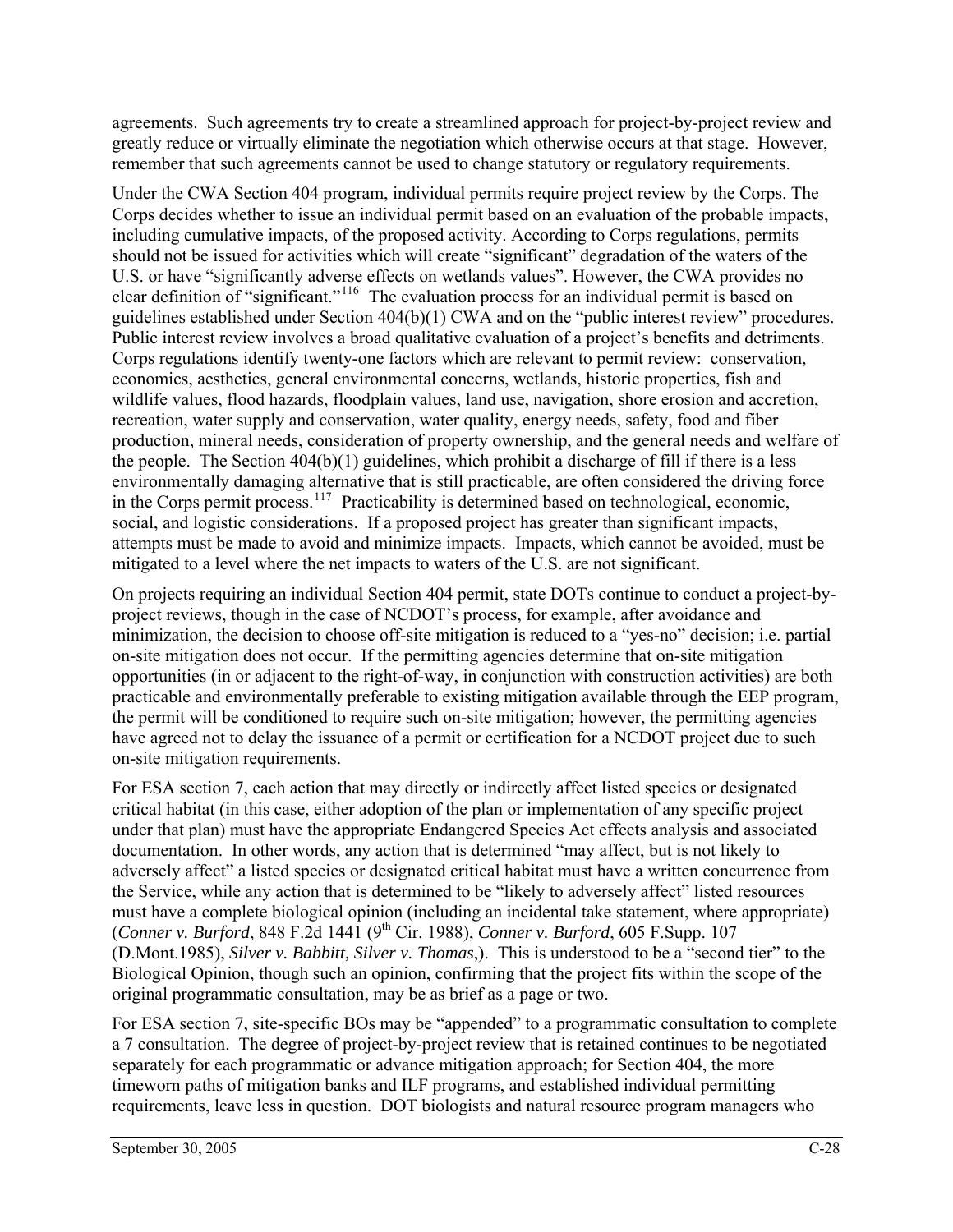work with the resource agencies on developing programmatic agreements and MOAs say that templates would greatly facilitate their work. Even in states where multiple agreements have been developed though, the agreements continue to evolve, and thus negotiation often continues. Legal review continues to be a challenge for such agreements, as solicitors seek maximum certainty for their own agency and collaborative, early environmental investments are still considered alternative approaches.

### **Plan for Management in Perpetuity**

In general, all sites used to satisfy compensatory mitigation requirements must remain within the public domain in perpetuity, either in fee simple title or subject to appropriate conservation easements. Sites must be managed in accordance with a long-term management plan that preserves the ecological functions of the subject property and as required by the permit, in the case of Section 404 of the CWA. Management needs of a mitigation/conservation site may include restoration or enhancement of habitats, monitoring of resources, maintenance of facilities, public uses, control of public access, start-up funding, budget needs and necessary endowment funds to sustain the budget, and yearly reporting requirements.

A watershed approach helps to address a major challenge in mitigation development and long-term management; ensuring that sites are more environmentally valuable and important to federal and state resource agencies or conservation organizations for protection in perpetuity dramatically increases the chances of finding an appropriate conservation owner. As discussed in the above section on "Using Existing Regional Ecosystem Conservation Plans," such entities have often developed conservation acquisition plans, and when such plans can be utilized by DOTs and approved by regulatory agencies to guide mitigation/conservation investments, answers and partnerships for long-term management often emerge. DOTs investments in acquisition and initial restoration may mesh with other agency and organizations' long term stewardship and land management missions. In the examples cited in this report, mitigation/conservation sites are owned by a wide array of entities―federal, state, county, and municipal government, private bankers, and non-governmental, non-profit conservation organizations.

The Center for Natural Lands Management has developed a tool that is widely used in western states to estimate the expense of management in perpetuity. Costs vary with the nature of the land, the type of protection (owned or under easement), and the purpose of conservation (endangered species, visitor services, education). The Center's Property Analysis Record (PAR) database can be used to analyze the characteristics and needs of the property from which management requirements are derived, consider management tasks and their costs, as well as administrative overhead. The PAR report can then be used as a justification for a certain level of long-term funding from endowments, special district fees, and other sources.

Even with adequate estimation of long-term management costs and high desirability of the parcel according to the resource agencies involved, tight budgets at the latter have made assumption of ownership and management responsibility difficult in some cases. Private entities can go bankrupt. Short-staffing or hiring freezes at resource agencies may prohibit further acquisitions, regardless of the amounts of funding available for site administration or management by contract. Even if the resource agency receives money, staff are sometimes concerned that the resources would not be there when they need it. Some states' situations are further complicated by state restrictions on transferring conservation easements to private entities or local government agencies.

An appropriate long-term ownership and management arrangement or option must exist, and ideally be secured, before property acquisition makes sense. In most parts of the country, this is not a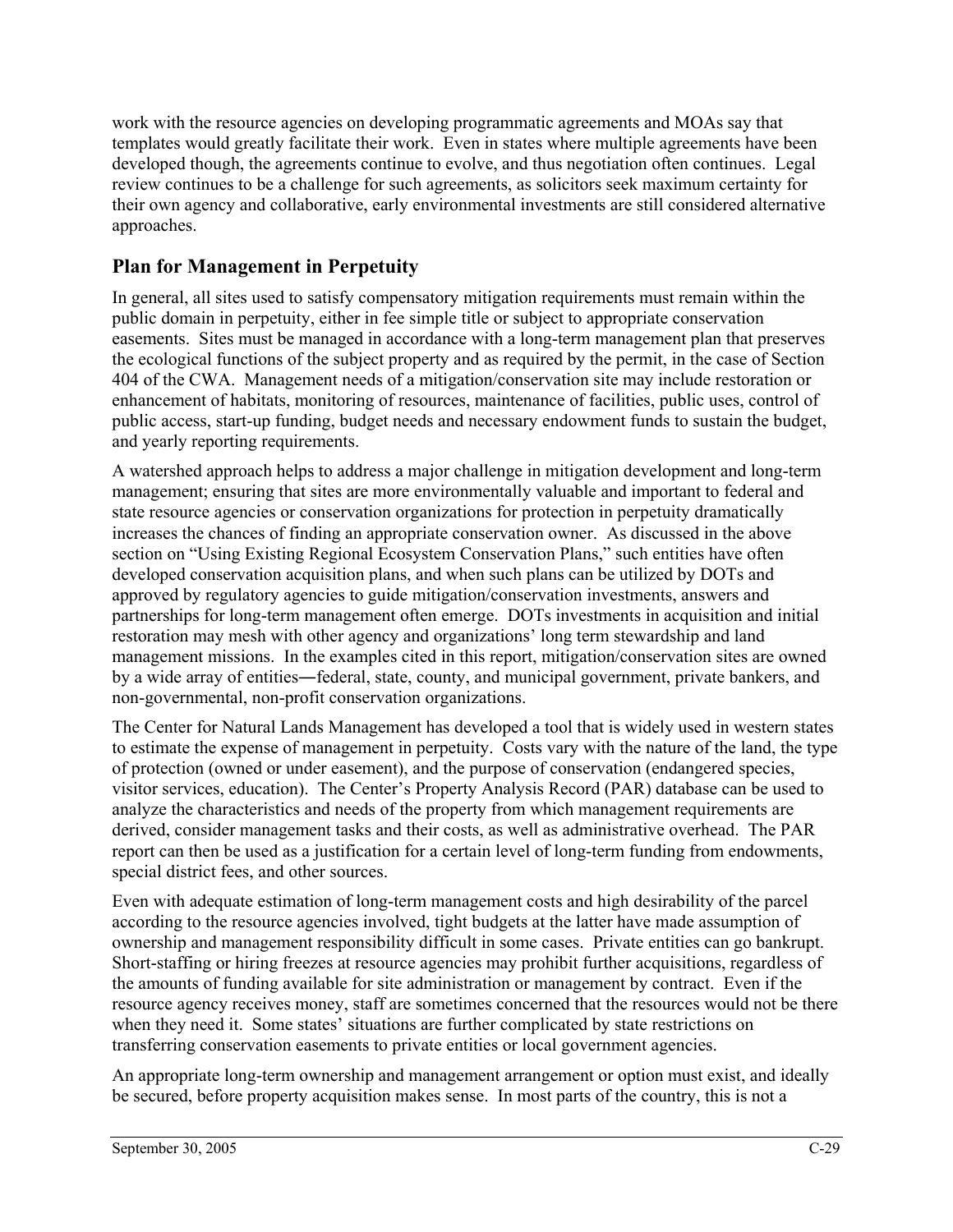problem if the property is part of an environmental agency's or conservation organizations' acquisition plans and priority lists. For a variety of ecological reasons, connectivity improvements are receiving greater attention and emphasis over the past ten years. It is anticipated that sites adjacent to and/or providing connectivity between already protected conservation areas will remain practical and desirable sites for conservation management entities.

## **Design Performance Measures for Adaptive Management**

Mitigation that is included as a commitment in the environmental document becomes an integral and essential part of the transportation project and Record of Decision. FHWA's responsibility regarding the implementation of mitigation measures identified as commitments in environmental documents is stipulated in 23 CFR § 771.109(b): "It shall be the responsibility of the applicant, in cooperation with the Administration, to implement those mitigation measures stated as commitments in the environmental documents prepared pursuant to this regulation. The FHWA will assure that this is accomplished as a part of its program management responsibilities that include reviews of designs, plans, specifications, and estimates (PS&E), and construction inspections."[118](#page-83-0) DOTs have developed a variety of tracking systems, from simple checklists and spreadsheets to more complex databases and systems for hand-off, from design to construction and maintenance.<sup>[119](#page-83-0)</sup> These systems also include commitments and responsibilities derived from Section 404 permits and ESA section 7 consultations. Visual assessment, informal mapping, photographic records, and assessment of spread/prevention of invasive species are common assessment methods for both wetland and species/habitat mitigation/conservation sites.

Measuring success is a key element of any framework for overall conservation success. Measures can establish baselines for ecosystem, biodiversity, or species health; identify and track the status of key threats to conservation; and measure the progress of actions toward conservation. Even in areas and ecoregions where relatively few studies and inventories have been conducted, there is an abundance of data and information that was unfathomable when key environmental protection acts were created in the late 1960s and 1970s, and even the early 1980s as regulations continued to be promulgated.<sup>[120](#page-83-0)</sup> While the basis for making and refining conservation decisions may be better than ever before, the decisionmaking environment is also polarized with a desire for clarity beyond what may exist or be reasonably attained in many cases. Creating meaningful and practical performance measures, which will be useful in adaptive management, is a key challenge for regulators and conservation practitioners. To refine and improve a manager's ability to monitor conservation progress, performance measurement data should help answer the question: "Are we conserving what we say we are?" and provide a barometer of how well biodiversity is doing, the degree to which it is conserved, and the likelihood of success in achieving conservation goals. In taking an ecosystem approach that can be rolled up to measure conservation status and progress at wider scales, ecoregional measures may rely on focal species and indicators of ecosystem health, such as degree of invasive species and management including natural processes such as grazing or fire.

Adaptive Management is a method for examining alternative strategies for meeting biological goals and objectives, and then, if necessary, adjusting future conservation management actions according to what is learned. The term refers to a systematic approach for evaluating and adjusting management practices based on monitoring of pre-determined evaluation criteria. The six principal components of adaptive management are problem assessment, design, implementation, monitoring, evaluation, and adjustment.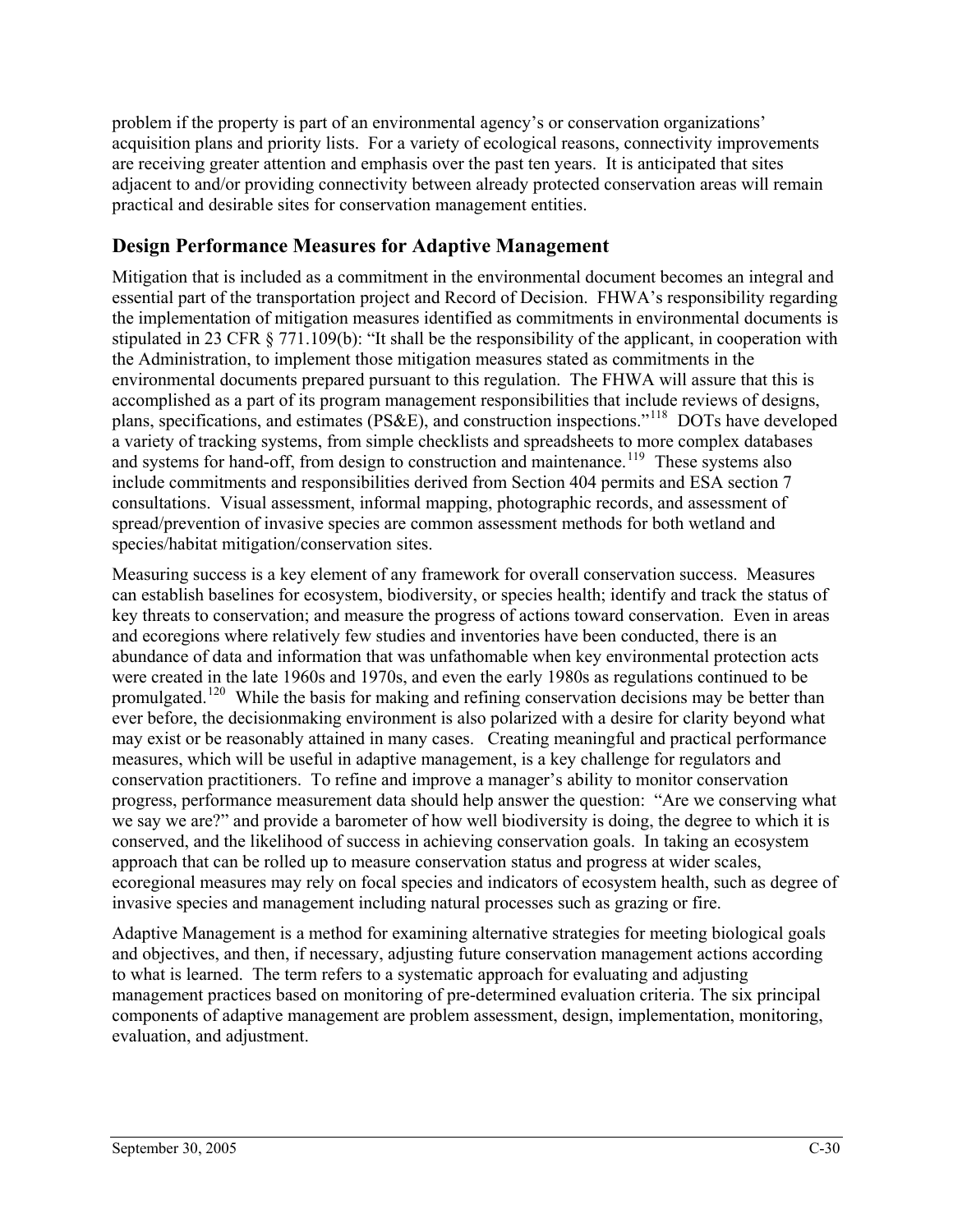### **Evaluating Formalized Conservation Efforts**

FWS and NOAA Fisheries have provided some guidance for assessing the value of formalized conservation efforts in species recovery. Though FWS and NOAA Fisheries policy was initially developed for Evaluation of Conservation Efforts When Making Listing Decisions (68 FR 15100- 15115, 3/18/03), "this policy may also guide the development of conservation efforts that sufficiently improve a species' status so as to make listing the species as threatened or endangered unnecessary."<sup>[121](#page-83-0)</sup> Proactive conservation efforts by state DOTs and resource agencies commonly share this goal of improving the viability of one or many species, whether through on-site BMPs or through wetland or upland habitat preservation, restoration, or altered management regimes.

Of the factors that FWS and NOAA evaluate in determining a species to be threatened or endangered, DOTs may most affect (positively and negatively) "the present or threatened destruction, modification, or curtailment of its habitat or range."  $122 \text{ T}$  $122 \text{ T}$  In evaluating formalized conservation efforts, FWS and NOAA look for elimination or adequate reduction of one or more threats to the species identified through the section  $4(a)(1)$  analysis.<sup>[123](#page-83-0)</sup>

In making an estimate of a species' future condition and the likely impact or success of a formalized conservation effort, FWS/NOAA assess the level of certainty that the effort will be implemented and the likely effectiveness in elimination or reduction of threats to the species. Advance mitigation ensures the former; adaptive management helps ensure the latter.

In determining a level of reasonable certainty that the conservation effort will be effective, FWS, NOAA Fisheries, and conservation partners may evaluate: [124](#page-83-0)

- ¾ The nature and extent of threats being addressed by the conservation effort are described, and how the conservation effort reduces the threats is described.
- $\triangleright$  Explicit incremental objectives for the conservation effort and dates for achieving them are stated.
- $\triangleright$  The steps necessary to implement the conservation effort are identified in detail.
- $\triangleright$  Quantifiable, scientifically valid parameters that will demonstrate achievement of objectives, and standards for these parameters by which progress will be measured, are identified.
- $\triangleright$  Provisions for monitoring and reporting progress on implementation (based on compliance with the implementation schedule) and effectiveness (based on evaluation of quantifiable parameters) of the conservation effort are provided.
- ¾ Principles of adaptive management are incorporated.

These criteria should not be considered comprehensive evaluation criteria. The certainty of implementation and effectiveness of a formalized conservation effort may also depend on speciesspecific, habitat-specific, location-specific, and effort specific factors. The specific circumstances will also determine the amount of information necessary to satisfy these criteria.

#### **Choosing a Monitoring Strategy and Performance Measures**

Based on the above guidance on evaluation of formalized conservation efforts, FWS and NOAA Fisheries list the following potential effectiveness measures/considerations: [125](#page-83-0)

- $\triangleright$  Level of participation (e.g., number of participating landowners or number of stream-miles fenced)
- $\triangleright$  Length of time of the commitment by landowners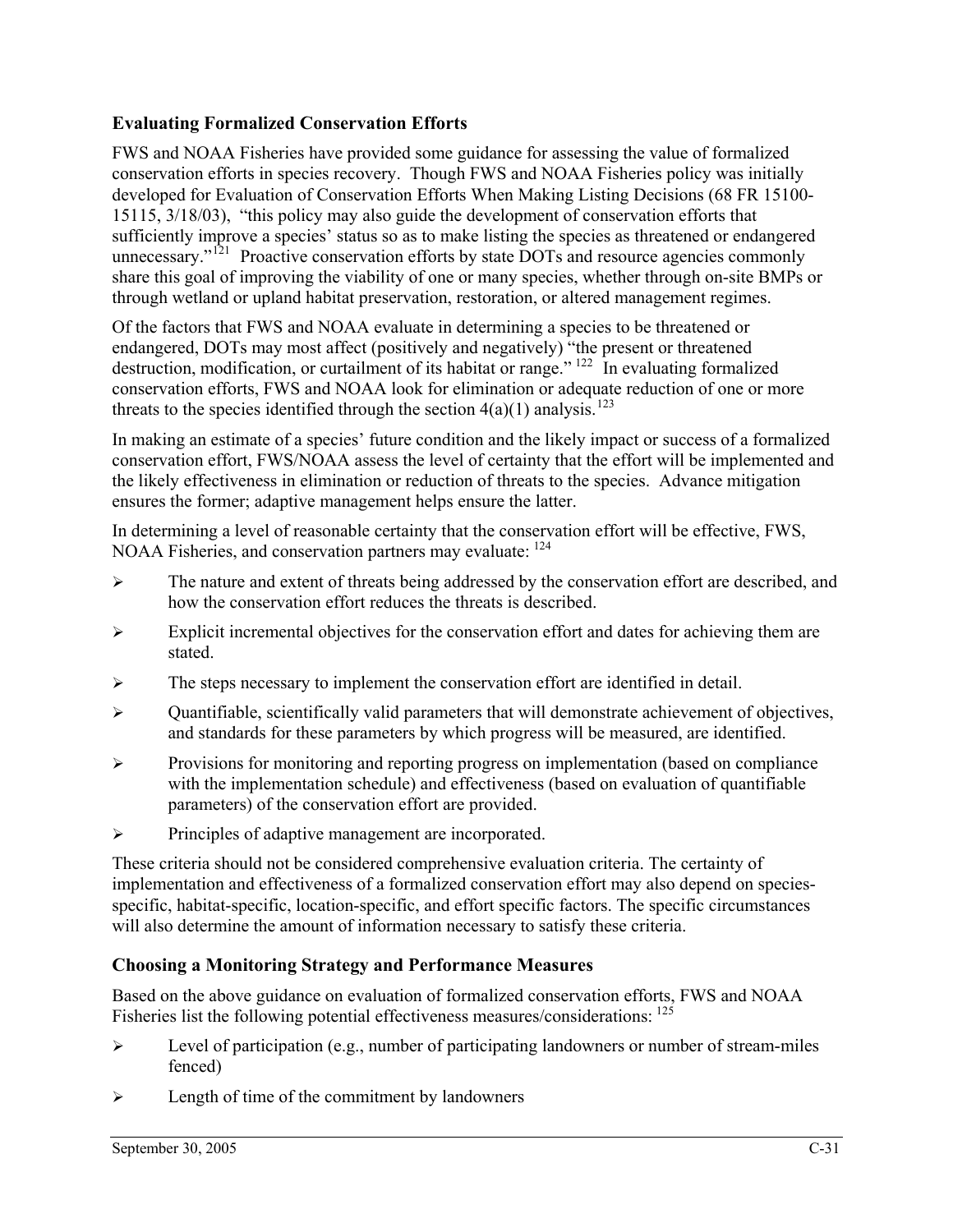- $\triangleright$  Whether the program reduces the threats on the species.
- ¾ Estimated length of time that it will take for a formalized conservation effort to produce a positive effect on the species.

The conservation effort may need to be modified to adequately address an increase in the severity of a threat or to address other new information on threats. FWS's Conservation Banking guidance states that while conservation outcomes are ideal measures, they must be balanced, and in some cases indicated, by management actions over which sponsors have more control.<sup>[126](#page-83-0)</sup>

An indicator is a unit of information measured over time that documents changes in a specific condition. Indicators are often used for communicating measures, as indicators may provide a way to summarize, present, or manage complex information in a clear manner and assess where future action is most critical. The best indicators are measurable, precise, consistent, and sensitive. Sometimes the indicator and the measurement are equal. At other times, an indicator can be an indirect measurement or a compilation of several measures that are believed to be key in revealing something important about a trend or status in conservation. In some cases precision is less than desirable but the indicator remains useful. [127](#page-83-0)

Biological goals provide a framework for developing a monitoring program that measures progress toward meeting those goals. Goals or standards should be structured to compare the results from one reporting period to another period, or to compare different areas within the conservation bank. Monitoring provisions to measure and assess habitat protection, restoration, or creation activities should be included in the conservation banking agreement.

According to FWS's conservation banking guidance, monitoring provisions should include components to:

- ¾ Evaluate compliance based on current levels of credit authorization.
- ¾ Determine if biological goals and objectives are being met.
- $\triangleright$  Provide feedback information for subsequent management changes and adaptations, including remedial actions if necessary.
- $\triangleright$  Substantiate and authorize additional credit that could be allowed from the bank, based on habitat restoration accomplishments or phase-in of additional bank lands.

Monitoring presence or absence of species on already conserved sites is sometimes conducted to provide for additional credits through documenting additional species' presence (FL Platte Branch Bank―inventory every five years, CA Rancho San Diego Bank). Annual reporting and baseline tracking for banks focuses primarily on ecosystem intactness, invasive species, changes in (surrounding) land use, and ongoing (revised) recommendations for site management. Photo points, aerial photos, and general observations on wildlife diversity, activity, and general trends may complete the picture. Success may be measured in:

- $\triangleright$  Acres of habitat perpetually protected
- ¾ Number of species/resource values that are protected/benefited over the long term
- ¾ Ecological process enhanced or undisrupted.

## **Beginning to Track Conservation on an Ecoregional Level**

Local, state, national and international conservation organizations are exploring the use of ecoregional measures to: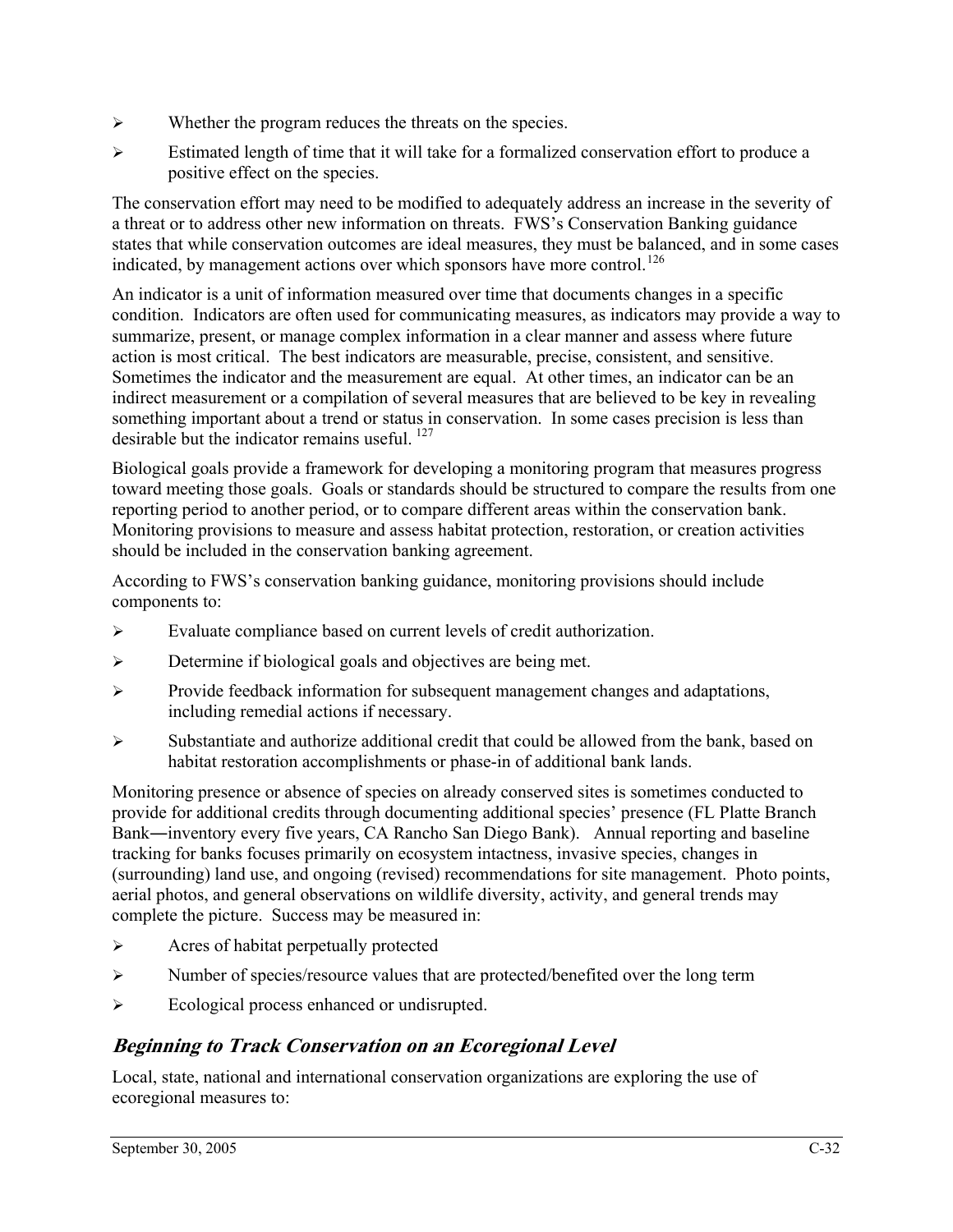- ¾ Track progress toward meeting the goals identified in the Ecoregional Assessment. Ecoregional Assessments may establish minimum goals based on estimates of the historical extent of key vegetation types and different scenarios and what (goals) may be adequate to support populations or occurrences of most species that depend on those types for the foreseeable future. Indicators of this measure include the degree to which each conservation target has an adequate area or number of locations to achieve the degree of success estimated to be viable, under different scenarios.
- $\triangleright$  Identify major threats within an ecoregion, establish baseline conditions, and develop a method of tracking changes over time.
- $\triangleright$  Identify and support the most vulnerable and threatened conservation areas within the ecoregion
- $\triangleright$  Monitor, measure, and communicate conservation status

Measurement may occur in four ecoregional measure categories:

**Status of Biodiversity** (progress toward meeting ecoregional goals, and biodiversity health measures). Ecoregional goals are established as a means of estimating the numbers or areas needed to resist extinction and degradation factors. The goals are surrogates for viability of conservation targets over the long-term. Therefore, progress toward ecoregional goals is an indicator of *viability or integrity*. Other potential indicators to assess ecoregional biodiversity health include the numbers and composition of species and ecological systems that are rare, imperiled, listed, available for conservation, etc. It is important to know the degree to which adequate areas of the right sizes have been identified, protected, and actively managed. This provides an estimate of the degree to which we conservation actions might contribute toward species recovery. Other potential indicators for measuring biodiversity health:

- $\triangleright$  Number of known occurrences, acreages or miles for targets known vs. "needed" for viability or recovery.
- $\triangleright$  Ranking status for targets (e.g., natural heritage ranks a trend downward in ranks suggests that species or natural communities are getting rarer and therefore is a bad sign of biodiversity health.
- $\triangleright$  Listing status for species targets in the ecoregion more listed or candidate species over time also suggests that species are becoming rarer and therefore is a bad sign of biodiversity health.

**Conservation Status** – (Protected and Managed Area Status and Management Effectiveness) This measure assesses the degree to which land of conservation interest (or need) is legally protected and managed. This is a reflection of the degree of land that can be "guaranteed" to remain as a contribution to conservation should all other lands be removed. While this measure does not incorporate many excellent private and public conservation lands that have no legal protection, it is an important indicator of the progress has been made to secure the conservation of certain species and ecological systems. The data used are important for understanding the level of protection (and conversely threats) to mitigation/conservation areas. Measuring the degree that lands are protected from specific threats (e.g. development, oil and gas exploration) provides strong indices of conservation progress. Within this category are also lands that are protected from specific threats and managed to some degree for biological values. For example, some multiple use federal lands are managed for production of recreational or livestock grazing values in ways that do not insure complete and/or highest quality ecological systems; nonetheless, they have many ecological values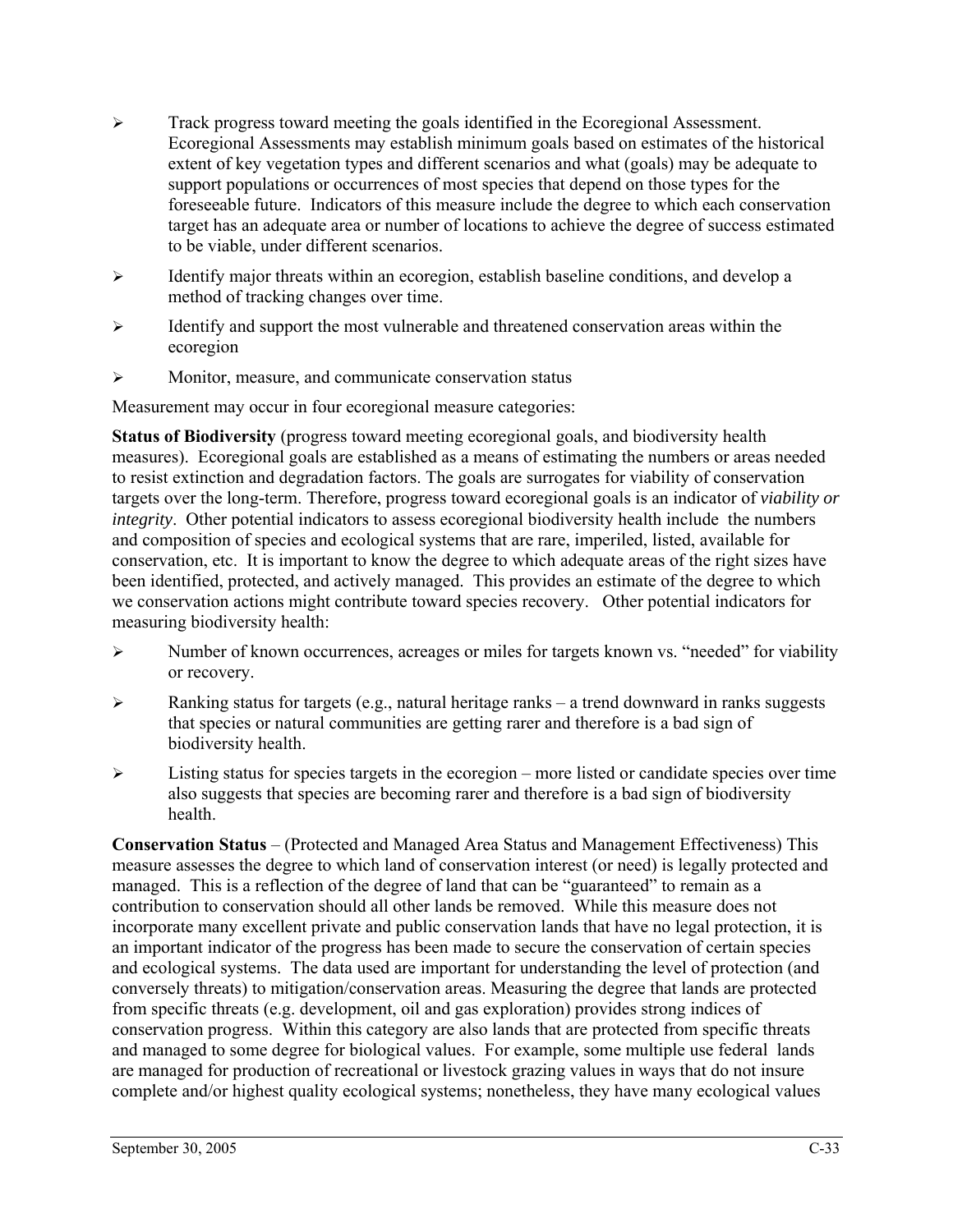that contribute to the greater picture of conservation success AND are for the most part free from the threat of total conversion to a non-restorable state. Several different ways of assessing protected area status will be discussed as well as other ways of assessing status.

*Protected and Managed Area Status***:** This measure employs the Gap Analysis Program (GAP USGS)) classification system to describe the status of protected lands in the ecoregion. GAP uses 4 categories to identify the relative degree of protection and intended management for biodiversity, where 1 represents the highest, most permanent level of protection, and 4 represents the lowest. IUCN has similar but more categories ranging from strict nature reserves to managed resource protected areas. Neither GAP nor IUCN adequately capture protected status for conservation easements and perhaps for other conservation lands.

Gap Status 1 includes areas having *permanent protection from conversion of natural land cover* and a mandated management plan in operation to maintain a natural state within which disturbance events are allowed to proceed without interference or are mimicked through management. Gap Status 2 includes areas having permanent protection from conversion of natural land cover and a *management plan in operation to maintain a primarily natural state*, but which may receive uses or management practices that degrade the quality of existing natural communities, including suppression of natural disturbance. Gap Status 3 covers areas having permanent protection from conversion of natural land cover for the majority of the area, but subject to extractive uses of either a broad, low-intensity type (e.g., logging) or localized intense type (e.g., mining). Areas with Gap Status 4 have *no known public or private institutional mandates* or legally recognized easements or deed restrictions held by the managing entity to prevent conversion of natural habitat types to anthropogenic habitat types. Includes all areas not identified above in categories 1-3.

*Management Effectiveness* indicates the intended management of protected and managed areas and the degree to which the managers can fulfill their goals, including the enabling conditions for effective conservation.

**Threat Status**. Threats assessments at ecoregional scales provide important *early warning measures* for changes in biodiversity status. The spectrum of threat measures, the status, distribution, and trend of the threats identified in the Ecoregional Assessments may be assessed wherever there are data available. Measures may include:

- $\triangleright$  Number of acres of each ecological system that is affected by a given threat.
- $\triangleright$  Where the spatial data are available and of sufficient quality, the severity and scope of the threats will be assessed. Threats may include: altered hydrology, oil and gas development, altered fire regimes, fragmentation, invasive species, climate change, and land use change.

**Intactness** (Land Cover Status). Ecoregions are important base units for measuring identifying conservation priorities and goals as well as for measuring conservation status. Each ecoregion is dominated by a major vegetation type that is comparable to those found in other ecoregions. The status of these habitat types, indicated by assessing the status in each ecoregion, can be rolled up to provide important information toward a global conservation assessment. Land use change is a prominent factor that alters the integrity of natural diversity throughout the world. The extent, distribution and pattern of land use are primary drivers in conservation planning and implementation. The pattern of land use and land cover is the basis for understanding fragmentation, current and longterm potential connectivity, and likelihood of species and ecosystem viability.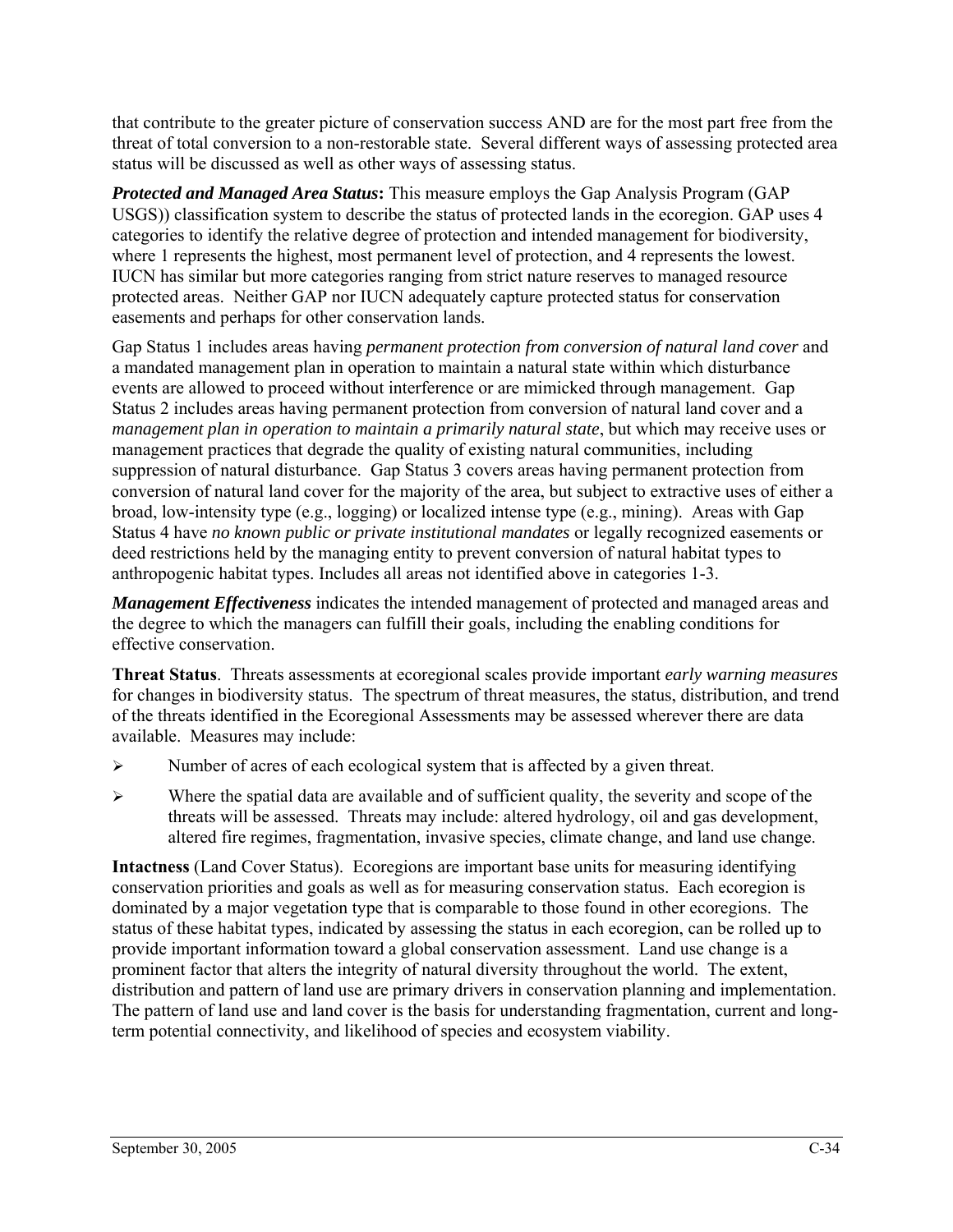## **Sample Wetland Restoration & Program Evaluation Criteria**

Monitoring methods vary greatly in terms of the level of detail and the frequency of monitoring. The purpose of monitoring is to determine if mitigation is achieving its performance standards or if intervention is required to address a particular problem. According to an Environmental Law Institute study, most wetland banking instruments include some reference to monitoring and maintenance provisions (usually in the 3-10 year range), although 14 percent do not, and only 22 banks indicate that the length of the monitoring period is based on the final achievement of performance criteria.<sup>[128](#page-83-0)</sup>

As state agencies with a high degree of public attention and accountability, DOTs develop detailed site-specific, or in some cases, agency-wide evaluation criteria for wetland restoration success. During the monitoring period, assessment of vegetation and assurance of self-maintaining hydrology are primary objectives. Increasingly, habitat restoration is a key consideration. Per guidance developed by Washington State DOT and resource agency partners, during the monitoring period, a project may be evaluated relative to the goals (wetland functions and values) the mitigation project is intended to achieve, specific elements of that goal (function or value), and performance objectives with corresponding success standards: an observable or measurable benchmark for a particular performance objective, against which the mitigation project can be compared.<sup>[129](#page-83-0)</sup> If the standards are met, the related performance objectives are considered to have been successfully achieved. Monitoring methods appropriate to the performance objective must be designed and implemented and then contingency measures provide avenues for corrective action.

Caltrans follows the three USACE district's "Habitat Mitigation and Monitoring Proposal Guidelines" (USACE 1996), which were assembled to assist applicants in developing mitigation plans and monitoring programs allowed through Corps permits. The guidelines include a detailed outline of reporting requirements that address issues such as target functions and values, target hydrologic regime, target acreage, performance criteria, monitoring methods, reporting schedule, and contingency measures. The guidelines remain flexible by allowing the applicant to specify the methods used to collect the required data. The guidelines also allow the applicant to develop the success criteria subject to USACE review and approval, with a provision that final success will not be considered met until the mitigation plantings survive a minimum of three years after human intervention has ceased. In addition, the performance criteria emphasize that the presence of a high amount of non-native vegetation will require corrective action prior to final acceptance.

North Carolina's EEP collects, evaluates, and reports data following construction of restoration sites, to determine if the restoration sites are meeting project goals. Post-construction monitoring can lead to remediation if the site is not functioning to meet success criteria. For long-term maintenance and management, periodic site inspections help ensure the protection of sites against unauthorized activities and to identify and implement any further maintenance. EEP's interagency Program Assessment and Consistency Group both visits sites and provides oversight and review of the entire program. DENR-EEP further evaluates program performance via a range of types of measures (process, inputs, outputs, and outcomes) as follows:[130](#page-83-0)

**Objective 1.1**: Provide 100% of required mitigation projects to ensure that no Tri-Party MOA projects are delayed beginning 7-1-04, and that the mitigation projects will enhance ecosystem functions.

1.1.1 Outcome Measure: Number of acres and feet protected contrasted to number of acres and feet of permitted (and accepted) impacts.

1.1.2 Input Measure: Accuracy of projected mitigation needs by 8-digit watershed to permitted mitigation requirements by 8-digit watershed . (Accuracy includes actual versus projected)

1.1.3 Process Measure: Average no. days "acceptance" letters are sent from the request date. (target 30)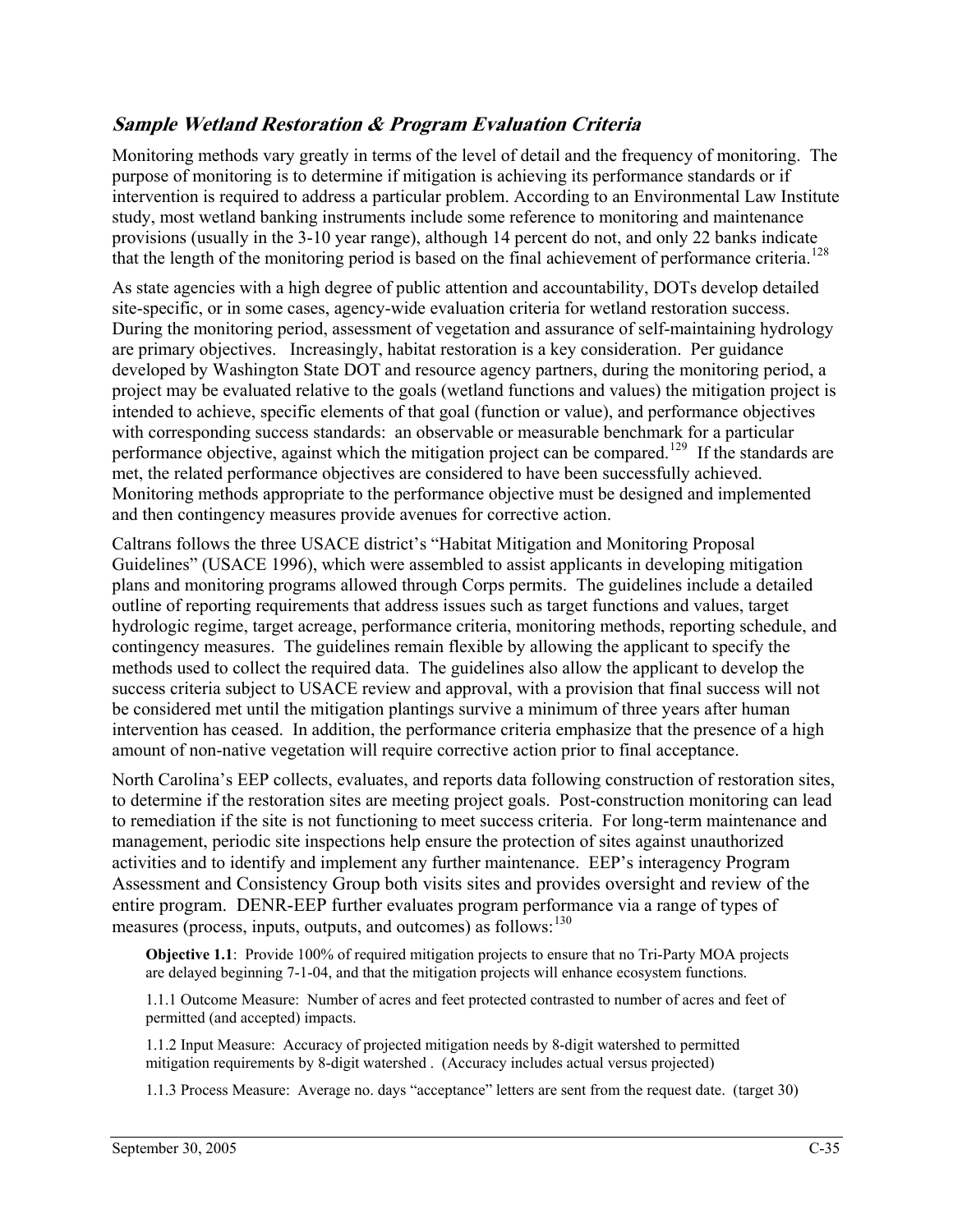1.1.4 Output Measure: Number of DOT requests (as per MOA) that were not accepted within 30 days.

1.1.5 Outcome Measure: Percent of EEP initiated projects consistent with watershed plans.

1.1.6 Outcome Measure: Percent of EEP initiated mitigation projects that meet or exceed success criteria.

**Objective 1.2** 100% of EEP projects protect, enhance or restore total watersheds beginning 7-1-04

1.2.1 Input/Output Measure: Number of projects consistent with goals established by DENR Agencies and the Wildlife Resource Commission and the Clean Water Management Trust Fund

1.2.2 Outcome Measure: Percentage of preservation project acres and feet that meet or exceed High Quality Preservation Criteria

1.2.3 Outcome/Process Measure: Number of EEP projects that protect, enhance or restore endangered species' habitat

1.2.4 Outcome Measure: Percentage of projects within watersheds containing 303(d) listed streams

1.2.5 Outcome Measure: Number of acres protected

**Objective 1.3** Provide 100% of required mitigation projects that enhance ecosystem health by a minimum of 5% to ensure in-lieu fee mitigation requirements are instituted within 12 months of permit issuance.

1.3.1 Output Measure: Number of acres protected contrasted to number of acres impacted

1.3.2 Output Measure: Number of projects instituted on time

1.3.3 Process Measure: Acceptance letter to applicants sent within 5 days of receipt

1.3.4 Process Measure: Projects are congruent to watershed plans

1.3.5 Process Measure: Projects meet or exceed criteria established by USACE Advisory Team

**Objective 1.4:** EEP projects produce a minimum Return on Investment (ROI) of (12%) in ecological and cost benefits beginning FY 2005. Process Measure: Reduce process cost by 2%. Process Measure: Cost of average project costs are consistent with schedule of fees

1.4.1 Process Measure: Cost avoidance

 1.4.2 Outcome Measure: Ratio of project components to schedule of fees (X% land, X% design, X% construction…)

**Objective 1.5:** Establish watershed planning process based on DWQ basin-wide plan schedule and DOT anticipated impacts beginning July 1, 2004, that identifies opportunities for protection and enhancement of local watersheds at least 10 years in advance.

 1.5.1 Outcome Measure: Number of identified EEP watershed planning opportunities that are implemented by other DENR and other agencies.

 1.5.2 Outcome Measure: Number of identified EEP watershed planning opportunities that are implemented by EEP.

1.5.3 Process Measure: Percentage of watershed restoration plans that are completed in accordance with Water Quality basin-wide planning schedule. (may change)

1.5.4 Process Measure: Percentage of Local Watershed Plans completed within 18 months or less.

1.5.5 Process Measure: Average time for completion of Local Watershed Plans.

1.5.6 Process Measure: Percentage of plans that are completed within budget.

1.5.7 Input Measure: Number of plans developed by DENR Divisions or Sections, including: Water Quality, Wildlife Resources, Water Quality, Marine Fisheries, Parks and Recreation, Water Resources, Forest Resources, Soil and Water Conservation, and Coastal Management that are available and contain current planning data and information.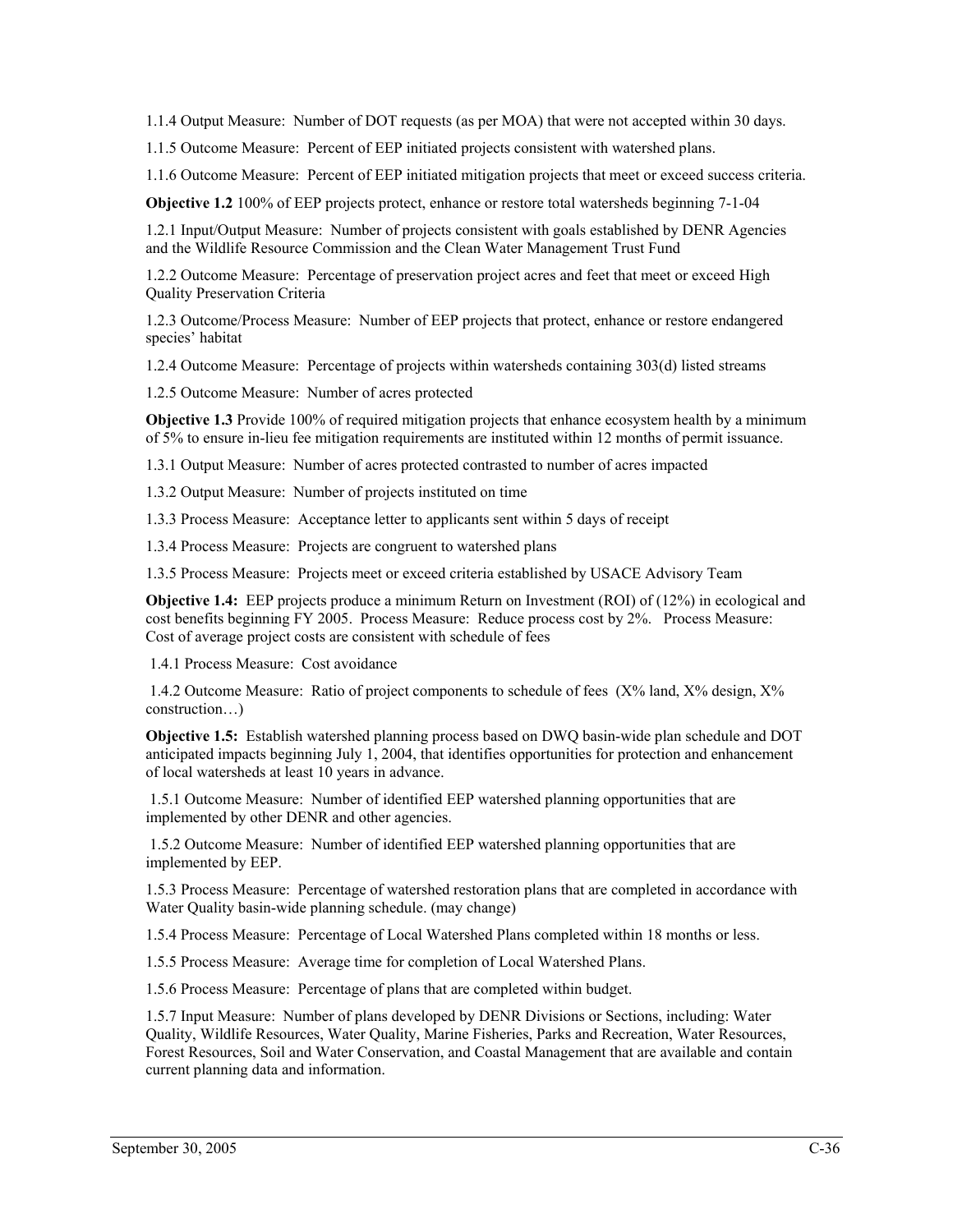1.5.8 Input Measure: Percentage of watershed planning goals that are consistent with goals established by DENR agencies.

1.5.9 Outcome Measure: Number of watershed plans are completed in accordance to 7 year mitigation schedule.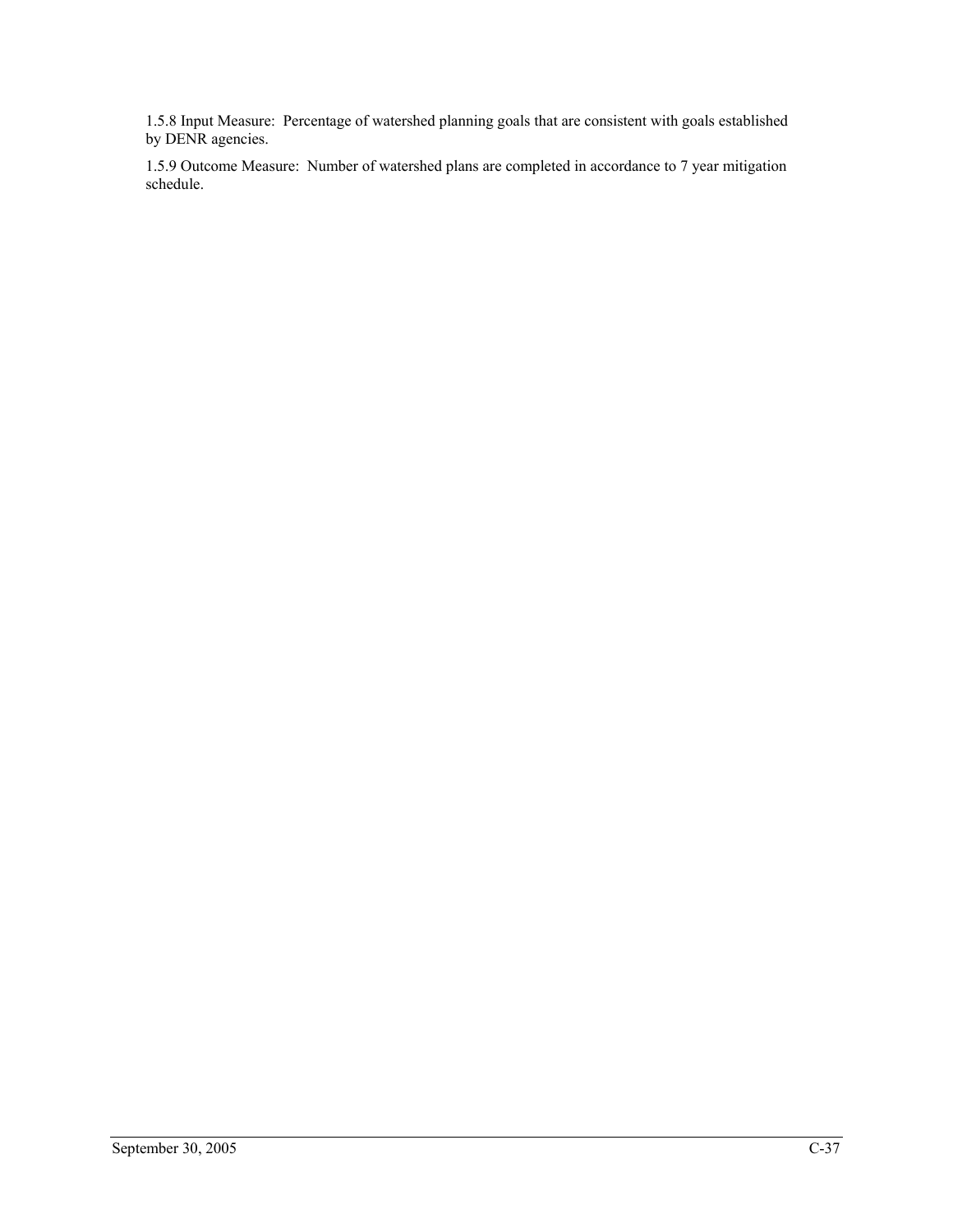## **Endnotes**

<sup>1</sup> Personal communication, Michael Horton, U.S. Fish & Wildlife Service Headquarters, Washington DC. July 21, 2005.

<sup>2</sup> Benedict, M.A. and E.T. McMahon. 2002. Green infrastructure: Smart conservation for the 21st century. Sprawl Watch Clearinghouse Monograph Series. Sprawl Watch Clearinghouse, Washington, DC.

3 Defenders of Wildlife, *Integrated Land Use Planning & Biodiversity,* 2003, http://www.biodiversitypartners.org/pubs/landuse/Landuse\_report.pdf

<sup>4</sup> U.S. Fish and Wildlife Service, [Guidance for the Establishment, Use, and Operation of Conservation Banks](http://endangered.fws.gov/policies/conservation-banking.pdf) (68 FR 24753, May 8, 2003).

<sup>5</sup> FHWA, EPA, Corps - TEA-21 Mitigation Preference Guidance, 2003.

<sup>6</sup> EPA and U.S. Army Corps of Engineers, Memo Concerning the Determination of Mitigation under the Clean Water Act Section 404(b)(1) Guidelines, Washington DC, 1990. http://www.usace.army.mil/inet/functions/cw/cecwo/reg/mitigate.htm

<sup>7</sup> Patricia White and Michelle Ernst, Second Nature: Improving Transportation Without Putting Nature Second, (Defenders of Wildlife and Surface Transportation Policy Project, Washington DC, 2003) www.defenders.org/habitat/highways/secondnature.html

<sup>8</sup>Council On Environmental Quality, Department of Agriculture, Department of The Army, Department of Commerce, Department of Defense, Department of Energy, Department of Housing And Urban Development, Department of The Interior, Department of Justice, Department of Labor, Department of State, Department of Transportation, Environmental Protection Agency, Office of Science And Technology Policy "Memorandum of Understanding to Foster the Ecosystem Approach," December 15, 1995. http://www.fhwa.dot.gov/legsregs/directives/policy/memoofun.htm

<sup>9</sup>Council On Environmental Quality, Department of Agriculture, Department of The Army, Department of Commerce, Department of Defense, Department of Energy, Department of Housing And Urban Development, Department of The Interior, Department of Justice, Department of Labor, Department of State, Department of Transportation, Environmental Protection Agency, Office of Science And Technology Policy "Memorandum of Understanding to Foster the Ecosystem Approach," December 15, 1995. http://www.fhwa.dot.gov/legsregs/directives/policy/memoofun.htm

<sup>10</sup> President George W. Bush, Executive Order on Facilitation of Cooperative Conservation, August 26, 2004. http://www.whitehouse.gov/news/releases/2004/08/20040826-11.html

<sup>11</sup> U.S. Department of Interior, press release, "At Six Months: Secretary Norton's 4-C's Making Positive Impact: By listening to each other and working cooperatively, we are creating a model for lasting solutions and achievement, Norton says," July 31, 2001, http://www.doi.gov/news/010731.htm

<sup>12</sup> FHWA, Informational Memo on the [Federal-aid Eligibility of Wetland and Natural Habitat Mitigation,](http://www.environment.transportation.org/documents/mitigation_guidance.doc) March 10, 2005.

<sup>13</sup> EPA and U.S. Army Corps of Engineers, Memo Concerning the Determination of Mitigation under the Clean Water Act Section 404(b)(1) Guidelines, Washington DC, 1990. http://www.usace.army.mil/inet/functions/cw/cecwo/reg/mitigate.htm

<sup>14</sup> Holistic watershed plans are those that: 1) have been reviewed and approved by Federal and State agencies; 2) consider multiple stakeholder interests and competing land uses; and, 3) address issues of habitat, water quality, hydrology, cumulative impacts, and restoration priorities for a watershed. Holistic watershed plans could include, for example, a Special Area Management Plan, the "comprehensive conservation and management plans" created as part of the National Estuary Program, a comprehensive state planning effort such as the Louisiana Coast 2050 plan or a basin plan such as the Water Resources Plan being developed for the Delaware River Basin.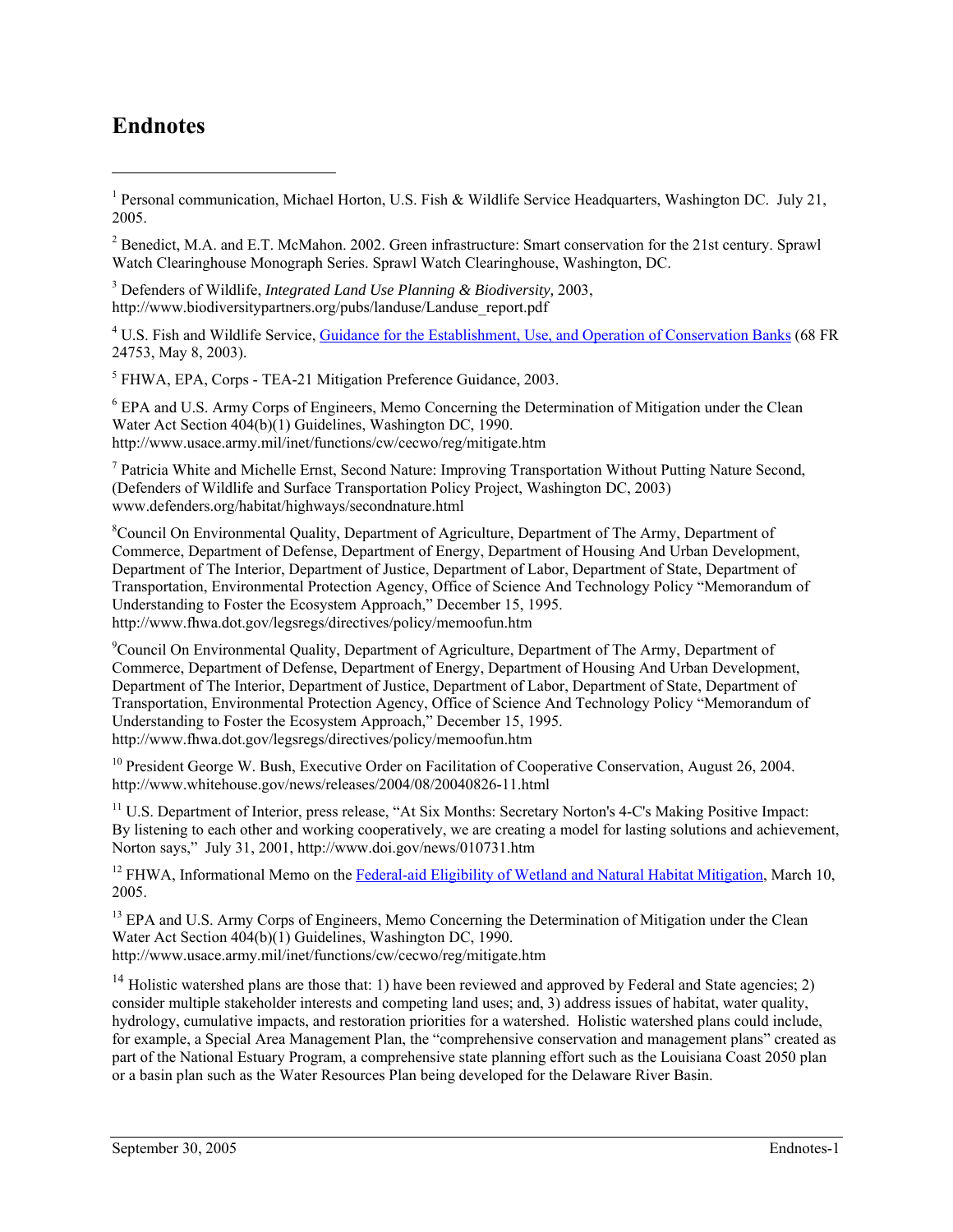<sup>15</sup> National Academy of Sciences. Compensating for Wetland Losses Under the Clean Water Act. Washington, DC: National Academy Press, 2001.

<sup>16</sup> EPA and US Army Corps of Engineers, Federal Guidance for the Establishment, Use and Operation of Mitigation Banks. 60 Fed. Reg. 228, 58605-58614. 1995.

<sup>17</sup> EPA and U.S. Army Corps of Engineers, Memo Concerning the Determination of Mitigation under the Clean Water Act Section  $404(b)(1)$  Guidelines, Washington DC, 1990.

http://www.usace.army.mil/inet/functions/cw/cecwo/reg/mitigate.htm

<sup>18</sup> Caltrans-FHWA, [Memorandum of Agreement for Early Mitigation Planning for Transportation Improvements](http://www.fhwa.dot.gov/cadiv/pre/moajoan.htm), November 12, 2003.

<sup>19</sup> Personal communication, Josh Boan, Florida DOT, June 27, 2005.

20 Personal communication, Peter Ollila, former Michigan DOT Environmental Director, 2001.

 $^{21}$  U.S. Army Corps of Engineers, Regulatory Guidance Letter 02-02, 2002.

<sup>22</sup> The term "conserve", "conserving," and "conservation" means to use and the use of all methods and procedures which are necessary to bring any endangered species or threatened species to the point at which the measures provided pursuant to this Act are no longer necessary. ESA § 3(3).

<sup>23</sup> U.S. Fish and Wildlife Service and NOAA Fisheries, Interim Recovery Planning Guidance, issued by NOAA Fisheries only, October 2004.

<sup>24</sup> U.S. Fish and Wildlife Service and NOAA Fisheries, Interim Recovery Planning Guidance, issued by NOAA Fisheries only, October 2004.

<sup>25</sup>U.S. Fish and Wildlife Service, NOAA Fisheries, U.S. Army Corps of Engineers, EPA, FHWA, National Park Service, and Bureau of Land Management, Draft of *Eco-logical*, January 2005.

<sup>26</sup>U.S. Fish and Wildlife Service and National Marine Fisheries Service, Endangered Species Act Consultation [Handbook.](http://www.fws.gov/endangered/consultations/s7hndbk/s7hndbk.htm)

<sup>27</sup> U.S. Fish and Wildlife Service, Working Interim Guidance for Programmatic Section 7 Consultations, 2003. Also in published guidance at http://www.fws.gov/endangered/consultations/streamlining.pdf

<sup>28</sup> Pacific Coast Fed'n of Fishermen's Ass'ns v. Nat'l Marine Fisheries, No. 97-CV-775, 1998 WL 1988556 (W. D. Wash. May 29, 1998), Pacific Coast Federation of Fishermen's Association v. National Marine Fisheries Service; Pacific Coast Federation of Fishermen's Association v. National Marine Fisheries Service, 71 F.Supp. 2d 1063 (W.D. Wa. 1999), Pacific Coast Federation of Fishermen's Association v. National Marine Fisheries Service, No. 99-36027 (9th Cir. 2001).

<sup>29</sup>USFWS, [Guidance for the Establishment, Use, and Operation of Conservation Banks](http://endangered.fws.gov/policies/conservation-banking.pdf) (68 FR 24753, May 8, 2003).

<sup>30</sup> *Washington Toxics Coalition v. EPA*, (01-132C, W.D. Wa.)

31 USFWS, Oregon Bridges Programmatic Biological Opinion, 2004.

<sup>32</sup> Personal communication, Michael Horton, Section 7 Specialist, FWS, July 21, 2005.

<sup>33</sup> Personal communications, Paul Garrett, Lead Ecologist, FHWA, 2001-2003.

<sup>34</sup> *Gifford Pinchot Task Force v. United States Fish & Wildlife Service*, 378 F.3d 1059 (9th Cir. 2004)

<sup>35</sup> *Gifford Pinchot Task Force v. United States Fish & Wildlife Service*, 378 F.3d 1059 (9th Cir. 2004)

<sup>36</sup> *Gifford Pinchot Task Force v. United States Fish & Wildlife Service*, 378 F.3d 1059 (9th Cir. 2004)

<sup>37</sup> FWS Interim Programmatic Guidance, 2003.

<sup>38</sup> FWS Interim Programmatic Guidance, 2003.

<sup>39</sup> FWS Interim Programmatic Guidance, 2003.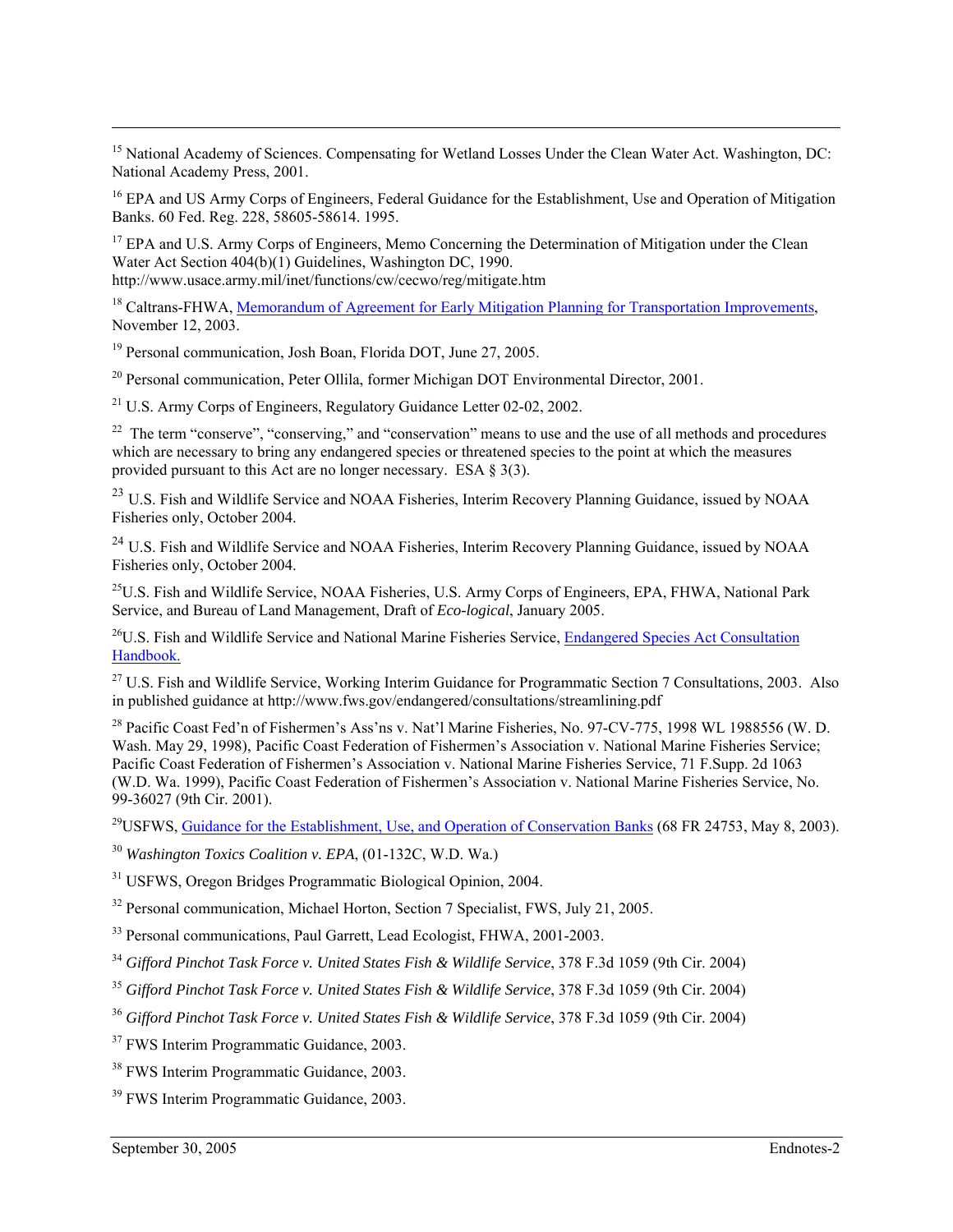<sup>40</sup>USFWS, [Evaluating the Net Benefit of Hazardous Fuels Treatment Projects](http://www.fws.gov/endangered/consultations/healthy_forest.pdf), December 10, 2002.

<sup>41</sup>USFWS, [Evaluating the Net Benefit of Hazardous Fuels Treatment Projects](http://www.fws.gov/endangered/consultations/healthy_forest.pdf), December 10, 2002.

<sup>42</sup> Oregon DOT, FHWA, and FWS, "Comprehensive Mitigation and Conservation Strategy (CMCS)," 2005.

<sup>43</sup> Executive Order 13274, Integrated planning is: "a collaborative process that combines transportation planning across all modes and options, with land use and human and natural resource plans."

44 BLM, EPA, FHWA, FWS, NOAA Fisheries, NPS, USDA FS. "Critter Book ― get formal title," January 2005 draft.

45 Intermodal Surface Transportation Efficiency Ac of 1991, Pub. L. No. 102-240, 105 Stat. 1914 (1991)

46 Slater, Rodney E. Memorandum to Regional Administrators. "Results of the 1996 Performance Agreement on the Protection of Wetlands and Water Quality." 13 November 1996; Bank, Fred and Paul Garrett. "Federal Aid Highway Program and Wetlands Mitigation." Roadsides. 8:5 (2001).

<sup>47</sup> *Wetlands Mitigation Data Report for Federal-Aid Highway Projects Fiscal Year 2004*. Federal Highway Administration. May 17, 2002.

<sup>48</sup> FHWA, Informational Memo on the [Federal-aid Eligibility of Wetland and Natural Habitat Mitigation,](http://www.environment.transportation.org/documents/mitigation_guidance.doc) March 10, 2005.

<sup>49</sup> FHWA Summary Discussion and Guidance on Federal Guidance on the Use of In-Lieu-Fee arrangements for Compensatory Mitigation under Section 404 of the Clean Water Act and Section 10 of the Rivers and Harbors Act, 65 FR 66913, November 7, 2000

<sup>50</sup> FHWA Summary Discussion and Guidance on Federal Guidance on the Use of In-Lieu-Fee arrangements for Compensatory Mitigation under Section 404 of the Clean Water Act and Section 10 of the Rivers and Harbors Act, 65 FR 66913, November 7, 2000

<sup>51</sup> FHWA Summary Discussion and Guidance on Federal Guidance on the Use of In-Lieu-Fee arrangements for Compensatory Mitigation under Section 404 of the Clean Water Act and Section 10 of the Rivers and Harbors Act, 65 FR 66913, November 7, 2000

 $52$  Transportation Equity Act for the 21<sup>st</sup> Century (TEA-21), Enacted June 9, 1998, as Public Law 105-178.

<sup>53</sup> EPA and U.S. Army Corps of Engineers, Memo Concerning the Determination of Mitigation under the Clean Water Act Section 404(b)(1) Guidelines, Washington DC, 1990. http://www.usace.army.mil/inet/functions/cw/cecwo/reg/mitigate.htm

<sup>54</sup> National Academy of Sciences. Compensating for Wetland Losses Under the Clean Water Act. Washington, DC: National Academy Press, 2001. p. 4.

 $55$  Holistic watershed plans are those that: 1) have been reviewed and approved by Federal and State agencies; 2) consider multiple stakeholder interests and competing land uses; and, 3) address issues of habitat, water quality, hydrology, cumulative impacts, and restoration priorities for a watershed. Holistic watershed plans could include, for example, a Special Area Management Plan, the "comprehensive conservation and management plans" created as part of the National Estuary Program, a comprehensive state planning effort such as the Louisiana Coast 2050 plan or a basin plan such as the Water Resources Plan being developed for the Delaware River Basin.

56 Interagency Wetland Mitigation Action Plan Committee, Draft Guidance on the Use of Off-Site and Out-of-Kind Compensatory Mitigation, Preservation, and Vegetated Buffers, www.mitigationactionplan.gov

57 National Academy of Sciences. Compensating for Wetland Losses Under the Clean Water Act. Washington, DC: National Academy Press, 2001.

<sup>58</sup> EPA and US Army Corps of Engineers, Federal Guidance for the Establishment, Use and Operation of Mitigation Banks. 60 Fed. Reg. 228, 58605-58614. 1995.

<sup>59</sup> FHWA, USEPA, U.S. Army Corps of Engineers, Guidance on Implementing the TEA-21 Mitigation Banking Preference, http://www.fhwa.dot.gov/environment/wetland/tea21bnk.htm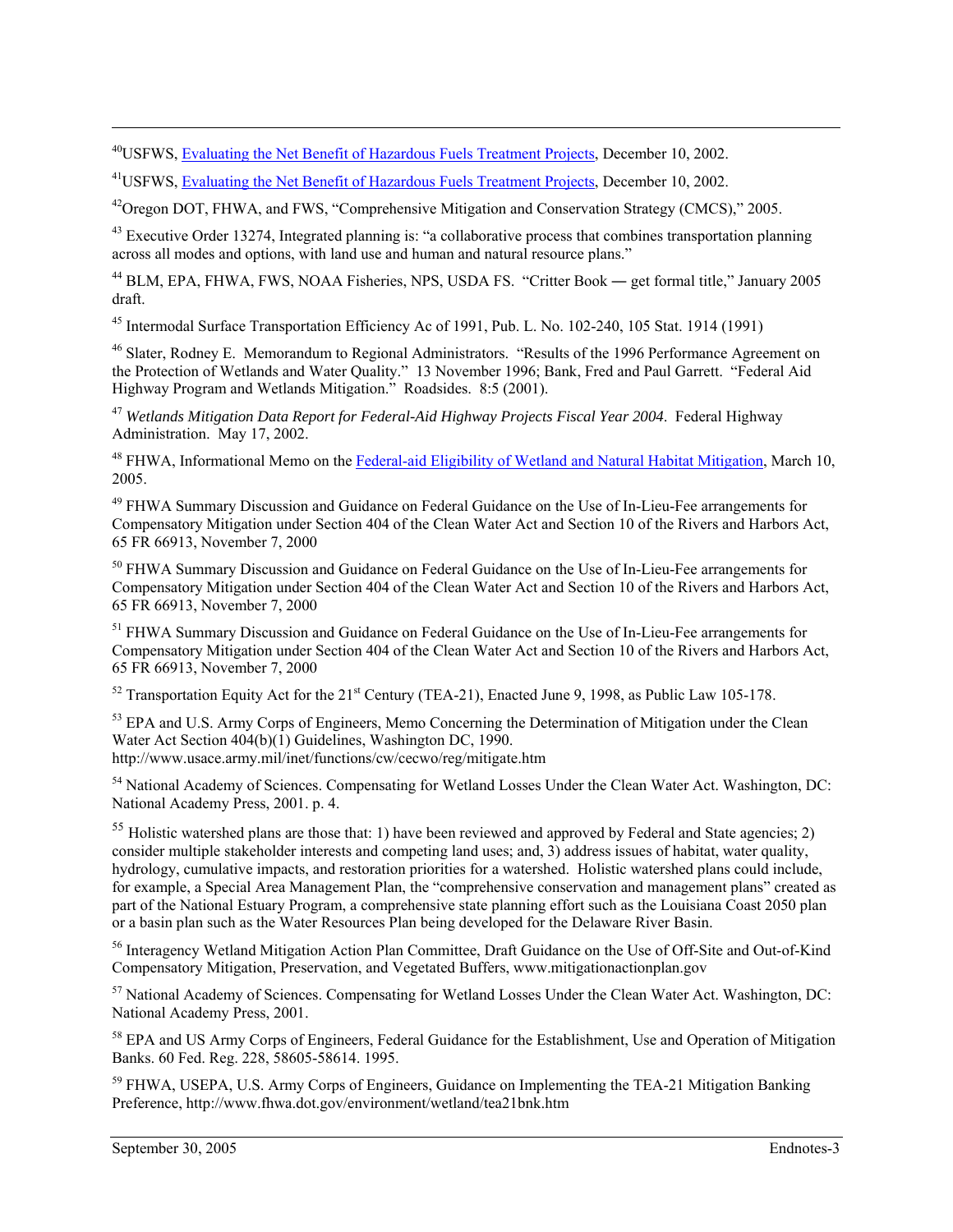<sup>60</sup> Environmental Law Institute, Banks and Fees Study: The Federal Context for Wetland Mitigation Banking, www.eli.org/pdf/nwn\_mbreport.pdf

<sup>61</sup>EPA and US Army Corps of Engineers, Federal Guidance for the Establishment, Use and Operation of Mitigation Banks. 60 Fed. Reg. 228, 58605-58614. 1995.

<sup>62</sup> EPA and US Army Corps of Engineers, Federal Guidance for the Establishment, Use and Operation of Mitigation Banks. 60 Fed. Reg. 228, 58605-58614. 1995.

<sup>63</sup> US Army Corps of Engineers. Regulatory Guidance Letters, No. 01-1 and 02-02. "Guidance for the Establishment and Maintenance of Compensatory Mitigation Projects Under the Corps Regulatory Program Pursuant to Section 404(a) of the Clean Water Act and Section 10 of the Rivers and Harbors Act of 1899." Washington, DC: US Army Corps of Engineers. October 31, 2001. 3(b)(1).

64 Bill Gilmore, North Carolina Ecosystem Enhancement Program Director, comments on draft report, August 2005.

65 Bureau of National Affairs, AASHTO Environmental Technical Assistance Program Alert, Volume 7, Issue 19, Jan. 21, 2005, p. 2.

66 Bureau of National Affairs, AASHTO Environmental Technical Assistance Program Alert, Volume 7, Issue 19, Jan. 21, 2005, p. 2.

 $67$  EPA website, "Principles for the Ecological Restoration of Aquatic Resources," www.epa.gov/owow/wetlands/restore/principles.html

<sup>68</sup> The term "conserve", "conserving," and "conservation" means to use and the use of all methods and procedures which are necessary to bring any endangered species or threatened species to the point at which the measures provided pursuant to this Act are no longer necessary. ESA § 3(3).

<sup>69</sup> Interagency Steering Group on Habitat Conservation and Connectivity, report from meetings in October 2002 and January 2004, Washington DC.

 $70$  16 U.S.C. § 1536(a)(2).

 $71$ U.S. Fish and Wildlife Service and National Marine Fisheries Service, Endangered Species Act Consultation [Handbook.](http://www.fws.gov/endangered/consultations/s7hndbk/s7hndbk.htm)

<sup>72</sup> Endangered Species Consultation Handbook: Procedures for Conducting Consultation and Conference Activities Under Section 7 of the Endangered Species Act, U.S. Fish & Wildlife Service and National Marine Fisheries Service, March 1998

<sup>73</sup> U.S. Fish and Wildlife Service and NOAA Fisheries, Interim Recovery Planning Guidance, issued by NOAA Fisheries only, October 2004.

<sup>74</sup> U.S. Fish and Wildlife Service and NOAA Fisheries, Interim Recovery Planning Guidance, issued by NOAA Fisheries only, October 2004.

<sup>75</sup>*Buckeye Forest Council v. U.S. Forest Service,* 04-259, (S.D. Ohio, Western Div., July 20, 2005); *Gifford Pinchot Task Force v. United States Fish & Wildlife Service*, 378 F.3d 1059 (9th Cir. 2004); Pacific Coast Fed'n of Fishermen's Ass'ns v. Nat'l Marine Fisheries, No. 97-CV-775, 1998 WL 1988556 (W. D. Wash. May 29, 1998).

76 U.S. Fish and Wildlife Service, Working Interim Guidance for Programmatic Section 7 Consultations, 2003. Also in published guidance at http://www.fws.gov/endangered/consultations/streamlining.pdf

77 Pacific Coast Fed'n of Fishermen's Ass'ns v. Nat'l Marine Fisheries, No. 97-CV-775, 1998 WL 1988556 (W. D. Wash. May 29, 1998), Pacific Coast Federation of Fishermen's Association v. National Marine Fisheries Service; Pacific Coast Federation of Fishermen's Association v. National Marine Fisheries Service, 71 F.Supp. 2d 1063 (W.D. Wa. 1999), Pacific Coast Federation of Fishermen's Association v. National Marine Fisheries Service, No. 99-36027 (9th Cir. 2001).

78USFWS, [Guidance for the Establishment, Use, and Operation of Conservation Banks](http://endangered.fws.gov/policies/conservation-banking.pdf) (68 FR 24753, May 8, 2003).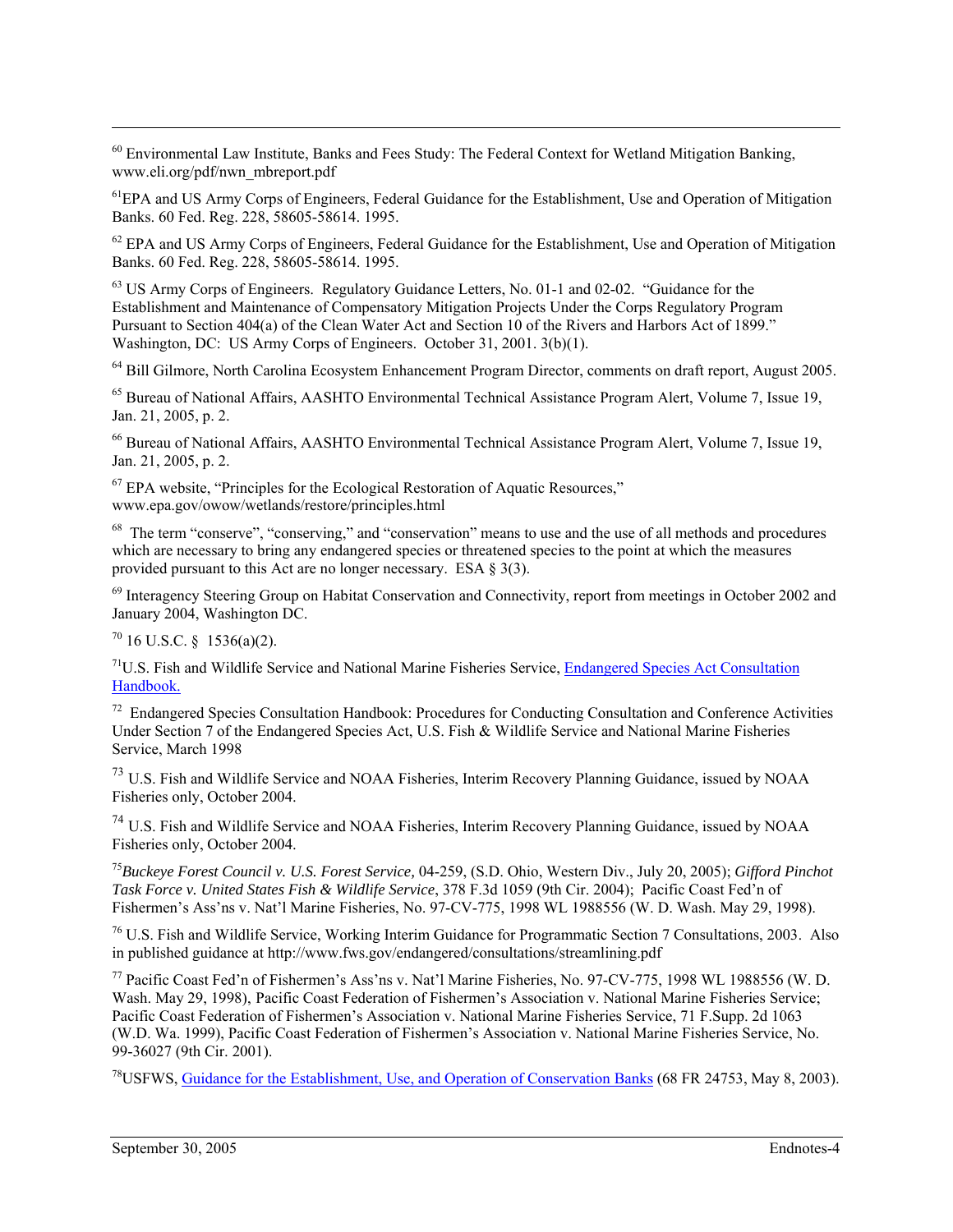79USFWS, [Guidance for the Establishment, Use, and Operation of Conservation Banks](http://endangered.fws.gov/policies/conservation-banking.pdf) (68 FR 24753, May 8, 2003), p. 8.

80USFWS, [Guidance for the Establishment, Use, and Operation of Conservation Banks](http://endangered.fws.gov/policies/conservation-banking.pdf) (68 FR 24753, May 8, 2003), p. 9.

<sup>81</sup>USFWS, [Evaluating the Net Benefit of Hazardous Fuels Treatment Projects](http://www.fws.gov/endangered/consultations/healthy_forest.pdf), December 10, 2002.

<sup>82</sup>Oregon DOT, FHWA, and FWS, "Comprehensive Mitigation and Conservation Strategy (CMCS)," 2005.

<sup>83</sup> Louise Smart, Facilitator's report, Texas DOT Ecosystem Banking Workshop, September 22-24, 2004.

<sup>84</sup> Anna Maravelas, conflict resolution specialist, keynote speech at the Association of State Wildlife Planners, 2001, Vergennes, Vermont.

<sup>85</sup> Anna Maravelas, conflict resolution specialist, keynote speech at the Association of State Wildlife Planners, 2001, Vergennes, Vermont.

86 Personal communication, Roland Wostl, Colorado Dept. of Transportation Environmental Planning Manager, January 18, 2005.

<sup>87</sup> Personal communication, Jay Slack, FWS Ecological Services Director, Florida, July 13, 2005.

<sup>88</sup> FHWA and FWS, [Endangered Species Act Legal Analysis,](http://www.fhwa.dot.gov/environment/ecosystems/esalegalemail.htm) February 18, 2005.

89 Personal communication, Patrick Crist, NatureServe, July 7, 2005.

<sup>90</sup> NOAA Fisheries/National Marine Fisheries' Service Interim Recovery Planning Guidance, October 2004. Jointly developed by USFWS and NOAA Fisheries.

<sup>91</sup> NOAA Fisheries/National Marine Fisheries' Service Interim Recovery Planning Guidance, October 2004. Jointly developed by USFWS and NOAA Fisheries.

<sup>92</sup> NOAA Fisheries/National Marine Fisheries' Service Interim Recovery Planning Guidance, October 2004. Jointly developed by USFWS and NOAA Fisheries.

93 Personal communication, Roland Wostl, Colorado DOT, July 1, 2005.

<sup>94</sup>Interagency Wetland Working Group, EPA, & US Army Corps of Engineers. Draft General Guidelines for Selecting an Area for Preservation. August, 27, 2004.

<sup>95</sup>Interagency Wetland Working Group, EPA, & US Army Corps of Engineers. Draft General Guidelines for Selecting an Area for Preservation. August, 27, 2004.

96 Personal communication, Claiborne Barnwell, Mississippi DOT, 2003.

<sup>97</sup> U.S. Fish and Wildlife Service, [Guidance for the Establishment, Use, and Operation of Conservation Banks](http://endangered.fws.gov/policies/conservation-banking.pdf) (68 FR 24753, May 8, 2003).

98 U.S. Fish and Wildlife Service, [Guidance for the Establishment, Use, and Operation of Conservation Banks](http://endangered.fws.gov/policies/conservation-banking.pdf) (68 FR 24753, May 8, 2003).

<sup>99</sup> U.S. Fish and Wildlife Service, [Guidance for the Establishment, Use, and Operation of Conservation Banks](http://endangered.fws.gov/policies/conservation-banking.pdf) (68 FR 24753, May 8, 2003).

<sup>100</sup> Hoctor, T.S., M.H. Carr, and P.D. Zwick. 2000. Identifying a linked reserve system using a regional landscape approach: the Florida ecological network. Conservation Biology 14:984-1000.

<sup>101</sup> Personal communication, Bill Leonard and Paul Wagner, Washington State DOT, June 2005.

102 Personal communication, Bill Ryan, Oregon DOT, July 17, 2005.

103 EEP, Presentation to the Environmental Planning and Policy Committee*,* July 26, 2005

<sup>104</sup> Caltrans, white paper, 2004.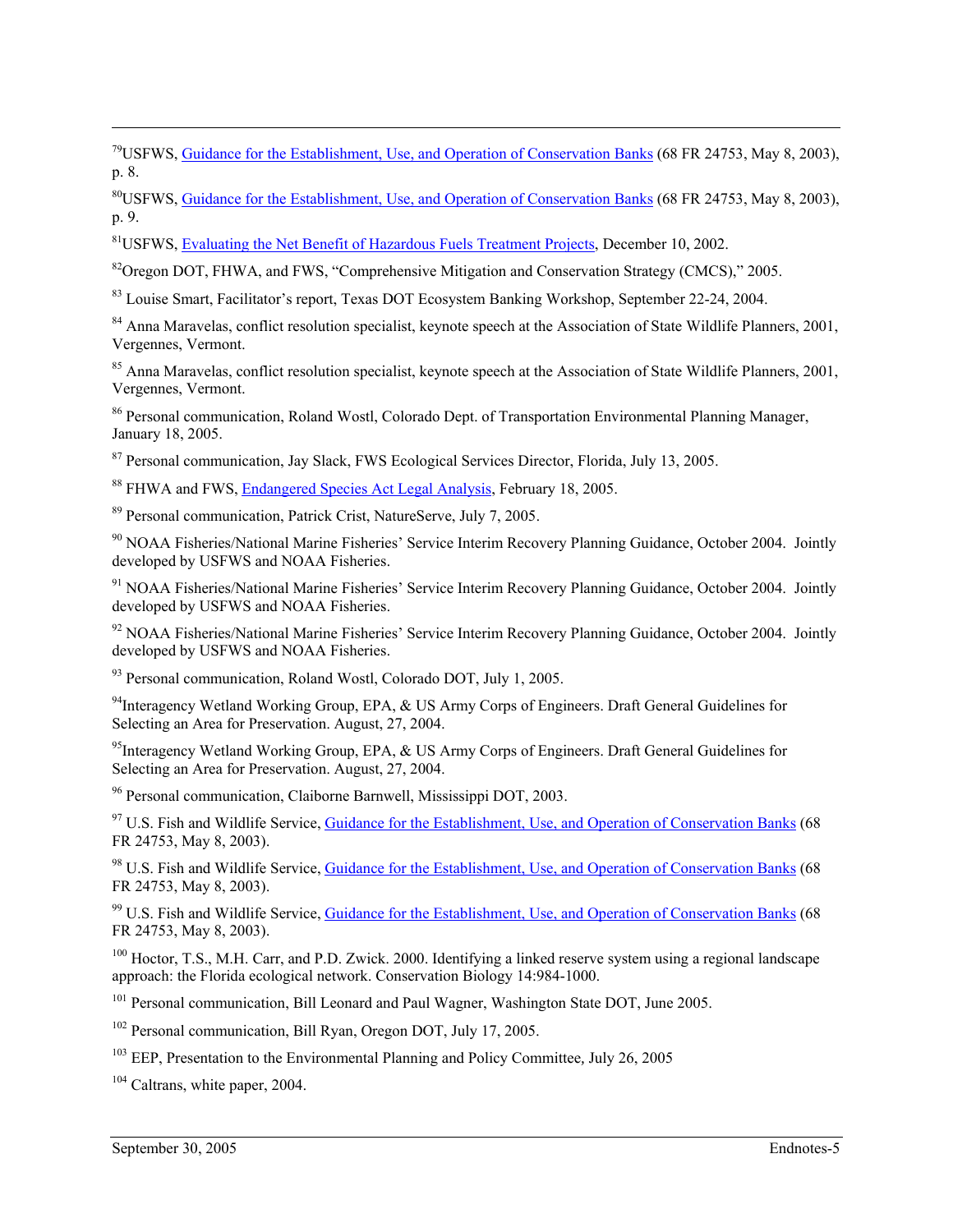<sup>105</sup> EPA and US Army Corps of Engineers, Federal Guidance for the Establishment, Use and Operation of Mitigation Banks. 60 Fed. Reg. 228, 58605-58614. 1995.

106 U.S. Army Corps of Engineers, Regulatory Guidance Letter, 02-02.

<sup>107</sup> Personal communication, Michael Horton, U.S. Fish & Wildlife Service Headquarters, Washington DC. July 21, 2005.

<sup>108</sup> U.S. Fish and Wildlife Service, [Guidance for the Establishment, Use, and Operation of Conservation Banks](http://endangered.fws.gov/policies/conservation-banking.pdf) (68 FR 24753, May 8, 2003).

109 National Wildlife Federation v. Babbitt, No. S-99-274 DFL JFM, 2001 WL 128425 (E.D.Cal. Jan. 26, 2001).

110 National Wildlife Federation v. Babbitt, No. S-99-274 DFL JFM, 2001 WL 128425 (E.D.Cal. Jan. 26, 2001).

111 National Wildlife Federation v. Babbitt, No. S-99-274 DFL JFM, 2001 WL 128425 (E.D.Cal. Jan. 26, 2001).

<sup>112</sup> Caltrans-FHWA, [Memorandum of Agreement for Early Mitigation Planning for Transportation Improvements,](http://www.fhwa.dot.gov/cadiv/pre/moajoan.htm) November 12, 2003.

<sup>113</sup> Caltrans-FHWA, [Memorandum of Agreement for Early Mitigation Planning for Transportation Improvements,](http://www.fhwa.dot.gov/cadiv/pre/moajoan.htm) November 12, 2003.

114 Janet D'Ignazio, Katie McDermott, and Bill Gilmore, North Carolina's Ecosystem Enhancement Program: Mitigation for the Future," Transportation Research Board Annual Meeting, January 2005.

115 Personal communication, Jay Slack, Ecological Services Field Office Director, USFWS, Florida, June 2005.

116 Hirsch, A., Regulatory Context for Cumulative Impact Research. Environmental Management, Vol. 12(5), pp. 715-723, 1988.

<sup>117</sup> Liebesman, L.R. and P.T. Hundemann, Regulatory Standards for Permits Under Section 404. Natural Resources and Environment, Vol. 7(1), pp. 12-14, 1992.

118 23 CFR § 771.109(b).

119Venner, Marie. DOT Environmental Commitment Tracking Systems. 2004.

120 Point made by Chris Pague, Senior Ecologist, The Nature Conservancy.

<sup>121</sup> U.S. Fish and Wildlife Service and NOAA Fisheries, Evaluation of Conservation Efforts When Making Listing Decisions (68 FR 15100-15115, 3/18/03).

<sup>122</sup> U.S. Fish and Wildlife Service and NOAA Fisheries, Evaluation of Conservation Efforts When Making Listing Decisions (68 FR 15100-15115, 3/18/03).

<sup>123</sup> Section 4(a)(1) of the Endangered Species Act of 1973, as amended (16 U.S.C. 1533(a)(1).

<sup>124</sup> U.S. Fish and Wildlife Service and NOAA Fisheries, Evaluation of Conservation Efforts When Making Listing Decisions (68 FR 15100-15115, 3/18/03).

<sup>125</sup> U.S. Fish and Wildlife Service and NOAA Fisheries, Evaluation of Conservation Efforts When Making Listing Decisions (68 FR 15100-15115, 3/18/03).

<sup>126</sup> U.S. Fish and Wildlife Service, [Guidance for the Establishment, Use, and Operation of Conservation Banks](http://endangered.fws.gov/policies/conservation-banking.pdf) (68 FR 24753, May 8, 2003).

<sup>127</sup> U.S. Fish and Wildlife Service, [Guidance for the Establishment, Use, and Operation of Conservation Banks](http://endangered.fws.gov/policies/conservation-banking.pdf) (68 FR 24753, May 8, 2003).

<sup>128</sup> Environmental Law Institute. 2002. "Banks and Fees: The Status of Off-Site Wetland Mitigation In the United States" Washington, DC: Environmental Law Institute. <www2.eli.org/wmb>. July 2002.

<sup>129</sup> Ossinger, Mary. Success Standards for Wetland Mitigation Projects - a Guideline, Washington State DOT, August 1999.